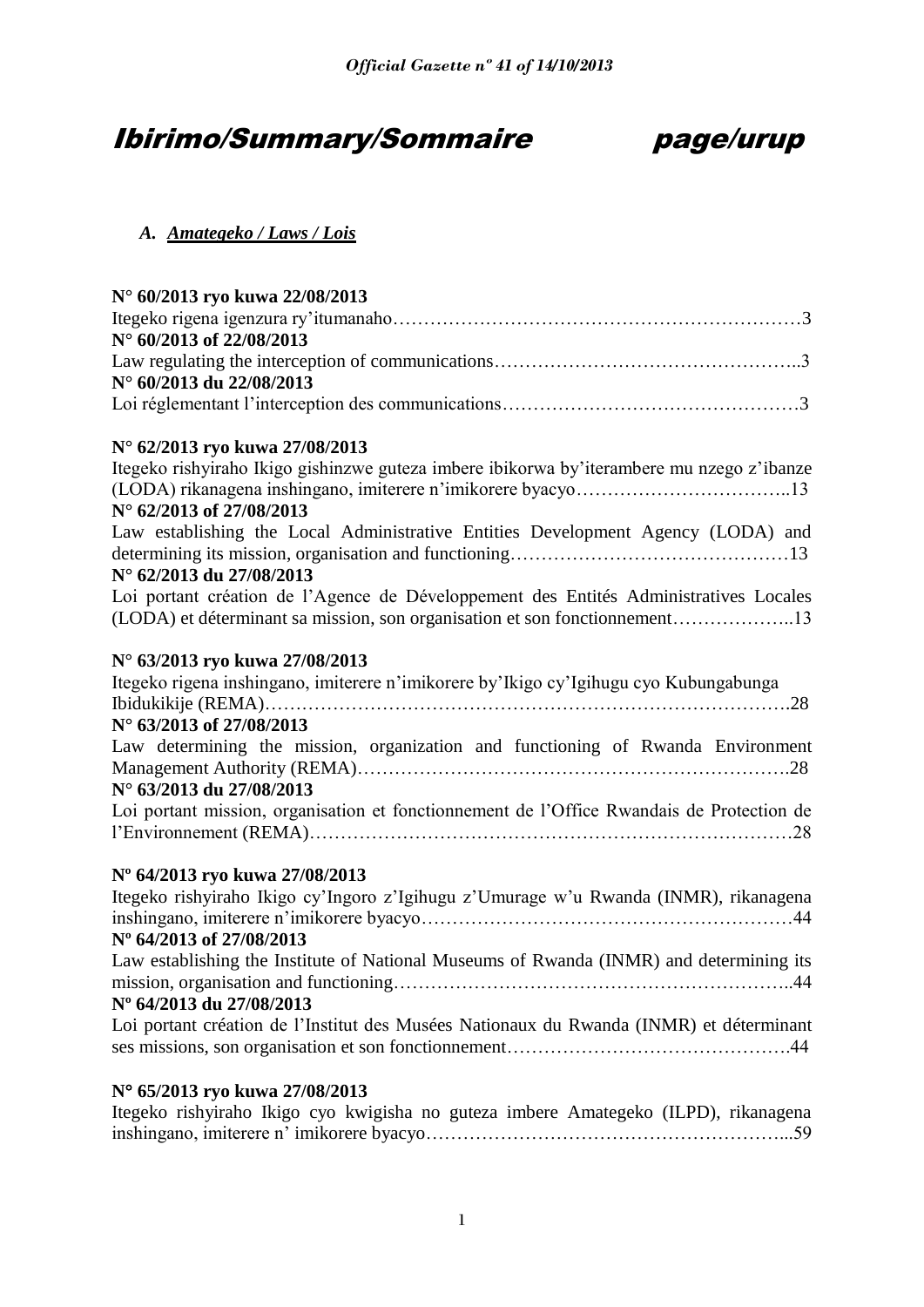#### **N 65/2013 of 27/08/2013**

| Law establishing the Institute of Legal Practice and Development (ILPD) and determining its  |
|----------------------------------------------------------------------------------------------|
|                                                                                              |
| N° 65/2013 du 27/08/2013                                                                     |
| Loi portant création de l'Institut Supérieur de Pratique et de Développement du Droit (ILPD) |
|                                                                                              |
|                                                                                              |
| N° 66/2013 ryo kuwa 27/08/2013                                                               |
| Itegeko ryemerera kwemeza burundu iyinjizwa ry'u Rwanda mu Muryango w'Ibihugu                |
|                                                                                              |
| N° 66/2013 of 27/08/2013                                                                     |
|                                                                                              |
|                                                                                              |

#### **Nº 66/2013 du 27/08/2013**

Loi autorisant l'adhésion du Rwanda au Centre du Riz pour l'Afrique……………………...72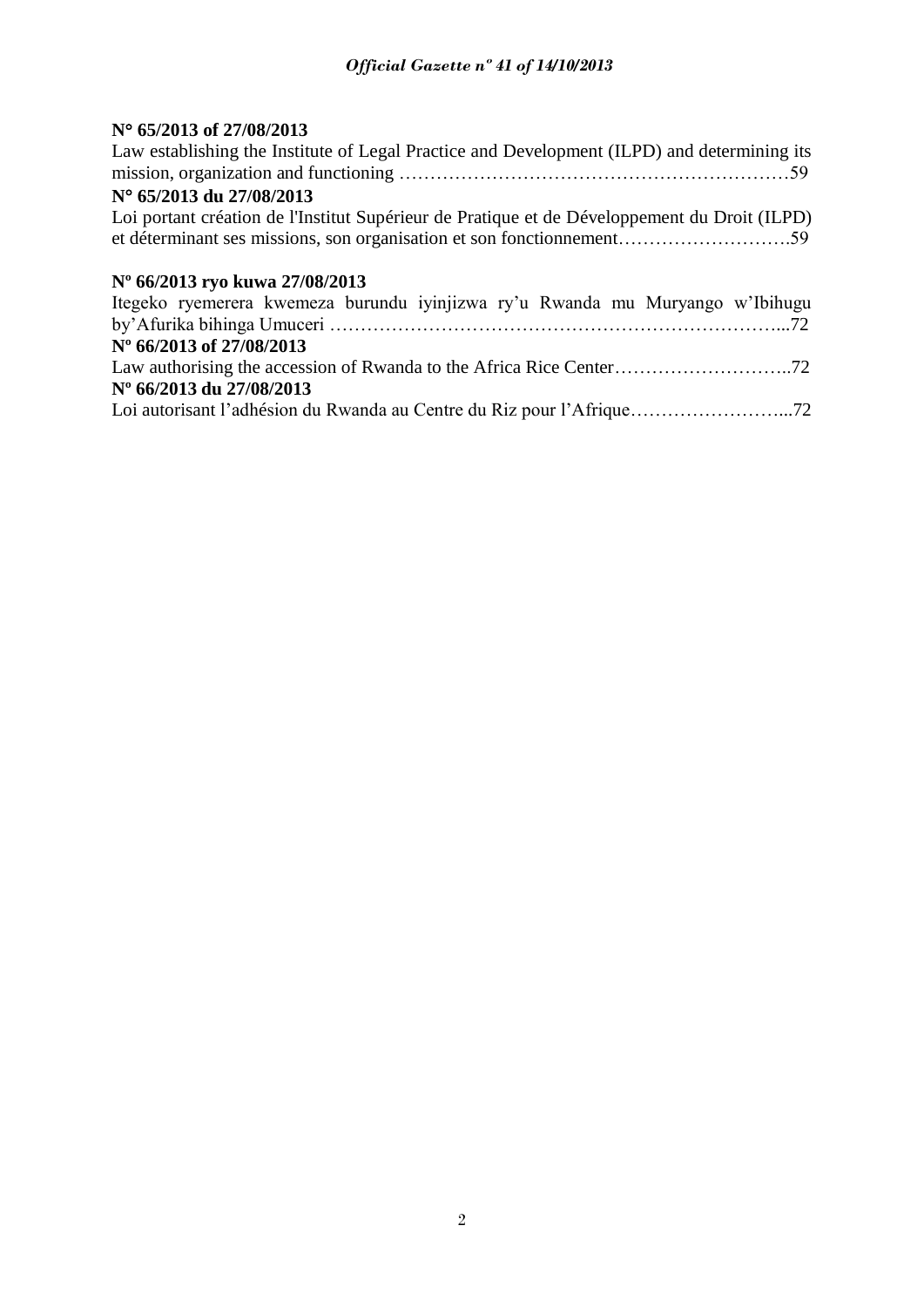**ITEGEKO N°60/2013 RYO KUWA 22/08/2013 RIGENA IGENZURA RY'ITUMANAHO LAW N°60/2013 OF 22/08/2013 REGULATING THE INTERCEPTION OF REGLEMENTANT L'INTERCEPTION COMMUNICATIONS LOI N°60/2013 DU 22/08/2013 DES COMMUNICATIONS**

#### **ISHAKIRO**

#### **TABLE OF CONTENTS**

#### **TABLE DES MATIERES**

| <b>UMUTWE</b><br><b>MBERE:</b><br><b>INGINGO</b><br><b>WA</b><br><b>RUSANGE</b> | <b>CHAPTER ONE: GENERAL PROVISIONS</b>                                                                           | <b>CHAPITRE PREMIER: DISPOSITIONS</b><br><b>GENERALES</b>                                                              |
|---------------------------------------------------------------------------------|------------------------------------------------------------------------------------------------------------------|------------------------------------------------------------------------------------------------------------------------|
| Ingingo ya mbere: Icyo iri tegeko rigamije                                      | <b>Article One: Purpose of this Law</b>                                                                          | Article premier : Objet de la présente loi                                                                             |
| Ingingo ya 2: Ibisobanuro by'amagambo                                           | <b>Article 2: Definitions of terms</b>                                                                           | <b>Article 2 : Définitions des termes</b>                                                                              |
| Ingingo ya 3: Igenzura ry'itumanaho ryemewe<br>n'amategeko                      | Article<br>interception<br>3:<br>Lawful<br>of<br>communications                                                  | Article 3: Interception<br>légale<br>des<br>communications                                                             |
| Ingingo ya 4: Igenzura ry'itumanaho ribujijwe                                   | Prohibited<br>Article 4:<br>interception<br>communications                                                       | of $Article 4: Interception$<br>interdite<br>des<br>communications                                                     |
| Ingingo ya 5: Igenzura<br>ry'itumanaho<br>rinyuranyije n'amategeko              | Article 5:<br><b>Unlawful</b><br>interception<br>of<br>communications                                            | Article 5: Interception<br>illégale<br>des<br>communications                                                           |
| Ingingo ya 6: Abemerewe gusaba icyemezo cyo<br>gukora igenzura ry'itumanaho     | Article 6: Persons authorized to apply for an Article 6: Personnes autorisées à demander<br>interception warrant | le mandat d'interception                                                                                               |
| Ingingo ya 7: Ibisabwa ikigo cyangwa sosiyete<br>itanga serivisi y'itumanaho    | Article 7: Requirement for a communication Article 7: Obligation d'une agence de<br>service provider             | communication                                                                                                          |
| UMUTWE WA II: UBURYO IGENZURA<br>RY'ITUMANAHO RIKORWA                           | <b>CHAPTER</b><br><b>METHODS</b><br>$\mathbf{II}$ :<br>OF<br><b>INTERCEPTION OF COMMUNICATIONS</b>               | <b>MODALITES</b><br><b>CHAPITRE</b><br>$\mathbf{II}$ :<br><b>D'INTERCEPTION</b><br><b>DES</b><br><b>COMMUNICATIONS</b> |
| Ingingo ya 8: Ibigenzurwa                                                       | <b>Article 8:</b> Communications to be intercepted                                                               | Article 8 : Communications à intercepter                                                                               |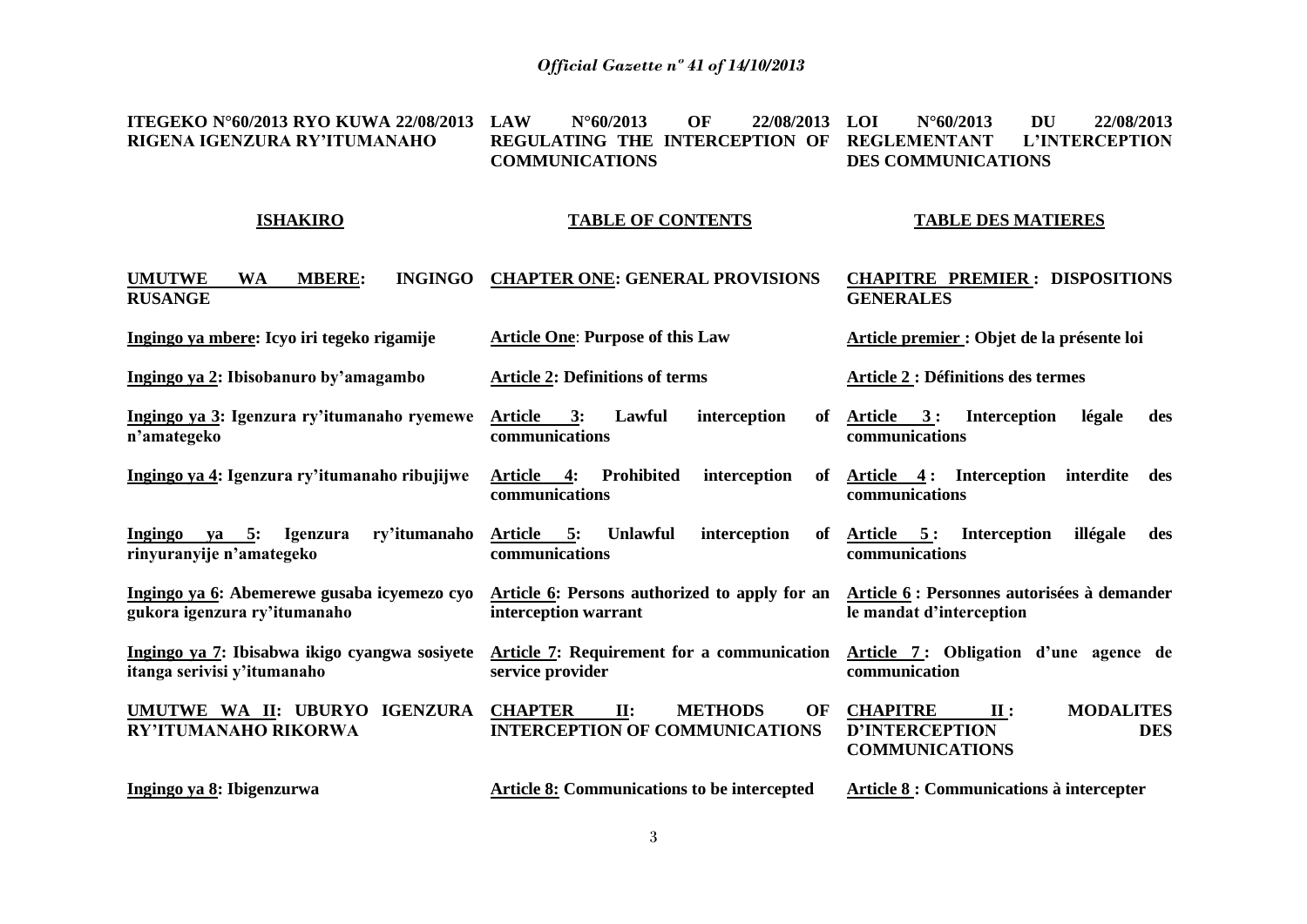| Ingingo ya 9: Itangwa ry'icyemezo cyo gukora Article 9: Issuance of interception warrant<br>igenzura ry'itumanaho  |                                                                                 | <b>Délivrance</b><br><b>Article</b><br>9:<br>du<br>mandat<br>d'interception   |
|--------------------------------------------------------------------------------------------------------------------|---------------------------------------------------------------------------------|-------------------------------------------------------------------------------|
| Ingingo<br>Igenzura ry'itumanaho<br><b>10:</b><br>va<br>ikigo<br>sosiyeti<br>ritiyambaza<br>cyangwa<br>y'itumanaho | Article 10: Interception not facilitated by a<br>communication service provider | Article 10 : Interception sans faire recours à<br>une agence de communication |
| Ingingo ya 11: Ibuzwa ryo kumena ibanga                                                                            | <b>Confidentiality</b><br><b>11:</b><br>of<br>Article<br>secret<br>information  | Article 11 : Interdiction de divulgation des<br>secrets                       |
| Ingingo ya 12: Ubugenzuzi                                                                                          | <b>Article 12: Inspection</b>                                                   | <b>Article 12 : Inspection</b>                                                |
| UMUTWE WA III: INGINGO ZINYURANYE<br><b>N'IZISOZA</b>                                                              | <b>CHAPTER III: MISCELLANEOUS AND</b><br><b>FINAL PROVISIONS</b>                | <b>CHAPITRE</b><br><b>DISPOSITIONS</b><br>III:<br><b>DIVERSES ET FINALES</b>  |
| Ingingo ya 13: Ishyirwa mu bikorwa ry'iri<br>tegeko                                                                | <b>Article 13: Enforcement of this Law</b>                                      | Article 13 : Application de la présente loi                                   |
| Ingingo ya 14: Itegurwa, isuzumwa n'itorwa<br>by'iri tegeko                                                        | Drafting,<br>consideration<br>Article 14:<br>and<br>adoption of this Law        | Article 14: Initiation, examen et adoption<br>de la présente loi              |
| 15:<br>Ingingo<br>Ivanwaho<br>ry'ingingo<br>va<br>z'amategeko zinyuranyije n'iri tegeko                            | <b>Article 15: Repealing provision</b>                                          | <b>Article 15: Disposition abrogatoire</b>                                    |
| ritangira<br>Ingingo<br><b>16:</b><br>Igihe<br>itegeko<br>va<br>gukurikizwa                                        | <b>Article 16: Commencement</b>                                                 | Article 16 : Entrée en vigueur                                                |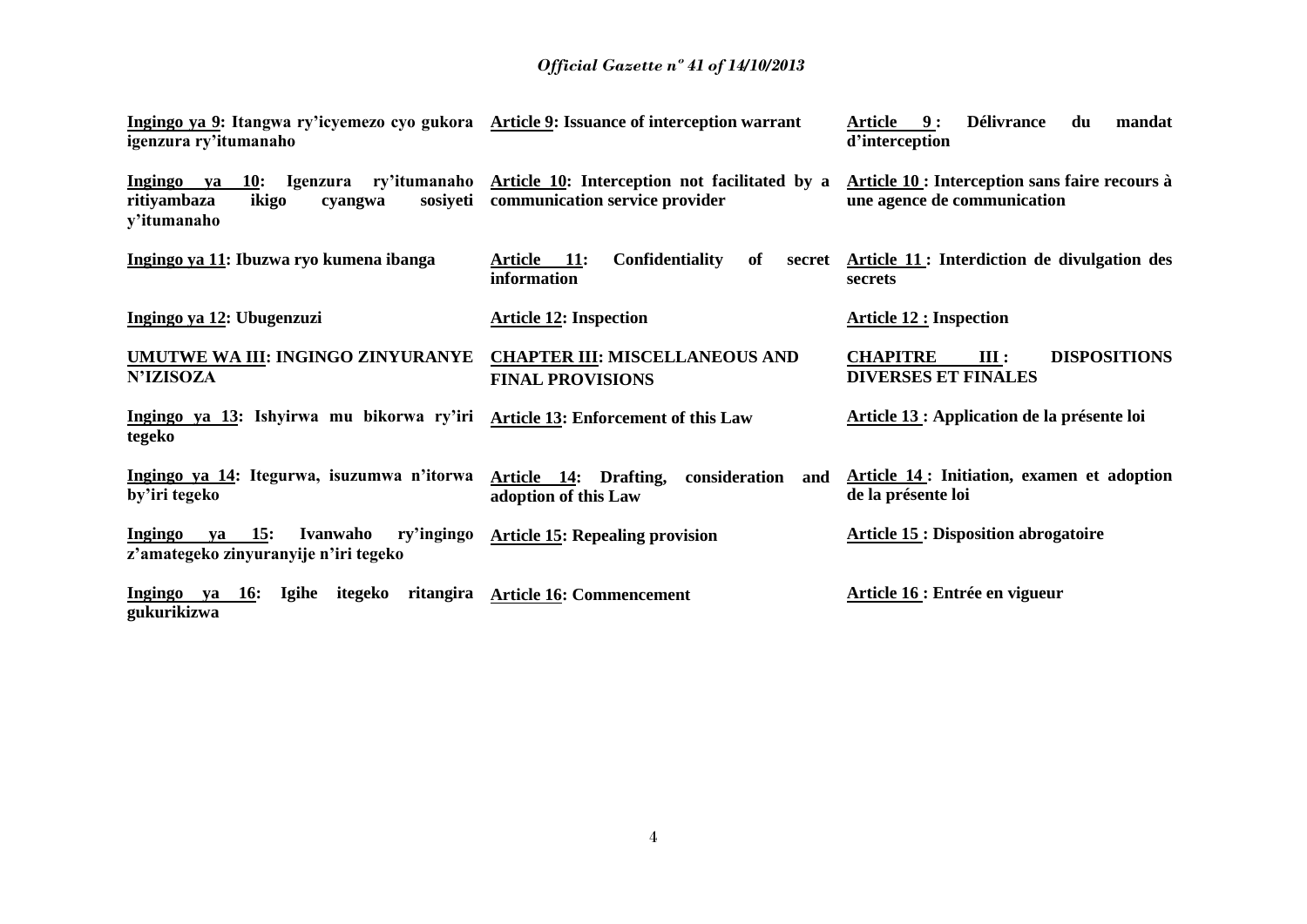N°60/2013 OF 22/08/2013 LOI

**LOI N°60/2013 DU 22/08/2013** 

**ITEGEKO N°60/2013 RYO KUWA 22/08/2013** 

| RIGENA IGENZURA RY'ITUMANAHO                                                                                                                                                                                                                                                                                       | REGULATING THE INTERCEPTION OF<br><b>COMMUNICATIONS</b>                                                                                                                                                       | <b>REGLEMENTANT</b><br>L'INTERCEPTION<br><b>DES COMMUNICATIONS</b>                                                                                                                                                 |
|--------------------------------------------------------------------------------------------------------------------------------------------------------------------------------------------------------------------------------------------------------------------------------------------------------------------|---------------------------------------------------------------------------------------------------------------------------------------------------------------------------------------------------------------|--------------------------------------------------------------------------------------------------------------------------------------------------------------------------------------------------------------------|
| Twebwe, KAGAME Paul,<br>Perezida wa Repubulika;                                                                                                                                                                                                                                                                    | We, KAGAME Paul,<br>President of the Republic;                                                                                                                                                                | <b>Nous, KAGAME Paul,</b><br>Président de la République;                                                                                                                                                           |
| INTEKO ISHINGA AMATEGEKO YEMEJE, THE PARLIAMENT HAS ADOPTED AND<br>NONE NATWE DUHAMIJE, DUTANGAJE<br><b>ITEGEKO</b><br><b>RITEYE</b><br><b>RITYA</b><br><b>KANDI</b><br><b>DUTEGETSE</b><br>KO<br><b>RYANDIKWA</b><br>MU<br>IGAZETI YA LETA YA REPUBULIKA Y'U<br><b>RWANDA</b>                                     | WE SANCTION, PROMULGATE THE<br>FOLLOWING LAW AND ORDER IT BE<br>PUBLISHED IN THE OFFICIAL GAZETTE<br>OF THE REPUBLIC OF RWANDA                                                                                | LE PARLEMENT A ADOPTE ET NOUS<br>SANCTIONNONS, PROMULGUONS LA<br>LOI DONT LA TENEUR SUIT ET<br>ORDONNONS QU'ELLE SOIT PUBLIEE<br>JOURNAL OFFICIEL<br>DE<br>LA<br>${\bf AU}$<br><b>REPUBLIQUE DU RWANDA</b>         |
| <b>INTEKO ISHINGA AMATEGEKO:</b>                                                                                                                                                                                                                                                                                   | THE PARLIAMENT:                                                                                                                                                                                               | <b>LE PARLEMENT:</b>                                                                                                                                                                                               |
| Umutwe w'Abadepite, mu nama yawo yo kuwa<br>16 Gicurasi 2013;                                                                                                                                                                                                                                                      | The Chamber of Deputies, in its session of 16 La Chambre des Députés, en sa séance du<br>May 2013;                                                                                                            | 16 mai 2013;                                                                                                                                                                                                       |
| Umutwe wa Sena, mu nama yawo yo kuwa 25 The Senate, in its session of 25 March 2013;<br>Werurwe 2013;                                                                                                                                                                                                              |                                                                                                                                                                                                               | Le Sénat, en sa séance du 25 mars 2013 ;                                                                                                                                                                           |
| Ishingiye ku Itegeko Nshinga rya Repubulika y'u<br>Rwanda ryo kuwa 04 Kamena 2003 nk'uko<br>ryavuguruwe kugeza ubu, cyane cyane mu ngingo<br>zaryo, iya 10, iya 18, iya 21, iya 22, iya 62, iya<br>66, iya 67, iya 88, iya 89, iya 90, iya 92, iya 93,<br>iya 95, iya 108, iya 113, iya 118, iya 169 n'iya<br>201: | Pursuant to the Constitution of the Republic of<br>Rwanda of 04 June 2003 as amended to date,<br>especially in Articles 10, 18, 21, 22, 62, 66, 67,<br>88, 89, 90, 92, 93, 95, 108, 113, 118, 169 and<br>201; | Vu la Constitution de la République du<br>Rwanda du 04 juin 2003 telle que révisée à ce<br>jour, spécialement en ses articles 10, 18, 21,<br>22, 62, 66, 67, 88, 89, 90, 92, 93, 95, 108, 113,<br>118, 169 et 201; |
| Isubiye ku Itegeko n° 48/2008 ryo kuwa Having reviewed Law n° 48/2008 of 09/09/2008<br>09/09/2008<br>rigena<br>igenzura<br>hakoreshejwe ikoranabuhanga;                                                                                                                                                            | ry'itumanaho relating to the interception of communications;                                                                                                                                                  | Revu la Loi nº 48/2008 du 09/09/2008 portant<br>interception des communications;                                                                                                                                   |
|                                                                                                                                                                                                                                                                                                                    |                                                                                                                                                                                                               |                                                                                                                                                                                                                    |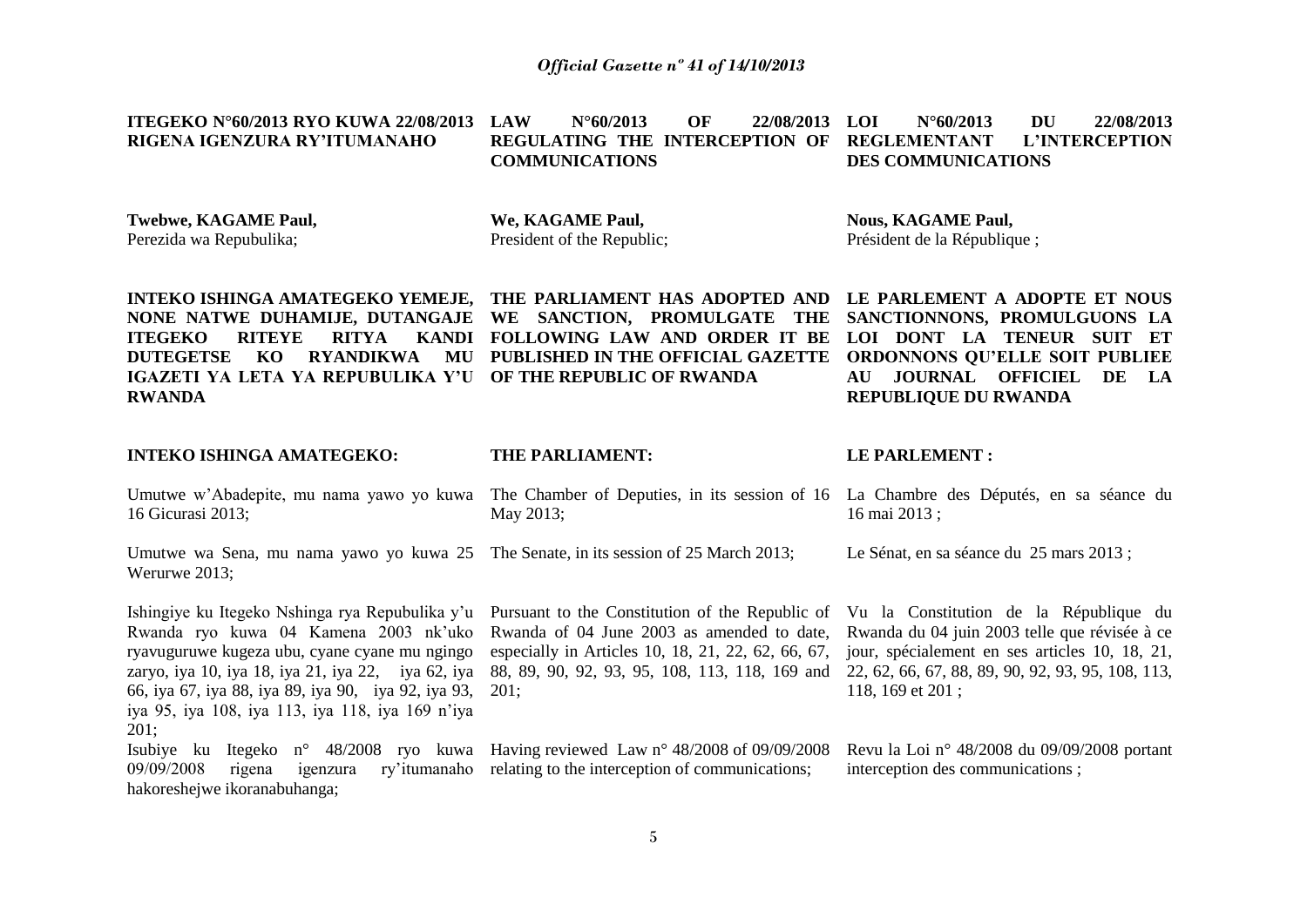| YEMEJE:                                                                                                                                                                                                                                                                                                                                                                                                                        | <b>ADOPTS:</b>                                                                                                                                                                                                                                                                                                                       | <b>ADOPTE:</b>                                                                                                                                                                                                                                                                      |  |  |
|--------------------------------------------------------------------------------------------------------------------------------------------------------------------------------------------------------------------------------------------------------------------------------------------------------------------------------------------------------------------------------------------------------------------------------|--------------------------------------------------------------------------------------------------------------------------------------------------------------------------------------------------------------------------------------------------------------------------------------------------------------------------------------|-------------------------------------------------------------------------------------------------------------------------------------------------------------------------------------------------------------------------------------------------------------------------------------|--|--|
| <b>UMUTWE</b><br><b>WA</b><br><b>MBERE:</b><br><b>INGINGO</b><br><b>RUSANGE</b>                                                                                                                                                                                                                                                                                                                                                | <b>CHAPTER ONE: GENERAL PROVISIONS</b>                                                                                                                                                                                                                                                                                               | <b>CHAPITRE PREMIER: DISPOSITIONS</b><br><b>GENERALES</b>                                                                                                                                                                                                                           |  |  |
| Ingingo ya mbere: Icyo iri tegeko rigamije                                                                                                                                                                                                                                                                                                                                                                                     | <b>Article One: Purpose of this Law</b>                                                                                                                                                                                                                                                                                              | Article premier : Objet de la présente loi                                                                                                                                                                                                                                          |  |  |
| Iri tegeko rigena ibihe n'uburyo igenzura<br>ry'itumanaho rikorwamo.                                                                                                                                                                                                                                                                                                                                                           | This Law establishes the periods and methods of<br>interception of communications.                                                                                                                                                                                                                                                   | La présente loi détermine les périodes et les<br>modalités d'interception des communications.                                                                                                                                                                                       |  |  |
| Ingingo ya 2: Ibisobanuro by'amagambo                                                                                                                                                                                                                                                                                                                                                                                          | <b>Article 2: Definitions of terms</b>                                                                                                                                                                                                                                                                                               | <b>Article 2 : Définitions des termes</b>                                                                                                                                                                                                                                           |  |  |
| Muri iri tegeko, amagambo akurikira asobanura:                                                                                                                                                                                                                                                                                                                                                                                 | In this Law, the following terms shall have the<br>following meanings:                                                                                                                                                                                                                                                               | Dans la présente loi, les termes repris ci-après<br>ont la signification suivante :                                                                                                                                                                                                 |  |  |
| 1° icyemezo cyo kugenzura: icyemezo gitanga<br>uburenganzira bwo kugenzura itumanaho<br>hakoreshejwe ikoranabuhanga;                                                                                                                                                                                                                                                                                                           | interception warrant: a warrant authorizing<br>$1^{\circ}$<br>the interception of a communication;                                                                                                                                                                                                                                   | mandat<br>d'interception :<br>$1^{\circ}$<br>mandat<br>l'interception<br>d'une<br>autorisant<br>communication;                                                                                                                                                                      |  |  |
| igenzura ry'itumanaho: igikorwa cyose cyo<br>$2^{\circ}$<br>kumva, gufata amajwi, kubika, gufindura<br>bwahishwe<br>ibanga<br>ubutumwa<br>mu<br>hakoreshejwe inyuguti cyangwa imibare<br>na nyirabyo,<br>bizwi gusa<br>gukurikirana<br>cyangwa kugenzura mu buryo ubwo ari bwo<br>amajwi,<br>ihanahana<br>ry'amakuru<br>bwose,<br>atabizi<br>atabitangiye<br>kandi<br>nyir'ubwite<br>uburenganzira ku buryo budashidikanywaho; | <b>interception of communications:</b> any act of $2^\circ$<br>$2^{\circ}$<br>listening, recording, storing, decrypting,<br>intercepting, interfering with, or carrying out<br>any other type of surveillance over voice or<br>data communications without the knowledge<br>of the user and without explicit permission to<br>do so; | interception des communications : tout<br>acte d'écoute, enregistrement, stockage,<br>décryptage, interception, interférence ou<br>tout autre acte de surveillance sur les voix<br>et données de communications à l'insu de<br>l'utilisateur et sans son autorisation<br>explicite; |  |  |
| igenzura ry'itumanaho ritiyambaza ikigo<br>$3^\circ$<br>sosiyete<br>bitanga<br>serivisi<br>cyangwa<br>y'itumanaho:<br>ry'itumanaho<br>igenzura<br>rikoresha ibikoresho by'ikoranabuhanga bifite                                                                                                                                                                                                                                | communication<br>of<br>$3^\circ$<br>interception<br>not $3^\circ$<br>facilitated by a communication service<br>provider: interception of a communication<br>using technological equipment able to                                                                                                                                    | interception faite sans passer par une<br>agence de communication : interception<br>de communication utilisant les outils<br>technologiques capables d'intercepter sans                                                                                                             |  |  |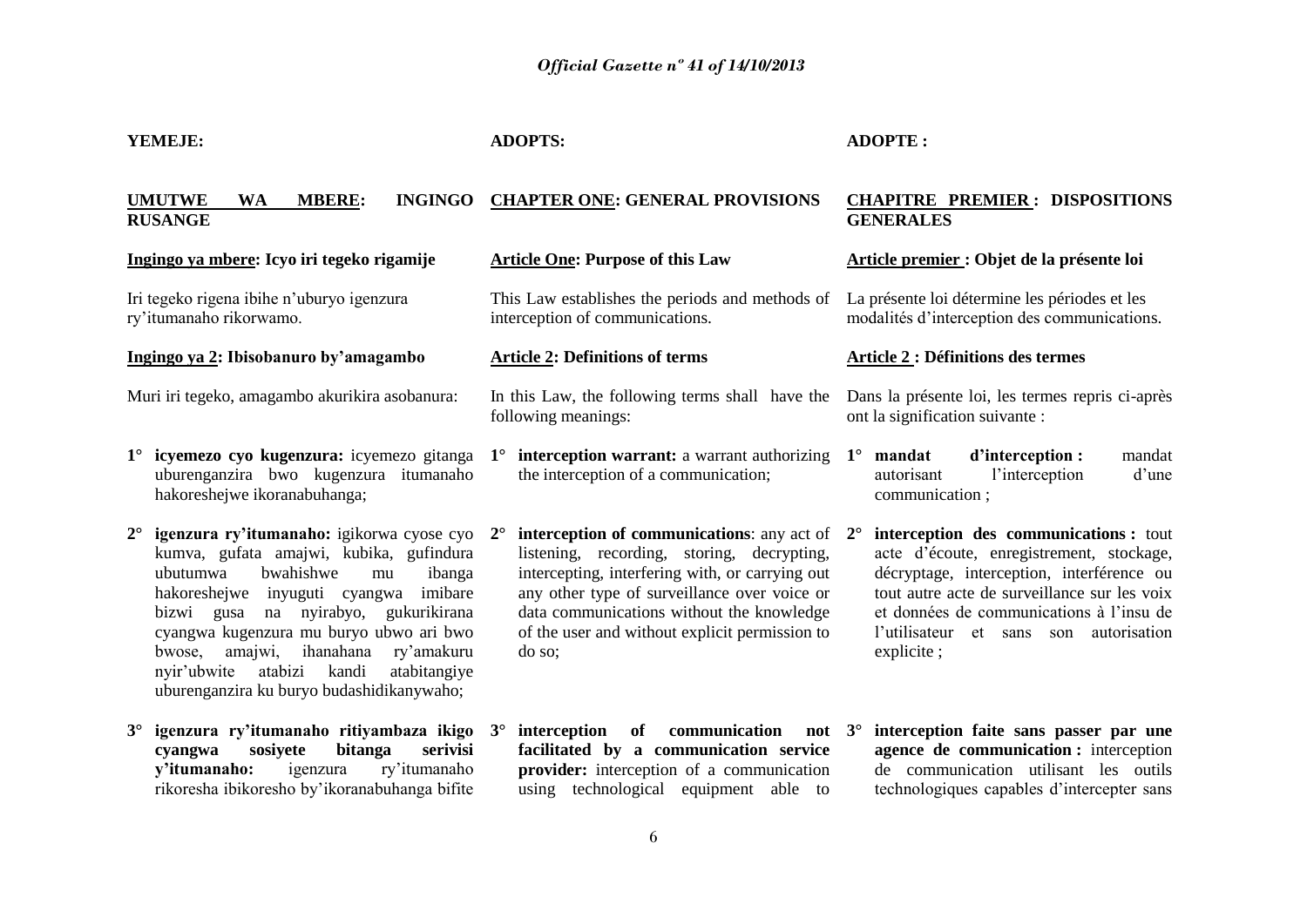ubushobozi bwo kugenzura itumanaho bidaciye ku bigo cyangwa sosiyete bitanga serivisi y'itumanaho;

- **4° ikigo cyangwa sosiyete bitanga serivisi y'itumanaho:** ikigo cyangwa sosiyeti bitanga serivisi y'iposita cyangwa y'itumanaho;
- **5° itumanaho rya Perezida wa Repubulika:** ibiganiro bya Perezida wa Repubulika akoresheje imvugo, inyandiko n'ubutumwa bwe bwose yohereje cyangwa yohererejwe;
- **6° kugenzura:** gufata cyangwa kumviriza ibiganiro cyangwa ubundi buryo bw'itumanaho hakoreshejwe ibikoresho byabugenewe;
- **7° serivisi y'itumanaho:** serivisi yose isakaza amakuru, amajwi cyangwa amashusho hakoreshejwe insinga cyangwa ibindi bikoresho by'ikoranabuhanga;
- **8° serivisi z'iposita:** serivisi yose ikora kimwe cyangwa byinshi mu bikorwa byerekeye gukusanya, kuvangura, gutwara, gukwirakwiza no gutanga, haba mu Rwanda cyangwa mu mahanga, ubutumwa, nka serivisi yashyiriweho gutanga no koroshya uburyo bwo gukwirakwiza ubutumwa bufunze bunyujijwe mu nzira y'iposita.

intercept communication not facilitated by a communication service provider;

- **4° communication service provider:** any institution or company which provides a postal or telecommunications service;
- **5° communication of the President of the Republic:** all communication, whether oral or written, sent or received by the President of the Republic;
- **intercepting:** recording or listening to  $\mathbf{6}^{\circ}$ conversations or communications by means of a monitoring device;
- *<u>communications</u> service:* any service involving the transmission of data, voice or images by wire, optical or other electronically guided system;
- **postal service:** any service which is involved  $8^\circ$ in any one or more activities relating to the collecting, sorting, carriage, circulating and delivering, whether in Rwanda or elsewhere, of postal items as a service to make available or to ease the process of transmission of postal items containing communication.

recourir à l'aide des agences de communication ;

- **agence de communication :** toute institution ou société qui fournit un service postal ou de télécommunication ;
- **5° communication du Président de la République :** toute communication orale et écrite du Président de la République et toute autre sorte de correspondance émise ou reçue par lui ;
- **intercepter :** enregistrer ou écouter une conversation ou une communication au moyen d'outils de contrôle ;
- **7° service de communications :** tout service impliquant la transmission de données, voix ou image par câble optique ou autre système électronique ;
- **service postal** : tout service qui intervient dans une ou plusieurs activités relatives à la collection, au triage, au transport, à la circulation et à la distribution, tant au Rwanda qu'à l'étranger, de colis postaux, en tant que service instauré pour rendre accessible ou faciliter le processus de transmission de colis postaux contenant des communications.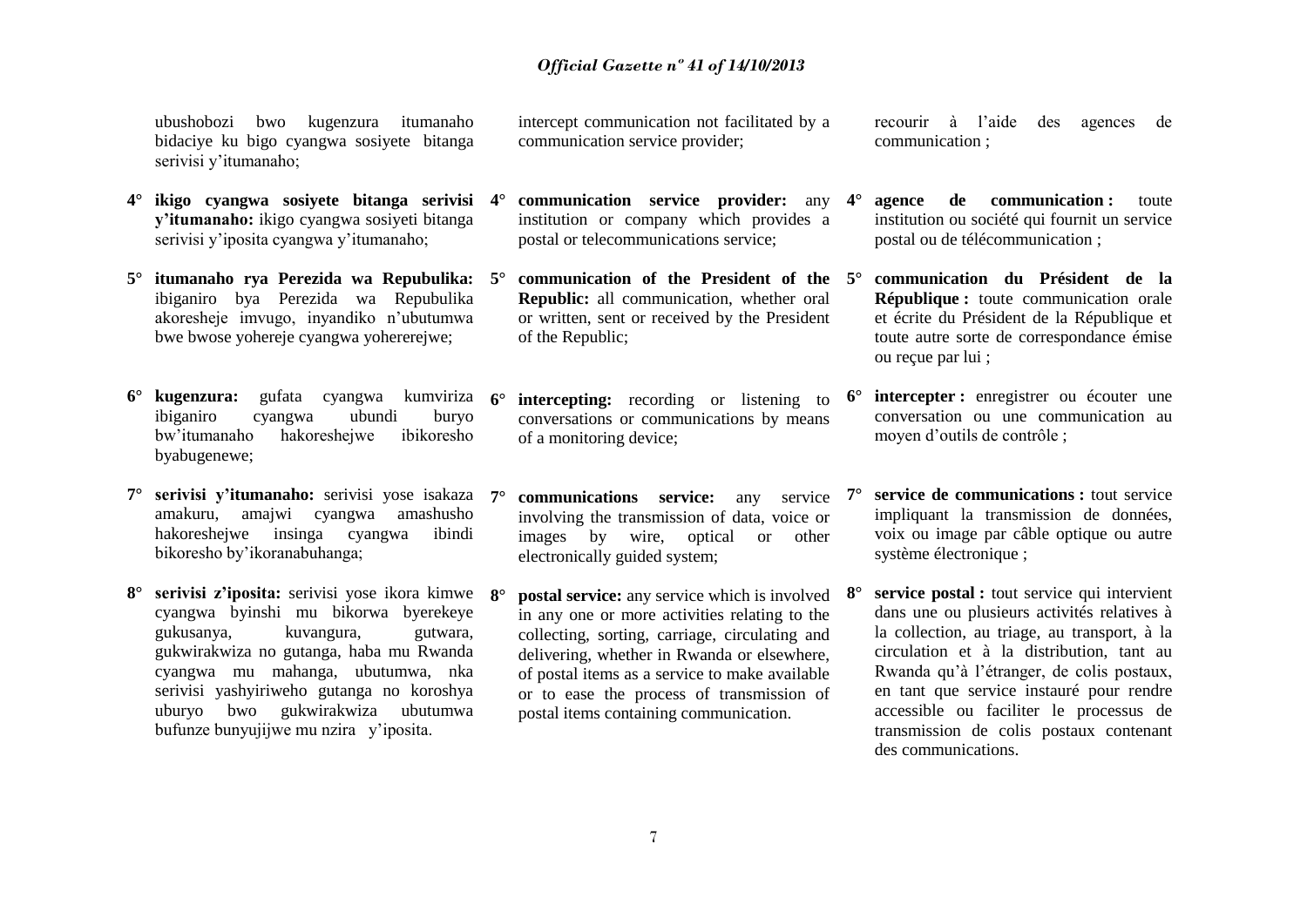| Ingingo ya 3: Igenzura ry'itumanaho ryemewe<br>n'amategeko                                                                                                                                                                                  | 3:<br>Lawful<br><b>Article</b><br>interception<br>-of<br>communications                                                                                                                                                                                                 | Article 3:<br><b>Interception</b><br>légale<br>des<br>communications                                                                                                                                                        |
|---------------------------------------------------------------------------------------------------------------------------------------------------------------------------------------------------------------------------------------------|-------------------------------------------------------------------------------------------------------------------------------------------------------------------------------------------------------------------------------------------------------------------------|-----------------------------------------------------------------------------------------------------------------------------------------------------------------------------------------------------------------------------|
| Igenzura ry'itumanaho ryemewe n'amategeko ni<br>hagamijwe<br>inyungu<br>irikozwe<br>z'umutekano<br>w'Igihugu kandi rigakorwa mu buryo buteganywa<br>n'iri tegeko.                                                                           | Interception of communications shall be L'interception légale des communications est<br>considered lawful where it is done in the interest<br>of national security and in accordance with this<br>Law.                                                                  | celle qui est effectuée dans l'intérêt de la<br>sécurité nationale et en conformité avec la<br>présente loi.                                                                                                                |
| Ingingo ya 4: Igenzura ry'itumanaho ribujijwe                                                                                                                                                                                               | Article 4:<br>Prohibited<br>interception<br>communications                                                                                                                                                                                                              | of <u>Article 4</u> : Interception<br>interdite<br>des<br>communications                                                                                                                                                    |
| Igenzura<br>ry'itumanaho<br>Perezida<br>rya<br>wa<br>Repubulika rirabujijwe.                                                                                                                                                                | Interception of communication of the President II est strictement interdit d'intercepter la<br>of the Republic is strictly prohibited.                                                                                                                                  | communication du Président de la République.                                                                                                                                                                                |
| Ingingo ya 5: Igenzura<br>ry'itumanaho<br>rinyuranyije n'amategeko                                                                                                                                                                          | Article 5:<br><b>Unlawful</b><br>interception<br>of<br>communications                                                                                                                                                                                                   | Article 5: Interception<br>illégale<br>des<br>communications                                                                                                                                                                |
| Igenzura ry'itumanaho rikwirakwijwe rinyuze mu<br>buryo bw'itumanaho rya Leta cyangwa ryigenga,<br>cyangwa serivisi y'iposita ya Leta cyangwa<br>yigenga bitatangiwe uruhushya n'ubuyobozi<br>bubifitiye ububasha rinyuranyije n'amategeko. | The interception of any communication in the<br>course of the transmission by means of a public<br>or private communication system or a public or<br>private postal service when it is done without<br>authorization from the competent authority shall<br>be unlawful. | L'interception d'une communication en cours<br>de transmission par voie de système de<br>communication public, privé ou de service<br>postal public ou privé sans l'autorisation d'une<br>autorité compétente est illégale. |
| Ingingo ya 6: Abemerewe gusaba icyemezo cyo<br>gukora igenzura ry'itumanaho                                                                                                                                                                 | Article 6: Persons authorized to apply for an<br>interception warrant                                                                                                                                                                                                   | Article 6 : Personnes autorisées à demander<br>le mandat d'interception                                                                                                                                                     |
| Abayobozi b'inzego za Leta zishinzwe umutekano<br>ziteganywa n'Itegeko Nshinga rya<br>nk'uko<br>Repubulika y'u Rwanda _rête bonyine bemerewe<br>gusaba<br>icyemezo<br>gukora<br>igenzura<br>cyo<br>ry'itumanaho.                            | Only Government authorities of the relevant<br>security organs as provided for by the<br>Constitution of the Republic of Rwanda shall be<br>authorized to apply for an interception warrant.                                                                            | Les dirigeants des organes de sécurité tels que<br>prévus par la Constitution de la République du<br>Rwanda sont les seuls autorisés à demander le<br>mandat d'interception.                                                |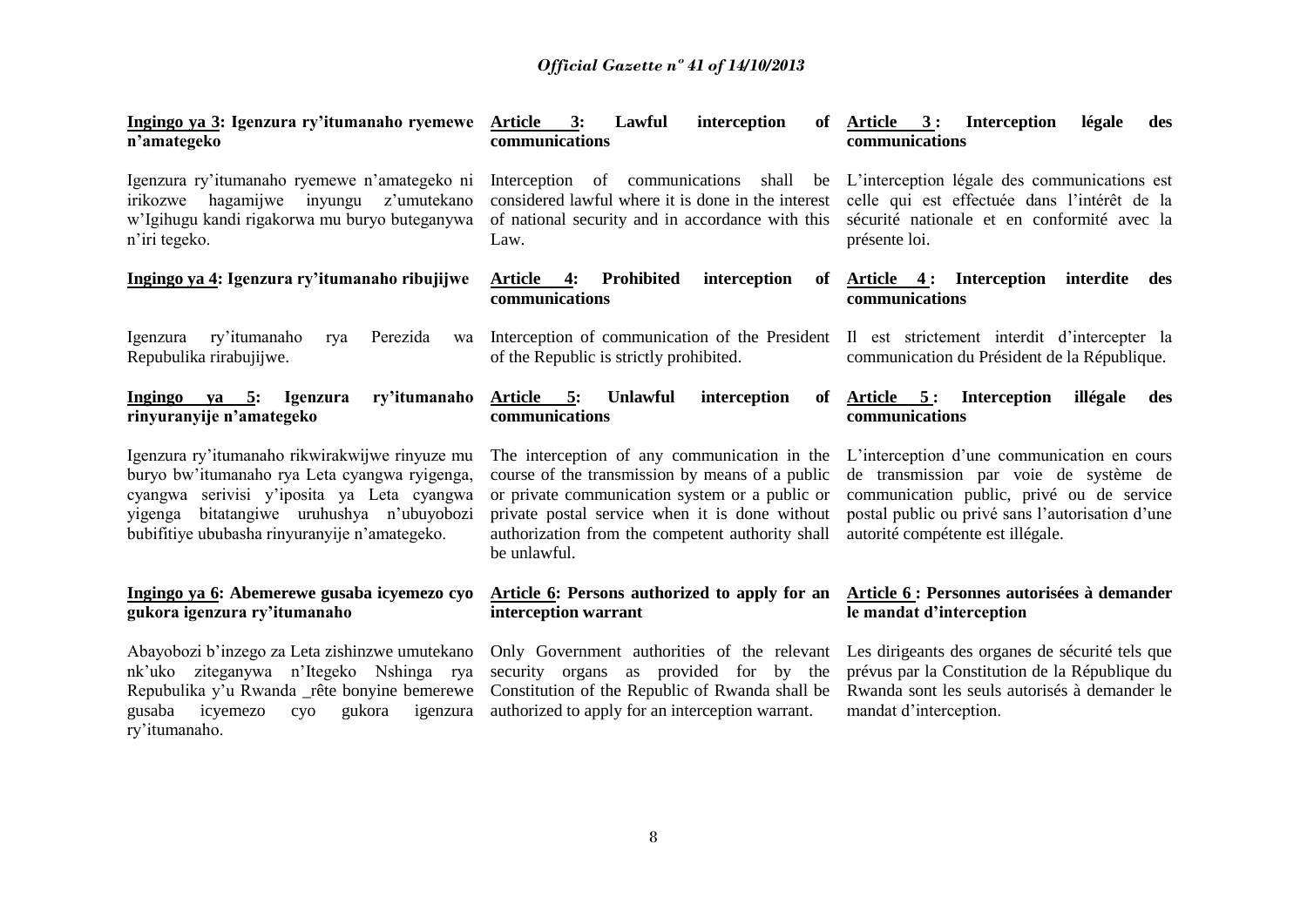**Ingingo ya 7: Ibisabwa ikigo cyangwa sosiyete Article 7: Requirement for a communication Article 7 : Obligation d'une agence de itanga serivisi y'itumanaho**

Ikigo cyangwa sosiyete itanga y'itumanaho agomba kugira imiyoboro ifite ubushobozi mu rwego rwa tekiniki butuma ikorwaho igenzura ry'itumanaho igihe icyo ari cyo cyose, abisabwe n'urwego rubifitiye ububasha, hashingiwe ku biteganywa n'iri tegeko.

#### **UMUTWE WA II: UBURYO IGENZURA CHAPTER II: METHODS OF RY'ITUMANAHO RIKORWA**

#### **Ingingo ya 8: Ibigenzurwa**

Itumanaho rigenzurwa mu gihe hahererekanywa ubutumwa n'amakuru biri mu nzira yo gushyikirizwa abo bigenewe binyuze mu buryo bw'itumanaho ry'iya kure, hahinduwe cyangwa hinjiwe mu buryo bukoreshwa mu itumanaho cyangwa mu mikorere yabwo, hasesenguwe cyangwa hagenzuwe amakuru n'ubutumwa binyujijwemo kugira ngo byose uko byakabaye cyangwa bimwe mu bibigize bigezwe ku wundi muntu \_rête uwo byari bigenewe cyangwa communication. uwabyohereje.

#### **Ingingo ya 9: Itangwa ry'icyemezo cyo gukora Article 9: Issuance of interception warrant igenzura ry'itumanaho**

Icyemezo cyo gukora igenzura ry'itumanaho gitangwa n'Umushinjacyaha ku rwego rw'Igihugu wagenwe na Minisitiri ufite ubutabera mu nshingano ze.

## **service provider**

A communication service provider shall ensure that systems are technically capable of supporting interceptions at all times upon request by the competent organ, in accordance with the provisions of this Law.

#### **INTERCEPTION OF COMMUNICATIONS CHAPITRE II : MODALITES D'INTERCEPTION DES COMMUNICATIONS**

#### **Article 8: Communications to be intercepted**

Communication shall be intercepted during its transmission by means of a telecommunication system where a person alters or interferes with the system or its operations, scrutinizes transmissions made through the system, or intercepts transmissions made through the system so as to make some or all of the contents of the communication available to a person other than the sender or intended recipient of the

National Prosecutor designated by the Minister Procureur National désigné par le Ministre in charge of Justice.

## **communication**

Toute agence de communication doit s'assurer que ses systèmes sont techniquement capables de supporter à tout moment des interceptions toutes les fois qu'elle en est requise par l'organe compétent, conformément aux dispositions de la présente loi.

#### **Article 8 : Communications à intercepter**

La communication est interceptée pendant sa transmission au moyen de système de télécommunication lorsqu'une personne modifie ou interfère avec le système ou son fonctionnement, examine ou contrôle les transmissions faites à travers ce système de façon à rendre accessible une partie ou l'ensemble de leur contenu à une personne autre que l'expéditeur ou le destinataire de la communication.

#### **Article 9 : Délivrance du mandat d'interception**

An interception warrant shall be issued by a Le mandat d'interception est émis par le ayant la justice dans ses attributions.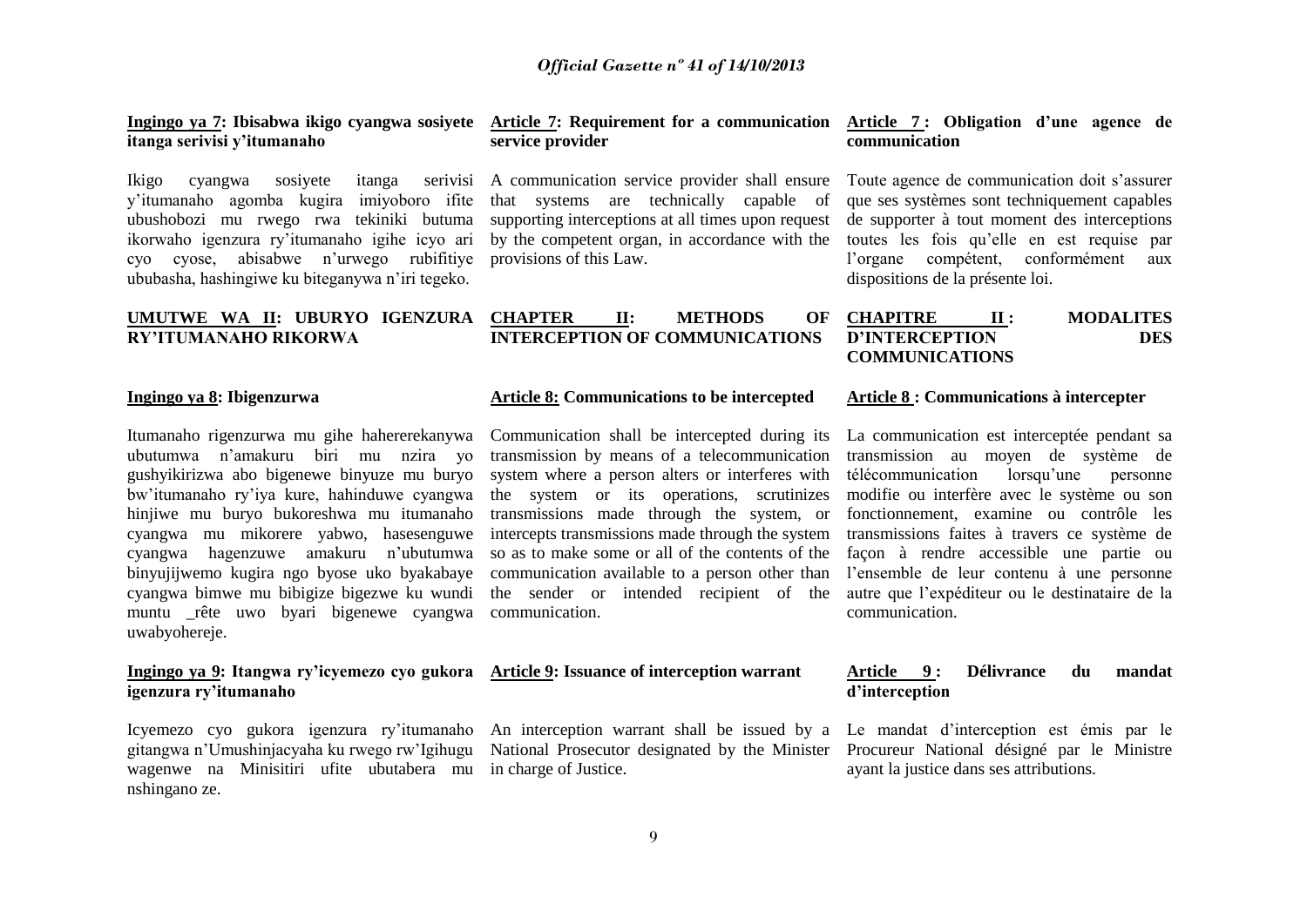Kubera inyungu z'umutekano w'Igihugu kandi Due to urgent public security interests, the Pour cause urgente d'intérêt de la sécurité byihutirwa, Umushinjacyaha ku rwego rw'Igihugu ubifitiye ububasha, n'umuyobozi uvugwa mu ngingo ya 6 y'iri tegeko, ashobora gutanga mu mvugo uruhushya rw'igenzura ry'itumanaho cyanditse kigatangwa mu gihe kitarenze amasaha makumyabiri n'ane (24). Iyo icyo gihe kirenze, icyo cyemezo kidakozwe, iryo genzura riba presumed to be illegal. ritubahirije amategeko.

## **ritiyambaza ikigo cyangwa sosiyete itanga communication service provider serivisi y'itumanaho**

gukora igenzura ry'itumanaho afite ububasha bwo gusaba icyemezo cy'igenzura ry'itumanaho ritiyambaza ikigo cyangwa sosiyete bitanga serivisi y'itumanaho. Icyo cyemezo gitangwa shall be issued in accordance with Article 9 of communication. Ce mandat doit être émis hakurikijwe ibiteganywa mu ngingo ya 9 y'iri this Law. tegeko.

Ibikoresho byifashishwa mu kugenzura itumanaho hatiyambajwe ikigo cyangwa sosiyete bitanga serivise y'itumanaho, ryerekeye intwaro.

Perezida wa Repubulika agena urwego rushinzwe The President of the Republic shall determine the Le Président de la République désigne l'organe imicungire y'ibyo bikoresho.

competent National Prosecutor may, upon the nationale, le Procureur National compétent abisabwe request of the authority provided for under Article 6 of this Law, issue an interception 6 de la présente loi, donner verbalement le warrant verbally, but the written warrant shall be mandat d'interception, mais dans ce cas le completed in a period not exceeding twenty-four (24) hours. If that period expires without a written warrant, the interception shall be

# **Ingingo ya 10: Igenzura ry'itumanaho Article 10: Interception not facilitated by a Article 10 : Interception sans faire recours à**

interception warrant may request a warrant for interception without recourse to communication service provider. Such a warrant communication sans faire recours à l'agence de

to a communication service provider shall be communications sans faire recours à bigengwa n'itegeko governed by the Law relating to arms.

> Organ in charge of management of such chargé de la gestion de ces outils. equipment.

peut, sur demande de l'autorité visée à l'article mandat écrit doit être donné dans un délai ne dépassant pas vingt-quatre (24) heures. Passé ce délai, l'interception est considérée comme illégale.

## **l'agence de communication**

Uwemerewe n'iri tegeko gusaba icyemezo cyo A person authorized by this Law to request an Une personne autorisée par la présente loi de demander le mandat d'interception est habilitée à demander le mandat d'intercepter la conformément à l'article 9 de la présente loi.

> Equipment used for interception without recourse Les outils employés pour intercepter les l'agence de communication sont régis par la loi portant régime des armes.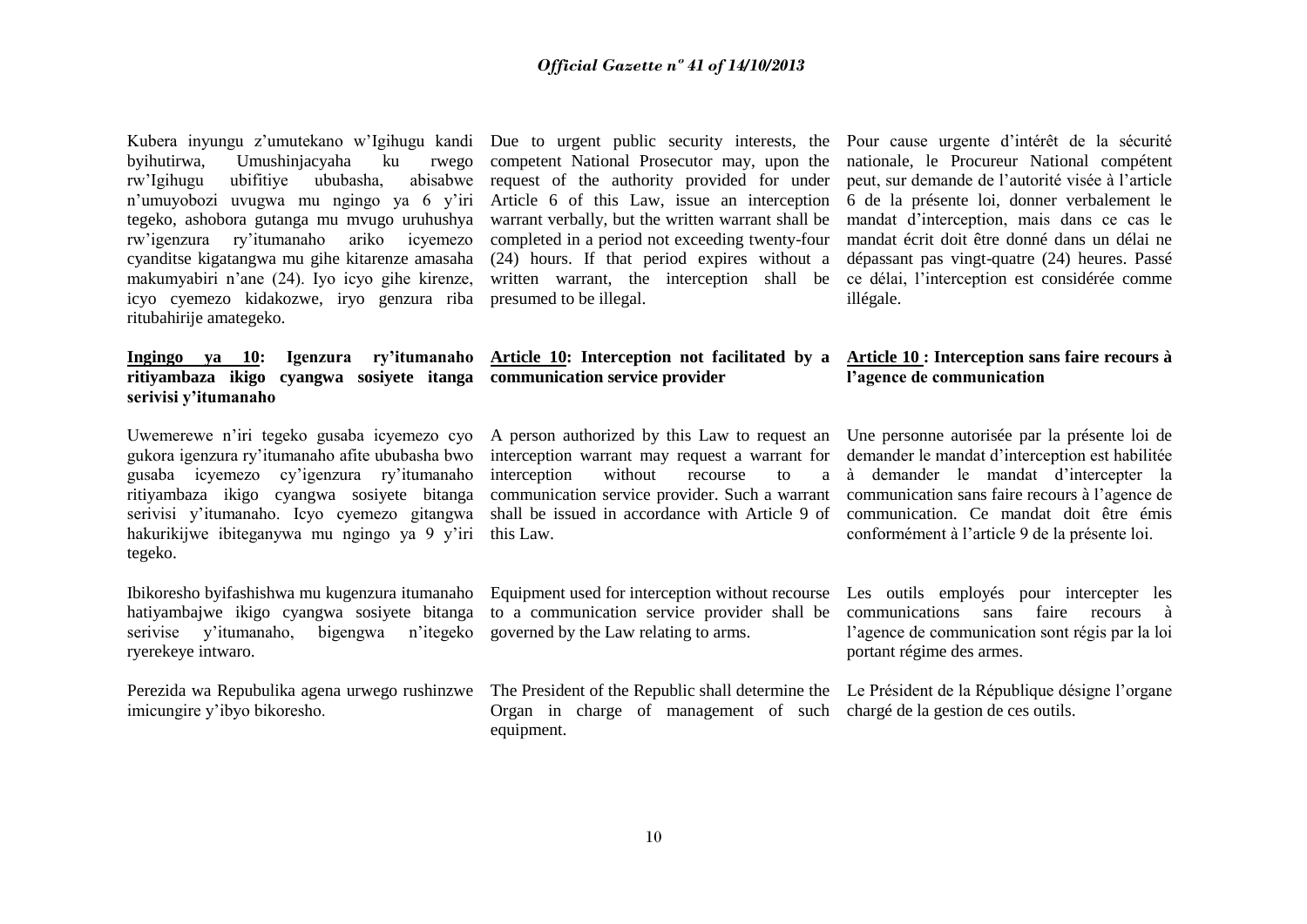| Ingingo ya 11: Ibuzwa ryo kumena ibanga                                                                                                                         | <b>Article</b><br>11:<br><b>Confidentiality</b><br>of<br>information                                                                                                      | secret Article 11 : Interdiction de divulgation des<br><b>secrets</b>                                                                                                                                                               |
|-----------------------------------------------------------------------------------------------------------------------------------------------------------------|---------------------------------------------------------------------------------------------------------------------------------------------------------------------------|-------------------------------------------------------------------------------------------------------------------------------------------------------------------------------------------------------------------------------------|
| Nta muntu wemerewe gutangaza kubo bitagenewe<br>ibyo yamenye mu kazi akora cyangwa ibyo<br>yashinzwe kurangiza, nk'uko biteganywa n'iri<br>tegeko.              | No person shall disclose to uninterested persons<br>any information accessed while carrying out the<br>duties or obligations, as determined by this Law.                  | Nul ne peut révéler aux personnes non<br>concernées l'information dont il<br>a eu<br>connaissance à l'occasion de l'exercice de ses<br>fonctions ou en remplissant les obligations lui<br>assignées conformément à la présente loi. |
| Ingingo ya 12: Ubugenzuzi                                                                                                                                       | <b>Article 12: Inspection</b>                                                                                                                                             | <b>Article 12 : Inspection</b>                                                                                                                                                                                                      |
| Perezida<br>rishyiraho abagenzuzi<br>Iteka rya<br>bashinzwe kumenya ko abemerewe gukora<br>igenzura ry'itumanaho<br>babikora mu buryo<br>bwubahirije amategeko. | A Presidential Order shall appoint inspectors in<br>charge of monitoring authorized persons to<br>ensure that they intercept communication in<br>accordance with the Law. | Un arrêté présidentiel nomme les inspecteurs<br>chargés de s'assurer que l'interception des<br>communications se fait conformément à la loi.                                                                                        |
| UMUTWE WA III: INGINGO ZINYURANYE<br><b>N'IZISOZA</b>                                                                                                           | <b>CHAPTER III: MISCELLANEOUS AND</b><br><b>FINAL PROVISIONS</b>                                                                                                          | <b>CHAPITRE</b><br>III:<br><b>DISPOSITIONS</b><br><b>DIVERSES ET FINALES</b>                                                                                                                                                        |
| Ingingo ya 13: Ishyirwa mu bikorwa ry'iri Article 13: Enforcement of this Law<br>tegeko                                                                         |                                                                                                                                                                           | Article 13 : Application de la présente loi                                                                                                                                                                                         |
| Iteka rya Minisitiri w'Intebe rigena uburyo iri A Prime Minister's Order shall determine<br>tegeko rishyirwa mu bikorwa.                                        | modalities of enforcement of this Law.                                                                                                                                    | Un arrêté du Premier Ministre détermine les<br>modalités d'application de la présente loi.                                                                                                                                          |
| Ingingo ya 14: Itegurwa, isuzumwa n'itorwa<br>by'iri tegeko                                                                                                     | Article 14: Drafting, consideration and<br>adoption of this Law                                                                                                           | Article 14: Initiation, examen et adoption<br>de la présente loi                                                                                                                                                                    |
| Iri tegeko ryateguwe, risuzumwa kandi ritorwa<br>mu rurimi rw'Ikinyarwanda.                                                                                     | This Law was drafted, considered and adopted in<br>Kinyarwanda.                                                                                                           | La présente loi a été initiée, examinée et<br>adoptée en Kinyarwanda.                                                                                                                                                               |
| va 15:<br>Ivanwaho<br>ry'ingingo<br>Ingingo<br>z'amategeko zinyuranyije n'iri tegeko                                                                            | <b>Article 15: Repealing provision</b>                                                                                                                                    | <b>Article 15 : Disposition abrogatoire</b>                                                                                                                                                                                         |
| Itegeko n° 48/2008 ryo kuwa 09/09/2008 rigena Law n° 48/2008 of 09/09/2008 relating to the                                                                      |                                                                                                                                                                           | La Loi nº 48/2008 du 09/09/2008 portant                                                                                                                                                                                             |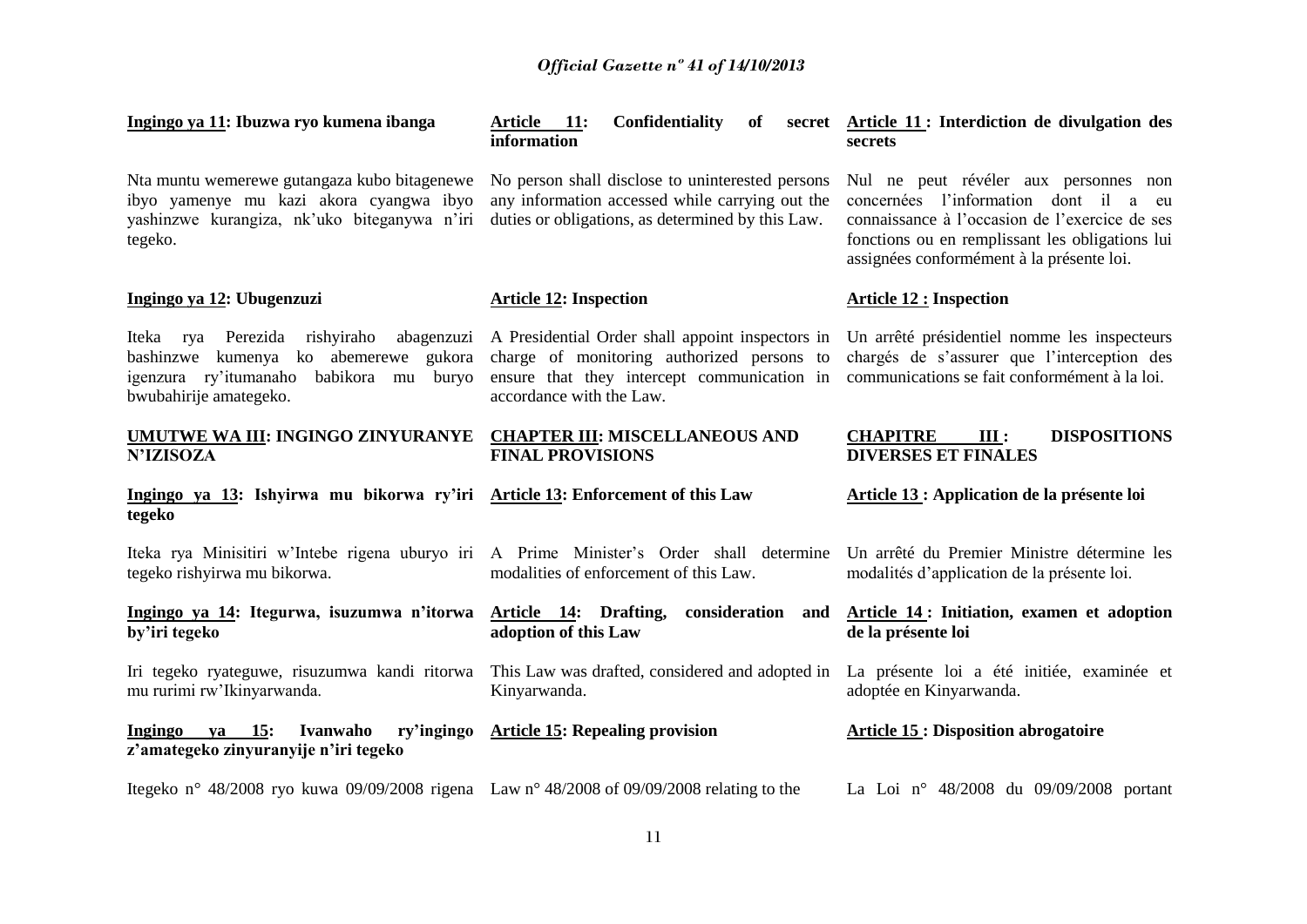igenzura ry'itumanaho hakoreshejwe interception of communications and all prior ikoranabuhanga n'ingingo zose z'amategeko legal provisions contrary to this Law are hereby abanziriza iri kandi zinyuranyije na ryo repealed.

**Ingingo ya 16: Igihe itegeko ritangira Article 16: Commencement gukurikizwa** 

ritangarijweho mu Igazeti ya Leta ya Repubulika y'u Rwanda.

Kigali, kuwa 22/08/2013

bivanyweho.

Republic of Rwanda.

Kigali, on 22/08/2013

interception des communications et toutes les dispositions légales antérieures contraires à la présente loi sont abrogées.

#### **Article 16 : Entrée en vigueur**

Iri tegeko ritangira gukurikizwa ku munsi This Law shall come into force on the date of its La présente loi entre en vigueur le jour de sa publication in the Official Gazette of the publication au Journal Officiel de la République du Rwanda.

Kigali, le 22/08/2013

**sé) KAGAME Paul** Perezida wa Repubulika

**(sé) KAGAME Paul** President of the Republic

**(sé) KAGAME Paul** Président de la République

**(sé) Dr. HABUMUREMYI Pierre Damien** Minisitiri w'Intebe

**Bibonywe kandi bishyizweho Ikirango cya Repubulika :**

**(sé) Dr. HABUMUREMYI Pierre Damien** Prime Minister

**Seen and sealed with the Seal of the Republic:**

**(sé) Dr. HABUMUREMYI Pierre Damien** Premier Ministre

**Vu et scellé du Sceau de la République :**

**(sé) BUSINGYE Johnston** Minisitiri w'Ubutabera/Intumwa Nkuru ya Leta

**(sé) BUSINGYE Johnston** Minister of Justice**/**Attorney General

**(sé) BUSINGYE Johnston** Ministre de la Justice/Garde des Sceaux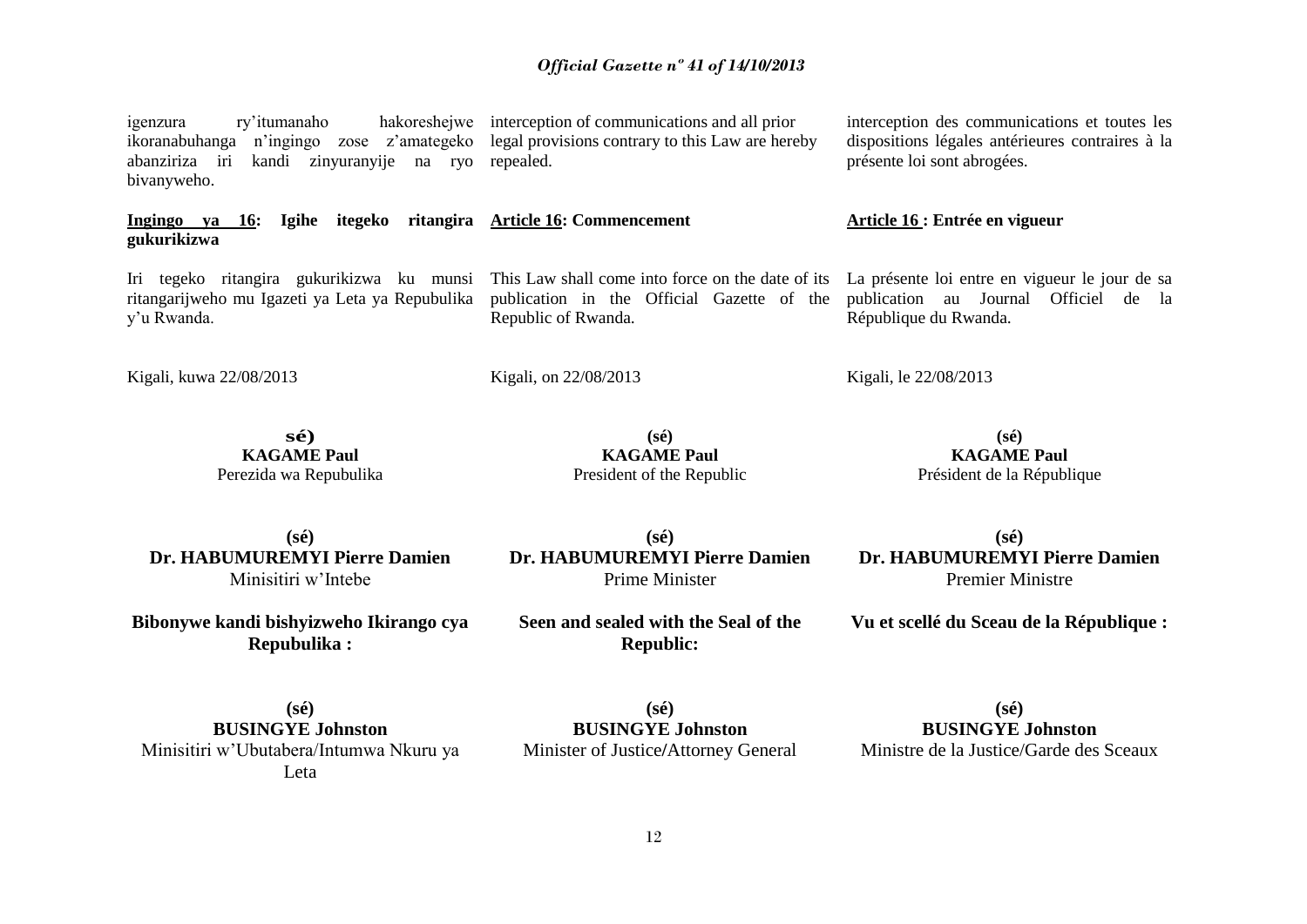| ITEGEKO N°62/2013 RYO KUWA 27/08/2013                                                   | OF<br><b>LAW</b><br>$N^{\circ}62/2013$<br>27/08/2013                                                              | LOI N° 62/2013 DU 27/08/2013 PORTANT                               |
|-----------------------------------------------------------------------------------------|-------------------------------------------------------------------------------------------------------------------|--------------------------------------------------------------------|
| <b>RISHYIRAHO</b><br><b>IKIGO</b><br><b>GISHINZWE</b>                                   | <b>ESTABLISHING</b><br><b>THE</b><br><b>LOCAL</b>                                                                 | <b>CREATION</b><br>DE<br><b>L'AGENCE</b><br>DE                     |
| <b>GUTEZA</b><br><b>IMBERE</b><br><b>IBIKORWA</b>                                       | <b>ADMINISTRATIVE</b><br><b>ENTITIES</b>                                                                          | <b>DEVELOPPEMENT</b><br><b>ENTITES</b><br><b>DES</b>               |
| BY'ITERAMBERE MU NZEGO Z'IBANZE                                                         | DEVELOPMENT AGENCY (LODA) AND                                                                                     | ADMINISTRATIVES LOCALES (LODA)                                     |
| RIKANAGENA<br><b>INSHINGANO,</b><br>(LODA)                                              | <b>DETERMINING</b><br><b>ITS</b><br><b>MISSION,</b>                                                               | ET DETERMINANT SA MISSION, SON                                     |
| <b>IMITERERE N'IMIKORERE BYACYO</b>                                                     | ORGANISATION AND FUNCTIONING                                                                                      | <b>ORGANISATION</b><br>ET<br><b>SON</b>                            |
|                                                                                         |                                                                                                                   | <b>FONCTIONNEMENT</b>                                              |
|                                                                                         |                                                                                                                   |                                                                    |
| <b>ISHAKIRO</b>                                                                         | <b>TABLE OF CONTENTS</b>                                                                                          | <b>TABLE DES MATIERES</b>                                          |
|                                                                                         |                                                                                                                   |                                                                    |
| <b>UMUTWE</b><br><b>WA</b><br><b>MBERE:</b><br><b>INGINGO</b><br><b>RUSANGE</b>         | <b>CHAPTER ONE: GENERAL PROVISIONS</b>                                                                            | <b>CHAPITRE PREMIER: DISPOSITIONS</b><br><b>GENERALES</b>          |
| Ingingo ya mbere: Icyo iri tegeko rigamije                                              | <b>Article One: Purpose of this Law</b>                                                                           | Article premier : Objet de la présente loi                         |
|                                                                                         |                                                                                                                   |                                                                    |
| Ingingo ya 2: Icyicaro cya LODA                                                         | <b>Article 2: Head office of LODA</b>                                                                             | Article 2 : Siège de LODA                                          |
| UMUTWE WA II: INSHINGANO ZA LODA                                                        | <b>CHAPTER II: MISSIONS OF LODA</b>                                                                               | <b>CHAPITRE II : MISSIONS DE LODA</b>                              |
|                                                                                         |                                                                                                                   |                                                                    |
| Ingingo ya 3: Inshingano za LODA                                                        | <b>Article 3: Mission of LODA</b>                                                                                 | <b>Article 3 : Missions de LODA</b>                                |
|                                                                                         |                                                                                                                   |                                                                    |
| <b>UMUTWE</b><br><b>WA</b><br>III:<br><b>URWEGO</b><br>RUREBERERA LODA N'ICYICIRO IRIMO | <b>CHAPTER</b><br><b>SUPERVISING</b><br>III:<br>OF<br><b>AUTHORITY</b><br><b>LODA</b><br><b>AND</b><br><b>ITS</b> | <b>CHAPITRE III : ORGANE DE TUTELLE</b><br>DE LODA ET SA CATEGORIE |
|                                                                                         | <b>CATEGORY</b>                                                                                                   |                                                                    |
|                                                                                         | Article 4: Supervising authority of LODA and                                                                      |                                                                    |
| Ingingo ya 4: Urwego rureberera LODA<br>n'icviciro irimo                                | its category                                                                                                      | Article 4 : Organe de tutelle de LODA et sa<br>catégorie           |
|                                                                                         |                                                                                                                   |                                                                    |
| <b>IMITERERE</b><br><b>UMUTWE</b><br><b>WA</b><br>IV:                                   | CHAPTER IV: ORGANIZATION AND                                                                                      | <b>CHAPITRE IV: ORGANISATION ET</b>                                |
| <b>N'IMIKORERE BYA LODA</b>                                                             | <b>FUNCTIONING OF LODA</b>                                                                                        | <b>FONCTIONNEMENT DE LODA</b>                                      |
|                                                                                         |                                                                                                                   |                                                                    |
| Ingingo ya 5: Inzego z'Ubuyobozi za LODA                                                | <b>Article 5: Management organs of LODA</b>                                                                       | Article 5 : Organes de direction de LODA                           |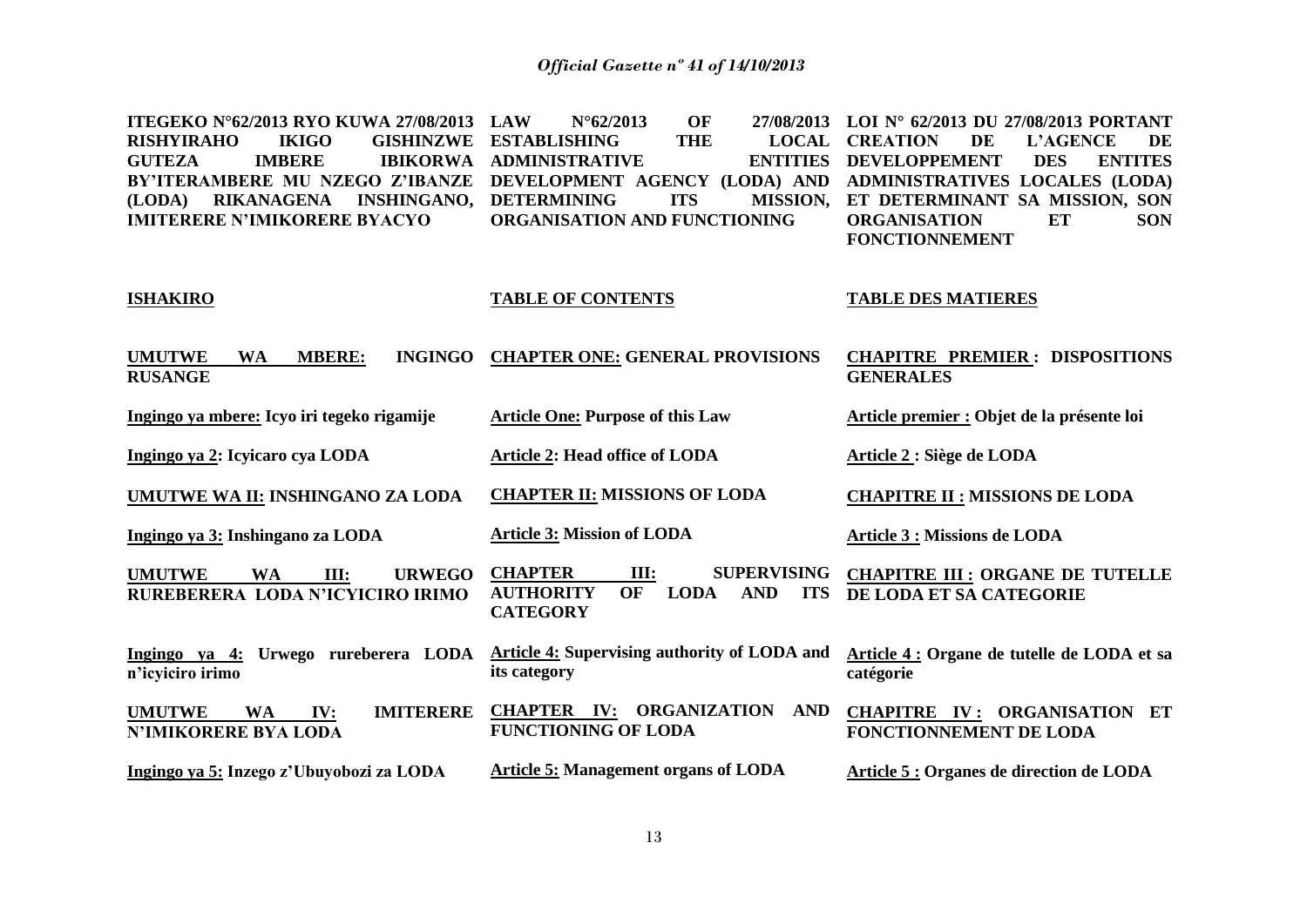| Icyiciro cya mbere: Inama y'Ubuyobozi                                                                                   | <b>Section one: Board of Directors</b>                                                                                                | Section première : Conseil d'Administration                                                                                                       |
|-------------------------------------------------------------------------------------------------------------------------|---------------------------------------------------------------------------------------------------------------------------------------|---------------------------------------------------------------------------------------------------------------------------------------------------|
| Ingingo ya 6: Inama y' Ubuyobozi ya LODA                                                                                | <b>Article 6: Board of Directors of LODA</b>                                                                                          | Article 6: Conseil d'Administration de<br><b>LODA</b>                                                                                             |
| Ingingo ya 7: Ibigenerwa abagize Inama<br>y'Ubuyobozi bitabiriye inama                                                  | Article 7: Sitting allowances for members of<br>the Board of Directors                                                                | Article 7: Jetons de présence des<br>membres du Conseil d'Administration                                                                          |
| Ingingo ya 8: Ibitabangikanywa no kuba mu<br>nama y'Ubuyobozi                                                           | Article 8: Incompatibilities with membership<br>of the Board of Directors                                                             | Article 8 : Incompatibilités avec la qualité<br>de membre du Conseil d'Administration                                                             |
| Icyiciro cya 2: Ubuyobozi Bukuru                                                                                        | <b>Section 2: General Directorate</b>                                                                                                 | <b>Section 2 : Direction Générale</b>                                                                                                             |
| Ingingo ya 9: Abagize Ubuyobozi Bukuru bwa<br><b>LODA</b>                                                               | Article 9: Composition of the General<br>Directorate of LODA                                                                          | Article 9: Composition de la Direction<br>Générale de LODA                                                                                        |
| Ingingo ya 10: Sitati igenga abakozi ba LODA<br>Ubuyobozi<br><b>Bukuru</b><br>n'ibigenerwa abagize<br>n'abakozi ba LODA | Article 10: Statute governing the staff of<br>LODA and benefits of members of the<br><b>General Directorate and the staff of LODA</b> | Article 10 : Statut régissant le personnel du<br>LODA et appointements accordés aux<br>membres de la Direction Générale et à<br>personnel de LODA |
| va 11:<br>imikorere<br>Ingingo<br>Imiterere,<br>n'inshingano by'inzego z'imirimo za LODA                                | Article 11: Organization, functioning and<br>responsibilities of organs of LODA                                                       | <b>Article 11: Organisation, fonctionnement et</b><br>attributions des organes de LODA                                                            |
| UMUTWE WA V: UMUTUNGO N'IMARI                                                                                           | <b>CHAPTER V: PROPERTY AND FINANCE</b>                                                                                                | <b>CHAPITRE</b><br><b>PATRIMOINE</b><br>ET<br>$\mathbf{V}$ :<br><b>FINANCES</b>                                                                   |
| Ingingo ya 12:<br><b>Umutungo</b><br>wa<br>n'inkomoko yawo                                                              | <b>LODA</b> Article 12: Property of LODA and its sources                                                                              | Article 12: Patrimoine de LODA et ses<br>sources                                                                                                  |
| Ingingo ya 13: Imikoreshereze, imicungire<br>n'imigenzurire by'umutungo                                                 | Article 13: Use, management and audit of the<br>property                                                                              | Article 13: Utilisation, gestion et audit du<br>patrimoine                                                                                        |
| n'imicungire<br>Ingingo<br>ya 14: Iyemeza<br>by'ingengo y'imari ya LODA                                                 | Article 14: Approval and management of the<br>budget of LODA                                                                          | Article 14: Adoption et gestion du budget<br>de LODA                                                                                              |
| Ingingo<br>15:<br>ya<br>Raporo<br>w'ibaruramari                                                                         | y'umwaka Article 15: Annual financial report                                                                                          | <b>Article 15: Rapport annuel financier</b>                                                                                                       |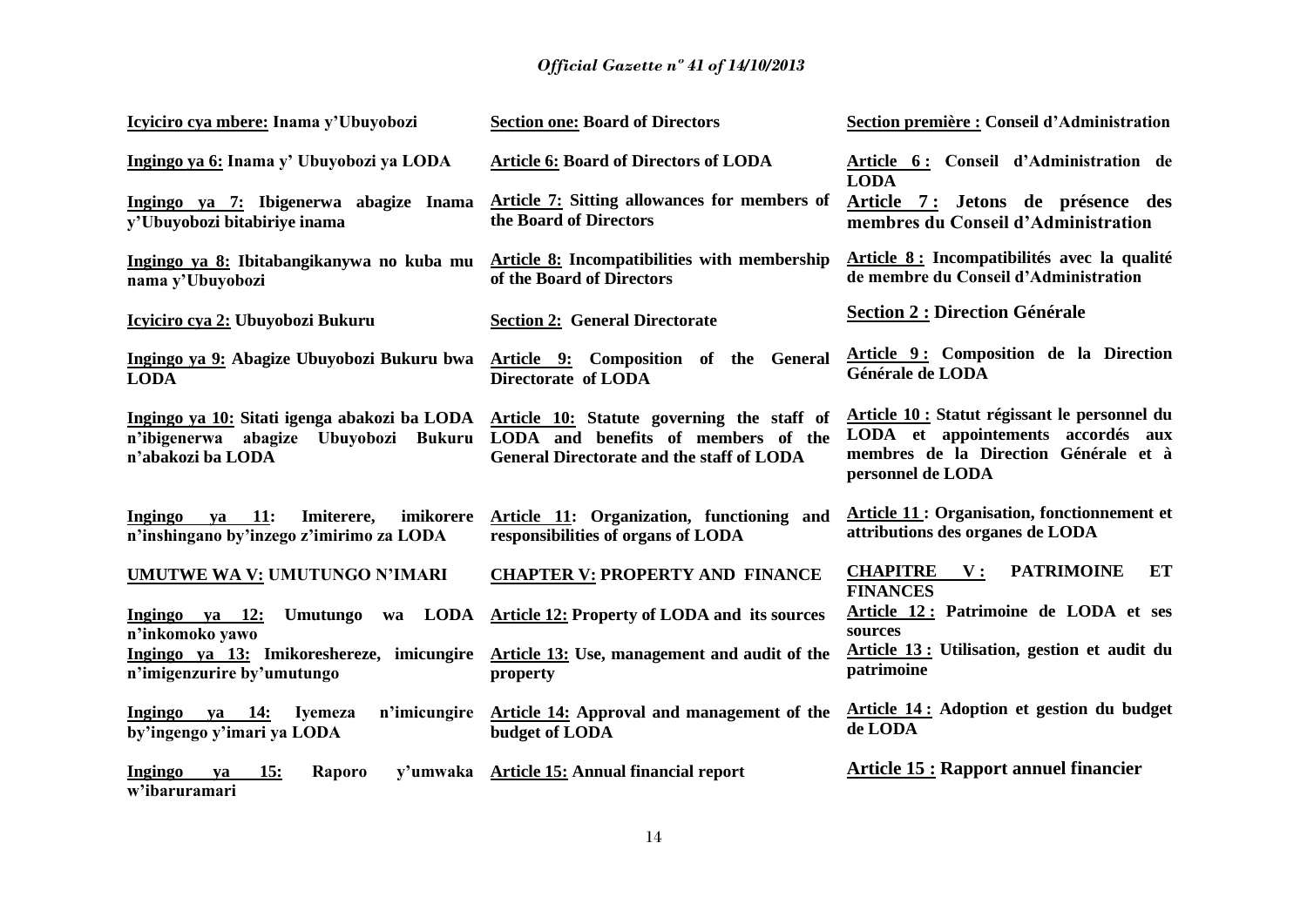| <b>UMUTWE</b><br><b>INGINGO</b><br>WA<br>VI:                                          | <b>CHAPTER</b><br><b>TRANSITIONAL,</b><br>VI:                            | <b>CHAPITRE</b><br><b>DISPOSITIONS</b><br>VI :                   |
|---------------------------------------------------------------------------------------|--------------------------------------------------------------------------|------------------------------------------------------------------|
| Z'INZIBACYUHO,<br><b>ZINYURANYE</b>                                                   | <b>MISCELLANEOUS</b><br><b>AND</b><br><b>FINAL</b>                       | <b>TRANSITOIRES,</b><br><b>DIVERSES</b><br>ET                    |
| <b>N'IZISOZA</b>                                                                      | <b>PROVISIONS</b>                                                        | <b>FINALES</b>                                                   |
| Ingingo ya 16: Ingingo y'inzibacyuho                                                  | <b>Article 16: Transitional provision</b>                                | <b>Article 16 : Disposition transitoire</b>                      |
| Ingingo ya 17: Kwegurirwa<br>amasezerano,                                             | Article 17: Transfer of contracts, activities,                           | Article 17: Cession<br>des contrats,<br>des                      |
| ibikorwa, umutungo n'izina                                                            | property and name                                                        | activités,<br>du<br>patrimoine<br>-la<br>de<br>et                |
|                                                                                       |                                                                          | dénomination                                                     |
| Ingingo ya 18: Abakozi bakoraga muri RLDSF                                            | <b>Article 18: RLDSF former staff members</b>                            | Article 18 : Anciens membres du personnel                        |
|                                                                                       |                                                                          | de RLDSF                                                         |
| Ingingo ya 19: Itegurwa, isuzumwa n'itorwa<br>by'iri tegeko                           | Drafting,<br>Article 19:<br>consideration<br>and<br>adoption of this law | Article 19: Initiation, examen et adoption<br>de la présente loi |
| Ingingo ya 20: Ivanwaho ry'itegeko n'ingingo<br>z'amategeko zinyuranyije n'iri tegeko | <b>Article 20: Repealing provision</b>                                   | <b>Article 20 : Disposition abrogatoire</b>                      |
| Ingingo ya 21: Igihe iri tegeko ritangira<br>gukurikizwa                              | <b>Article 21: Commencement</b>                                          | Article 21 : Entrée en vigueur                                   |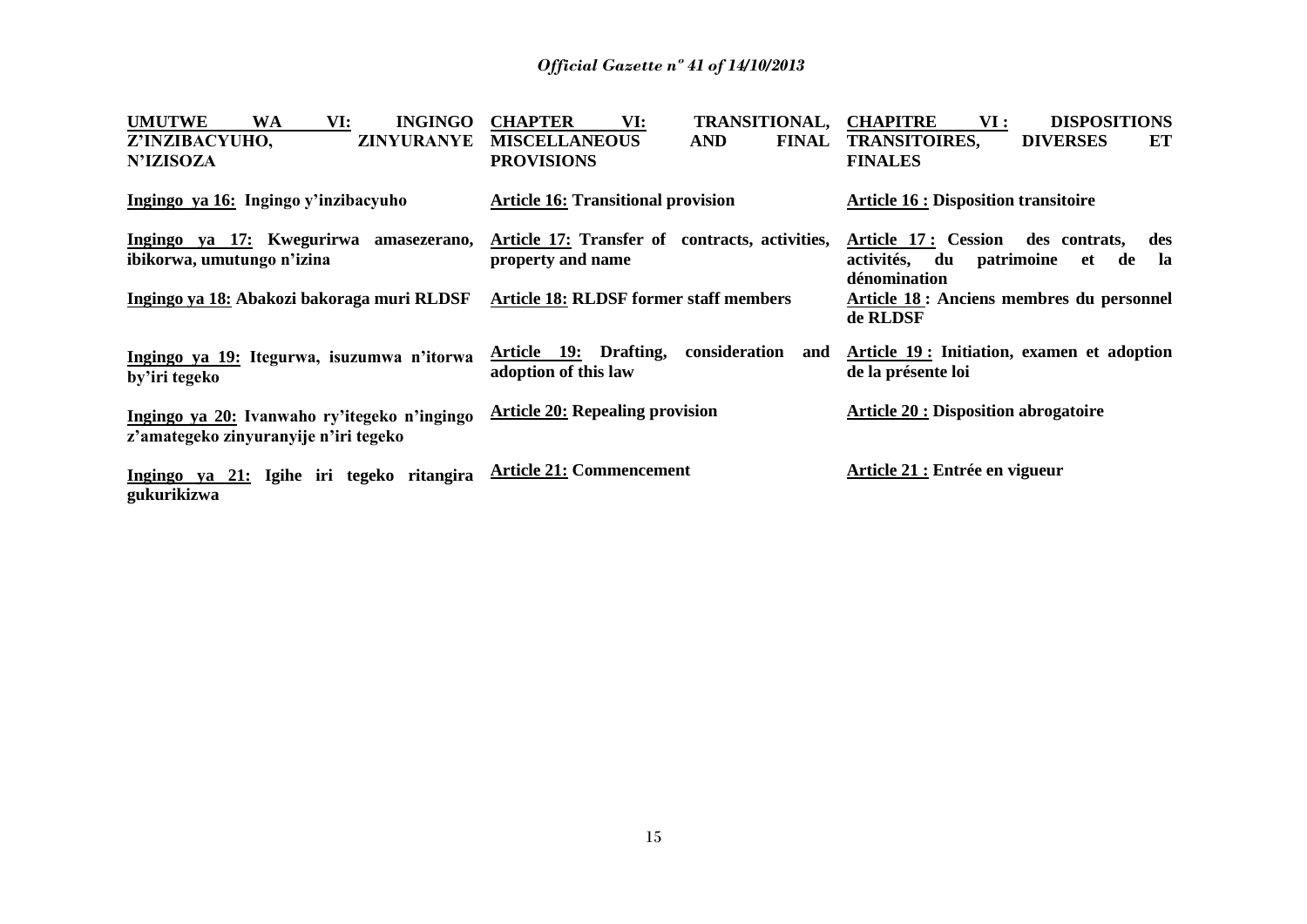**ITEGEKO N°62/2013 RYO KUWA 27/08/2013 RISHYIRAHO GISHINZWE GUTEZA IBIKORWA BY'ITERAMBERE NZEGO Z'IBANZE (LODA) RIKANAGENA DETERMINING ITS MISSION, INSHINGANO, N'IMIKORERE BYACYO LAW N°62/2013 OF 27/08/2013 LOI N° 62/2013 DU 27/08/2013 PORTANT IKIGO ESTABLISHING THE IMBERE ADMINISTRATIVE DEVELOPMENT AGENCY (LODA) AND ADMINISTRATIVES LOCALES (LODA) ET IMITERERE ORGANISATION AND FUNCTIONING CREATION DE L'AGENCE DE ENTITIES DEVELOPPEMENT DES ENTITES MISSION, DETERMINANT SA MISSION, SON ORGANISATION ET SON FONCTIONNEMENT**

**Twebwe, KAGAME Paul,**  Perezida wa Repubulika;

**We, KAGAME Paul,**  President of the Republic;

**Nous, KAGAME Paul,**  Président de la République ;

**INTEKO ISHINGA AMATEGEKO THE PARLIAMENT HAS ADOPTED AND LE PARLEMENT A ADOPTE ET NOUS YEMEJE NONE NATWE DUHAMIJE, WE SANCTION, PROMULGATE THE DUTANGAJE ITEGEKO RITEYE RITYA FOLLOWING LAW AND ORDER IT BE DONT LA TENEUR SUIT ET ORDONNONS KANDI DUTEGETSE KO RYANDIKWA PUBLISHED IN THE OFFICIAL GAZETTE QU'ELLE SOIT PUBLIEE AU JOURNAL MU IGAZETI YA LETA YA REPUBULIKA OF THE REPUBLIC OF RWANDA Y'U RWANDA** THE SANCTIONNONS, PROMULGUONS LA LOI **OFFICIEL DE LA REPUBLIQUE DU RWANDA**

**INTEKO ISHINGA AMATEGEKO:** 

#### **THE PARLIAMENT:**

Umutwe w'Abadepite, mu nama yawo yo kuwa 16 Gicurasi 2013; The Chamber of Deputies, in its session of 16 May La Chambre des Députés, en sa séance du 16 mai 2013;

Umutwe wa Sena, mu nama yawo yo kuwa 16 The Senate, in its session of 16 May 2013; Gicurasi 2013;

Ishingiye ku Itegeko Nshinga rya Repubulika y'u Rwanda ryo kuwa 04 Kamena 2003 nk'uko ryavuguruwe kugeza ubu, cyane cyane mu ngingo zaryo, iya 62, iya 66, iya 67, iya 88, iya 89, iya 90, iya 92, iya 93, iya 95, iya 108, iya 113, iya 118, iya 167, iya 183 n'iya 201;

# Pursuant to the Constitution of the Republic of

Rwanda of 04 June 2003 as amended to date, especially in Articles 62, 66, 67, 88, 89, 90, 92, 93, 95, 108, 113, 118, 167, 183 and 201;

#### **LE PARLEMENT :**

2013 ;

Le Sénat, en sa séance du 16 mai 2013 ;

Vu la Constitution de la République du Rwanda du 04 juin 2003 telle que révisée à ce jour, spécialement en ses articles 62, 66, 67, 88, 89, 90, 92, 93, 95, 108, 113, 118, 167, 183 et 201 ;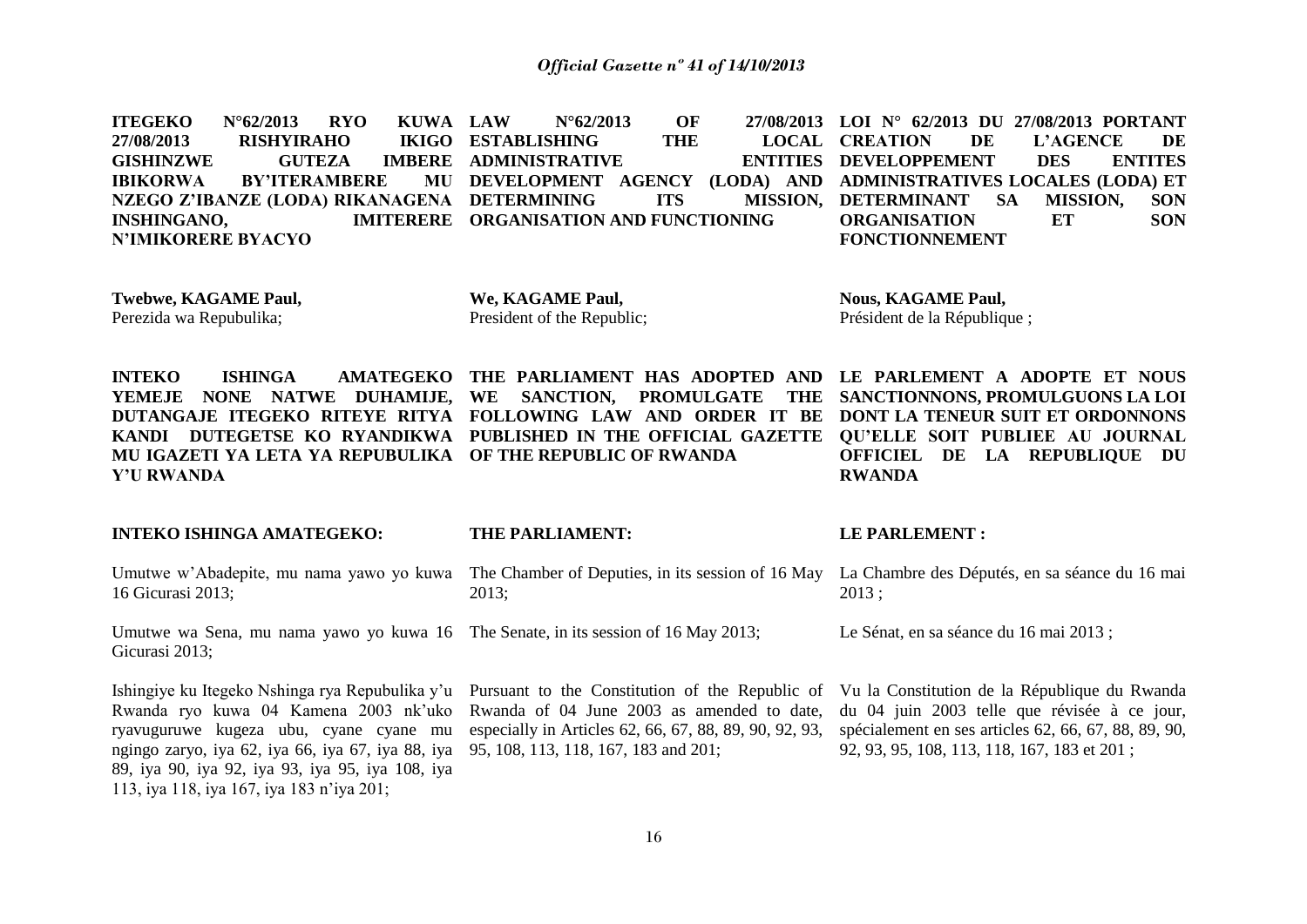21/12/2009 establishing general provisions governing Public Institutions as modified and

Having reviewed Law  $n^{\circ}$  41/2010 of 25/11/2010 establishing Rwanda Local Development Support Fund (RLDSF) and determining its responsibilities,

kuwa 21/12/2009 rishyiraho amategeko rusange yerekeye Ibigo bya Leta 2003 nk'uko ryahinduwe kandi ryujujwe kugeza ubu ;

Isubiye ku Itegeko n° 41/2010 ryo kuwa 25/11/2010 rishyiraho Ikigega gishinzwe gutera inkunga ibikorwa by'iterambere mu nzego z'ibanze (RLDSF) rikanagena inshingano, imiterere n'imikorere byacyo;

#### **YEMEJE:**

#### **UMUTWE WA MBERE: RUSANGE CHAPTER ONE: GENERAL PROVISIONS**

**ADOPTS:** 

#### **Ingingo ya mbere: Icyo iri tegeko rigamije**

Iri tegeko rishyiraho Ikigo gishinzwe guteza imbere ibikorwa by'iterambere mu nzego z'ibanze zifite ubuzima gatozi, cyitwa "LODA" mu magambo ahinnye y'Icyongereza. Iri tegeko rigena kandi inshingano, imiterere n'imikorere byacyo.

LODA ifite ubuzimagatozi n'ubwigenge mu miyoborere, mu micungire y'umutungo n'abakozi bayo, kandi icungwa hakurikijwe amategeko agenga ibigo bya Leta.

#### **Ingingo ya 2: Icyicaro cya LODA**

#### **Article One: Purpose of this Law**

complemented to date;

organization and functioning;

determines its mission, organization and functioning.

and financial autonomy and shall be governed in accordance with legal provisions governing public institutions.

#### **Article 2: Head office of LODA**

Icyicaro cya LODA kiri mu Mujyi wa Kigali, The head office of LODA shall be located in Le siège de LODA est établi dans la Ville de Umurwa Mukuru wa Repubulika y'u Kigali City, the Capital of the Republic of Kigali, Capitale de la République du Rwanda.

Ishingiye ku Itegeko Ngenga n° 06/2009/OL ryo Pursuant to Organic Law n° 06/2009/OL of Vu la Loi Organique n° 06/2009/OL du 21/12/2009 portant dispositions générales applicables aux Etablissements Publics telle que modifiée et complétée à ce jour ;

> Revu la Loi n° 41/2010 du 25 novembre 2010 portant création du Fonds d'Appui au Développement Local au Rwanda (RLDSF) et déterminant ses attributions, son organisation et son fonctionnement ;

#### **ADOPTE :**

#### **CHAPITRE PREMIER : DISPOSITIONS GENERALES**

#### **Article premier : Objet de la présente loi**

This Law establishes the Local Development La présente loi porte création de l'Agence de Agency for local administrative entities with legal Développement des entités administratives locales personality, abbreviated as "LODA". It also décentralisées dotées de la personnalité juridique dénommée "LODA", en sigle anglais. Elle détermine également sa mission, son organisation et son fonctionnement.

LODA shall have legal personality, administrative LODA est doté de la personnalité juridique, de l'autonomie financière et administrative et est géré conformément aux dispositions légales régissant les établissements publics.

#### **Article 2 : Siège de LODA**

Rwanda. Gishobora kwimurirwa ahandi hose Rwanda. It may be transferred elsewhere in Il peut, en cas de nécessité, être transféré en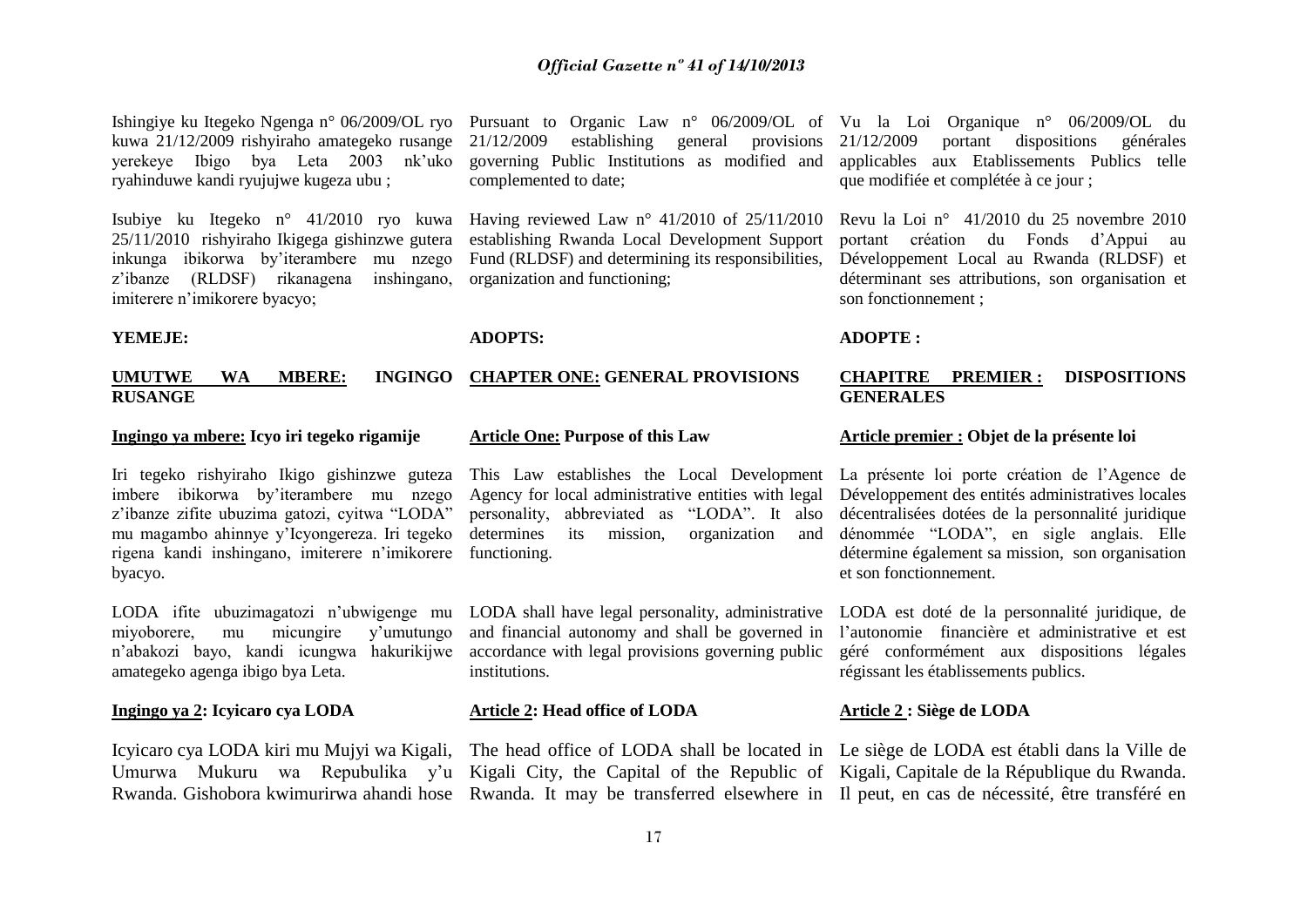mu Rwanda, igihe bibaye ngombwa.

Rwanda if deemed necessary.

#### **UMUTWE WA II: INSHINGANO ZA LODA**

#### **Ingingo ya 3: Inshingano za LODA**

Inshingano za LODA ni izi zikurikira :

- 1° gutera inkunga ibikorwa by'amajyambere mu nzego z'ibanze zifite ubuzima gatozi;
- 2° kuba umuhuza w'inzego z'ibanze zifite ubuzimagatozi n'abaterankunga bafasha by'umwihariko ibikorwa by'amajyambere muri izo nzego;
- 3° gushyiraho uburyo bwo gusaranganya inkunga mu nzego z'ibanze zifite ubuzima gatozi;
- 4° gukurikirana imikoreshereze y'amafaranga LODA igenera ibikorwa by'amajyambere mu nzego z'ibanze zifite ubuzima gatozi;
- 5° gushyiraho ingamba zigamije guhesha abantu benshi akazi n'izo gufasha abadafite ubushobozi bwo gukora ako

#### **CHAPTER II: MISSIONS OF LODA**

#### **Article 3: Mission of LODA**

- LODA shall have the following mission:
	- 1° to finance development activities in local administrative entities with legal personality;
	- 2° to serve as an intermediary between local administrative entities with legal personality and donors especially those involved in financing development activities in those entities;
	- 3° to put in place mechanisms of distributing financial support in local administrative entities with legal personality;
	- 4° to monitor the use of funds allocated by LODA to development activities in the local administrative entities with legal personality;
	- 5° to establish strategies for creation of high intensive labour and assistance to those unable to perform such jobs and who are

tout autre lieu du territoire de la République du Rwanda.

#### **CHAPITRE II : MISSIONS DE LODA**

#### **Article 3 : Missions de LODA**

LODA a les missions suivantes :

- 1° financer les activités de développement au niveau des entités administratives locales décentralisées dotées de la personnalité juridique ;
- 2° servir d'intermédiaire entre les entités administratives locales décentralisées dotées de la personnalité juridique et les bailleurs de fonds qui financent particulièrement les activités de développement dans ces entités ;
- 3° mettre en place des mécanismes de répartition des fonds au niveau des entités administratives locales décentralisées dotées de la personnalité juridique ;
- 4° assurer le suivi de l'utilisation des fonds alloués par LODA aux activités de développement au niveau des entités administratives locales décentralisées dotées de la personnalité juridique ;
- 5° établir des stratégies de création de haute intensité de main d'œuvre et d'assistance à ceux incapables d'exercer de tels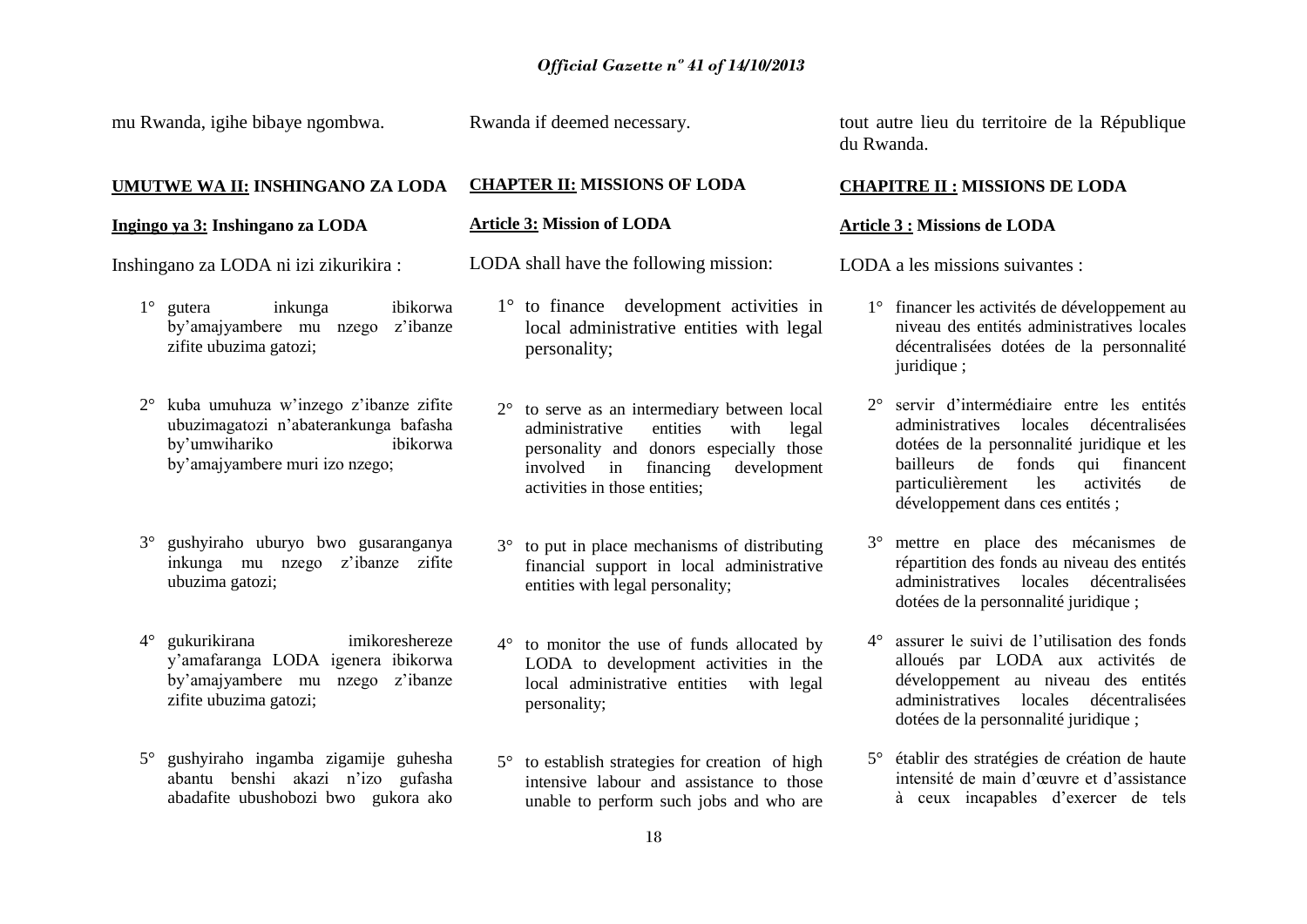kazi bemejwe n'inzego zegerejwe abaturage;

- 6° kugira uruhare mu gukangurira abaturage no kubongerera ubushobozi mu gusesengura no gukemura ibibazo bafite;
- 7° kugira uruhare mu gukangurira abaturage kugira uruhare mu bikorwa by'amajyambere bibakorerwa;
- 8° kugira uruhare mu gukangurira abaturage umuco wo kuzigama no kugana amabanki n'ibigo by'imari iciriritse;
- 9° kubaka ubushobozi bw'inzego z'ibanze zifite ubuzima gatozi mu bijyanye n'inshingano za LODA;
- 10° guhuza ibikorwa bya Leta by'iterambere mu nzego z'ibanze zifite ubuzima gatozi;
- 11° gushakisha no kwegeranya inkunga.

Icyakora, ibivugwa mu gace ka 2° n'aka 11° tw'iyi ngingo ntibibuza inzego z'ibanze zifite ubuzimagatozi uburenganzira bwo kugirana umubano utaziguye n'abafatanyabikorwa.

approved by decentralized entities;

- 6° to contribute to sensitizing population and building their capacities in analysing and solving their problems;
- 7° to contribute to sensitizing population to participate in development activities meant for them;
- 8° to contribute to sensitizing population on the culture of making savings and using the services of banks and micro-finance institutions;
- 9° to build capacities of local administrative entities with legal personality within the scope of LODA mission;
- 10° to coordinate Government's development activities in local administrative entities with legal personality;
- 11° to mobilize and collect funds.

However, the provisions of items  $2^{\circ}$  and  $11^{\circ}$  of Paragraph One of this Article shall not prevent the local administrative entities with legal personality from maintaining direct co-operation with partners.

emplois et qui sont approuvés par les entités décentralisées ;

- 6° contribuer à la sensibilisation et au renforcement des capacités de la population dans l'analyse et la recherche des solutions à ses problèmes ;
- 7° contribuer à la sensibilisation de la population à participer aux activités de développement en sa faveur ;
- 8° contribuer à la sensibilisation de la population à la culture d'épargne et à recourir aux services des banques et des institutions de micro finance ;
- 9° assurer le renforcement des capacités des entités administratives locales décentralisées dotées de la personnalité juridique dans le cadre de la mission de LODA ;
- 10° coordonner les activités de développement de l'Etat dans les entités administratives locales décentralisées dotées de la personnalité juridique ;
- 11° assurer la mobilisation et la collecte des fonds.

Toutefois, les dispositions des points 2° et 11° de l'alinéa premier du présent article n'empêchent pas les entités administratives locales décentralisées dotées de la personnalité juridique d'entretenir une coopération directe avec les partenaires.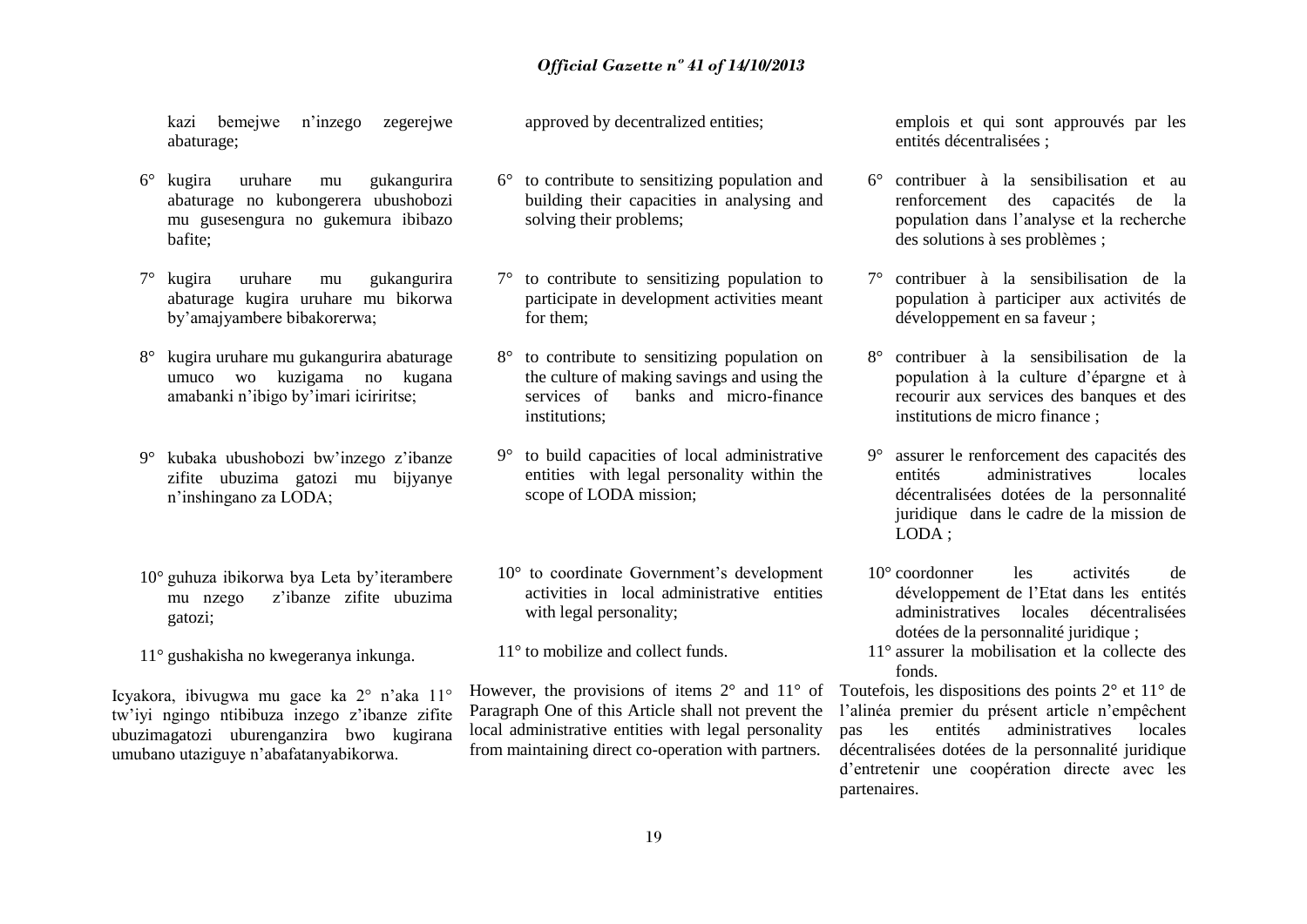| <b>UMUTWE</b><br>III:<br><b>WA</b><br><b>URWEGO</b><br>RUREBERERA LODA N'ICYICIRO IRIMO                                                                                                                                               | <b>CHAPTER III: SUPERVISING AUTHORITY</b><br>OF LODA AND ITS CATEGORY                                                                                                                                                                   | <b>CHAPITRE III : ORGANE DE TUTELLE DE</b><br><b>LODA ET SA CATEGORIE</b>                                                                                                                                                                             |
|---------------------------------------------------------------------------------------------------------------------------------------------------------------------------------------------------------------------------------------|-----------------------------------------------------------------------------------------------------------------------------------------------------------------------------------------------------------------------------------------|-------------------------------------------------------------------------------------------------------------------------------------------------------------------------------------------------------------------------------------------------------|
| Ingingo ya 4: Urwego rureberera LODA<br>n'icyiciro irimo                                                                                                                                                                              | Article 4: Supervising authority of LODA and<br>its category                                                                                                                                                                            | Article 4: Organe de tutelle de LODA et sa<br>catégorie                                                                                                                                                                                               |
| Iteka rya Minisitiri w'Intebe rigena urwego<br>rureberera LODA n'icyiciro irimo.                                                                                                                                                      | A Prime Minister's Order shall determine the<br>supervising authority of LODA and its category.                                                                                                                                         | Un arrêté du Premier Ministre détermine l'organe<br>de tutelle de LODA et sa catégorie.                                                                                                                                                               |
| Hagati y'urwego rureberera LODA n'urwego<br>rwayo rufata ibyemezo hakorwa amasezerano<br>yerekeye<br>y'ibikorwa<br>gahunda<br>agaragaza<br>ububasha, uburenganzira n'inshingano bya buri<br>ruhande mu kugeza LODA ku nshingano zayo. | There shall be concluded between the supervising<br>organ of LODA and its decision- making organ a<br>performance contract determining competences,<br>rights and obligations of each party in order for<br>LODA to fulfil its mission. | Il est conclu entre l'organe de tutelle de LODA et<br>son organe de prise de décisions un contrat de<br>performance déterminant les compétences, les<br>droits et les obligations de chaque partie en vue de<br>la réalisation de la mission de LODA. |
| Ayo masezerano amara igihe gihwanye na manda<br>y'abagize urwego rufata ibyemezo rwa LODA.                                                                                                                                            | Such a contract shall be valid for a period equal to<br>the term of office of members of the decision-<br>making organ of LODA.                                                                                                         | Ce contrat est valable pour une durée égale au<br>mandat des membres de l'organe de prise de<br>décisions de LODA.                                                                                                                                    |
| <b>UMUTWE</b><br><b>IMITERERE</b><br><b>WA</b><br>IV:<br><b>N'IMIKORERE BYA LODA</b>                                                                                                                                                  | <b>CHAPTER IV:</b><br><b>ORGANIZATION</b><br><b>AND</b><br><b>FUNCTIONING OF LODA</b>                                                                                                                                                   | <b>CHAPITRE</b><br><b>ORGANISATION</b><br>IV:<br>ET<br><b>FONCTIONNEMENT DE LODA</b>                                                                                                                                                                  |
| Ingingo ya 5: Inzego z'Ubuyobozi za LODA                                                                                                                                                                                              | <b>Article 5: Management organs of LODA</b>                                                                                                                                                                                             | Article 5 : Organes de direction de LODA                                                                                                                                                                                                              |
| LODA igizwe n'inzego z'ubuyobozi ebyiri (2)<br>zikurikira:<br>1° Inama y'Ubuyobozi;                                                                                                                                                   | LODA shall be comprised of the two $(2)$<br>following management organs:<br>1° the Board of Directors;                                                                                                                                  | Le LODA est doté de deux (2) organes de<br>direction suivants :<br>1° le Conseil d'Administration;                                                                                                                                                    |
| 2° Ubuyobozi Bukuru.                                                                                                                                                                                                                  | the General Directorate.                                                                                                                                                                                                                | la Direction Générale.<br>$2^{\circ}$                                                                                                                                                                                                                 |
| Iteka rya Minisitiri w'Intebe rishobora kugena<br>izindi nzego za ngombwa, kugira ngo LODA<br>ishobore kurangiza neza inshingano zayo.                                                                                                | A Prime Minister's Order may determine other Un arrêté du Premier Ministre peut déterminer<br>relevant organs in order for LODA to fulfil its<br>mission.                                                                               | d'autres organes nécessaires pour permettre à<br>LODA de remplir sa mission.                                                                                                                                                                          |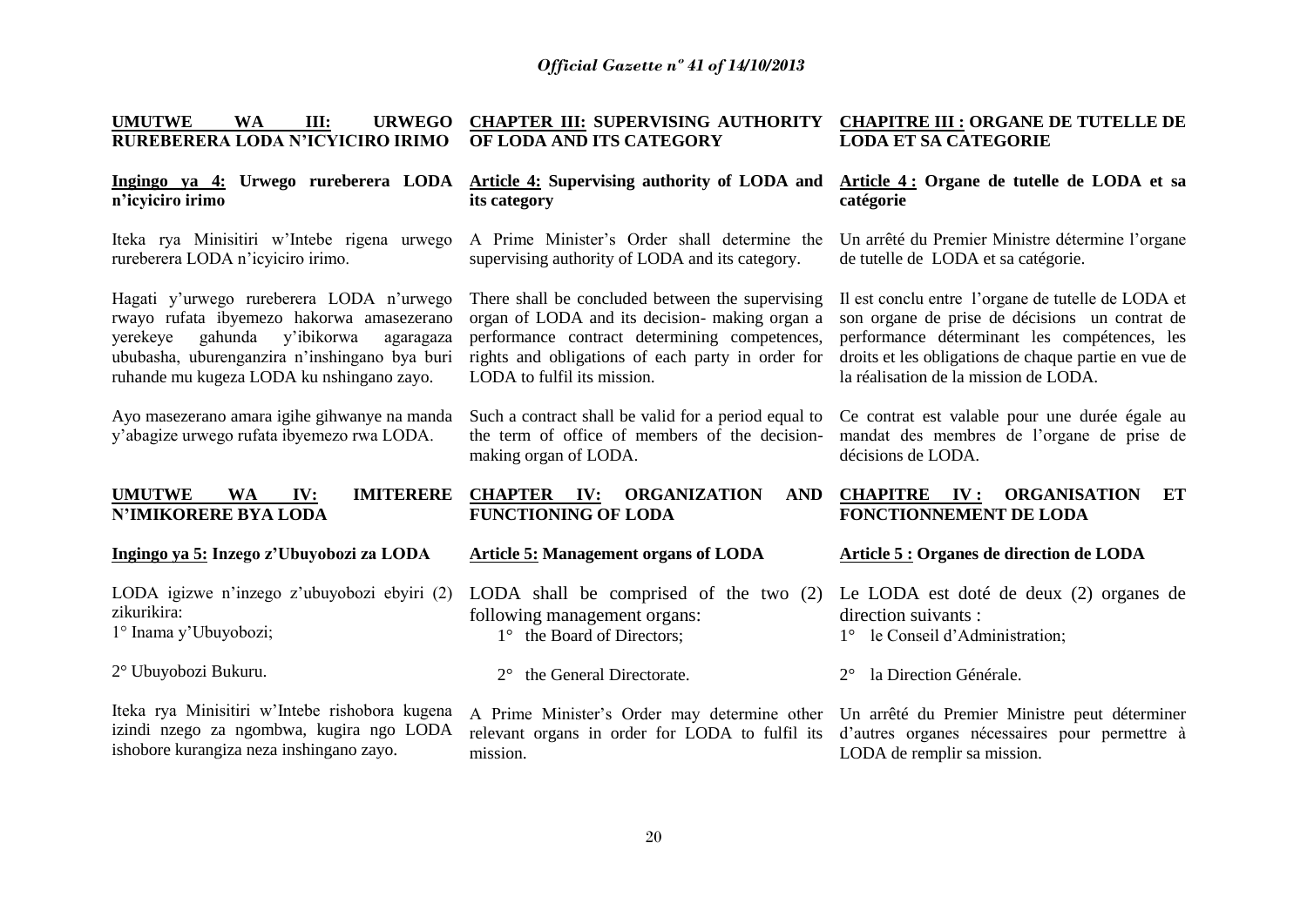| Icyiciro cya mbere: Inama y'Ubuyobozi                                                                                                                 | <b>Section one: Board of Directors</b>                                                                                                                                   | Section première : Conseil d'Administration                                                                                                                                                                            |
|-------------------------------------------------------------------------------------------------------------------------------------------------------|--------------------------------------------------------------------------------------------------------------------------------------------------------------------------|------------------------------------------------------------------------------------------------------------------------------------------------------------------------------------------------------------------------|
| Ingingo ya 6: Inama y' Ubuyobozi ya LODA                                                                                                              | <b>Article 6: Board of Directors of LODA</b>                                                                                                                             | <b>Article 6: Conseil d'Administration de LODA</b>                                                                                                                                                                     |
| Inama y'Ubuyobozi ya LODA ni rwo rwego<br>ruyiyobora kandi rufata ibyemezo.                                                                           | The Board of Directors of LODA shall be its<br>governing and decision-making organ.                                                                                      | Le Conseil d'Administration de LODA est son<br>organe de direction et de prise de décisions.                                                                                                                           |
| Ububasha, inshingano n'imikorere byayo kimwe<br>n'inshingano z'abayigize n'igihe bamara ku<br>mirimo yabo bigenwa n'Iteka rya Minisitiri<br>w'Intebe. | The competences, responsibilities, functioning of<br>the Board of Directors and the term of office of its<br>members shall be determined by a Prime Minister's<br>Order. | compétences,<br>Les<br>les<br>attributions,<br>le<br>fonctionnement et la durée du mandat de ses<br>membres sont déterminés par arrêté du Premier<br>Ministre.                                                         |
| Iteka rya Perezida rishyiraho abagize Inama<br>y'Ubuyobozi harimo Perezida na Visi-Perezida.                                                          | A Presidential Order shall appoint members of the<br>Board of Directors including the Chairperson and<br>the Deputy Chairperson.                                         | Les membres du Conseil d'Administration<br>dont le Président et le Vice-président sont<br>nommés par arrêté présidentiel.                                                                                              |
| Inama y'Ubuyobozi<br>Abagize<br>batoranywa<br>hakurikijwe ubushobozi n'ubuzobere byabo.                                                               | Members of the Board of Directors shall be<br>selected on the basis of their competence and<br>expertise.                                                                | Les membres du Conseil d'Administration<br>sont choisis sur base de leur compétence et<br>de leur expertise.                                                                                                           |
| Nibura mirongo itatu ku ijana (30%) by'abagize<br>Inama y'Ubuyobozi bagomba kuba ari abagore.                                                         | At least thirty percent (30%) of members of the<br>Board of Directors must be females.                                                                                   | Trente pour cent $(30\%)$<br>au moins des<br>du<br>Conseil<br>d'Administration<br>membres<br>doivent être de sexe féminin.                                                                                             |
| Ingingo ya 7: Ibigenerwa abagize Inama<br>y'Ubuyobozi bitabiriye inama                                                                                | <b>Article 7: Sitting allowances for members of the</b><br><b>Board of Directors</b>                                                                                     | Article 7 : Jetons de présence des membres<br>du Conseil d'Administration                                                                                                                                              |
| Abagize Inama y'Ubuyobozi<br>bitabiriye<br>inama z'Inama y'Ubuyobozi<br>bagenerwa<br>amafaranga agenwa n'Iteka rya Perezida.                          | Members of the Board of Directors present in the<br>meetings of the Board of Directors shall be entitled<br>to sitting allowances determined by a Presidential<br>Order. | du Conseil<br>Les membres<br>d'Administration<br>réunions<br>du<br>Conseil<br>présents<br>aux<br>d'Administration<br>bénéficient<br>de jetons de<br>présence dont le montant est déterminé par Arrêté<br>Présidentiel. |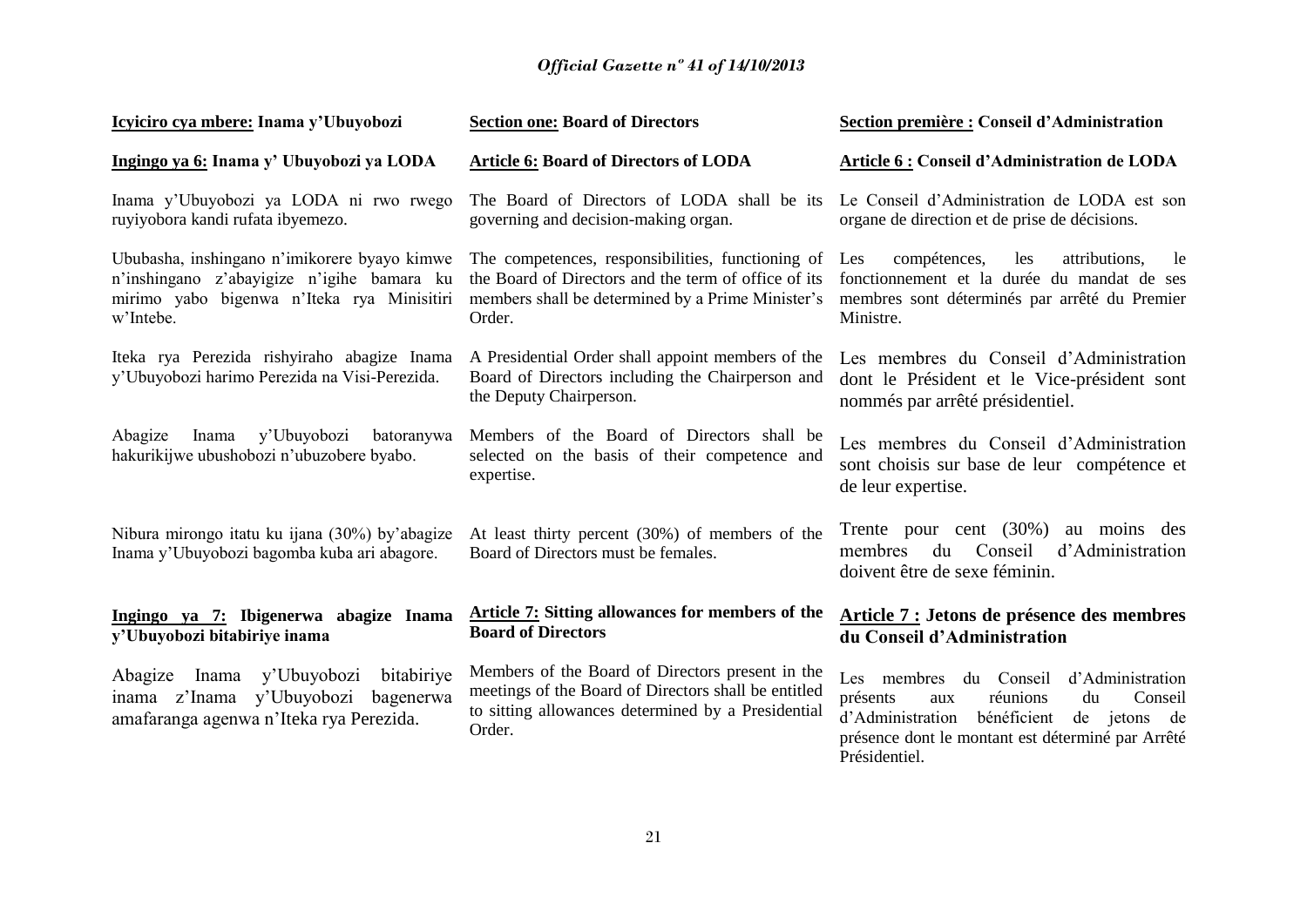| Ingingo ya 8: Ibitabangikanywa no kuba mu<br>nama y'Ubuyobozi                                                                                                                            | Article 8: Incompatibilities with membership of Article 8: Incompatibilités avec la qualité de<br>the Board of Directors                                                                                                                                                               | membre du Conseil d'Administration                                                                                                                                                                  |
|------------------------------------------------------------------------------------------------------------------------------------------------------------------------------------------|----------------------------------------------------------------------------------------------------------------------------------------------------------------------------------------------------------------------------------------------------------------------------------------|-----------------------------------------------------------------------------------------------------------------------------------------------------------------------------------------------------|
| y'Ubuyobozi ntibemerewe<br>Abagize<br>Inama<br>ugenerwa igihembo muri<br>gukora<br>umurimo<br>LODA.                                                                                      | Members of the Board of Directors shall not be.<br>allowed to perform any remunerated activity<br>within LODA.                                                                                                                                                                         | Les membres du Conseil d'Administration ne<br>sont pas autorisés à exercer une activité<br>rémunérée au sein de LODA.                                                                               |
| Ntibemerewe kandi, haba ku giti cyabo cyangwa<br>ibigo bafitemo imigabane, gupiganira amasoko<br>atangwa na LODA n'ay'imirimo iterwa inkunga<br>na LODA mu Turere no mu Mujyi wa Kigali. | They shall not be also allowed, either Ils ne sont pas non plus autorisés, soit<br>individually or companies in which they hold<br>shares, to bid for tenders of LODA and those<br>financed by LODA in the Districts and the LODA et à ceux financés par LODA dans les<br>Kigali City. | individuellement ou les sociétés dont ils sont<br>actionnaires, à soumissionner aux marchés de<br>Districts et la Ville de Kigali.                                                                  |
| Icyiciro cya 2: Ubuyobozi Bukuru                                                                                                                                                         | <b>Section 2: General Directorate</b>                                                                                                                                                                                                                                                  | <b>Section 2 : Direction Générale</b>                                                                                                                                                               |
| Ingingo ya 9: Abagize Ubuyobozi Bukuru bwa<br><b>LODA</b>                                                                                                                                | Article 9: Composition<br>of the General<br>Directorate of LODA                                                                                                                                                                                                                        | Article 9: Composition de la Direction<br>Générale de LODA                                                                                                                                          |
| Abagize Ubuyobozi Bukuru<br><b>LODA</b><br>bwa<br>bagenwa n'Iteka rya Perezida.                                                                                                          | Members of the General Directorate of LODA<br>shall be determined by a Presidential Order.                                                                                                                                                                                             | Les membres de la Direction Générale de<br>LODA sont déterminés par arrêté présidentiel.                                                                                                            |
| Ububasha, inshingano n'imikorere by'abagize<br>Ubuyobozi Bukuru bwa LODA bigenwa n'Iteka<br>rya Minisitiri w'Intebe.                                                                     | The competences and responsibilities of members<br>of the General Directorate of LODA as well as<br>modalities for fulfilling their duties shall be<br>determined by a Prime Minister's Order.                                                                                         | Les compétences et les attributions des membres<br>de la Direction Générale de LODA ainsi que les<br>modalités d'exercice de leurs fonctions<br>sont<br>déterminées par arrêté du Premier Ministre. |
| Ingingo ya 10: Sitati igenga abakozi ba LODA<br>n'ibigenerwa abagize Ubuyobozi Bukuru<br>n'abakozi ba LODA                                                                               | <b>Article 10: Statute governing the staff of LODA</b><br>and benefits of members of the<br>General<br>Directorate and the staff of LODA                                                                                                                                               | Article 10: Statut régissant le personnel de<br>appointements<br>LODA et<br>accordés<br>aux<br>membres de la Direction Générale et à<br>personnel de LODA                                           |
| Abakozi ba LODA bagengwa na sitati rusange<br>igenga abakozi ba Leta n'inzego z'imirimo ya<br>Leta.                                                                                      | The staff of LODA shall be governed by General<br>statutes for Rwanda Public Service.                                                                                                                                                                                                  | Le personnel de LODA est régi par le Statut<br>Général de la Fonction Publique Rwandaise.                                                                                                           |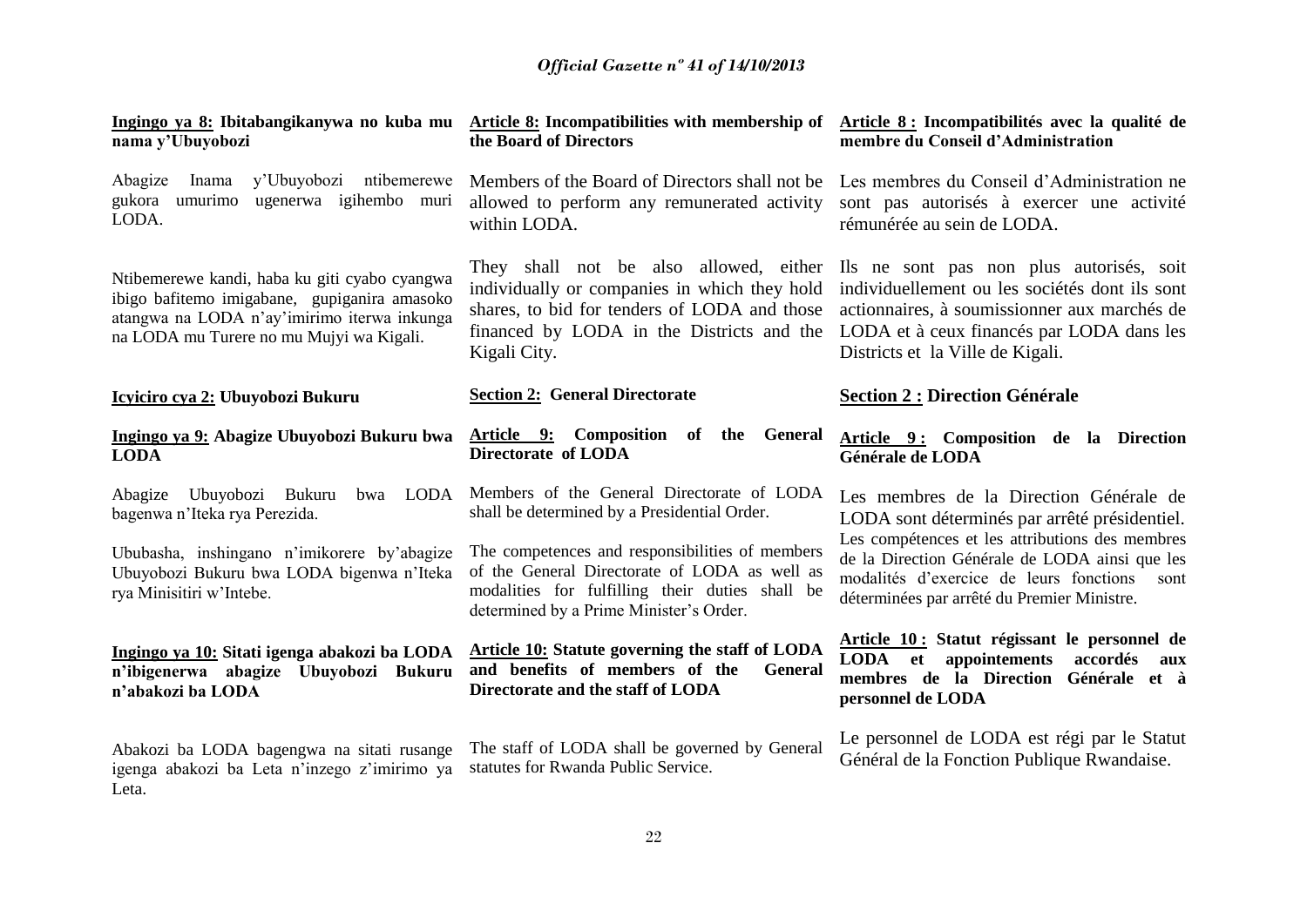| Ibigenerwa abagize Ubuyobozi Bukuru n'abakozi<br>ba LODA biteganywa n'amategeko agenga ibyo<br>abakozi b'ibigo bya Leta bagenerwa.                                                                                                                | Benefits allocated to members of the General<br>Directorate and to the staff of LODA shall be<br>determined in accordance with legal provisions<br>governing benefits to employees of public<br>institutions. | Les appointements accordés aux membres de<br>la Direction Générale et au personnel de<br>sont fixés conformément<br>LODA<br>aux<br>dispositions légales régissant les avantages<br>alloués au personnel des établissements<br>publics. |
|---------------------------------------------------------------------------------------------------------------------------------------------------------------------------------------------------------------------------------------------------|---------------------------------------------------------------------------------------------------------------------------------------------------------------------------------------------------------------|----------------------------------------------------------------------------------------------------------------------------------------------------------------------------------------------------------------------------------------|
| imikorere<br>Imiterere,<br>Ingingo<br>ya 11:<br>n'inshingano by'inzego z'imirimo za LODA                                                                                                                                                          | Article 11: Organization, functioning and<br>responsibilities of organs of LODA                                                                                                                               | <b>Article 11: Organisation, fonctionnement et</b><br>attributions des organes de LODA                                                                                                                                                 |
| Imiterere, imikorere n'inshingano by'inzego<br>z'imirimo ya LODA bigenwa n'Iteka rya<br>Minisitiri w'Intebe.                                                                                                                                      | The organization, functioning and responsibilities<br>of organs of LODA shall be determined by a Prime<br>Minister's Order.                                                                                   | L'organisation<br>fonctionnement<br>le<br>les<br>et<br>attributions<br>des organes de LODA<br>sont<br>déterminés par arrêté du Premier Ministre.                                                                                       |
| UMUTWE WA V: UMUTUNGO N'IMARI                                                                                                                                                                                                                     | <b>CHAPTER V: PROPERTY AND FINANCE</b>                                                                                                                                                                        | <b>PATRIMOINE</b><br>ET<br><b>CHAPITRE</b><br>${\bf v}$ :<br><b>FINANCES</b>                                                                                                                                                           |
| Ingingo ya 12:<br>n'inkomoko yawo                                                                                                                                                                                                                 | Umutungo wa LODA Article 12: Property of LODA and its sources                                                                                                                                                 | Article 12 : Patrimoine de LODA et ses sources                                                                                                                                                                                         |
| LODA<br>ugizwe<br>Umutungo<br>wa<br>byimukanwa n'ibitimukanwa.<br>Umutungo<br>bikurikira:                                                                                                                                                         | n'ibintu The property of LODA shall be comprised of<br>movables and immovables.<br>wa LODA ukomoka kuri ibi The property of LODA shall come from the<br>following sources:                                    | Le patrimoine de LODA comprend les biens<br>meubles et immeubles.<br>Le patrimoine de LODA provient des sources<br>suivantes :                                                                                                         |
| $1^{\circ}$<br>ingengo y'imari igenerwa na Leta igizwe<br>ku<br>nibura<br>n'icumi<br>$(10\%)$<br>ijana<br>by'amafaranga yinjira mu isanduku ya Leta<br>aturutse imbere mu gihugu, abarwa uhereye<br>ku ngengo y'imari ya Leta y'umwaka<br>ushize; | State budget allocations comprising at least<br>$1^{\circ}$<br>ten percent (10%) of domestic revenues,<br>calculated on the basis of the State budget of<br>the previous year;                                | les dotations budgétaires de l'Etat équivalant<br>au moins à dix pourcent $(10\%)$ des recettes<br>intérieures calculées sur base du budget de<br>l'Etat de l'année précédente ;                                                       |
| $2^{\circ}$<br>zaba<br>inkunga<br>Leta<br>iza                                                                                                                                                                                                     | cyangwa 2° Government or partners' grants;                                                                                                                                                                    | les subventions de l'Etat ou des partenaires ;<br>$2^{\circ}$                                                                                                                                                                          |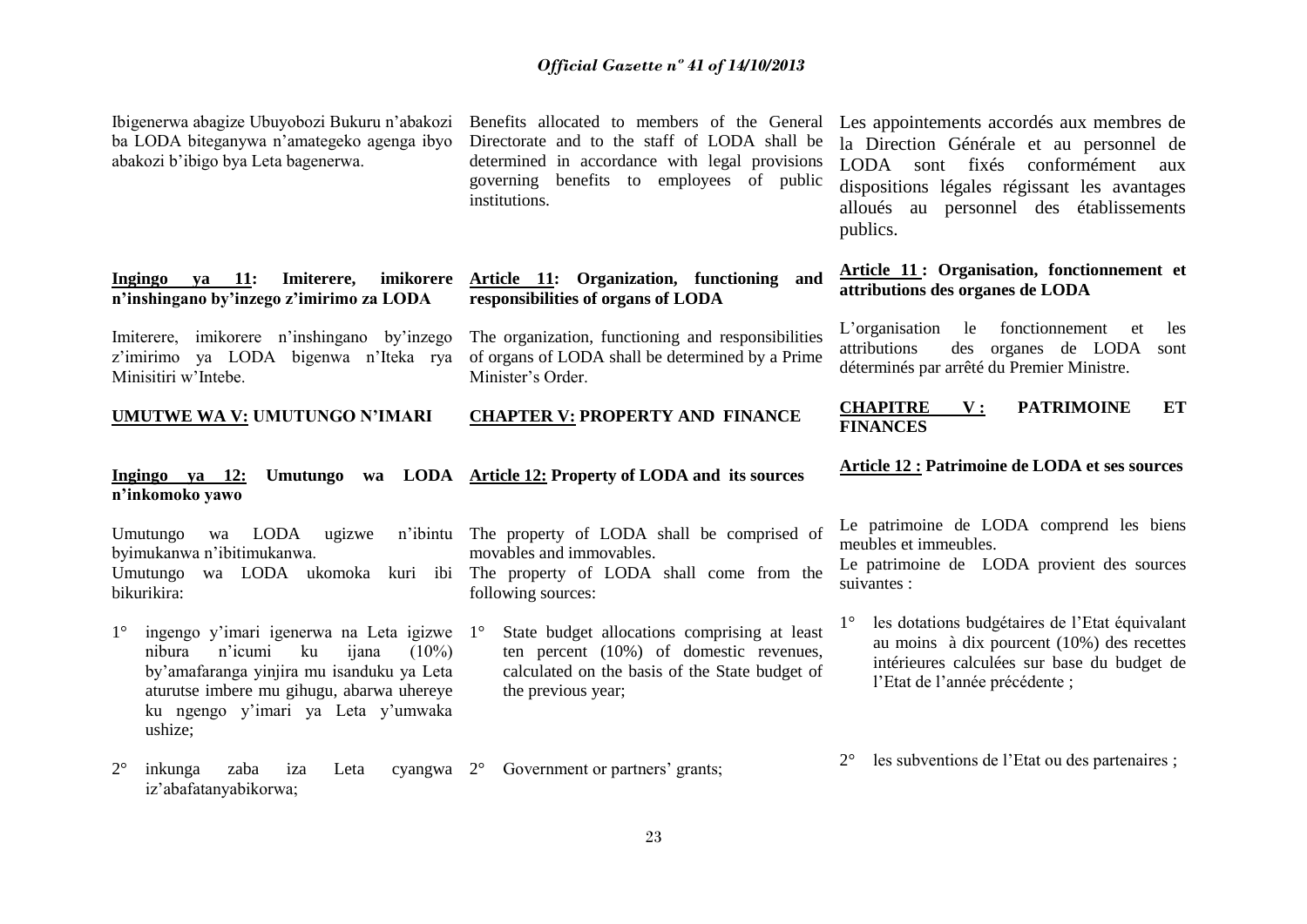| ibituruka ku mirimo ikora;<br>$3^\circ$<br>$4^\circ$<br>inyungu ku mutungo wayo;<br>inguzanyo zihabwa LODA zemewe na<br>$5^\circ$<br>Minisitiri ufite imari mu nshingano ze;<br>$6^{\circ}$<br>impano n'indagano; | $3^\circ$<br>income from services rendered;<br>$4^\circ$<br>proceeds from its property;<br>loans granted to LODA as approved by the 5°<br>$5^\circ$<br>Minister in charge of finance;<br>$6^{\circ}$<br>donation and bequests; | les revenus des services prestés;<br>$3^\circ$<br>les produits de son patrimoine;<br>$4^\circ$<br>les prêts accordés à LODA approuvés par le<br>Ministre ayant les finances<br>dans ses<br>attributions ;<br>$6^{\circ}$<br>les dons et legs; |
|-------------------------------------------------------------------------------------------------------------------------------------------------------------------------------------------------------------------|--------------------------------------------------------------------------------------------------------------------------------------------------------------------------------------------------------------------------------|-----------------------------------------------------------------------------------------------------------------------------------------------------------------------------------------------------------------------------------------------|
| $7^\circ$<br>wahoze<br>umutungo<br>ari<br>Ikigega<br>uw'<br>inkunga<br>ibikorwa<br>gishinzwe<br>gutera<br>by'iterambere mu nzego z'ibanze (RLDSF).                                                                | property formerly owned by Rwanda Local 7°<br>$7^{\circ}$<br>Development Support Fund (RLDSF).                                                                                                                                 | le patrimoine qui appartenait au Fonds<br>d'Appui au Développement Local au<br>Rwanda (RLDSF).                                                                                                                                                |
| Ingingo ya 13: Imikoreshereze, imicungire<br>n'imigenzurire by'umutungo                                                                                                                                           | Article 13: Use, management and audit of the Article 13: Utilisation, gestion et audit du<br>property                                                                                                                          | patrimoine                                                                                                                                                                                                                                    |
| imicungire<br>n'imigenzurire<br>Imikoreshereze,<br>by'umutungo wa LODA bikorwa hakurikijwe<br>amategeko abigenga.                                                                                                 | The use, management and audit of LODA property<br>shall be carried out in accordance with relevant<br>legal provisions.                                                                                                        | L'utilisation, la gestion et l'audit du patrimoine de<br>LODA sont effectués conformément aux<br>dispositions légales en la matière.                                                                                                          |
| Ubugenzuzi bushinzwe igenzura rya buri munsi<br>ry'imikoreshereze y'umutungo wa LODA buha<br>raporo Inama y'Ubuyobozi, bukagenera kopi<br>uyobora Ubuyobozi Bukuru bwa LODA.                                      | LODA internal audit unit shall submit a report to<br>the Board of Directors with a copy to the head of<br>the General Directorate of LODA.                                                                                     | Le service d'audit interne de LODA transmet son<br>rapport au Conseil d'Administration avec copie au<br>responsable de la Direction Générale de LODA.                                                                                         |
| Ingingo ya 14: Iyemeza<br>n'imicungire<br>by'ingengo y'imari ya LODA                                                                                                                                              | Article 14: Approval and management of the<br>budget of LODA                                                                                                                                                                   | Article 14 : Adoption et gestion du budget de<br><b>LODA</b>                                                                                                                                                                                  |
| Ingengo y'imari ya LODA yemezwa kandi<br>igacungwa hakurikijwe amategeko abigenga.                                                                                                                                | The budget of LODA shall be approved and<br>managed in accordance with relevant legal<br>provisions.                                                                                                                           | Le budget de LODA est adopté et<br>géré<br>conformément aux dispositions légales en la<br>matière.                                                                                                                                            |
| 15:<br>Raporo<br>y'umwaka<br><b>Ingingo</b><br>ya<br>w'ibaruramari                                                                                                                                                | <b>Article 15: Annual financial report</b>                                                                                                                                                                                     | <b>Article 15: Rapport annuel financier</b>                                                                                                                                                                                                   |
| Mu mezi atatu (3) akurikira impera z'umwaka<br>w'ibaruramari, uyobora Ubuyobozi Bukuru bwa                                                                                                                        | Within three (3) months following the closure of<br>the financial year, the head of the General                                                                                                                                | Dans les trois (3) mois qui suivent la fin de<br>l'exercice comptable, le responsable de la                                                                                                                                                   |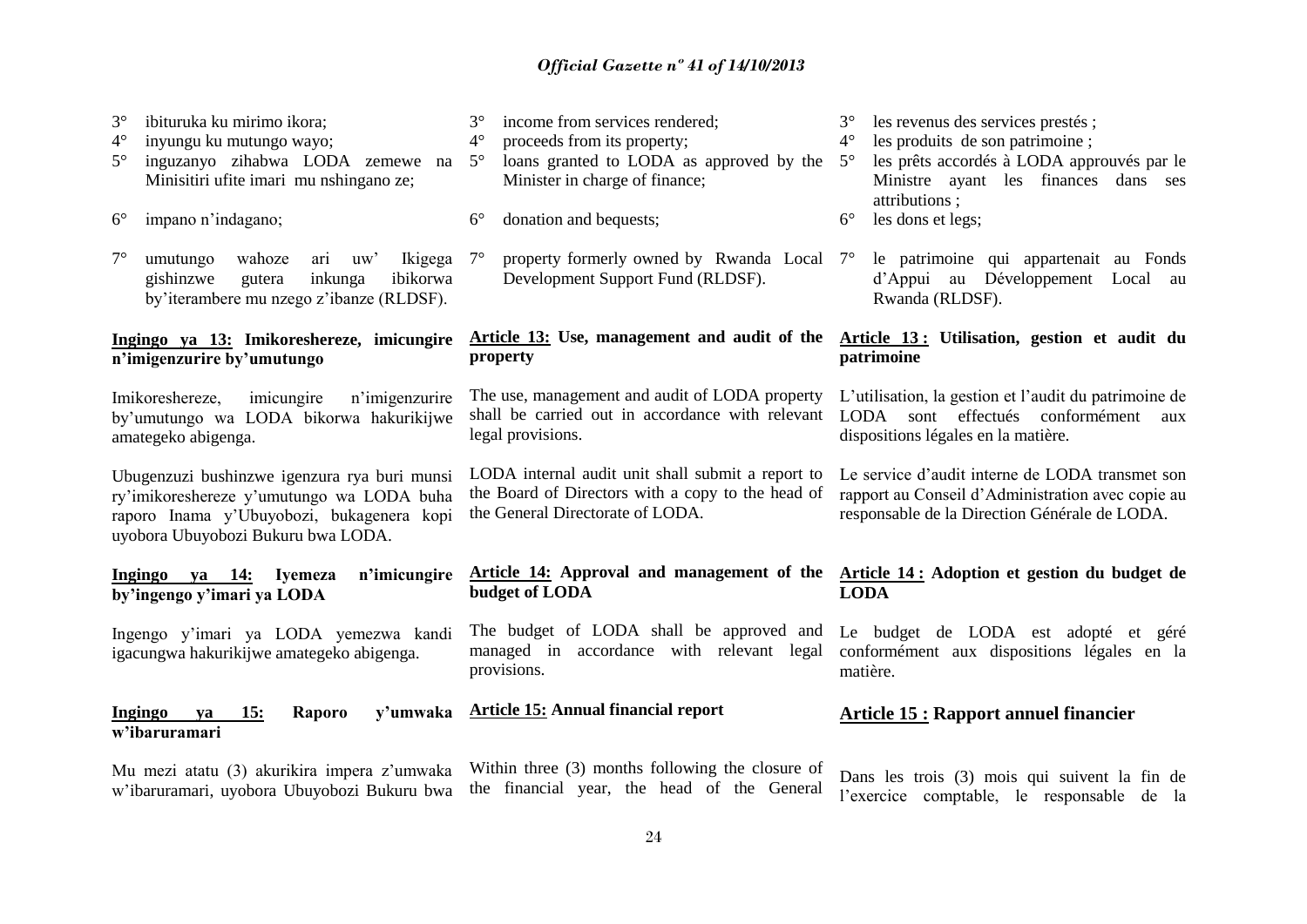raporo y'umwaka w'ibaruramari, kwemezwa n'Inama y'Ubuyobozi hakurikijwe financial report after its approval by the Board of amategeko agenga imicungire n'umutungo bya Leta.

LODA ashyikiriza urwego rureberera LODA Directorate of LODA shall submit to the Direction Générale de LODA transmet à l'organe imaze supervising authority of LODA the annual Directors in accordance with laws governing the management of State finance and property.

de tutelle de LODA le rapport annuel financier après son approbation par le Conseil d'Administration conformément aux lois régissant la gestion des finances et du patrimoine de l'Etat.

| FINAL TRANSITOIRES, DIVERSES ET FINALES<br>Z'INZIBACYUHO,<br><b>ZINYURANYE MISCELLANEOUS</b><br>AND | <b>DISPOSITIONS</b> |
|-----------------------------------------------------------------------------------------------------|---------------------|
| <b>N'IZISOZA</b><br><b>PROVISIONS</b>                                                               |                     |

#### **Ingingo ya 16: Ingingo y'inzibacyuho**

LODA ihawe igihe kitarenze amezi atandatu (6) guhera umunsi iri tegeko ritangarijwe mu Igazeti ya Leta ya Repubulika y'u Rwanda kugira ngo ibe yatangiye gukora imirimo yakorwaga na RLDSF.

#### **Ingingo ya 17: Kwegurirwa amasezerano, ibikorwa, umutungo n'izina**

Amasezerano, ibikorwa n'umutungo wimukanwa n'utimukanwa, imyenda n'izina by'Ikigega gishinzwe gutera inkunga ibikorwa by'iterambere mu nzego z'ibanze (RLDSF) byeguriwe LODA.

#### **Ingingo ya 18: Abakozi bakoraga muri RLDSF**

Abakozi basanzwe bakora muri RLDSF bujuje ibyangombwa bashyirwa muri LODA hakurikijwe amategeko abigenga.

#### **Article 16: Transitional provision**

LODA shall be given a period not exceeding six Il est donné à LODA une période ne dépassant pas (6) months from the date of the publication of this Law in the Official Gazette of the Republic of Rwanda in order for it to take over activities that were being carried out by RLDSF.

#### **Article 17: Transfer of contracts, activities, property and name**

Contracts, activities, movable and immovable property, liabilities and the name of Rwanda Local Development Support Fund (RLDSF) shall be transferred to LODA.

#### **Article 18: RLDSF former staff members**

RLDSF staff members who fulfil the requirements shall be transferred to LODA in accordance with relevant legal provisions.

#### **Article 16 : Disposition transitoire**

six (6) mois à compter du jour de la publication de la présente loi au Journal Officiel de la République du Rwanda pour reprendre les activités qui étaient faites par RLDSF.

#### **Article 17 : Cession des contrats, des activités, du patrimoine et de la dénomination**

Les contrats, les activités, les biens meubles et immeubles, le passif et la dénomination du Fonds d'Appui au Développement Local au Rwanda (RLDSF) sont cédés à LODA.

#### **Article 18 : Anciens membres du personnel du RLDSF**

Les membres du personnel de RLDSF remplissant les conditions requises sont transférés à LODA conformément aux dispositions légales en la matière.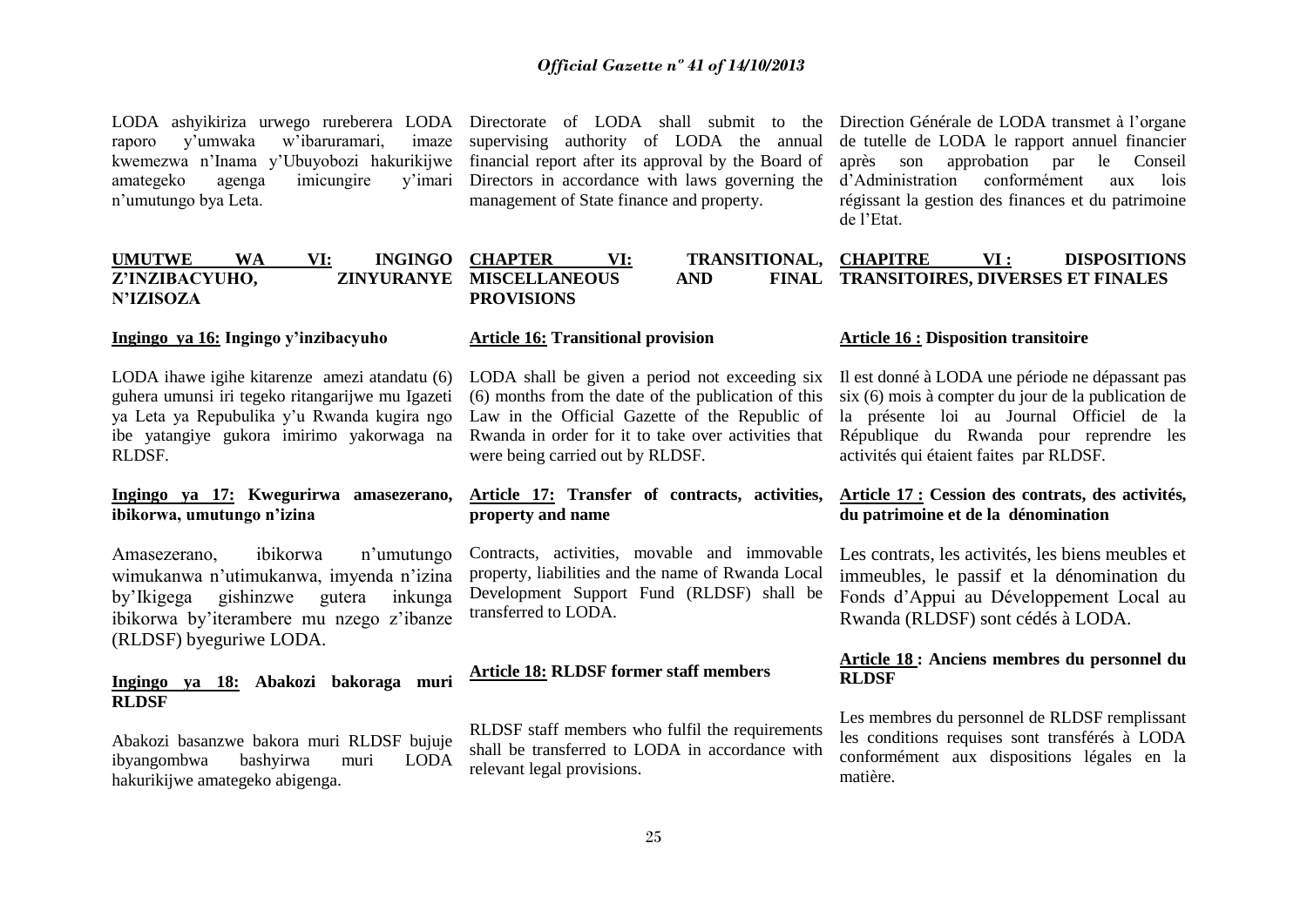| Ingingo ya 19: Itegurwa, isuzumwa n'itorwa<br>by'iri tegeko                                                                                                                                                                                            | Article 19: Drafting, consideration and adoption Article 19 : Initiation, examen et adoption de la<br>of this law                                                                                                                                                                                                                           | présente loi                                                                                                                                                                                                                             |
|--------------------------------------------------------------------------------------------------------------------------------------------------------------------------------------------------------------------------------------------------------|---------------------------------------------------------------------------------------------------------------------------------------------------------------------------------------------------------------------------------------------------------------------------------------------------------------------------------------------|------------------------------------------------------------------------------------------------------------------------------------------------------------------------------------------------------------------------------------------|
| Iri tegeko ryateguwe, risuzumwa kandi ritorwa<br>mu rurimi rw'Ikinyarwanda.                                                                                                                                                                            | This Law was drafted, considered and adopted in<br>Kinyarwanda.                                                                                                                                                                                                                                                                             | La présente loi a été initiée, examinée et adoptée<br>en Kinyarwanda.                                                                                                                                                                    |
| Ingingo ya 20: Ivanwaho ry'ingingo<br>z'amategeko zinyuranyije n'iri tegeko<br>ngenga                                                                                                                                                                  | <b>Article 20: Repealing provision</b>                                                                                                                                                                                                                                                                                                      | <b>Article 20: Disposition abrogatoire</b>                                                                                                                                                                                               |
| rishyiraho Ikigega gishinzwe gutera inkunga<br>ibikorwa by'iterambere mu nzego z'ibanze<br>inshingano, imiterere<br>(RLDSF) rikanagena<br>n'imikorere byacyo n'ingingo z'amategeko<br>abanziriza<br>kandi<br>zinyuranye<br>iri<br>naryo<br>bivanyweho. | Itegeko nº 41/2010 ryo ku wa 25/11/2010 Law nº 41/2010 of 25/11/2010 establishing La Loi nº 41/2010 du 25/11/2010 portant création<br>Rwanda Local Development Support Fund<br>(RLDSF) and determining its responsibilities,<br>organization and functioning and all prior legal<br>provisions contrary to this Law are hereby<br>repealed. | du Fonds d'Appui au Développement Local au<br>Rwanda (RLDSF) et déterminant ses attributions,<br>son organisation et son fonctionnement et toutes<br>les dispositions légales antérieures contraires à la<br>présente loi sont abrogées. |
| Ingingo ya 21: Igihe iri tegeko ritangira Article 21: Commencement<br>gukurikizwa                                                                                                                                                                      |                                                                                                                                                                                                                                                                                                                                             | Article 21 : Entrée en vigueur                                                                                                                                                                                                           |
| Iri tegeko ritangira gukurikizwa ku munsi<br>ritangarijweho mu Igazeti ya Leta ya Repubulika<br>y'u Rwanda.                                                                                                                                            | This Law shall come into force on the date of its<br>publication in the Official Gazette of the Republic<br>of Rwanda.                                                                                                                                                                                                                      | La présente loi entre en vigueur le jour de sa<br>publication au Journal Officiel de la République<br>du Rwanda.                                                                                                                         |
| Kigali, kuwa 27/08/2013                                                                                                                                                                                                                                | Kigali, on 27/08/2013                                                                                                                                                                                                                                                                                                                       | Kigali, le 27/08/2013                                                                                                                                                                                                                    |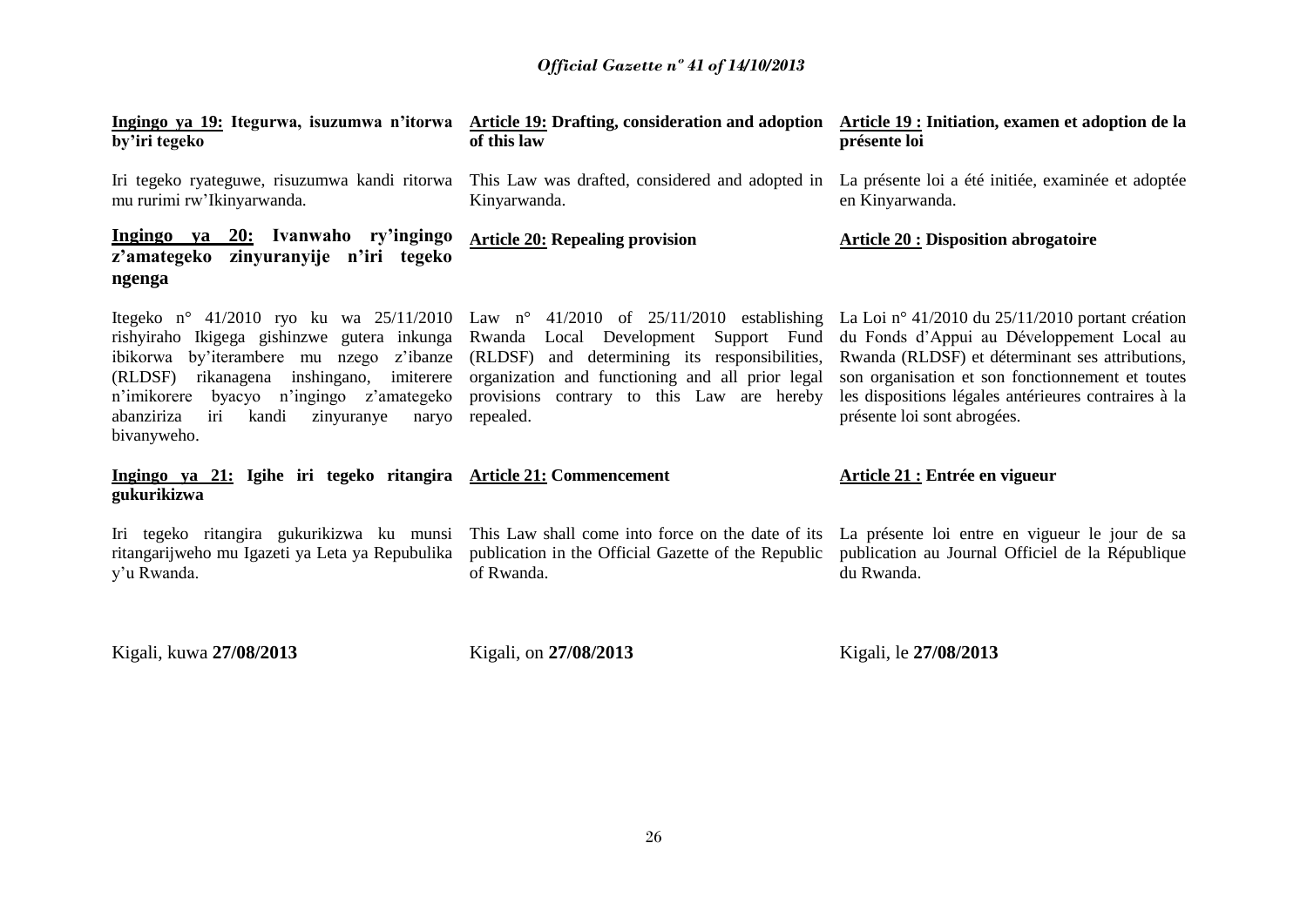**(sé) KAGAME Paul** Perezida wa Repubulika

**(sé) KAGAME Paul** President of the Republic

**(sé) KAGAME Paul** Président de la République

**(sé) Dr. HABUMUREMYI Pierre Damien** Minisitiri w'Intebe

**(sé) Dr. HABUMUREMYI Pierre Damien** Prime Minister

**(sé) Dr. HABUMUREMYI Pierre Damien** Premier Ministre

**Bibonywe kandi bishyizweho Ikirango cya Repubulika :**

**Seen and sealed with the Seal of the Republic:**

**Vu et scellé du Sceau de la République :**

**(sé) BUSINGYE Johnston** Minisitiri w"Ubutabera/Intumwa Nkuru ya Leta

**(sé) BUSINGYE Johnston** Minister of Justice/Attorney General

**(sé) BUSINGYE Johnston** Ministre de la Justice/Garde des Sceaux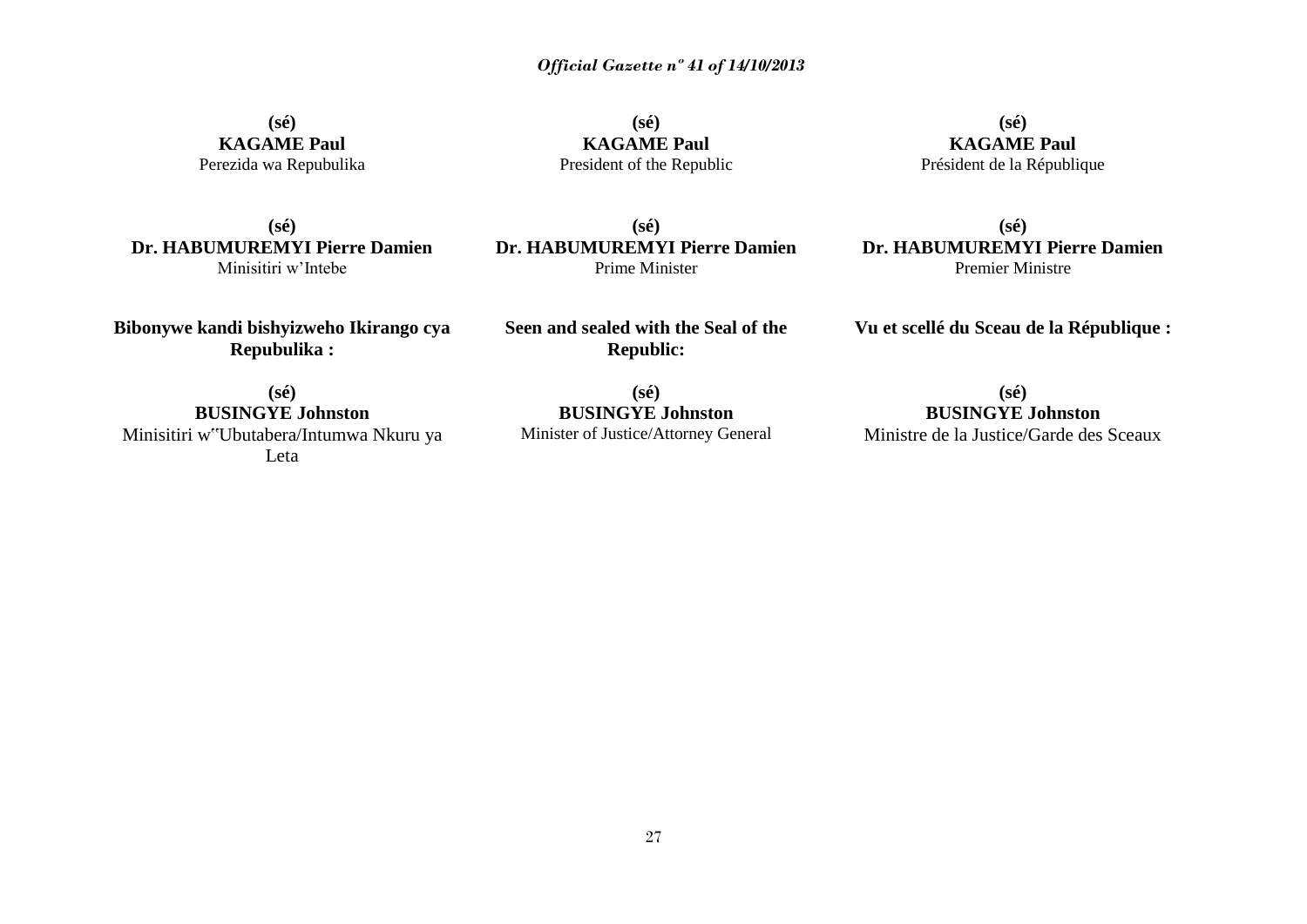**ITEGEKO N° 63/2013 RYO KUWA 27/08/2013 RIGENA INSHINGANO, N'IMIKORERE BY'IKIGO CY'IGIHUGU ORGANIZATION AND FUNCTIONING OF FONCTIONNEMENT DE L'OFFICE CYO KUBUNGABUNGA IBIDUKIKIJE (REMA) LAW N°63/2013 OF 27/08/2013 LOI N° 63/2013 DU 27/08/2013 PORTANT IMITERERE DETERMINING THE MISSION, MISSION, ENVIRONMENT RWANDAIS MANAGEMENT AUTHORITY (REMA) MISSION, ORGANISATION ET**  DE PROTECTION DE **L'ENVIRONNEMENT (REMA)**

#### **ISHAKIRO**

#### **TABLE OF CONTENTS**

**TABLE DES MATIERES**

| <b>UMUTWE</b><br><b>MBERE:</b><br><b>WA</b><br><b>INGINGO</b><br><b>RUSANGE</b> | <b>CHAPTER ONE: GENERAL PROVISIONS</b>                                                                                             | <b>DISPOSITIONS</b><br><b>CHAPITRE</b><br><b>PREMIER:</b><br><b>GENERALES</b> |
|---------------------------------------------------------------------------------|------------------------------------------------------------------------------------------------------------------------------------|-------------------------------------------------------------------------------|
| Ingingo ya mbere: Icyo iri tegeko rigamije                                      | <b>Article One: Purpose of this Law</b>                                                                                            | Article premier : Objet de la présente loi                                    |
| Ingingo ya 2: Icyicaro cya REMA                                                 | <b>Article 2: Head office of REMA</b>                                                                                              | Article 3 : Siège de REMA                                                     |
| <b>INSHINGANO</b><br><b>UMUTWE</b><br><b>WA</b><br>II:<br>N'UBUBASHA BYA REMA   | <b>CHAPTER II: MISSIONS AND POWERS</b><br><b>OF REMA</b>                                                                           | <b>CHAPITRE II: MISSIONS ET POUVOIRS</b><br><b>DE REMA</b>                    |
| Ingingo ya 3: Inshingano za REMA                                                | <b>Article 3: Mission of REMA</b>                                                                                                  | <b>Article 3 : Missions de REMA</b>                                           |
| Ingingo ya 4: Ububasha bwa REMA                                                 | <b>Article 4: Powers of REMA</b>                                                                                                   | <b>Article 4 : Pouvoirs de REMA</b>                                           |
| UMUTWE WA III: URWEGO RUREBERERA<br><b>REMA N'ICYICIRO IRIMO</b>                | <b>CHAPTER</b><br><b>SUPERVISING</b><br>Ш:<br>OF<br><b>AUTHORITY</b><br><b>REMA</b><br><b>AND</b><br><b>ITS</b><br><b>CATEGORY</b> | <b>CHAPITRE III : ORGANE DE TUTELLE DE</b><br><b>REMA ET SA CATEGORIE</b>     |
| REMA<br>Urwego rureberera<br>Ingingo ya 5:<br>n'icyiciro irimo                  | Article 5: Supervising authority of REMA and<br>its category                                                                       | Article 5: Organe de tutelle de REMA et sa<br>catégorie                       |

**UMUTWE WA IV: N'IMIKORERE BYA REMA CHAPTER IV: ORGANIZATION AND CHAPITRE IV : ORGANISATION ET FUNCTIONING OF REMA FONCTIONNEMENT DE REMA** 

**Ingingo ya 6: Inzego z'ubuyobozi za REMA Article 6: Management organs of REMA Article 6 : Organes de direction de REMA**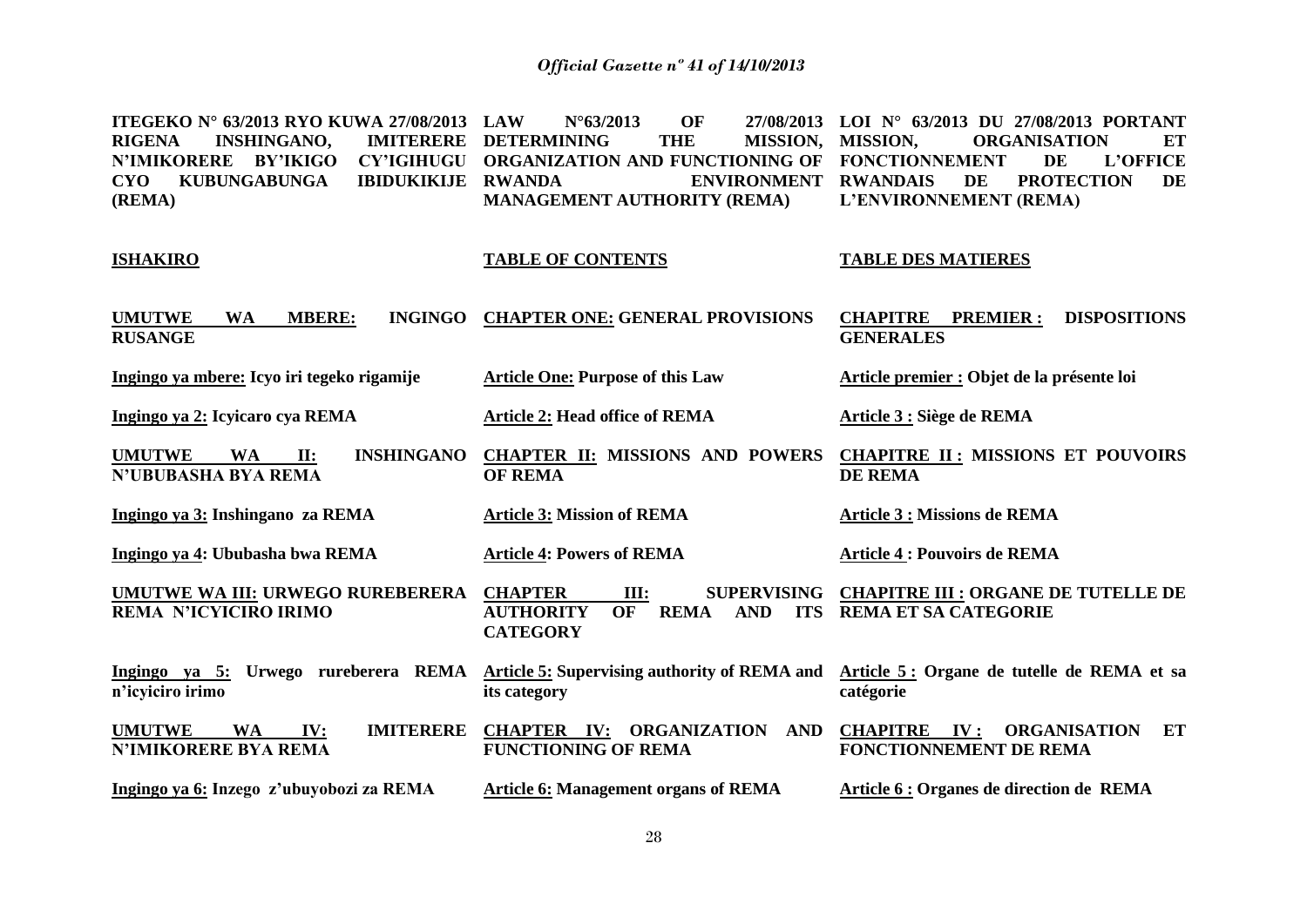| Icyiciro cya mbere: Inama y'Ubuyobozi                                                                                      | <b>Section One: Board of Directors</b>                                                                                        | Section première : Conseil d'Administration                                                                                                                     |
|----------------------------------------------------------------------------------------------------------------------------|-------------------------------------------------------------------------------------------------------------------------------|-----------------------------------------------------------------------------------------------------------------------------------------------------------------|
| Ingingo ya 7: Inama y'Ubuyobozi ya REMA                                                                                    | <b>Article 7: Board of Directors of REMA</b>                                                                                  | Article 7 : Conseil d'Administration du REMA                                                                                                                    |
| Ingingo ya 8: Ibigenerwa abagize Inama<br>y'Ubuyobozi bitabiriye inama                                                     | Article 8: Sitting allowances for members of<br>the Board of Directors                                                        | Article 8 : Jetons de présence des membres du<br><b>Conseil d'Administration</b>                                                                                |
| Ingingo ya 9: Ibitabangikanywa no kuba mu<br>bagize Inama y'Ubuyobozi                                                      | Article 9: Incompatibilities with membership<br>of the Board of Directors                                                     | Article 9 : Incompatibilités avec la qualité de<br>membre du Conseil d'Administration                                                                           |
| <u>Icyiciro cya 2:</u> Ubuyobozi Bukuru                                                                                    | <b>Section 2: General Directorate</b>                                                                                         | <b>Section 2: Direction Générale</b>                                                                                                                            |
| Ingingo ya 10: Abagize Ubuyobozi Bukuru bwa<br><b>REMA</b>                                                                 | <b>Directorate of REMA</b>                                                                                                    | Article 10: Composition of the General Article 10: Composition de la Direction<br>Générale de REMA                                                              |
| Ingingo ya 11: Sitati igenga abakozi ba REMA<br>n'ibigenerwa<br>abagize<br>Ubuyobozi<br><b>Bukuru</b><br>n'abakozi ba REMA | Article 11: Statute governing staff of REMA<br>and benefits of members of the<br>General<br>Directorate and the staff of REMA | Article 11 : Statut régissant le personnel du<br><b>REMA</b> et appointements<br>accordés<br>aux<br>membres de la Direction Générale et au<br>personnel de REMA |
| ya 12:<br>Ingingo<br>imikorere<br>Imiterere,<br>n'inshingano by'inzego z'imirimo za REMA                                   | Article 12: Organization, functioning and<br>responsibilities of the organs of REMA                                           | Article 12: Organisation, fonctionnement et<br>attributions des organes de REMA                                                                                 |
| UMUTWE WA V: UMUTUNGO N'IMARI                                                                                              | <b>CHAPTER V: PROPERTY AND FINANCE</b>                                                                                        | ET<br><b>PATRIMOINE</b><br><b>CHAPITRE</b><br>$\mathbf{V}$ :<br><b>FINANCES</b>                                                                                 |
| Ingingo ya 13:<br><b>Umutungo</b><br>wa<br>n'inkomoko yawo                                                                 | <b>REMA</b> Article 13: Property of REMA and its sources                                                                      | <b>Article 13 : Patrimoine de REMA et ses sources</b>                                                                                                           |
| Ingingo ya 14: Imikoreshereze, imicungire<br>n'imigenzurire by'umutungo wa REMA                                            | Article 14: Use, management and audit of the<br>property of REMA                                                              | Article 14: Utilisation, gestion et audit du<br>patrimoine de REMA                                                                                              |
| Ingingo ya 15:<br>n'imicungire<br><b>Iyemeza</b><br>by'ingengo y'imari ya REMA                                             | Article 15: Approval and management of the<br>budget of REMA                                                                  | Article 15: Adoption et gestion du budget de<br><b>REMA</b>                                                                                                     |
| Ingingo<br>16:<br>Raporo<br>ya<br>w'ibaruramari                                                                            | y'umwaka Article 16: Annual financial report                                                                                  | <b>Article 16 : Rapport annuel financier</b>                                                                                                                    |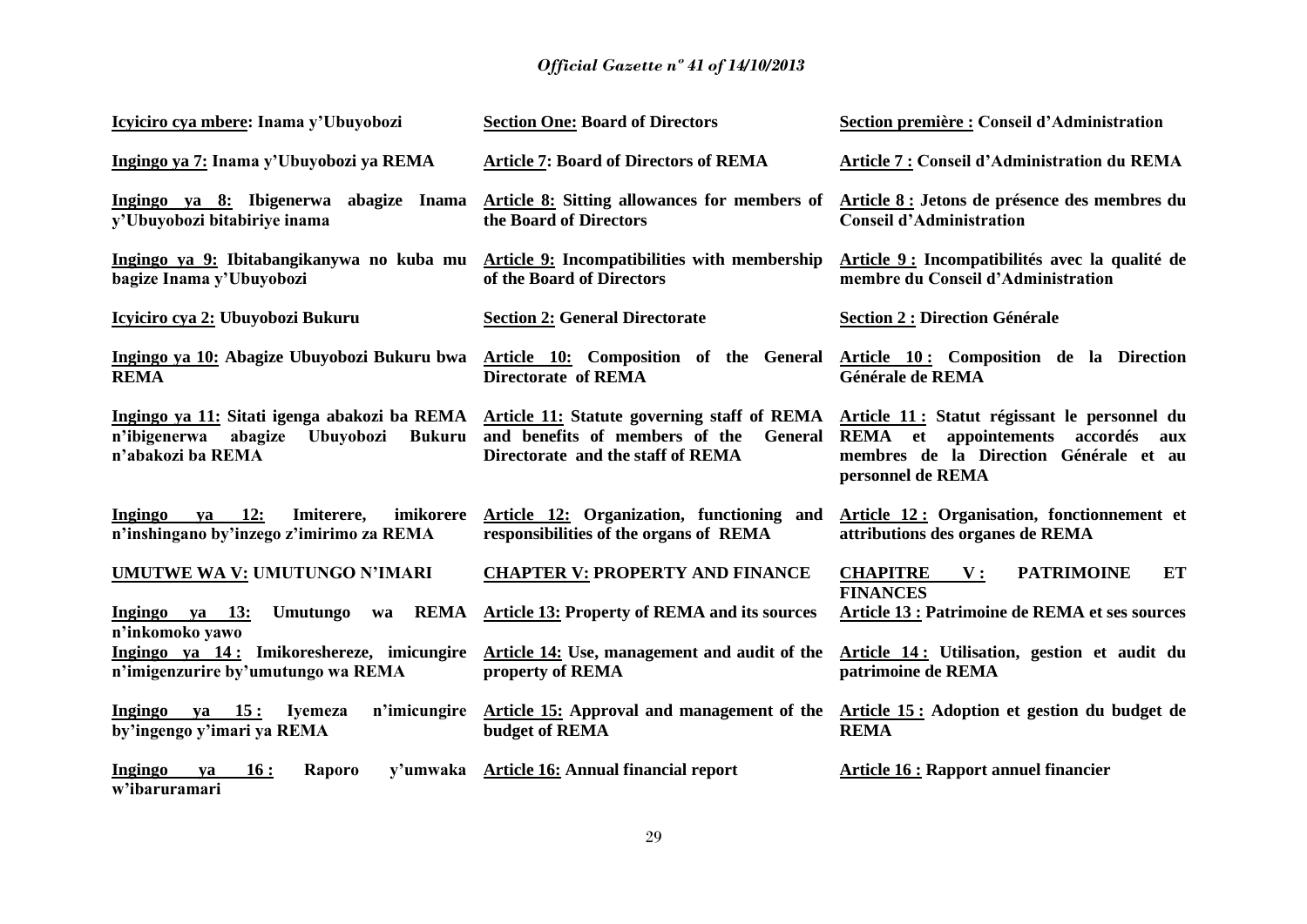| UMUTWE WA VI : INGINGO ZISOZA                                                      | <b>CHAPTER VI: FINAL PROVISIONS</b>                                   | <b>CHAPITRE VI : DISPOSITIONS FINALES</b>                         |
|------------------------------------------------------------------------------------|-----------------------------------------------------------------------|-------------------------------------------------------------------|
| Ingingo ya 17: Itegurwa, isuzumwa n'itorwa<br>by'iri tegeko                        | consideration<br>Article 17: Drafting,<br>and<br>adoption of this Law | Article 17 : Initiation, examen et adoption de la<br>présente loi |
| Ingingo ya 18: Ivanwaho ry'ingingo<br>z'amategeko zinyuranyije n'iri tegeko ngenga | <b>Article 18: Repealing provision</b>                                | <b>Article 18 : Disposition abrogatoire</b>                       |
| Ingingo ya 19: Igihe iri tegeko ritangira<br>gukurikizwa                           | <b>Article 19: Commencement</b>                                       | Article 19 : Entrée en vigueur                                    |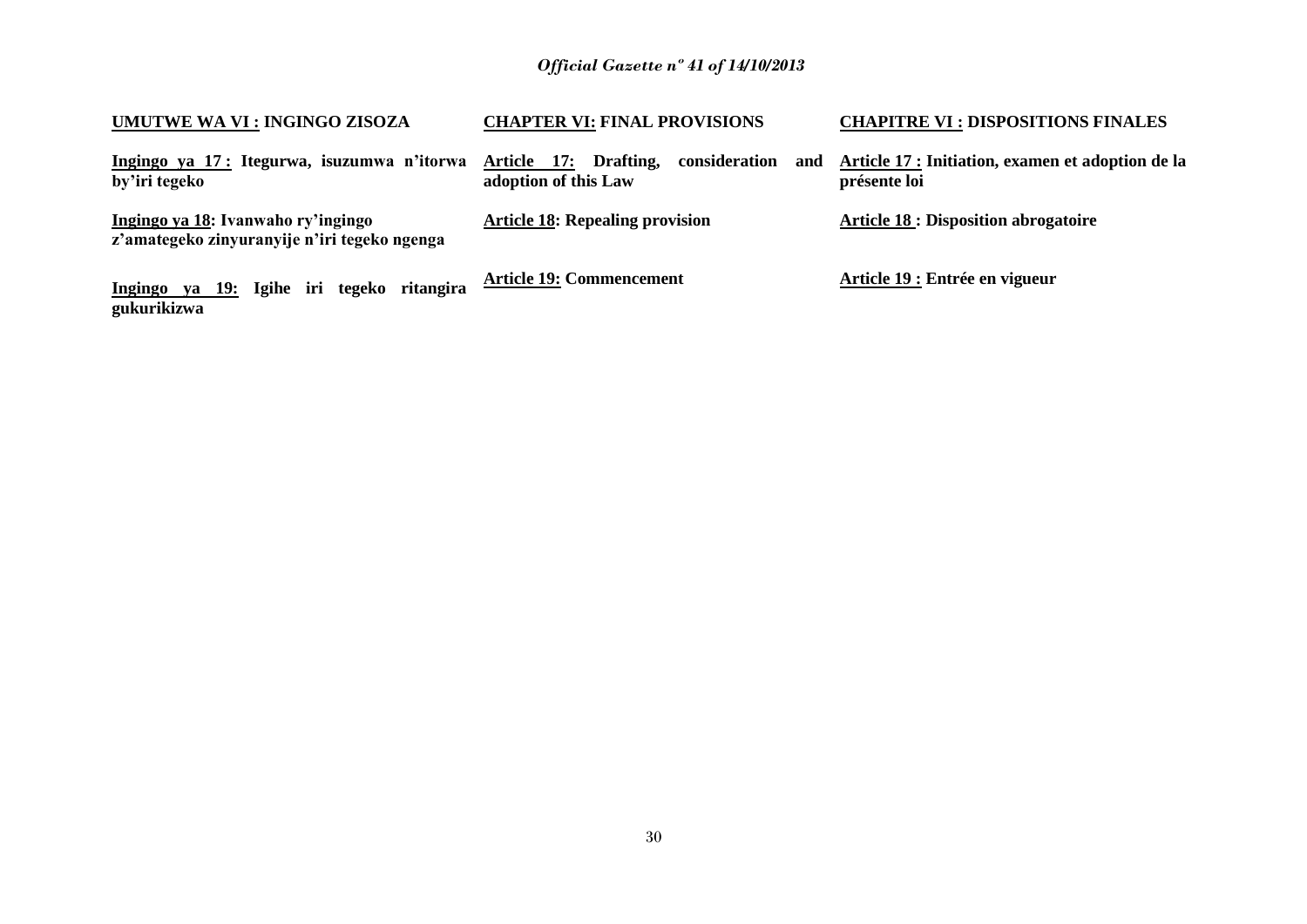**ITEGEKO N° 63/2013 RYO KUWA 27/08/2013 RIGENA INSHINGANO, N'IMIKORERE BY'IKIGO CYO KUBUNGABUNGA IBIDUKIKIJE (REMA) LAW N°63/2013 OF 27/08/2013 LOI N° 63/2013 DU 27/08/2013 PORTANT IMITERERE DETERMINING THE MISSION, MISSION, ORGANIZATION AND FUNCTIONING OF FONCTIONNEMENT DE L'OFFICE ENVIRONMENT RWANDAIS MANAGEMENT AUTHORITY (REMA) MISSION, ORGANISATION ET DE PROTECTION DE L'ENVIRONNEMENT (REMA)**

**Twebwe, KAGAME Paul,**  Perezida wa Repubulika;

**We, KAGAME Paul,** President of the Republic; **Nous, KAGAME Paul,** Président de la République ;

**INTEKO ISHINGA AMATEGEKO YEMEJE, THE PARLIAMENT HAS ADOPTED AND LE PARLEMENT A ADOPTE ET NOUS NONE NATWE DUHAMIJE, DUTANGAJE WE SANCTION, PROMULGATE THE SANCTIONNONS, PROMULGUONS LA LOI ITEGEKO RITEYE RITYA DUTEGETSE KO RYANDIKWA IGAZETI YA LETA YA REPUBULIKA Y'U OF THE REPUBLIC OF RWANDA RWANDA. FOLLOWING LAW AND ORDER IT BE DONT LA TENEUR SUIT ET ORDONNONS PUBLISHED IN THE OFFICIAL GAZETTE QU'ELLE SOIT PUBLIEE AU JOURNAL OFFICIEL DE LA REPUBLIQUE DU RWANDA** 

**INTEKO ISHINGA AMATEGEKO:**

Gicurasi 2013;

#### **THE PARLIAMENT:**

#### **LE PARLEMENT :**

Umutwe w'Abadepite mu nama yawo yo kuwa 16 The Chamber of Deputies, in its session of 16 La Chambre des Députés, en sa séance du 16 mai Gicurasi 2013; Umutwe wa Sena mu nama yawo yo kuwa 16 The Senate, in its session of 16 May 2013; May 2013; 2013 ; Le Sénat, en sa séance du 16 mai 2013 ;

Ishingiye ku Itegeko Nshinga rya Repubulika y'u Pursuant to the Constitution of the Republic of Vu la Constitution de la République du Rwanda Rwanda ryo kuwa 04 Kamena 2003 nk'uko ryavuguruwe kugeza ubu, cyane cyane mu ngingo zaryo, iya 49, iya 62, iya 66, iya 67, iya 88, iya 89, 92, 93, 94, 95, 108, 113, 118, 183 and 201; iya 90, iya 92, iya 93, iya 94, iya 95, iya 108, iya 113, 118, iya 183 n'iya 201;

Rwanda of 04 June 2003 as amended to date, especially in Articles 49, 62, 66, 67, 88, 89, 90,

du 04 juin 2003 telle que révisée à ce jour, spécialement en ses articles 49, 62, 66, 67, 88, 89, 90, 92, 93, 94, 95, 108, 113, 118, 183 et 201 ;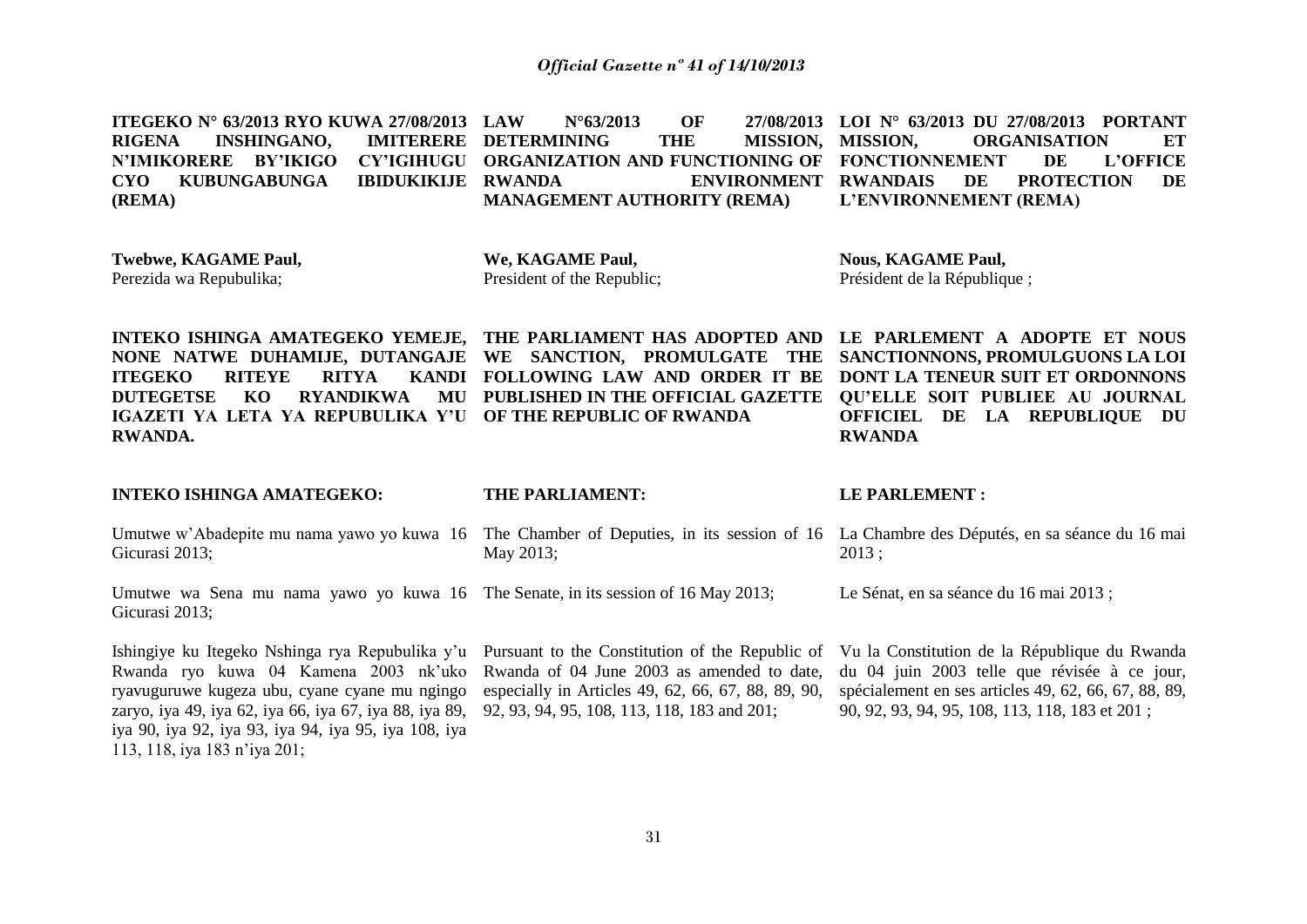| Ishingiye ku Itegeko Ngenga n° 04/2005 ryo kuwa<br>08/04/2005 rigena uburyo bwo kurengera,              | 08/04/2005                                                                                             | Pursuant to Organic Law $n^{\circ}$ 04/2005 of Vu la Loi Organique $n^{\circ}$ 04/2005 du 08/04/2005<br>determining the modalities of portant modalités de protéger, sauvegarder et |
|---------------------------------------------------------------------------------------------------------|--------------------------------------------------------------------------------------------------------|-------------------------------------------------------------------------------------------------------------------------------------------------------------------------------------|
| kubungabunga no guteza imbere ibidukikije mu                                                            | protection, conservation and promotion of promouvoir l'environmement                                   | Rwanda,<br>au                                                                                                                                                                       |
| Rwanda, cyane cyane mu ngingo yaryo ya 65;                                                              | environment in Rwanda especially in its Article spécialement en son article 65;                        |                                                                                                                                                                                     |
|                                                                                                         | 65;                                                                                                    |                                                                                                                                                                                     |
| Ishingiye ku Itegeko Ngenga n° 06/2009/OL ryo                                                           | Pursuant to Organic Law n° 06/2009/OL of Vu la Loi Organique n°06/2009/OL                              | du                                                                                                                                                                                  |
| kuwa 21/12/2009 rishyiraho amategeko rusange<br>yerekeye ibigo bya Leta, nk'uko ryahinduwe kandi        | 21/12/2009<br>establishing general provisions<br>governing public institutions as modified and         | 21/12/2009<br>portant<br>dispositions<br>générales<br>applicables aux établissements publics telle que                                                                              |
| ryujujwe kugeza ubu;                                                                                    | complemented to date;                                                                                  | modifiée et complétée à ce jour;                                                                                                                                                    |
|                                                                                                         |                                                                                                        |                                                                                                                                                                                     |
| Isubiye ku Itegeko n° 16/2006 ryo kuwa 0304/2006<br>rigena imiterere, imikorere n'inshingano by'Ikigo   | Having reviewed Law $n^{\circ}$ 16/2006 of 03/04/2006<br>determining the organization, functioning and | Revu la Loi nº 16/2006 du $03/04/2006$ portant<br>organisation, fonctionnement et attributions de                                                                                   |
| cy'Igihugu cyo Kubungabunga Ibidukikije;                                                                | responsibilities<br>Rwanda<br>of<br>Environment                                                        | l'Office<br>Rwandais<br>de<br>Protection<br>de                                                                                                                                      |
|                                                                                                         | Management Authority;                                                                                  | l'Environnement;                                                                                                                                                                    |
|                                                                                                         |                                                                                                        |                                                                                                                                                                                     |
| YEMEJE:                                                                                                 | <b>ADOPTS:</b>                                                                                         | <b>ADOPTE:</b>                                                                                                                                                                      |
| <b>UMUTWE</b><br>WA<br><b>MBERE:</b><br><b>INGINGO</b>                                                  | <b>CHAPTER ONE: GENERAL PROVISIONS</b>                                                                 | <b>CHAPITRE</b><br><b>DISPOSITIONS</b><br><b>PREMIER:</b>                                                                                                                           |
| <b>RUSANGE</b>                                                                                          |                                                                                                        | <b>GENERALES</b>                                                                                                                                                                    |
| Ingingo ya mbere: Icyo iri tegeko rigamije                                                              | <b>Article One: Purpose of this Law</b>                                                                | Article premier : Objet de la présente loi                                                                                                                                          |
|                                                                                                         |                                                                                                        |                                                                                                                                                                                     |
| Iri tegeko rigena inshingano, imiterere n'imikorere<br>by'Ikigo cy'Igihugu cyo Kubungabunga Ibidukikije | This Law<br>determine<br>shall<br>the<br>organization and functioning of the Rwanda                    | mission, La présente loi porte mission, organisation et<br>fonctionnement<br>l'Office<br>de<br>Rwandais de                                                                          |
| "REMA"<br>magambo<br>ahinnye<br>cvitwa<br>mu                                                            | Environment<br>Management<br>Authority,                                                                | Protection de l'Environnement «REMA» en sigle                                                                                                                                       |

REMA ifite ubuzimagatozi n'ubwigenge mu miyoborere, mu micungire y'umutungo n'abakozi bayo kandi icungwa hakurikijwe amategeko rusange agenga ibigo bya Leta.

y'Icyongereza.

Environment Management Authority, abbreviated as "REMA".

REMA shall have legal personality, administrative and financial autonomy and shall be governed in accordance with laws governing public institutions.

REMA est doté de la personnalité juridique et de l'autonomie financière et administrative et est géré conformément aux lois régissant les établissements publics.

anglais.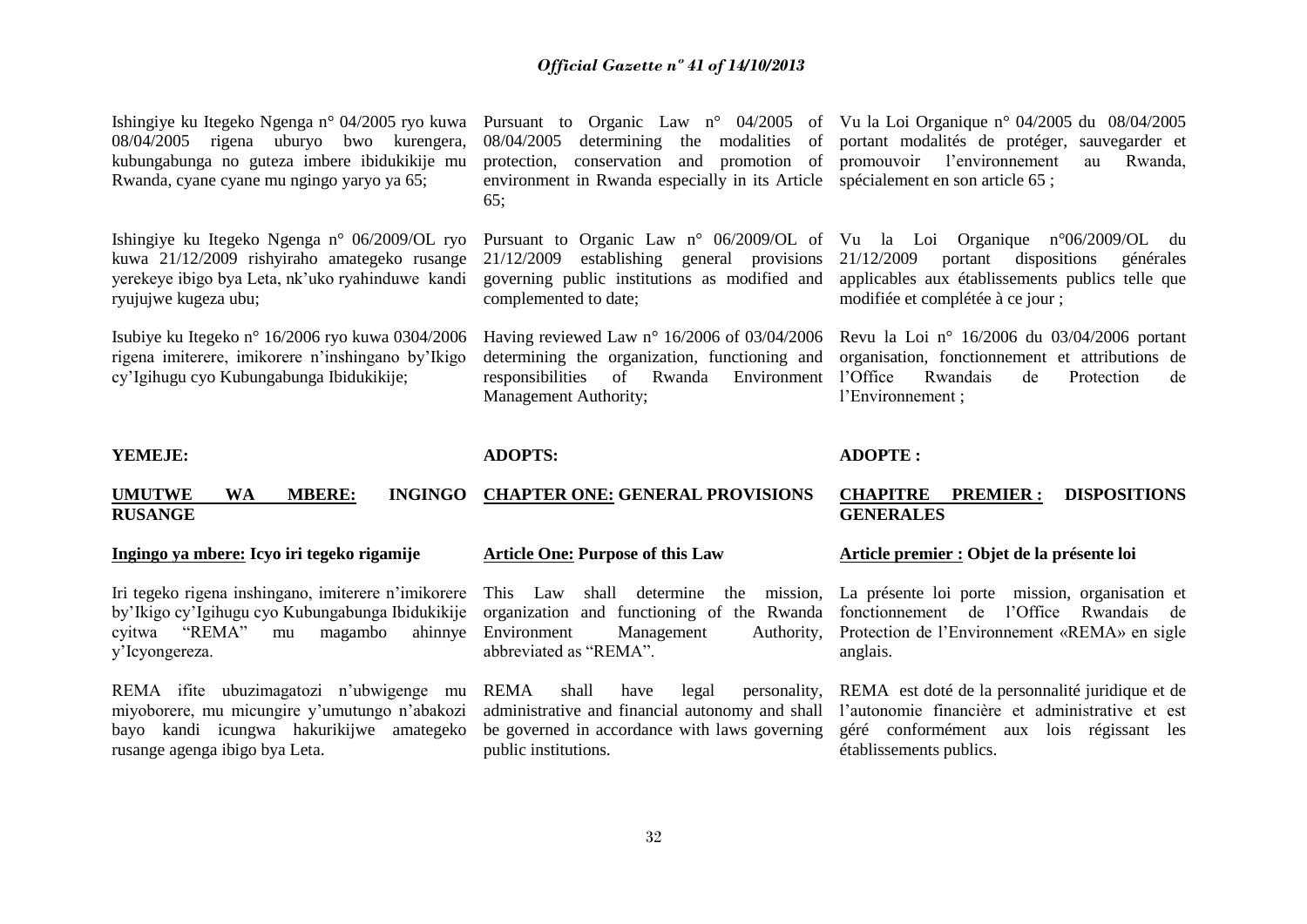#### 33 **Article 2: Head office of REMA**  The head office of REMA shall be located in Le siège de REMA est établi dans la Ville de Kigali City, the Capital of the Republic of Rwanda. It may be transferred elsewhere on the Rwandan territory if deemed necessary. In order to fulfill its mission, REMA may have Pour mieux remplir sa mission, REMA peut, en branches elsewhere on the Rwandan territory if deemed necessary, upon approval by a Prime Minister's Order. **CHAPTER II: MISSIONS AND POWERS OF REMA Article 3: Mission of REMA** REMA is the authority in charge of supervising, monitoring and ensuring that issues relating to environment are integrated in all national development programs. REMA shall have the following main mission: 1° to implement Government environmental policy; 2° to advise the Government on policies, strategies and legislation related to the management of the environment as well as the implementation of environment related international conventions, whenever deemed necessary; **Article 3 : Siège de REMA**  Kigali, Capitale de la République du Rwanda. Il peut, en cas de nécessité, être transféré en tout autre lieu du territoire de la République du Rwanda. cas de nécessité établir des branches en tout autre lieu du territoire national après approbation par arrêté du Premier Ministre. **CHAPITRE II : MISSIONS ET POUVOIRS DE REMA Article 3 : Missions de REMA**  REMA est l'organe chargé de contrôler, de faire développement national. suivantes : 1° mettre en œuvre la politique du d'environnement ;

#### **Ingingo ya 2: Icyicaro cya REMA**

Icyicaro cya REMA kiri mu Mujyi wa Kigali, Umurwa Mukuru wa Republika y'u Rwanda. Gishobora kwimurirwa ahandi hose mu Rwanda igihe bibaye ngombwa.

REMA ishobora kugira amashami ahandi hose mu gihugu kugira ngo igere ku nshingano zayo, byemejwe n'Iteka rya Minisitiri w'Intebe.

#### **UMUTWE WA II: INSHINGANO N'UBUBASHA BYA REMA**

#### **Ingingo ya 3: Inshingano za REMA**

REMA ni rwo rwego mu Rwanda rushinzwe kugenzura, gukurikirana no kureba ko ibijyanye n'ibidukikije byitabwaho muri gahunda zose z'amajyambere y'Igihugu.

Inshingano z'ingenzi za REMA ni izi zikurikira:

- 1° gushyira mu bikorwa politiki ya Guverinoma ku bijyanye n'ibidukikije;
- 2° kugira inama Guverinoma kuri politiki, ingamba n'amategeko yerekeranye n'imicungire y'ibidukikije ndetse n'ishyirwa mu bikorwa ry'Amasezerano Mpuzamahanga yerekeranye n'ibidukikije igihe cyose bibaye ngombwa;

le suivi et de s'assurer de l'intégration des aspects environnementaux dans tous les programmes de

Les principales missions de REMA sont les

- Gouvernement en matière
- 2° conseiller, chaque fois que de besoin, le Gouvernement sur la politique, les stratégies et la législation relatives à la gestion de l'environnement ainsi que sur la mise en application des Conventions Internationales relatives à l'environnement ;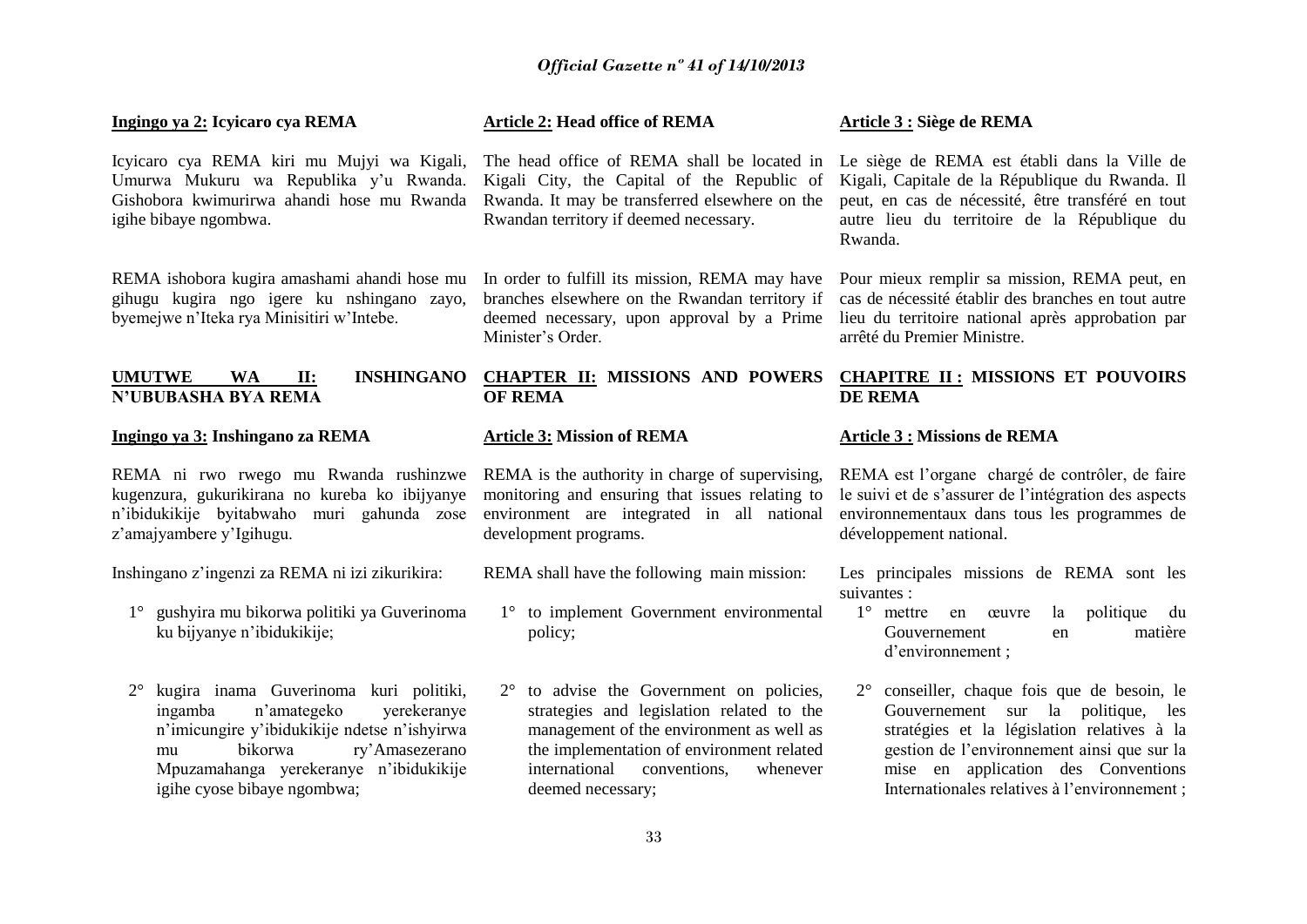- 3° kugenzura ku buryo buhamye imicungire y'ibidukikije kugira ngo hategurwe raporo itangazwa buri myaka ibiri (2) ku miterere y'ibidukikije mu Rwanda;
- 4° gushyiraho ingamba zo gukumira imihindagurikire y'ibihe no guhangana n'ingaruka zayo;
- 5° gukora inyigo, ubushakashatsi, iperereza n'indi mirimo isabwa ku bidukikije no gutangaza ibivuyemo;
- 6° gukurikiranira hafi no gusuzuma gahunda z'iterambere kugira ngo hubahirizwe amategeko ku bidukikije mu gihe cyo kubitegura no kubishyira mu bikorwa;
- 7° kugira uruhare mu itegurwa ry'ibikorwa n'ingamba bigamije kurinda no kubuza impanuka n'ibindi bishobora kwangiza ibidukikije ndetse no guteganya ingamba zo gukosora;
- 8° gutanga inama n'inkunga ya tekiniki aho bikenewe haba ku bantu no ku nzego zirebwa n'imicungire y'umutungo kamere no kubungabunga ibidukikije;
- 9° gutegura, gutangaza no gukwirakwiza imfashanyigisho zerekeye imirongo ngenderwaho n'amategeko bijyanye
- 3° to conduct thorough inspection of environmental management in order to prepare a report on the status of environment in Rwanda that shall be published every two (2) years;
- 4° to put in place measures designed to prevent climate change and cope with its impacts;
- 5° to conduct studies, research, investigations and other relevant activities in the field of environment and publish the findings;
- 6° to closely monitor and assess development programs to ensure compliance with the laws on environment during their preparation and implementation;
- 7° to participate in the preparation of activities strategies designed to prevent risks and other phenomena which may cause environmental degradation and propose remedial measures;
- 8° to provide, where it is necessary, advice and technical support to individuals or entities engaged in natural resources management and environmental conservation;
- 9° to prepare, publish and disseminate education materials relating to guidelines and laws relating to environmental
- 3° mener une inspection exhaustive de la gestion de l'environnement en vue de la préparation d'un rapport sur l'état de l'environnement au Rwanda à publier tous les deux (2) ans ;
- 4° mettre en place des mesures de prévention du changement climatique et d'adaptation à ses effets ;
- 5° mener des études, des recherches, des investigations et d'autres travaux pertinents dans le domaine de l'environnement et en publier les résultats ;
- 6° suivre de près et évaluer les programmes de développement pour s'assurer du respect des lois sur l'environnement lors de leur conception et exécution ;
- 7° participer à l'élaboration des activités et des mesures de prévention des risques et d'autres phénomènes de nature à causer la dégradation de l'environnement et envisager des mesures correctives ;
- 8° fournir, là où c'est nécessaire, des conseils et l'appui technique aux individus et entités engagés dans la gestion des ressources naturelles et la protection de l'environnement ;
- 9° élaborer, publier et diffuser les documents éducatifs sur les directives et les lois relatives à la gestion et à la protection de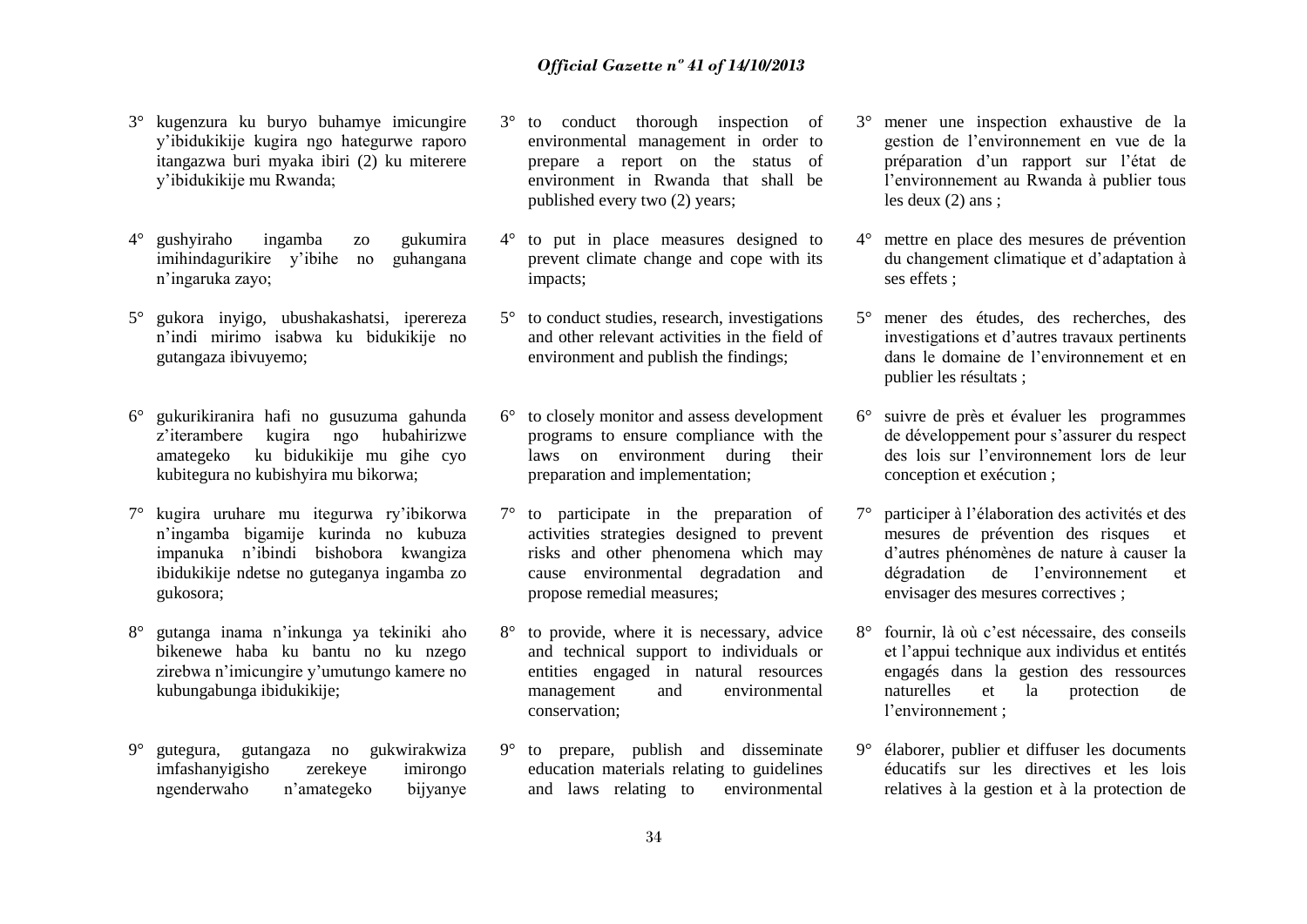n'imicungire, kubungabunga ibidukikije, no kugabanya ibyabyangiza;

- 10° gukurikirana no kugenzura inyigo y'isuzumangaruka ku bidukikije, inyigo y'igenzurangaruka ku bidukikije, inyigo y'isuzumangaruka ry'ingamba na gahunda ku bidukikije n'indi nyigo yose ku bidukikije. REMA ishobora guha undi muntu uburenganzira mu nyandiko bwo gusuzuma no kwemeza izo nyigo;
- 11° gutsura umubano no gufatanya n'ibigo n'imiryango byo mu gihugu n'ibyo hanze y'u Rwanda bifite ibidukikije mu nshingano zabyo ndetse n'ibindi byose byafasha REMA kugera ku nshingano zayo;

Icyakora, ibivugwa mu duce tw'igika cya mbere However, the provisions of items of Paragraph cy'iyi ngingo nta na rimwe bivanaho inshingano za buri rwego n'iza buri wese mu kubungabunga no kurengera ibidukikije.

#### **Ingingo ya 4: Ububasha bwa REMA**

Kugira ngo ishobore kurangiza inshingano zayo zivugwa muri iri tegeko, REMA ifite ububasha Law, REMA shall have the following powers: bukurikira:

1° gusaba ikigo cyangwa urwego urwo ari rwo rwose raporo ku miterere y'ibidukikije mu gihe birureba;

management and protection and reduce environmental degradation risks;

- 10<sup>°</sup> to monitor and supervise impact assessment, environmental audit, strategic environmental assessment and any other environmental study. REMA may authorize, in writing, any other person to analyze and approve these studies;
- 11° to establish relationships and cooperate with national and international institutions and organizations in charge of environment and any other bodies that may help REMA to fulfill its mission.

One of this Article shall in no way relieve any organ or any person of his/her duties to safeguard and protect environment.

#### **Article 4: Powers of REMA**

In order to fulfill its mission provided under this

1° to request any concerned institution or organ to submit an environment status report;

l'environnement ainsi qu'à la réduction des risques de sa dégradation ;

- 10° faire le suivi et contrôler l'étude d'impact environnemental, l'audit environnemental et l'évaluation environnementale stratégique et toute autre étude environnementale. REMA peut autoriser par écrit une autre personne à analyser et approuver ces études ;
- 11° établir des relations et coopérer avec les institutions et les organisations de l'intérieur et de l'extérieur du Rwanda ayant l'environnement dans leurs attributions ainsi que d'autres organes pouvant permettre à REMA de remplir sa mission.

Toutefois, les dispositions des points de l'alinéa premier du présent article ne peuvent en aucun cas dégager un organe ou une personne quelconque de son devoir de sauvegarder et de protéger l'environnement.

#### **Article 4 : Pouvoirs de REMA**

Pour remplir sa mission prévue par la présente loi, REMA dispose de pouvoirs suivants :

1° demander à toute institution ou à tout organe concerné de donner un rapport sur l'état de l'environnement ;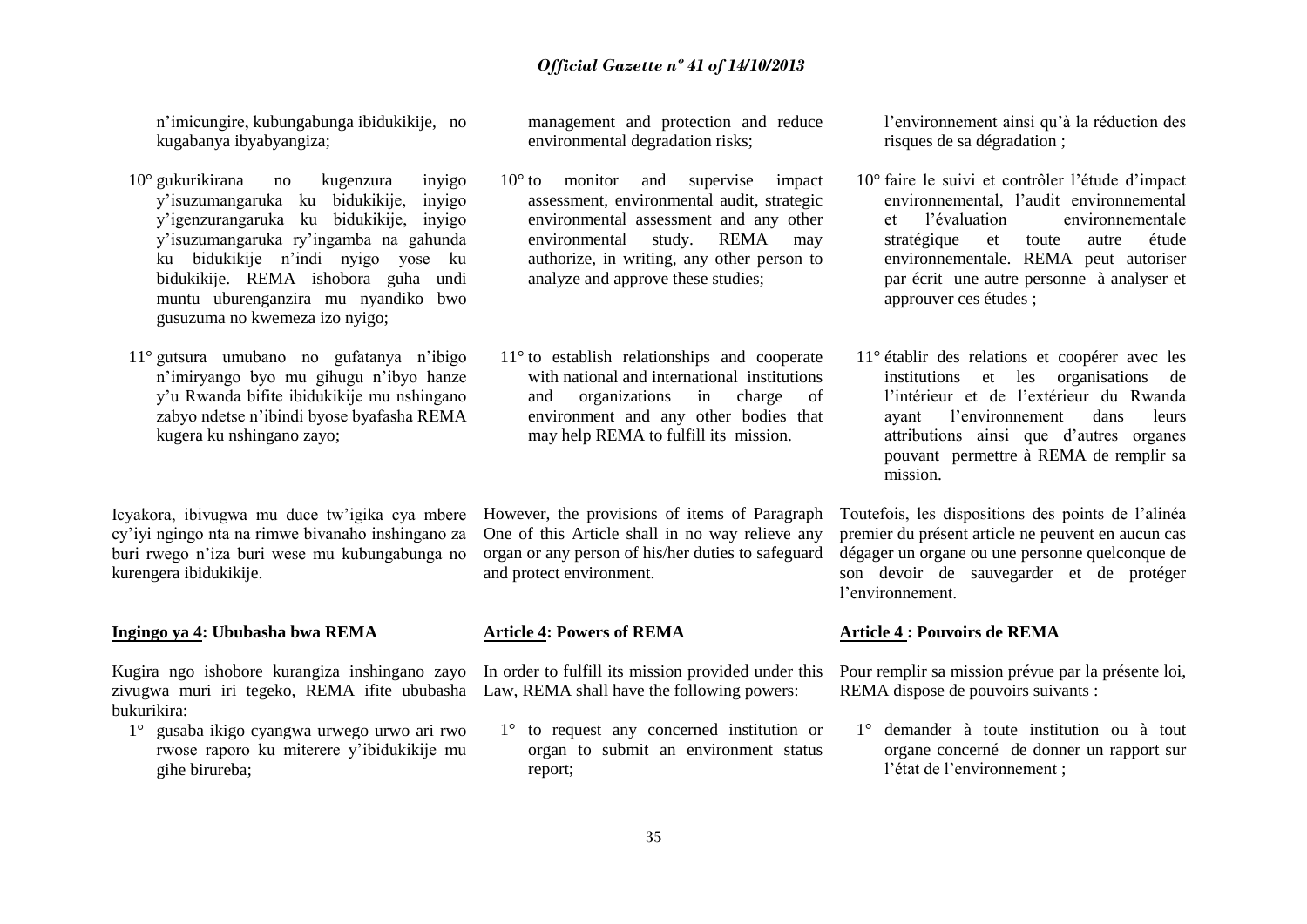- 2° gusura nta nteguza aho ari ho hose hakorerwa umushinga, inyubako, uruganda n'ubucuruzi mu rwego rwo gukora igenzura ku bikorwa bibangamiye ibidukikije;
- 3° kugenza ibyaha nk'uko biteganywa n'Itegeko Ngenga rigena uburyo bwo kurengera, kubungabunga no guteza imbere ibidukikije mu Rwanda;
- 4° gutegeka ihagarikwa by'agateganyo ry'ibikorwa bitubahiriza ibiteganywa n'Itegeko Ngenga rigena uburyo bwo kurengera, kubungabunga no guteza imbere ibidukikije mu Rwanda n'andi mategeko arengera ibidukikije;
- 5° kwambura uwo ariwe wese ibintu bitandukanye bibujijwe n'amategeko agamije kurengera ibidukikije;
- 6° kwakira imfashanyo, inkunga cyangwa impano;
- 7° gutanga ibihembo n'inkunga mu rwego rwo gushishikariza abantu kubungabunga ibidukikije.
- 2° to visit without prior notice any project, building, industrial and business site in order to conduct inspection of activities harmful to environment;
- 3° to investigate offences in accordance with Organic Law determining the modalities of protection, conservation and promotion of environment in Rwanda;
- 4° to order the suspension of activities contrary to the provisions of Organic Law determining modalities of protection, conservation and promotion of the environment in Rwanda and other laws relating to the protection of environment;
- 5° to confiscate from any person various objects prohibited by laws relating to the protection of environment;
- 6° to receive aid, subsidies or donations;
- 7° to grant awards and subsidies in order to sensitize people on environmental protection.
- 2° visiter sans préavis tout site de projet, de construction, d'établissement industriel et commercial dans le cadre des inspections des activités préjudiciables à l'environnement ;
- 3° enquêter sur les infractions conformément à la Loi Organique portant modalités de protéger, sauvegarder et promouvoir l'environnement au Rwanda ;
- 4° ordonner la suspension des activités non conformes aux dispositions de la Loi Organique portant modalités de protéger, sauvegarder et promouvoir l'environnement au Rwanda ainsi qu'à d'autres lois relatives à la protection de l'environnement ;
- 5° confisquer à toute personne différents objets interdits par les lois relatives à la protection de l'environnement ;
- 6° recevoir des aides, des subventions ou des dons ;
- 7° octroyer des prix et des subventions en vue de sensibiliser la population sur la protection de l'environnement ;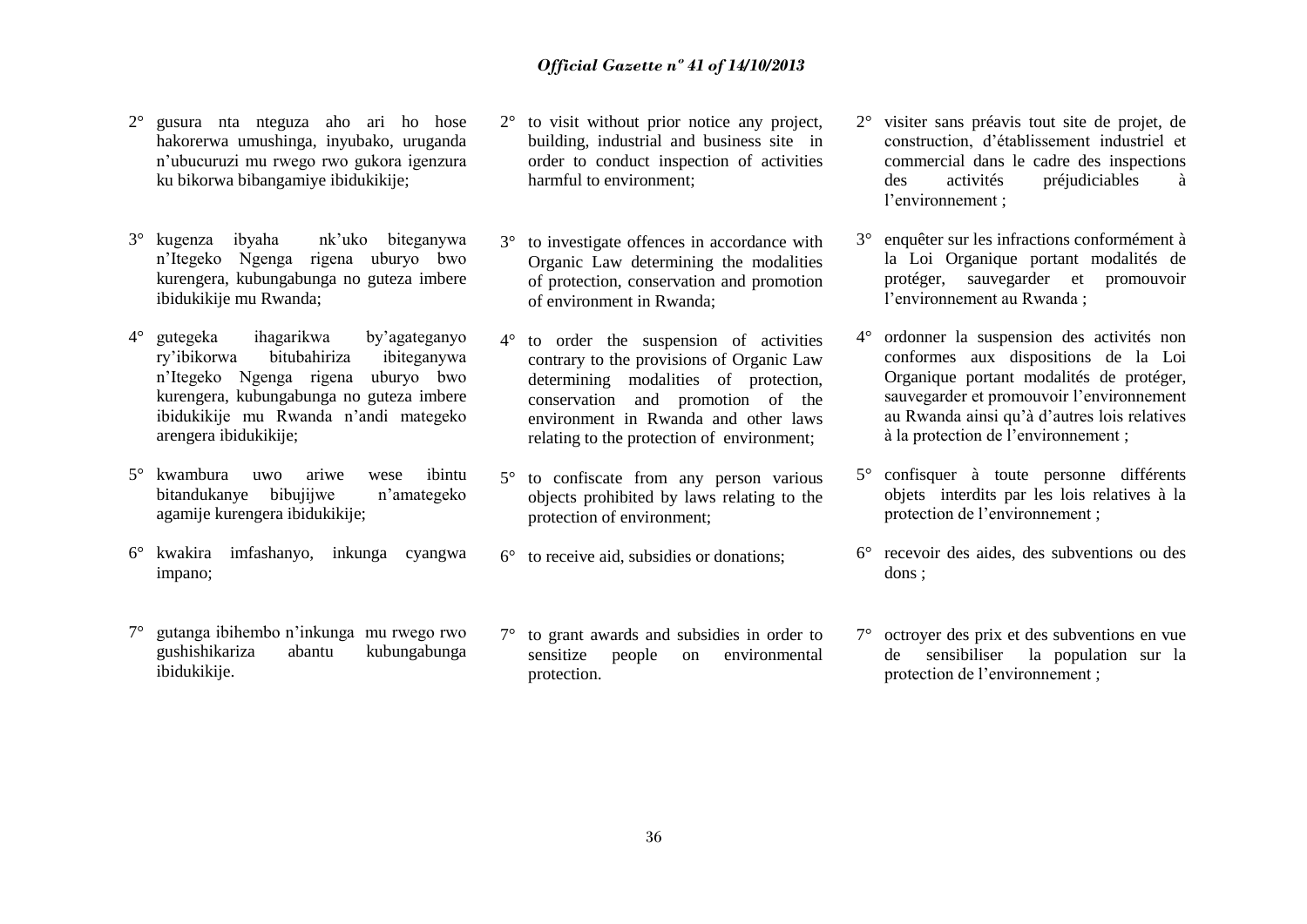| UMUTWE WA III: URWEGO RUREBERERA<br>REMA N'ICYICIRO IRIMO                                                                                                                                                                       | <b>CHAPTER</b><br>III:<br>OF<br><b>REMA</b><br><b>AUTHORITY</b><br><b>AND</b><br><b>CATEGORY</b>                                                                                                                                                            | SUPERVISING CHAPITRE III : ORGANE DE TUTELLE DE<br>ITS REMA ET SA CATEGORIE                                                                                                                                                                            |
|---------------------------------------------------------------------------------------------------------------------------------------------------------------------------------------------------------------------------------|-------------------------------------------------------------------------------------------------------------------------------------------------------------------------------------------------------------------------------------------------------------|--------------------------------------------------------------------------------------------------------------------------------------------------------------------------------------------------------------------------------------------------------|
| Ingingo ya 5: Urwego rureberera REMA<br>n'icyiciro irimo                                                                                                                                                                        | Article 5: Supervising authority of REMA and<br>its category                                                                                                                                                                                                | Article 5: Organe de tutelle de REMA et sa<br>catégorie                                                                                                                                                                                                |
| Iteka rya Minisitiri w'Intebe rigena urwego<br>rureberera REMA n'icyiciro irimo.                                                                                                                                                | A Prime Minister's Order shall determine the<br>supervising authority of REMA and its category.                                                                                                                                                             | Un arrêté du Premier Ministre détermine l'organe<br>de tutelle de REMA et sa catégorie.                                                                                                                                                                |
| Hagati y'urwego rureberera REMA n'urwego<br>rufata ibyemezo hakorwa amasezerano yerekeye<br>y'ibikorwa<br>gahunda<br>agaragaza<br>ububasha,<br>uburenganzira n'inshingano bya buri ruhande mu<br>kugeza REMA ku nshingano zayo. | There shall be concluded between the<br>supervising authority of REMA and its decision-<br>making<br>organ<br>a<br>performance<br>contract<br>determining competences, rights and obligations<br>of each party in order for REMA to fulfill its<br>mission. | Il est conclu entre l'organe de tutelle de REMA et<br>son organe de prise de décisions, un contrat de<br>performance déterminant les compétences, les<br>droits et les obligations de chaque partie en vue de<br>la réalisation de la mission de REMA. |
| Ayo masezerano amara igihe gihwanye na manda<br>y'urwego rufata ibyemezo rwa REMA.                                                                                                                                              | Such a contract shall be valid for a period equal<br>to the term of office of the members of the<br>decision-making organ of REMA.                                                                                                                          | Ce contrat est valable pour une durée égale au<br>mandat des membres de l'organe de prise de<br>décisions de REMA.                                                                                                                                     |
| <b>UMUTWE</b><br><b>WA</b><br><b>IMITERERE</b><br>IV:<br><b>N'IMIKORERE BYA REMA</b>                                                                                                                                            | <b>CHAPTER IV: ORGANIZATION</b><br>AND<br><b>FUNCTIONING OF REMA</b>                                                                                                                                                                                        | <b>CHAPITRE</b><br><b>ORGANISATION</b><br>IV:<br>ET<br><b>FONCTIONNEMENT DE REMA</b>                                                                                                                                                                   |
| Ingingo ya 6: Inzego z'ubuyobozi za REMA                                                                                                                                                                                        | <b>Article 6: Management organs of REMA</b>                                                                                                                                                                                                                 | <b>Article 6 : Organes de direction de REMA</b>                                                                                                                                                                                                        |
| REMA igizwe n'inzego z'ubuyobozi<br>ebyiri $(2)$<br>zikurikira:                                                                                                                                                                 | REMA shall be comprised of the<br>two $(2)$<br>following management organs:                                                                                                                                                                                 | REMA est doté de deux (2) organes de direction<br>suivants :                                                                                                                                                                                           |
| Inama y'Ubuyobozi;<br>$1^{\circ}$<br>Ubuyobozi Bukuru.<br>$2^{\circ}$                                                                                                                                                           | 1° the Board of Directors;<br>the General Directorate.                                                                                                                                                                                                      | 1° le Conseil d'Administration;<br>2° la Direction Générale.                                                                                                                                                                                           |
| Iteka rya Minisitiri w'Intebe rishobora kugena<br>izindi nzego za ngombwa kugira ngo REMA<br>ishobore kurangiza neza inshingano zayo.                                                                                           | A Prime Minister's Order may determine other<br>necessary organs for REMA to fulfill its mission.                                                                                                                                                           | Un arrêté du Premier Ministre peut déterminer<br>d'autres organes nécessaires pour permettre à<br>REMA de réaliser sa mission.                                                                                                                         |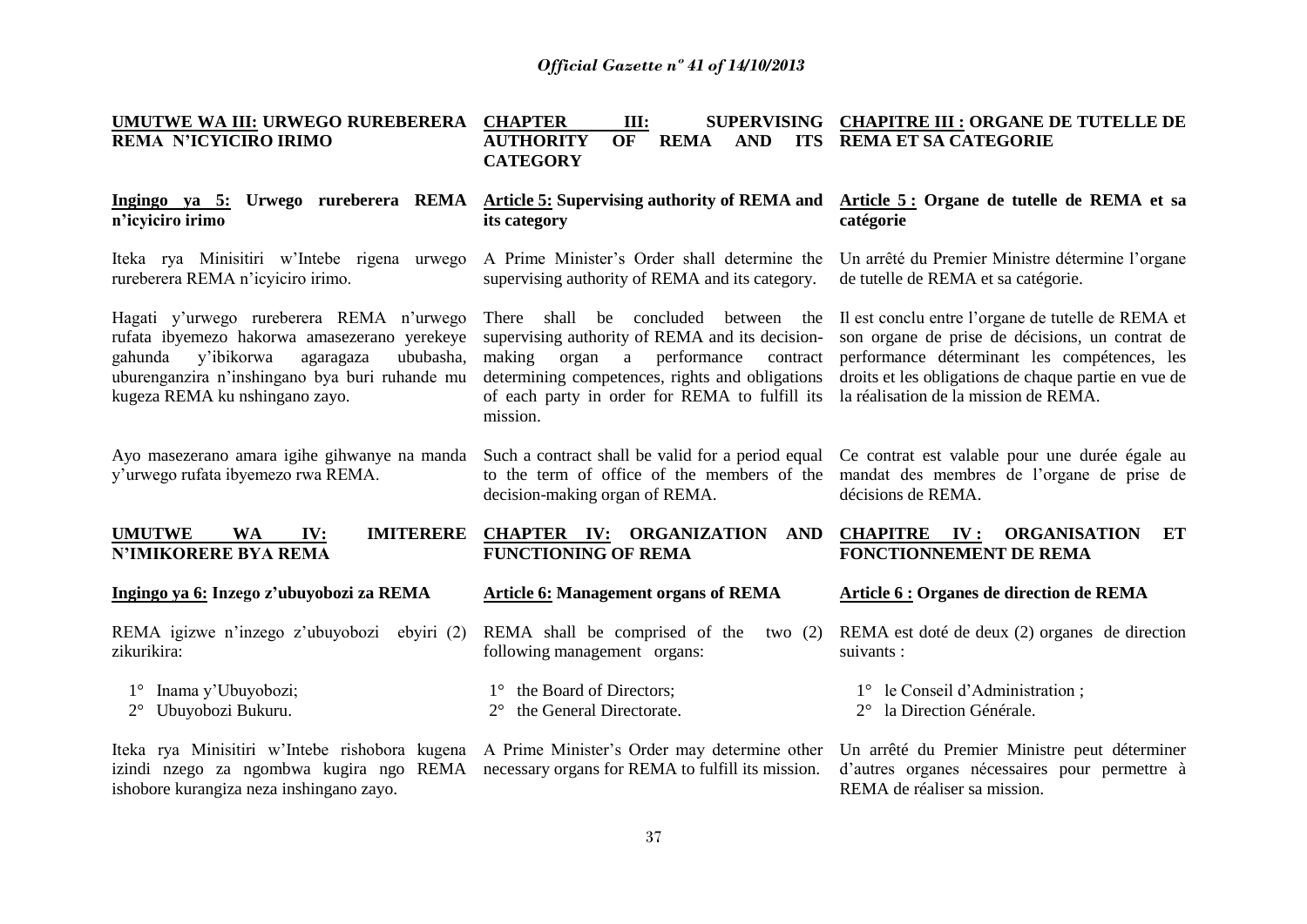| Icyiciro cya mbere: Inama y'Ubuyobozi                                                                                                                 | <b>Section One: Board of Directors</b>                                                                                                                                    | Section première : Conseil d'Administration                                                                                                                                                                         |
|-------------------------------------------------------------------------------------------------------------------------------------------------------|---------------------------------------------------------------------------------------------------------------------------------------------------------------------------|---------------------------------------------------------------------------------------------------------------------------------------------------------------------------------------------------------------------|
| Ingingo ya 7: Inama y'Ubuyobozi ya REMA                                                                                                               | <b>Article 7: Board of Directors of REMA</b>                                                                                                                              | Article 7 : Conseil d'Administration de REMA                                                                                                                                                                        |
| Inama y'Ubuyobozi ya REMA ni rwo rwego<br>ruyiyobora kandi rufata ibyemezo.                                                                           | The Board of Directors of REMA shall be the<br>governing and decision-making organ.                                                                                       | Le Conseil d'Administration de REMA est<br>l'organe de direction et de prise de décisions.                                                                                                                          |
| Ububasha, inshingano n'imikorere byayo kimwe<br>n'inshingano z'abayigize n'igihe bamara ku<br>mirimo yabo bigenwa n'Iteka rya Minisitiri<br>w'Intebe. | The competences, responsibilities, functioning of<br>the Boards of Directors and the term of office of<br>its members shall be determined by a Prime<br>Minister's Order. | compétences,<br>les<br>attributions,<br>Les<br>le<br>fonctionnement de Conseil d'Administration et la<br>durée du mandat de ses membres sont déterminés<br>par arrêté du Premier Ministre.                          |
| Iteka rya Perezida rishyiraho abagize Inama<br>y'Ubuyobozi harimo Perezida na Visi Perezida.                                                          | A Presidential Order shall appoint members of<br>the Board of Directors including the Chairperson<br>and the Vice Chairperson.                                            | Les membres du Conseil d'Administration dont<br>le Président et le Vice-Président sont nommés par<br>arrêté présidentiel.                                                                                           |
| Abagize<br>Inama<br>y'Ubuyobozi<br>batoranywa<br>hakurikijwe ubushobozi n'ubuzobere byabo.                                                            | Members of the Board of Directors shall be<br>selected on the basis of their competence and<br>expertise.                                                                 | Les membres du Conseil d'Administration sont<br>choisis sur base de leur compétence et de leur<br>expertise.                                                                                                        |
| Nibura mirongo itatu ku ijana (30%) by'abagize<br>Inama y'Ubuyobozi bagomba kuba ari abagore.                                                         | the Board of Directors must be females.                                                                                                                                   | At least thirty percent (30%) of the members of Au moins trente pour cent (30%) des membres du<br>Conseil d'Administration doivent être de sexe<br>féminin.                                                         |
| Ingingo ya 8: Ibigenerwa<br>abagize Inama<br>y'Ubuyobozi bitabiriye inama                                                                             | <b>Article 8:</b> Sitting allowances for members of<br>the Board of Directors                                                                                             | Article 8 : Jetons de présence des membres du<br><b>Conseil d'Administration</b>                                                                                                                                    |
| Abagize Inama y'Ubuyobozi bitabiriye inama<br>z'Inama y'Ubuyobozi bagenerwa amafaranga<br>agenwa n'Iteka rya Perezida.                                | Members of the Board of Directors present in the<br>meetings of the Board of Directors shall be<br>entitled to sitting allowances determined by a<br>Presidential Order.  | Les membres du Conseil<br>d'Administration<br>réunions<br>Conseil<br>présents<br>du<br>aux<br>bénéficient<br>d'Administration<br>de jetons de<br>présence dont le montant est déterminé par arrêté<br>présidentiel. |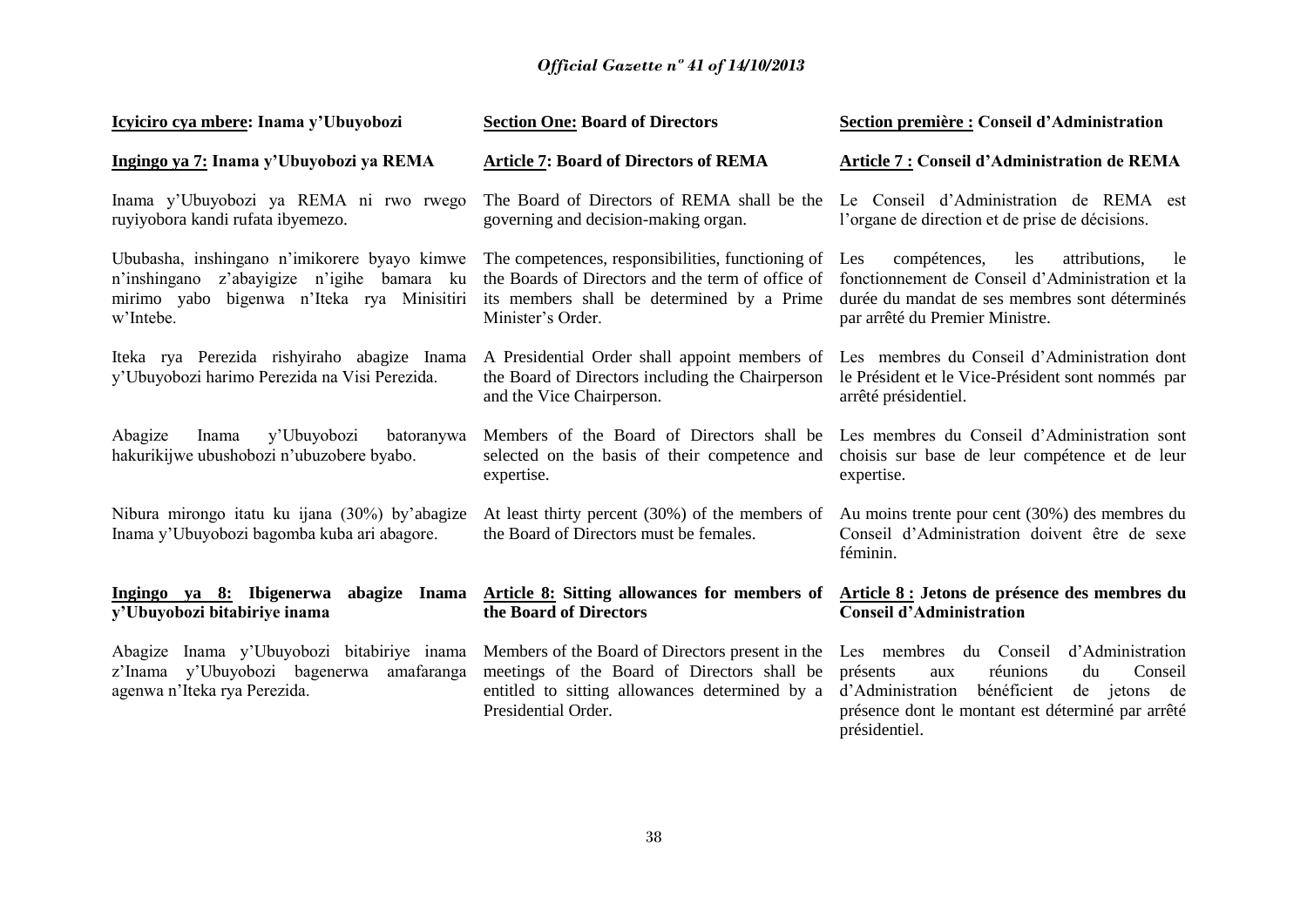| Ingingo ya 9: Ibitabangikanywa no kuba mu Article 9: Incompatibilities with membership<br>bagize Inama y'Ubuyobozi                | of the Board of Directors                                                                                                                                                                             | <b>Article 9 : Incompatibilités avec la qualité de</b><br>membre du Conseil d'Administration                                                                                                        |
|-----------------------------------------------------------------------------------------------------------------------------------|-------------------------------------------------------------------------------------------------------------------------------------------------------------------------------------------------------|-----------------------------------------------------------------------------------------------------------------------------------------------------------------------------------------------------|
| Abagize Inama y'Ubuyobozi ntibemerewe gukora<br>umurimo ugenerwa igihembo muri REMA.                                              | Members of the Board of Directors shall not be<br>allowed to perform any remunerated activity<br>within REMA.                                                                                         | Les membres du Conseil d'Administration ne sont<br>pas autorisés à exercer une activité rémunérée au<br>sein de REMA.                                                                               |
| Ntibemerewe kandi, haba ku giti cyabo cyangwa<br>ibigo bafitemo imigabane gupiganira amasoko<br>atangwa na REMA.                  | They shall not also be allowed, either<br>individually or companies in which they hold<br>shares, to bid for tenders of REMA.                                                                         | Ils ne sont pas non plus autorisés, soit<br>individuellement ou les sociétés dont ils sont<br>actionnaires, à soumissionner aux marchés de<br>REMA.                                                 |
| Icyiciro cya 2: Ubuyobozi Bukuru                                                                                                  | <b>Section 2: General Directorate</b>                                                                                                                                                                 | <b>Section 2 : Direction Générale</b>                                                                                                                                                               |
| Ingingo ya 10: Abagize Ubuyobozi Bukuru bwa<br><b>REMA</b>                                                                        | <b>Directorate of REMA</b>                                                                                                                                                                            | Article 10: Composition of the General Article 10: Composition de la Direction<br>Générale de REMA                                                                                                  |
| Ubuyobozi<br>REMA<br>Abagize<br>Bukuru<br>bwa<br>bashyirwaho n'Iteka rya Perezida.                                                | Members of the General Directorate of REMA<br>shall be appointed by a Presidential Order.                                                                                                             | Les membres de la Direction Générale de REMA<br>sont nommés par arrêté présidentiel.                                                                                                                |
| Ububasha, inshingano n'imikorere by'abagize<br>Ubuyobozi Bukuru bwa REMA bigenwa n'Iteka<br>rya Minisitiri w'Intebe.              | The competences and responsibilities<br>of<br>members of the General Directorate of REMA as<br>well as modalities for performance of their duties<br>shall be determined by a Prime Minister's Order. | Les compétences et les attributions des membres<br>de la Direction Générale de REMA ainsi que les<br>modalités d'exercice de leurs fonctions<br>sont<br>déterminées par Arrêté du Premier Ministre. |
| Ingingo ya 11: Sitati igenga abakozi ba REMA<br>n'ibigenerwa<br>abagize<br><b>Ubuyobozi</b><br><b>Bukuru</b><br>n'abakozi ba REMA | Article 11: Statute governing staff of REMA<br>and benefits of members of the General<br>Directorate and the staff of REMA                                                                            | Article 11 : Statut régissant le personnel du<br>appointements accordés<br>REMA et<br>aux<br>membres de la Direction Générale et au<br>personnel de REMA                                            |
| Abakozi ba REMA bagengwa na Sitati rusange<br>igenga abakozi ba Leta n'inzego z'imirimo ya Leta.                                  | The staff of REMA shall be governed by the<br>General Statute for Rwanda Public Service.                                                                                                              | Le personnel de REMA est régi par le Statut<br>Général de la Fonction Publique Rwandaise.                                                                                                           |
| Ibigenerwa abagize Ubuyobozi Bukuru n'abakozi<br>ba REMA biteganywa n'amategeko agenga ibyo                                       |                                                                                                                                                                                                       | Benefits allocated to members of the General Les appointements accordés aux membres de la<br>Directorate and to the staff of REMA shall be Direction Générale et au personnel de REMA sont          |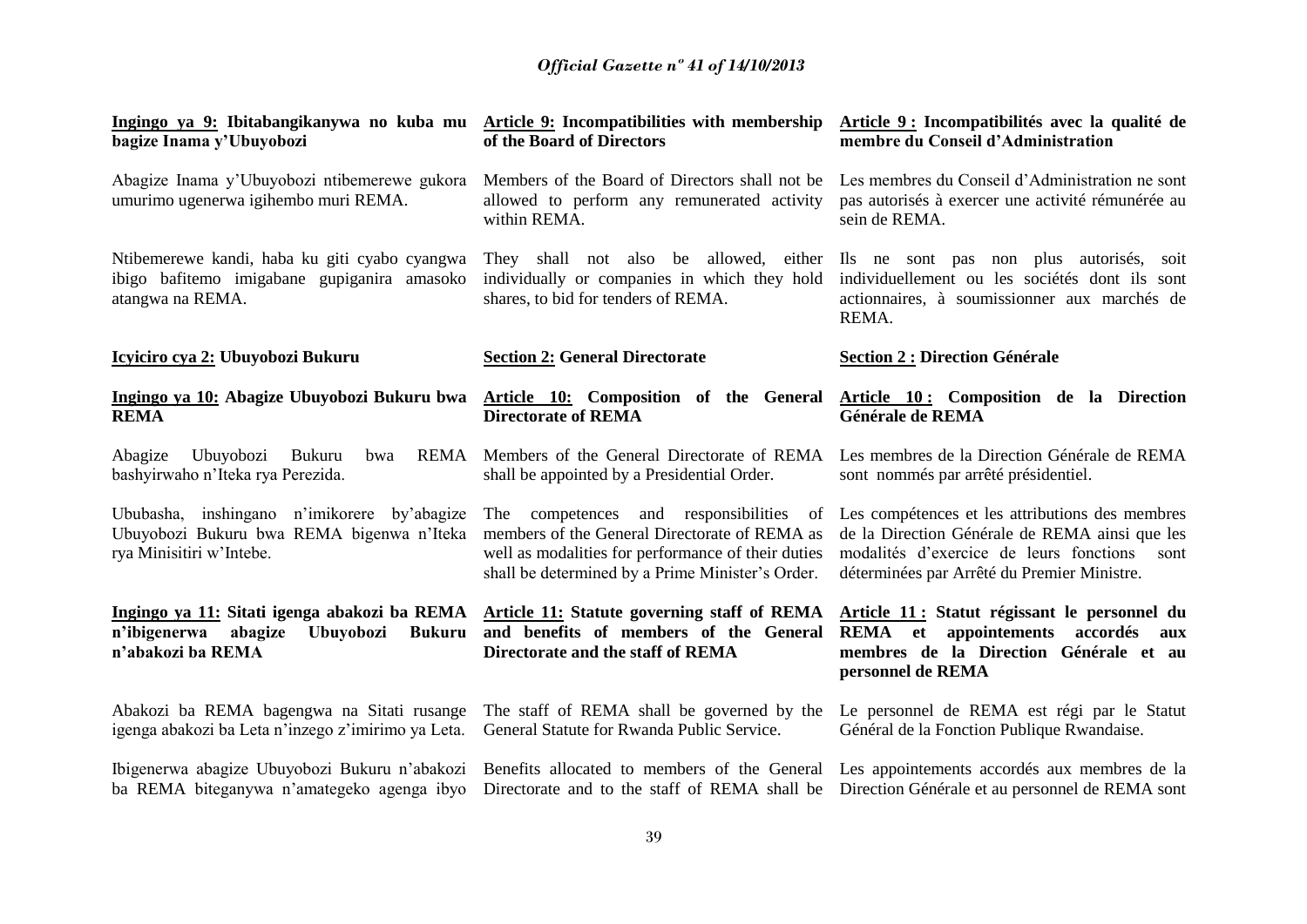| abakozi b'ibigo bya Leta bagenerwa.                                                                                | governing benefits to employees of public<br>institutions.                                                                               | determined in accordance with legal provisions déterminés conformément aux dispositions légales<br>régissant les avantages alloués au personnel des<br>établissements publics. |
|--------------------------------------------------------------------------------------------------------------------|------------------------------------------------------------------------------------------------------------------------------------------|--------------------------------------------------------------------------------------------------------------------------------------------------------------------------------|
| <b>12:</b><br>Ingingo<br>Imiterere,<br>imikorere<br>ya<br>n'inshingano by'inzego z'imirimo za REMA                 | Article 12: Organization, functioning and<br>responsibilities of the organs of REMA                                                      | Article 12: Organisation, fonctionnement et<br>attributions des organes de REMA                                                                                                |
| imikorere n'inshingano<br>by'inzego<br>Imiterere,<br>z'imirimo za REMA bigenwa n'iteka rya Minisitiri<br>w'Intebe. | The<br>organization,<br>functioning<br>and<br>responsibilities of the organs of REMA shall be<br>determined by a Prime Minister's Order. | L'organisation,<br>le fonctionnement<br>les<br>et<br>attributions des organes de REMA<br>sont<br>déterminés par arrêté du Premier Ministre.                                    |
| <b>UMUTWE WA V: UMUTUNGO N'IMARI</b>                                                                               | <b>CHAPTER V: PROPERTY AND FINANCE</b>                                                                                                   | <b>CHAPITRE</b><br><b>PATRIMOINE</b><br>ET<br>${\bf V}$ :<br><b>FINANCES</b>                                                                                                   |
| Umutungo<br>Ingingo ya 13:<br>wa<br>n'inkomoko yawo                                                                | <b>REMA</b> Article 13: Property of REMA and its sources                                                                                 | Article 13 : Patrimoine de REMA et ses sources                                                                                                                                 |
| <b>REMA</b><br>Umutungo<br>ugizwe<br>n'ibintu<br>wa<br>byimukanwa n'ibitimukanwa.                                  | movables and immovables.                                                                                                                 | The property of REMA shall be comprised of Le patrimoine de REMA comprend les biens<br>meubles et immeubles.                                                                   |
| Ukomoka kuri ibi bikurikira:                                                                                       | It shall come from the following sources:                                                                                                | Il provient des sources suivantes :                                                                                                                                            |
| 1° ingengo y'imari igenerwa na Leta;                                                                               | $1^\circ$ State budget;                                                                                                                  | $1^\circ$ le budget de l'Etat;                                                                                                                                                 |
| zaba<br>$2^{\circ}$<br>inkunga<br>iza<br>Leta<br>cyangwa<br>iz'abafatanyabikorwa;                                  | $2^{\circ}$ Government or partners' grants;                                                                                              | subventions de<br>l'Etat ou<br>$2^{\circ}$<br>les.<br>des<br>partenaires;                                                                                                      |
| ibituruka ku mirimo ikora;<br>$3^\circ$                                                                            | 3° income from services rendered;                                                                                                        | 3° les revenus des services prestés ;                                                                                                                                          |
| 4° impano n'indagano;                                                                                              | $4^{\circ}$ donation and bequests;                                                                                                       | $4^{\circ}$ les dons et legs;                                                                                                                                                  |
| 5° inguzanyo zihabwa REMA zemewe na<br>Minisitiri ufite Imari mu nshingano ze.                                     | 5° loans granted to REMA approved by the<br>Minister in charge of Finance.                                                               | 5° les prêts octroyés à REMA approuvés par le<br>Ministre ayant les finances dans ses<br>attributions.                                                                         |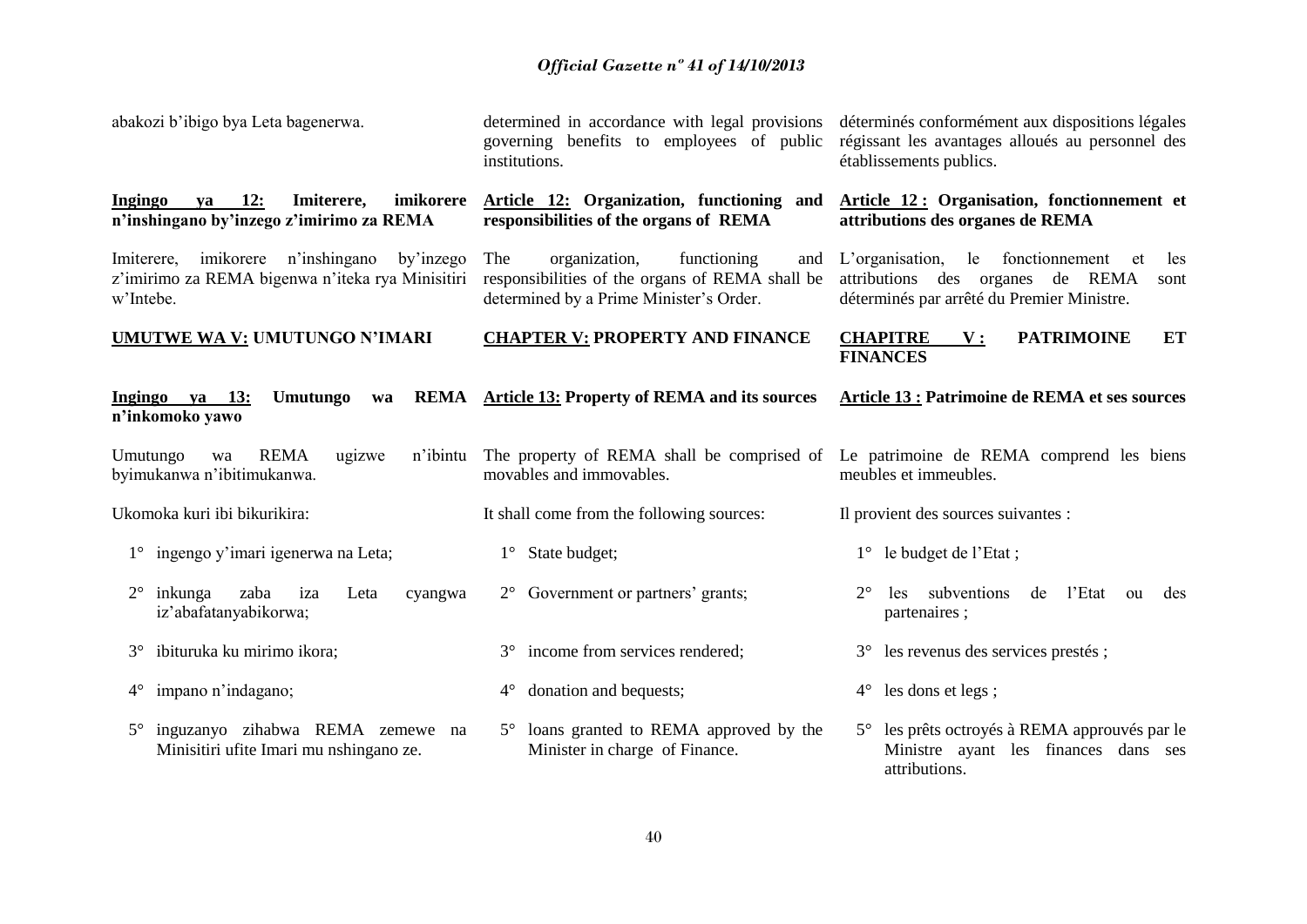| Ingingo ya 14: Imikoreshereze, imicungire<br>n'imigenzurire by'umutungo wa REMA                                                                                                                                                     | property of REMA                                                                                                                                                                          | Article 14: Use, management and audit of the Article 14: Utilisation, gestion et audit du<br>patrimoine de REMA                                                                                                                                                                                           |
|-------------------------------------------------------------------------------------------------------------------------------------------------------------------------------------------------------------------------------------|-------------------------------------------------------------------------------------------------------------------------------------------------------------------------------------------|-----------------------------------------------------------------------------------------------------------------------------------------------------------------------------------------------------------------------------------------------------------------------------------------------------------|
| n'imigenzurire<br>Imikoreshereze,<br>imicungire<br>by'umutungo wa REMA bikorwa hakurikijwe<br>amategeko abigenga.                                                                                                                   | The use, management and audit of the property<br>of REMA shall be carried out in accordance with<br>relevant legal provisions.                                                            | L'utilisation, la gestion et l'audit du patrimoine de<br>effectués conformément<br>REMA<br>sont<br>aux<br>dispositions légales en la matière.                                                                                                                                                             |
| Ubugenzuzi bushinzwe igenzura rya buri munsi The internal audit unit of REMA shall submit a<br>ry'imikoreshereze y'umutungo wa REMA buha<br>raporo Inama y'Ubuyobozi bukagenera<br>kopi<br>uyobora Ubuyobozi Bukuru bwa REMA.       | report to the Board of Directors with a copy to<br>the head of the General Directorate of REMA.                                                                                           | Le service d'audit interne de REMA transmet son<br>rapport au Conseil d'Administration avec copie<br>au responsable de la Direction Générale de<br>REMA.                                                                                                                                                  |
| n'imicungire<br>Ingingo ya 15: Iyemeza<br>by'ingengo y'imari ya REMA                                                                                                                                                                | budget of REMA                                                                                                                                                                            | Article 15: Approval and management of the Article 15: Adoption et gestion du budget de<br><b>REMA</b>                                                                                                                                                                                                    |
| Ingengo y'imari ya REMA yemezwa kandi<br>igacungwa hakurikijwe amategeko abigenga.                                                                                                                                                  | provisions.                                                                                                                                                                               | The budget of REMA shall be approved and Le budget de REMA est adopté et géré<br>managed in accordance with relevant legal conformement aux dispositions légales en la<br>matière                                                                                                                         |
| <b>Ingingo</b><br>Raporo<br>16:<br>ya<br>w'ibaruramari                                                                                                                                                                              | y'umwaka Article 16: Annual financial report                                                                                                                                              | <b>Article 16 : Rapport annuel financier</b>                                                                                                                                                                                                                                                              |
| Mu mezi atatu (3) akurikira impera z'umwaka<br>w'ibaruramari, uyobora Ubuyobozi Bukuru bwa<br>REMA ashyikiriza urwego rureberera REMA<br>raporo y'umwaka w'ibaruramari, imaze kwemezwa<br>n'Inama y'Ubuyobozi hakurikijwe amategeko | the financial year, the head of the General<br>Directorate of REMA shall submit the annual<br>financial report to the supervising authority of<br>REMA after its approval by the Board of | Within three (3) months following the closure of Dans les trois (3) mois qui suivent la fin de<br>l'exercice financier, le responsable de la Direction<br>Générale de REMA transmet à l'organe de tutelle<br>de REMA le rapport annuel financier après son<br>approbation par le Conseil d'Administration |

management of the State finance and property.

Directors in accordance with laws governing the conformément aux dispositions légales régissant

la gestion des finances et du patrimoine de l'Etat.

agenga imicungire y'imari n'umutungo bya Leta.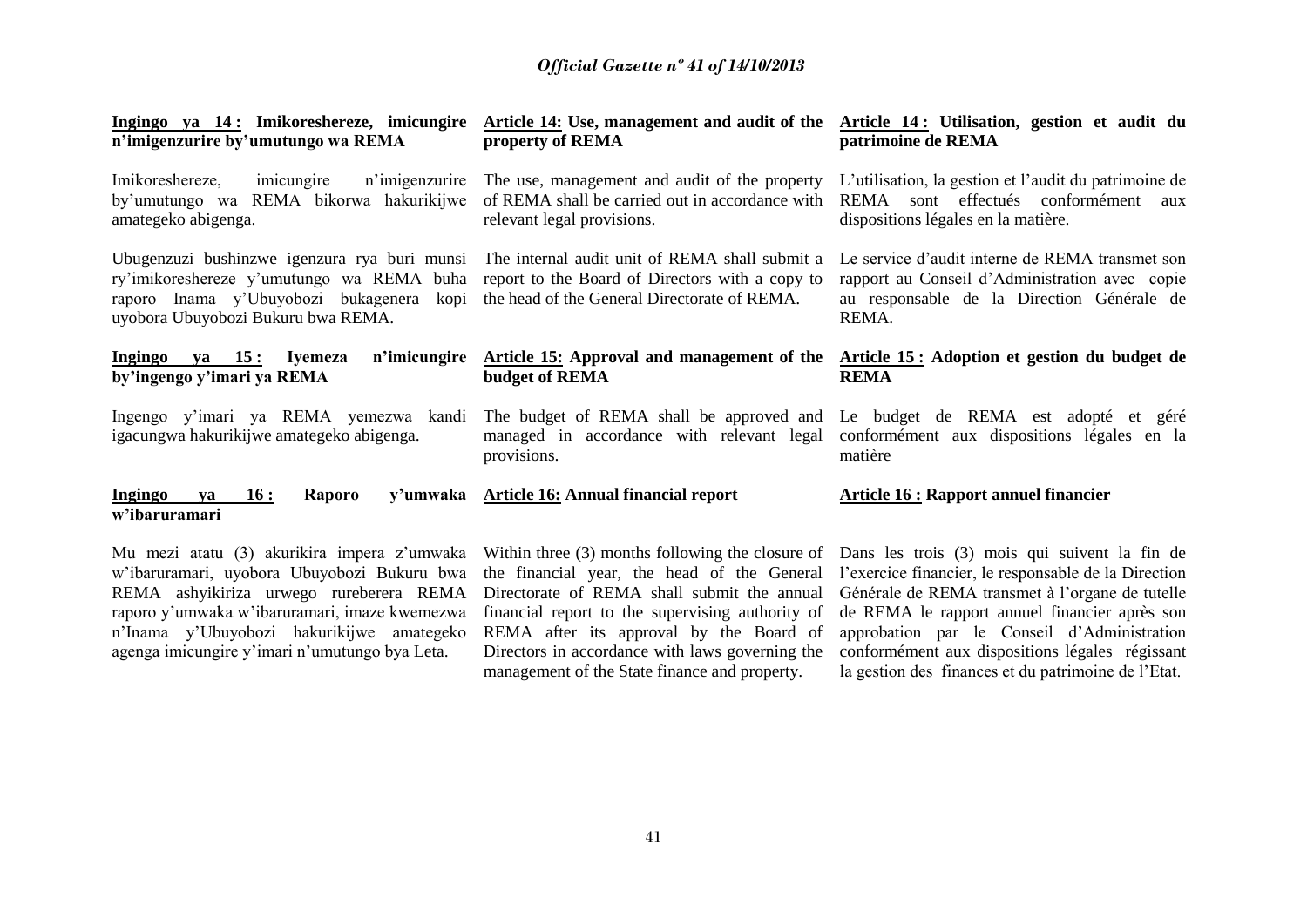| <b>UMUTWE WA VI : INGINGO ZISOZA</b>                                                                                                                                                                                                               | <b>CHAPTER VI: FINAL PROVISIONS</b>                                                                                                                                                                                                          | <b>CHAPITRE VI : DISPOSITIONS FINALES</b>                                                                                                                                                                                                                                   |
|----------------------------------------------------------------------------------------------------------------------------------------------------------------------------------------------------------------------------------------------------|----------------------------------------------------------------------------------------------------------------------------------------------------------------------------------------------------------------------------------------------|-----------------------------------------------------------------------------------------------------------------------------------------------------------------------------------------------------------------------------------------------------------------------------|
| Ingingo ya 17: Itegurwa, isuzumwa n'itorwa<br>by'iri tegeko                                                                                                                                                                                        | Article 17: Drafting, consideration and<br>adoption of this law                                                                                                                                                                              | Article 17 : Initiation, examen et adoption de la<br>présente loi                                                                                                                                                                                                           |
| Iri tegeko ryateguwe mu rurimi rw'Icyongereza,<br>risuzumwa<br>kandi<br>ritorwa<br>rurimi<br>mu<br>rw'Ikinyarwanda.                                                                                                                                | This Law was drafted in English, considered and<br>adopted in Kinyarwanda.                                                                                                                                                                   | La présente loi a été initiée en Anglais, examinée<br>et adoptée en Kinyarwanda.                                                                                                                                                                                            |
| Ingingo ya 18: Ivanwaho ry'ingingo<br>z'amategeko zinyuranyije n'iri tegeko ngenga                                                                                                                                                                 | <b>Article 18: Repealing provision</b>                                                                                                                                                                                                       | <b>Article 18: Disposition abrogatoire</b>                                                                                                                                                                                                                                  |
| Itegeko nº16/2006 ryo ku wa 03/04/2006 rigena<br>n'inshingano<br>imikorere<br>imiterere,<br>by'Ikigo<br>cy'Igihugu cyo Kubungabunga Ibidukikije n'izindi<br>z'amategeko<br>abanziriza<br>kandi<br>ngingo<br>iri<br>zinyuranyije naryo, bivanyweho. | Law $n^{\circ}16/2006$ of 03/04/2006 determining the<br>organization, functioning and responsibilities of<br>Rwanda Environment Management Authority<br>and other prior legal provisions inconsistent with<br>this law, are hereby repealed. | La Loi nº $16/2006$ du $03/04/2006$ portant<br>organisation, fonctionnement et attributions de<br>Rwandais<br>l'Office<br>de<br>Protection<br>de<br>l'Environnement ainsi que toutes les dispositions<br>légales antérieures contraires à la présente loi sont<br>abrogées. |
| Ingingo ya 19: Igihe iri tegeko ritangira<br>gukurikizwa                                                                                                                                                                                           | <b>Article 19: Commencement</b>                                                                                                                                                                                                              | Article 19 : Entrée en vigueur                                                                                                                                                                                                                                              |
| Iri tegeko ritangira gukurikizwa ku munsi<br>ritangarijweho mu Igazeti ya Leta ya Repubulika<br>y'u Rwanda.                                                                                                                                        | This law shall come into force on the date of its<br>publication in the Official Gazette of the<br>Republic of Rwanda.                                                                                                                       | La présente loi entre en vigueur le jour de sa<br>publication au Journal Officiel de la République<br>du Rwanda.                                                                                                                                                            |
| Kigali, kuwa 27/8/2013                                                                                                                                                                                                                             | Kigali, on 27/8/2013                                                                                                                                                                                                                         | Kigali, le 27/8/2013                                                                                                                                                                                                                                                        |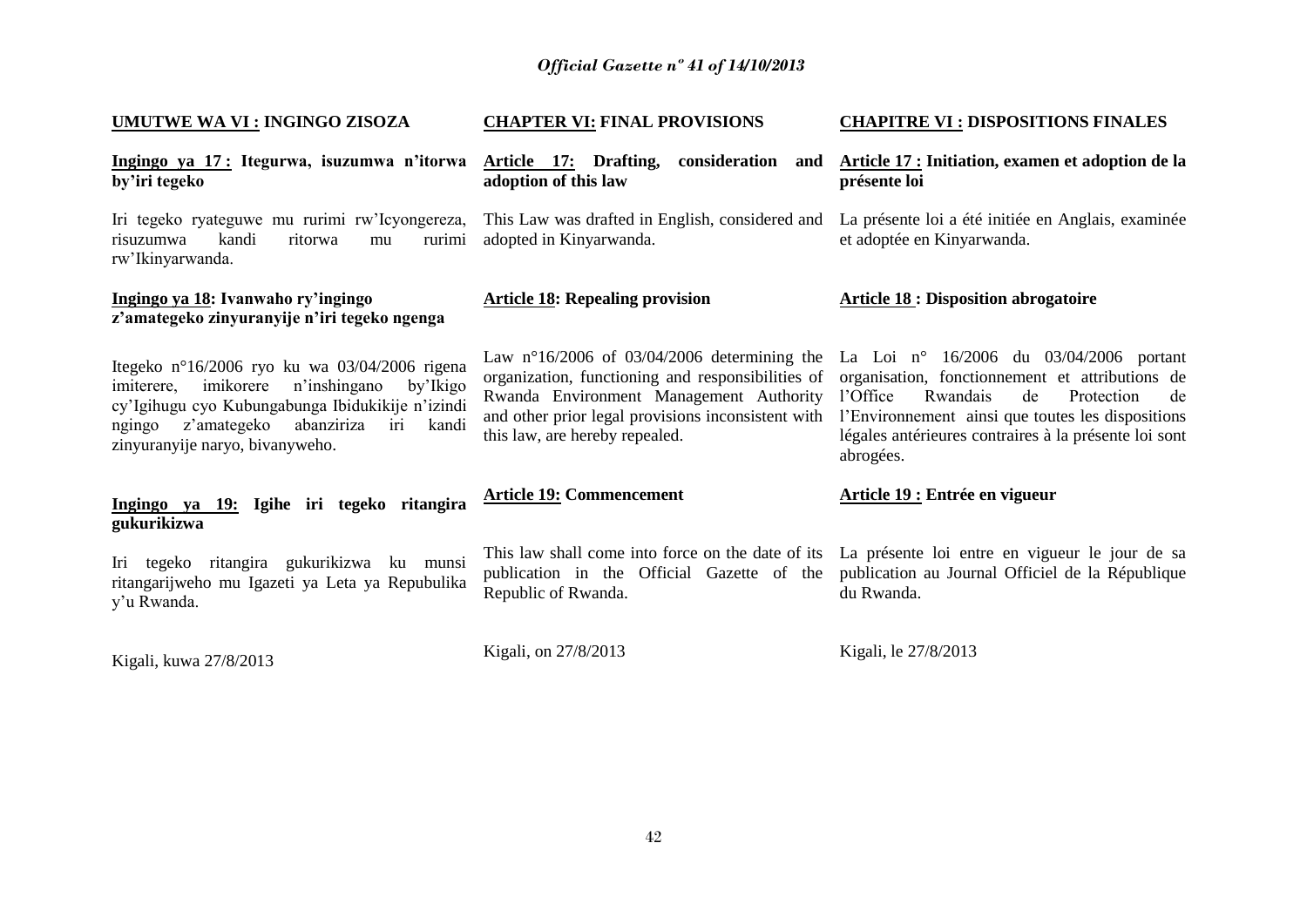**(sé) KAGAME Paul** Perezida wa Repubulika

**(sé) KAGAME Paul** President of the Republic

**(sé) KAGAME Paul** Président de la République

**(sé) Dr. HABUMUREMYI Pierre Damien** Minisitiri w'Intebe

**(sé) Dr. HABUMUREMYI Pierre Damien** Prime Minister

**(sé) Dr. HABUMUREMYI Pierre Damien** Premier Ministre

**Bibonywe kandi bishyizweho Ikirango cya Repubulika :**

**Seen and sealed with the Seal of the Republic:**

**Vu et scellé du Sceau de la République :**

**(sé) BUSINGYE Johnston** Minisitiri w"Ubutabera/Intumwa Nkuru ya Leta

**(sé) BUSINGYE Johnston** Minister of Justice/Attorney General

**(sé) BUSINGYE Johnston** Ministre de la Justice/Garde des Sceaux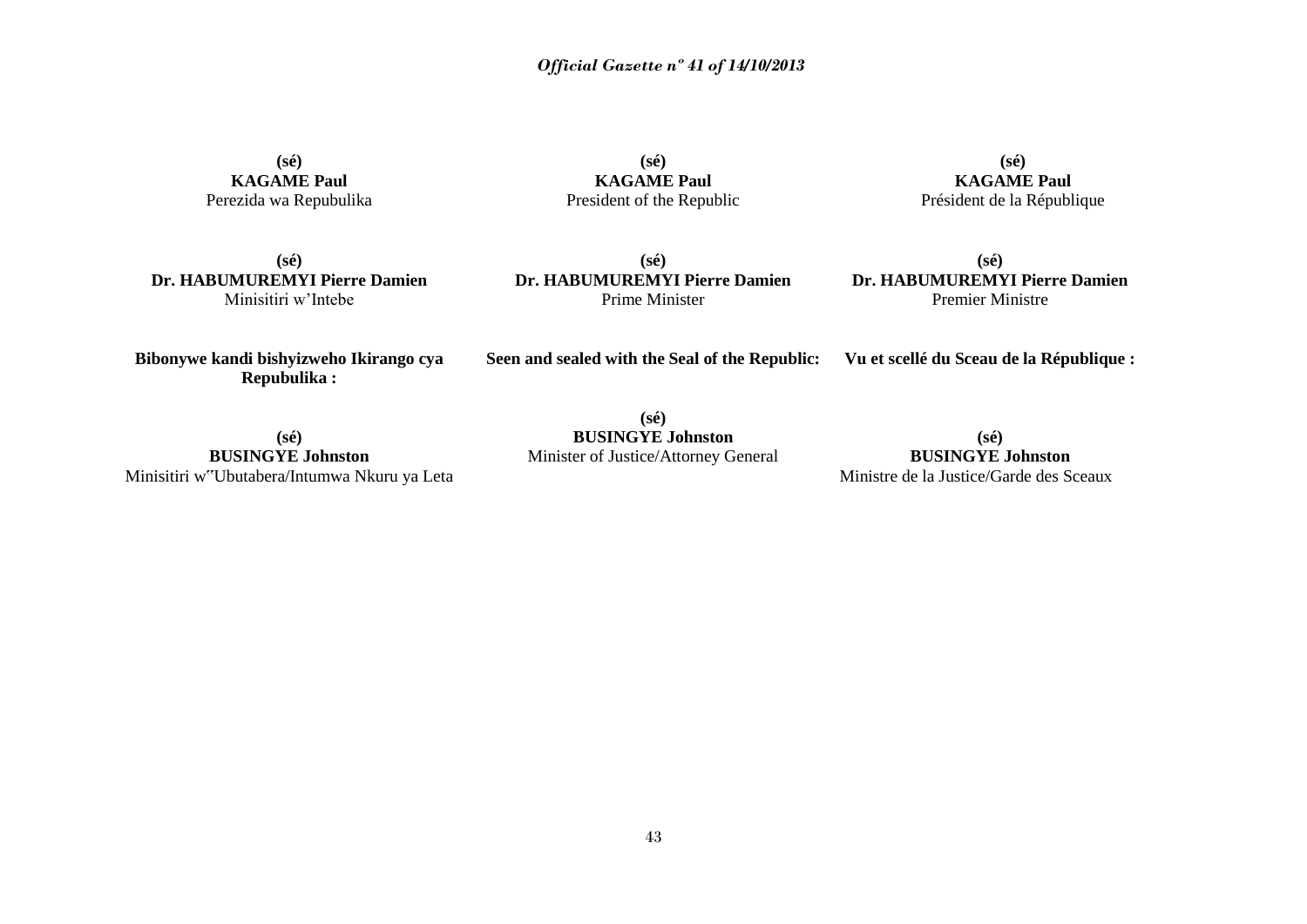**ITEGEKO Nº 64/2013 RYO KUWA 27/08/2013 RISHYIRAHO Z'IGIHUGU Z'UMURAGE W'U RWANDA NATIONAL MUSEUMS OF RWANDA NATIONAUX DU RWANDA (INMR) ET (INMR), RIKANAGENA INSHINGANO, (INMR) AND DETERMINING ITS MISSION, DETERMINANT SES MISSIONS, SON IMITERERE N'IMIKORERE BYACYO LAW Nº64/2013 OF 27/08/2013 LOI Nº 64/2013 DU 27/08/2013 PORTANT ESTABLISHING THE INSTITUTE OF CREATION DE L'INSTITUT DES MUSEES ORGANISATION AND FUNCTIONING ORGANISATION ET SON FONCTIONNEMENT**

#### **ISHAKIRO**

#### **TABLE OF CONTENTS**

#### **TABLES DES MATIERES**

| <b>UMUTWE</b><br><b>MBERE:</b><br>WA<br><b>INGINGO</b>                           | <b>CHAPTER ONE: GENERAL PROVISIONS</b>                                                    | <b>DISPOSITIONS</b><br><b>CHAPITRE</b><br><b>PREMIER:</b>                              |
|----------------------------------------------------------------------------------|-------------------------------------------------------------------------------------------|----------------------------------------------------------------------------------------|
| <b>RUSANGE</b>                                                                   |                                                                                           | <b>GENERALES</b>                                                                       |
| Ingingo ya mbere: Icyo iri tegeko rigamije                                       | <b>Article One: Purpose of this Law</b>                                                   | Article premier: Objet de la présente loi                                              |
| Ingingo ya 2: Icyicaro cya INMR                                                  | <b>Article 2: Head office of INMR</b>                                                     | Article 2: Siège de l'INMR                                                             |
| <b>UMUTWE WA II: INTEGO N'INSHINGANO</b><br><b>BYA INMR</b>                      | <b>CHAPTER II: OBJECTIVE AND MISSION</b><br><b>OF INMR</b>                                | <b>CHAPITRE II: OBJECTIF ET MISSIONS</b><br><b>DE L'INMR</b>                           |
| Ingingo ya 3: Intego ya INMR                                                     | <b>Article 3: Objective of INMR</b>                                                       | Article 3: Objectif de l'INMR                                                          |
| Inshingano<br><b>INMR</b><br>Ingingo<br>4:<br>va<br>za                           | <b>Article 4: Mission of INMR</b>                                                         | <b>Article 4: Missions de l'INMR</b>                                                   |
| III:<br><b>URWEGO</b><br><b>UMUTWE</b><br>WA<br>RUREBERERA INMR N'ICYICIRO IRIMO | <b>CHAPTER III: SUPERVISING AUTHORITY</b><br>OF INMR AND ITS CATEGORY                     | <b>CHAPITRE III: ORGANE DE TUTELLE</b><br>DE L'INMR ET SA CATEGORIE                    |
| rureberera INMR<br>Ingingo ya $5:$<br><b>Urwego</b><br>n'icyiciro irimo          | <b>Article 5: Supervising authority of INMR and</b><br>its category                       | Article 5: Organe de tutelle de l'INMR et sa<br>catégorie                              |
| <b>UMUTWE</b><br>IV:<br><b>IMITERERE</b><br>WA<br><b>N'IMIKORERE BYA INMR</b>    | <b>ORGANISATION</b><br><b>CHAPTER</b><br>IV:<br><b>AND</b><br><b>FUNCTIONNING OF INMR</b> | <b>ORGANISATION</b><br><b>CHAPITRE</b><br>IV:<br>ET<br><b>FONCTIONNEMENT DE L'INMR</b> |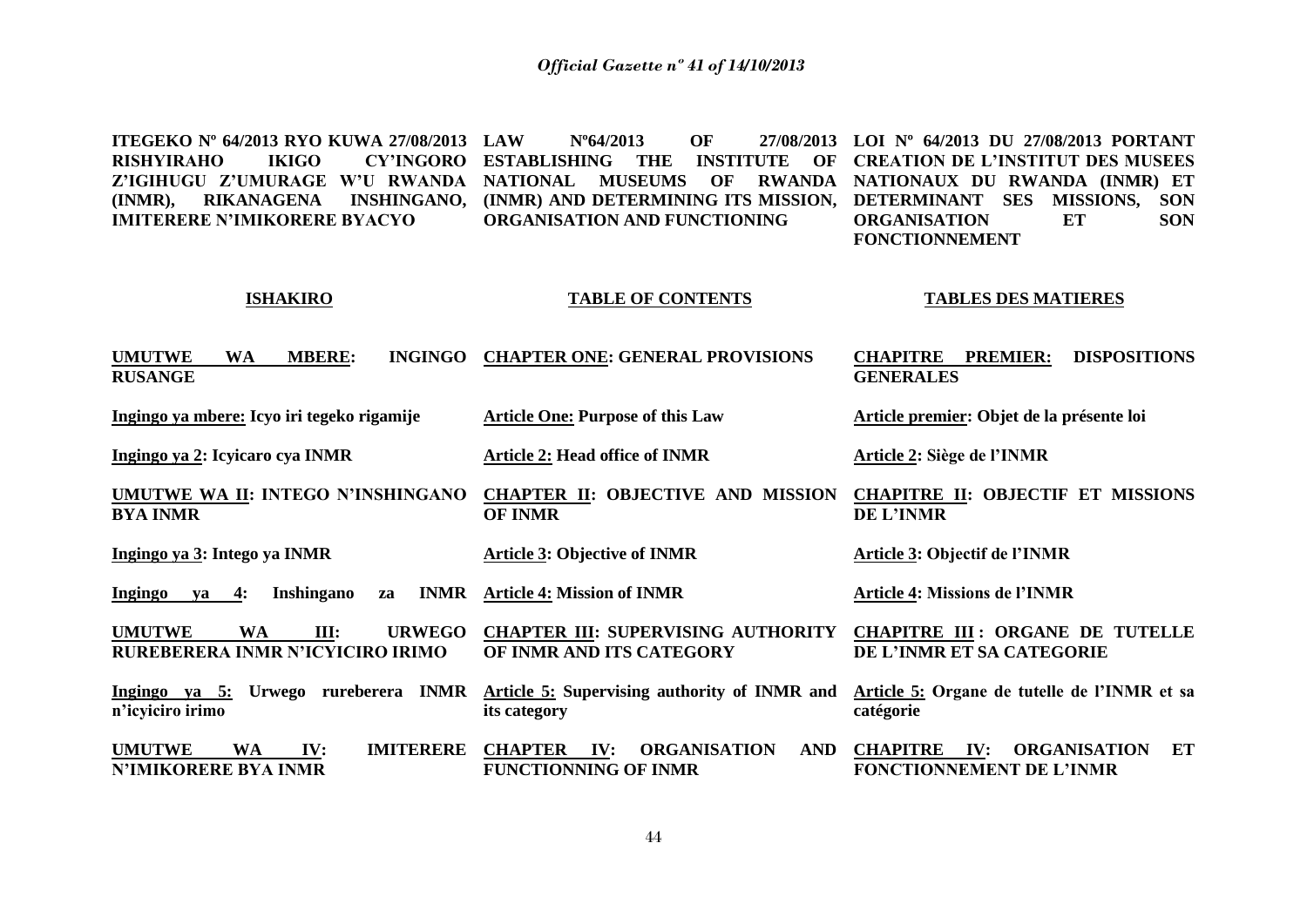| Ingingo ya 6: Inzego z'Ubuyobozi za INMR                                                                                   | <b>Article 6: Management organs of INMR</b>                                                                                   | Article 6: Organes de direction de l'INMR                                                                                                                 |
|----------------------------------------------------------------------------------------------------------------------------|-------------------------------------------------------------------------------------------------------------------------------|-----------------------------------------------------------------------------------------------------------------------------------------------------------|
| Icyiciro cya mbere: Inama y'Ubuyobozi                                                                                      | <b>Section One: Board of Directors</b>                                                                                        | Section première: Conseil d'Administration                                                                                                                |
| Ingingo ya 7: Inama y'Ubuyobozi ya INMR                                                                                    | <b>Article 7: Board of Directors of INMR</b>                                                                                  | Article 7: Conseil d'Administration de<br>l'INMR                                                                                                          |
| Ingingo ya 8: Ibigenerwa abagize Inama                                                                                     | Artcle 8: Sitting allowances for the members of                                                                               | Article 8: Jetons de présence des membres du                                                                                                              |
| y'Ubuyobozi ya INMR bitabiriye inama                                                                                       | the Board of Directors of INMR                                                                                                | <b>Conseil d'Administration de l'INMR</b>                                                                                                                 |
| Ingingo ya 9: Ibitabangikanywa no kuba mu                                                                                  | <b>Article 9:</b> Incompatibilities with membership of                                                                        | Article 9: Incompatibilités avec la qualité de                                                                                                            |
| Nama y'Ubuyobozi ya INMR                                                                                                   | the Board of Directors of INMR                                                                                                | membre du Conseil d'Administration de<br>l'INMR                                                                                                           |
| Icyiciro cya 2: Ubuyobozi Bukuru                                                                                           | <b>Section 2: General Directorate</b>                                                                                         | <b>Section 2: Direction Générale</b>                                                                                                                      |
| Ingingo ya 10: Abagize Ubuyobozi Bukuru bwa<br><b>INMR</b>                                                                 | Article 10: Composition of the General<br><b>Directorate of INMR</b>                                                          | Article 10: Composition de la Direction<br>Générale de l'INMR                                                                                             |
| Ingingo ya 11: Sitati igenga abakozi ba INMR<br>n'ibigenerwa<br>Ubuyobozi<br>abagize<br><b>Bukuru</b><br>n'abakozi ba INMR | <b>Article 11: Statute governing staff of INMR and</b><br>benefits of members of the General Directorate<br>and staff of INMR | Article 11: Statut régissant le personnel de<br>l'INMR et les appointements accordés aux<br>membres de la Direction Générale et au<br>personnel de l'INMR |
| 12:<br>imikorere<br>Ingingo<br>Imiterere,<br>va<br>n'inshingano by'inzego z'imirimo za INMR                                | Article 12: Organization, functioning<br>and<br>responsibilities of organs of INMR                                            | Article 12: Organisation, fonctionnement et<br>attributions des organes de l'INMR                                                                         |
| UMUTWE WA V: UMUTUNGO N'IMARI                                                                                              | <b>CHAPTER V: PROPERTY AND FINANCE</b>                                                                                        | <b>PATRIMOINE</b><br>ET<br><b>CHAPITRE</b><br>$\mathbf{V}$ :<br><b>FINANCES</b>                                                                           |
| <b>INMR</b><br>Ingingo ya 13:<br>Umutungo<br>wa<br>n'inkomoko yawo                                                         | <b>Article 13: Property of INMR and its sources</b>                                                                           | Article 13: Patrimoine de l'INMR et ses<br>sources                                                                                                        |
| Ingingo ya 14: Imikoreshereze, imicungire<br>n'imigenzurire by'umutungo wa INMR                                            | Article 14: Use, management and audit of the<br>property of INMR                                                              | Article 14: Utilisation, gestion et audit du<br>patrimoine de l'INMR                                                                                      |
| Ingingo ya 15:<br>n'imicungire<br>Iyemezwa<br>by'ingengo y'imari ya INMR                                                   | Article 15: Approval and management of the<br>budget of INMR                                                                  | Article 15: Adoption et gestion du budget de<br>l'INMR                                                                                                    |
| Ingingo ya 16: Raporo y'umwaka y'ibaruramari                                                                               | Article 16: Annual financial report                                                                                           | <b>Article 16: Rapport annuel financier</b>                                                                                                               |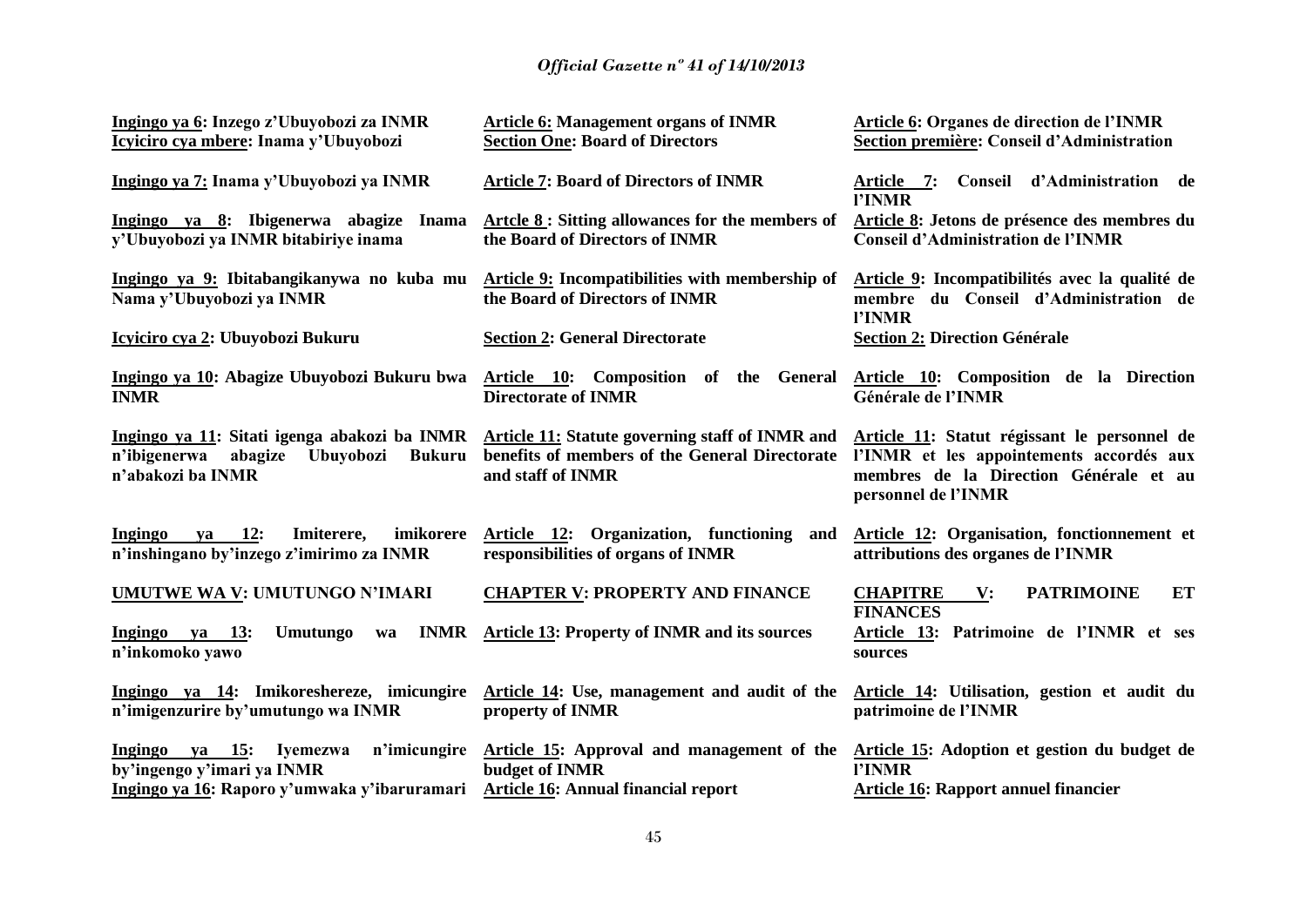| <b>UMUTWE</b><br><b>INGINGO</b><br><b>WA</b><br>VI :<br>Z'INZIBACYUHO,<br><b>IZINYURANYE</b><br><b>N'IZISOZA</b> | <b>CHAPTER</b><br>VI:<br><b>TRANSITIONAL,</b><br><b>MISCELLANEOUS</b><br><b>AND</b><br><b>PROVISIONS</b> | <b>CHAPITRE</b><br>VI:<br><b>DISPOSITIONS</b><br>FINAL TRANSITOIRES, DIVERSES ET FINALES |
|------------------------------------------------------------------------------------------------------------------|----------------------------------------------------------------------------------------------------------|------------------------------------------------------------------------------------------|
| Ingingo ya 17: Abakozi bakoraga muri IMNR                                                                        | <b>Article 17: IMNR former staff members</b>                                                             | Article 17 : Anciens membres du personnel de<br>l'IMNR                                   |
| Ingingo ya 18: Kwegurirwa<br>amasezerano,<br>ibikorwa n'umutungo bya IMNR                                        | Article 18: Transfer of contracts, activities and<br>property of IMNR                                    | Article 18: Cession des contrats, des activités<br>et du patrimoine de l'IMNR            |
| Ingingo ya 19: Itegurwa, isuzumwa n'itorwa<br>by'iri tegeko                                                      | <b>Article 19: Drafting, consideration and adoption</b><br>of this Law                                   | Article 19: Initiation, examen et adoption de la<br>présente loi                         |
| Ingingo ya 20: Ivanwaho ry'itegeko n'ingingo<br>z'amategeko zinyuranyije n'iri tegeko                            | <b>Article 20: Repealing provision</b>                                                                   | <b>Article 20: Disposition abrogatoire</b>                                               |
| Ingingo<br>21:<br>itegeko<br>ritangira<br>Igihe<br>va<br>gukurikizwa                                             | <b>Article 21: Commencement</b>                                                                          | Article 21: Entrée en vigueur                                                            |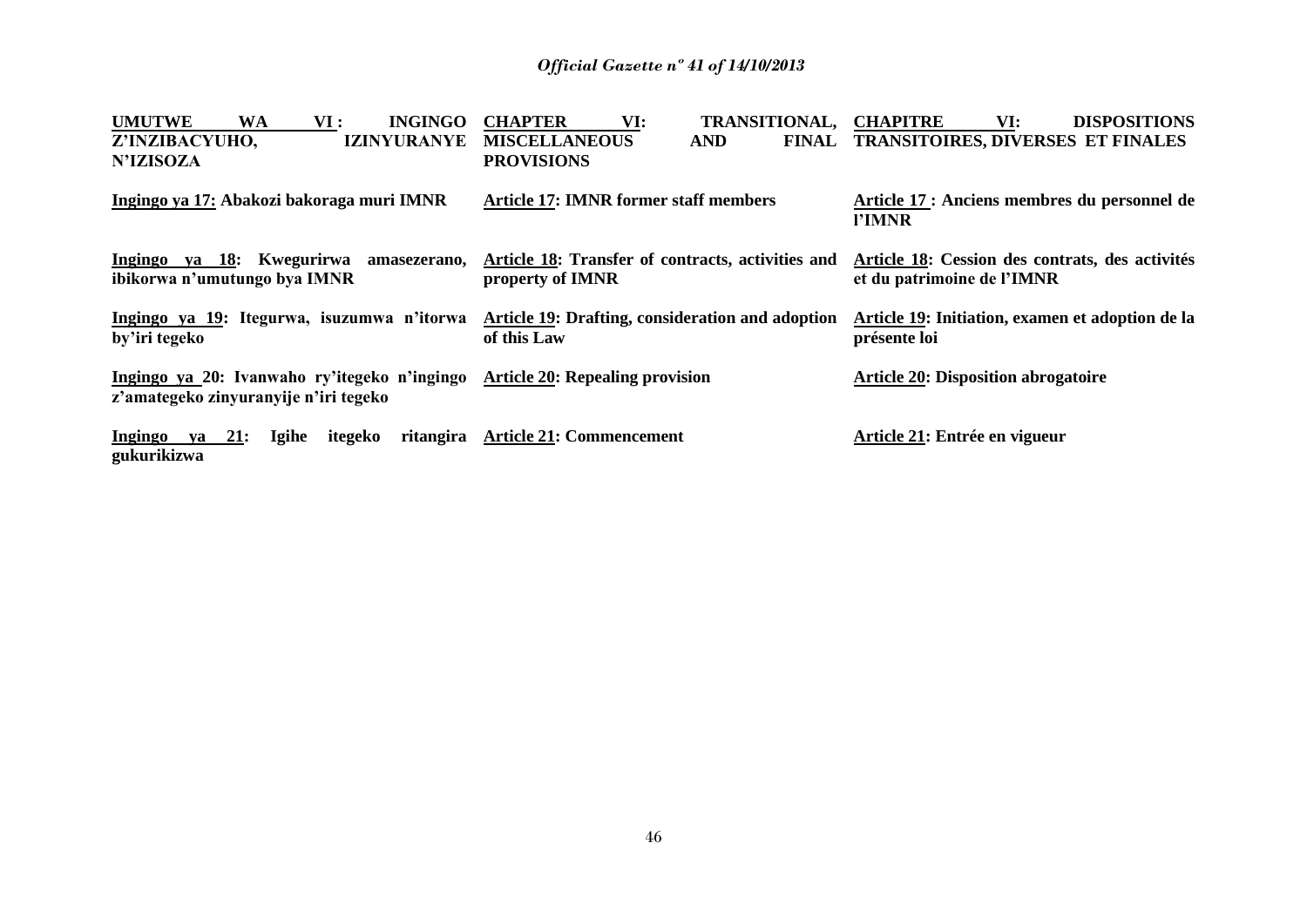**ITEGEKO Nº 64/2013 RYO KUWA 27/08/2013 RISHYIRAHO IKIGO CY'INGORO ESTABLISHING THE INSTITUTE OF CREATION DE L'INSTITUT DES MUSEES Z'IGIHUGU Z'UMURAGE W'U RWANDA NATIONAL MUSEUMS OF RWANDA NATIONAUX DU RWANDA (INMR) ET (INMR), RIKANAGENA INSHINGANO, (INMR) AND DETERMINING ITS MISSION, DETERMINANT SES MISSIONS, SON IMITERERE N'IMIKORERE BYACYO LAW Nº64/2013 OF 27/08/2013 LOI Nº 64/2013 DU 27/08/2013 PORTANT ORGANISATION AND FUNCTIONING ORGANISATION ET SON FONCTIONNEMENT**

**Twebwe, KAGAME Paul,** Perezida wa Repubulika;

**We, KAGAME Paul,** President of the Republic;

**Nous, KAGAME Paul,** Président de la République;

**INTEKO ISHINGA AMATEGEKO YEMEJE THE PARLIAMENT HAS ADOPTED AND LE PARLEMENT A ADOPTE ET NOUS NONE NATWE DUHAMIJE, DUTANGAJE WE SANCTION, PROMULGATE THE SANCTIONNONS, PROMULGUONS LA ITEGEKO RITEYE RITYA. DUTEGETSE KO RYANDIKWA MU PUBLISHED IN THE OFFICIAL GAZETTE ORDONNONS QU'ELLE SOIT PUBLIEE IGAZETI YA LETA YA REPUBULIKA Y'U OF THE REPUBLIC OF RWANDA RWANDA**

**FOLLOWING LAW AND ORDER IT BE LOI DONT LA TENEUR SUIT ET AU JOURNAL OFFICIEL DE LA REPUBLIQUE DU RWANDA**

| <b>INTEKO ISHINGA AMATEGEKO:</b>                                                                                                                                                                                                                                                                                                                                                                    | THE PARLIAMENT:                                                                                       | LE PARLEMENT:                                                                                                                                                                                                  |
|-----------------------------------------------------------------------------------------------------------------------------------------------------------------------------------------------------------------------------------------------------------------------------------------------------------------------------------------------------------------------------------------------------|-------------------------------------------------------------------------------------------------------|----------------------------------------------------------------------------------------------------------------------------------------------------------------------------------------------------------------|
| Umutwe w'Abadepite, mu nama yawo yo kuwa 16<br>Gicurasi 2013;                                                                                                                                                                                                                                                                                                                                       | The Chamber of Deputies, in its session of 16 May<br>$2013$ ;                                         | La Chambre des Députés, en sa séance du 16 mai<br>$2013$ ;                                                                                                                                                     |
| Umutwe wa Sena, mu nama yawo yo kuwa 07 The Senate, in its session of 07 March 2013;<br>Werurwe 2013;                                                                                                                                                                                                                                                                                               |                                                                                                       | Le Sénat, en sa séance du 07 mars 2013;                                                                                                                                                                        |
| Ishingiye ku Itegeko Nshinga rya Repubulika y'u Pursuant to the Constitution of the Republic of<br>Rwanda ryo kuwa 04 Kamena 2003, nk'uko Rwanda of 04 June 2003 as amended to date,<br>ryavuguruwe kugeza ubu, cyane cyane mu ngingo<br>zaryo, iya 51, iya 62, iya 66, iya 67, iya 88, iya 89,<br>iya 90, iya 91, iya 92, iya 93, iya 94, iya 95, iya<br>108, iya 113, iya 118, iya 183 n'iya 201; | especially in Articles 51, 62, 66, 67, 88, 89, 90, 91,<br>92, 93, 94, 95, 108, 113, 118, 183 and 201; | Vu la Constitution de la République du Rwanda<br>du 04 Juin 2003 telle que révisée à ce jour,<br>spécialement en ses articles 51, 62, 66, 67, 88,<br>89, 90, 91, 92, 93, 94, 95, 108, 113, 118, 183 et<br>201: |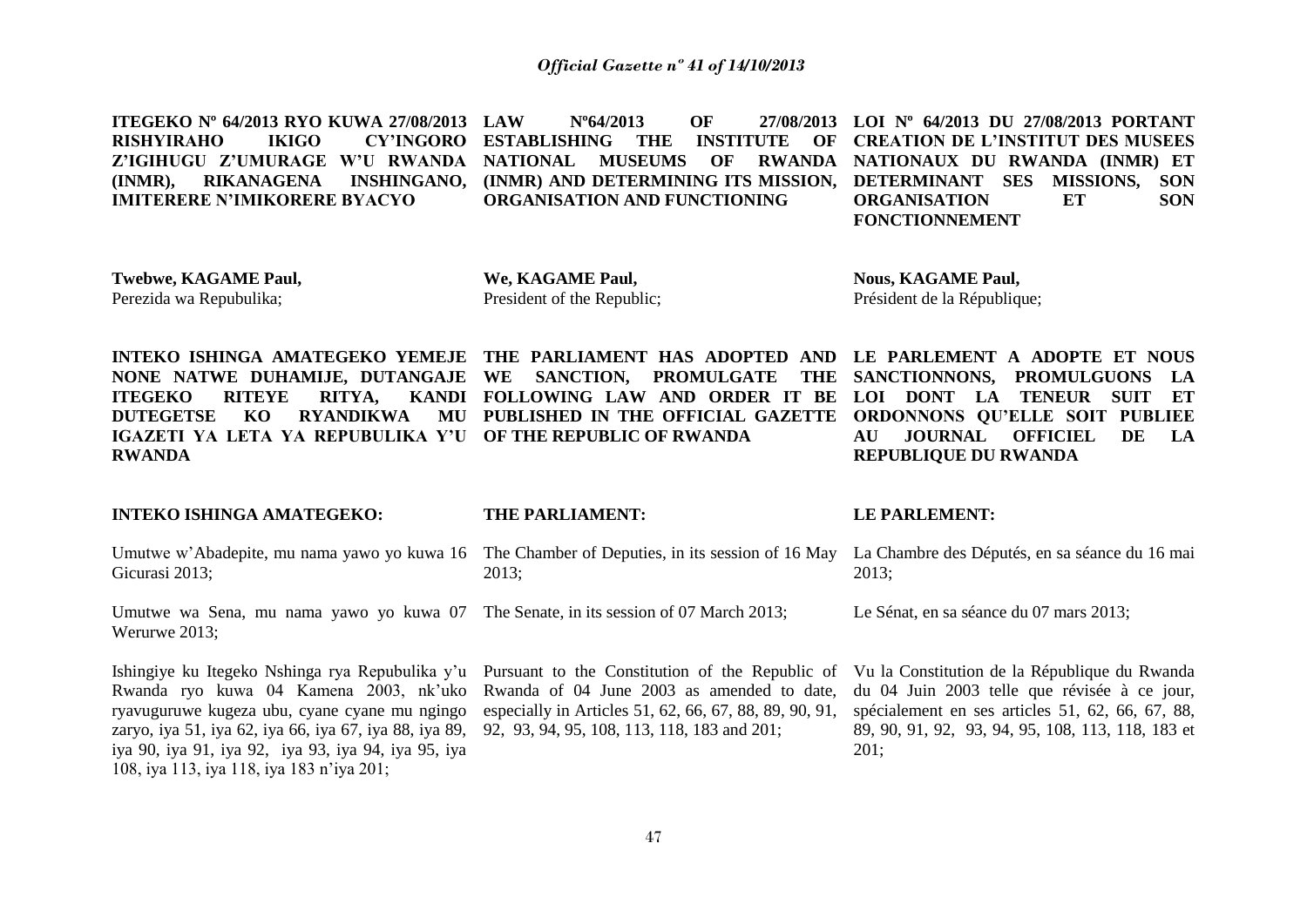Ishingiye ku Itegeko Ngenga nº 06/2009/OL ryo Pursuant to Organic Law nº 06/2009/OL of Vu la Loi Organique n° 06/2009OL du kuwa 21/12/2009 rishyiraho amategeko rusange 21/12/2009 on general provisions governing public yerekeye ibigo bya Leta, nk'uko ryahinduwe kandi institutions as modified and complemented to date; ryujujwe kugeza ubu;

rikanagena inshingano, imiterere n'imikorere by'Ikigo cy'Ingoro z'Igihugu z'Umurage w'u Rwanda (IMNR);

Isubiye ku Itegeko nº 51/2006 rishyiraho Having reviewed Law nº 51/2006 of 05/10/2006 establishing and determining the responsibilities, organisation and functioning of the Institute of Rwanda National Museums of (IMNR);

#### **ADOPTS:**

#### **UMUTWE WA MBERE: INGINGO CHAPTER ONE: GENERAL PROVISIONS RUSANGE**

#### **Ingingo ya mbere: Icyo iri tegeko rigamije**

**YEMEJE:** 

Iri tegeko rishyiraho Ikigo cy'Ingoro z'Igihugu z'Umurage w'u Rwanda "INMR" mu magambo ahinnye y'ururimi rw'Icyongereza, rikanagena inshingano, imiterere n'imikorere byacyo.

INMR ifite ubuzimagatozi n'ubwigenge mu INMR shall have legal personality, administrative miyoborere no mu micungire y'umutungo amategeko agenga ibigo bya Leta.

#### **Ingingo ya 2: Icyicaro cya INMR**

Icyicaro cya INMR kiri mu Mujyi wa Kigali. Gishobora kwimurirwa ahandi hose mu gihugu igihe bibaye ngombwa.

#### **Article One: Purpose of this Law**

This Law establishes the Institute of National Museums of Rwanda, abbreviated as "INMR" and determines its missions, organisation and functioning.

n'abakozi bayo, kandi icungwa hakurikijwe accordance with laws governing public institutions. and financial autonomy and be managed in

#### **Article 2: Head office of INMR**

The head office of INMR shall be located in Kigali City. It may be transferred elsewhere on the Rwandan territory, if deemed necessary.

21/12/2009 portant dispositions générales applicables aux établissements publics telle que modifiée et complétée à ce jour;

Revu la Loi nº 51/2006 du 05/10/2006 portant création, attributions, organisation et fonctionnement de l'Institut des Musées Nationaux du Rwanda (IMNR) ;

#### **ADOPTE:**

#### **CHAPITRE PREMIER: DISPOSITIONS GENERALES**

#### **Article premier: Objet de la présente loi**

La présente loi porte création de l'Institut des Musées Nationaux du Rwanda dénommé «INMR» en sigle anglais et détermine ses missions, son organisation et son fonctionnement.

L'INMR est doté de la personnalité juridique et de l'autonomie financière et administrative et est géré conformément aux lois régissant les établissements publics.

#### **Article 2: Siège de l'INMR**

Le siège de l'INMR est établi dans la Ville de Kigali. Il peut, en cas de nécessité, être transféré en tout autre lieu du territoire de la République du Rwanda.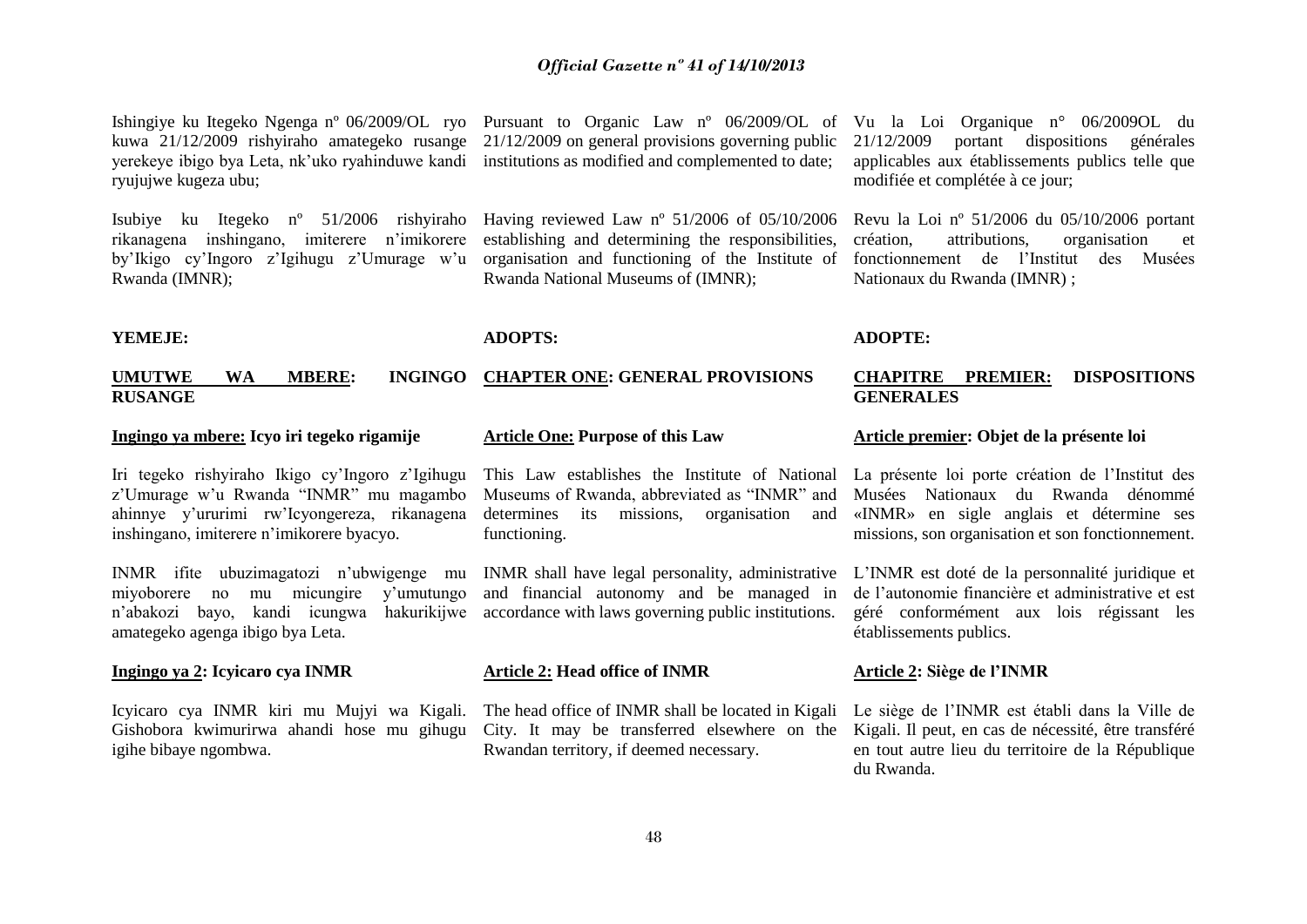Kugira ngo igere ku nshingano zayo, INMR In order to fulfill its mission, INMR may have ishobora kugira amashami ahandi hose mu gihugu bibaye ngombwa, byemejwe n'iteka rya Minisitiri w'Intebe.

### **UMUTWE WA II: INTEGO N'INSHINGANO BYA INMR**

#### **Ingingo ya 3: Intego ya INMR**

INMR ifite intego yo kubungabunga, kumenyekanisha no guteza imbere ibiranga umurage ndangamuco n'umurage w'Igihugu.

**Ingingo ya 4: Inshingano za INMR**

INMR ifite inshingano z'ingenzi zikurikra:

- 1° guhuza ibikorwa by'ingoro z'umurage w'u Rwanda;
- 2° gukusanya, kubika ibintu bifatika n'ibidafatika bigize umurage ndangamuco n'umurage kamere by'u Rwanda, haba mu Gihugu no mu mahanga;
- 3° gufata neza, kubungabunga no guteza imbere ibintu n'ahantu ndangamurage ku nyungu z'umuryango nyarwanda;
- 4° gukora ubushakashatsi ku bintu n'ahantu ndangamurage w'u Rwanda, kumurika no

branches elsewhere in the country if deemed necessary, upon approval by a Prime Minister's Order.

### **CHAPTER II: OBJECTIVE AND MISSION OF INMR**

### **Article 3: Objective of INMR**

The objective of INMR shall be to preserve, disseminate and promote components of national kamere cultural and natural heritage.

#### **Article 4: Mission of INMR**

The main mission of INMR shall be the following:

- 1° to coordinate activities of the National Museums of Rwanda;
- 2° to collect, conserve all the tangible and intangible elements of cultural and natural heritage of Rwanda inside and outside the country;
- 3° to maintain, preserve and promote objects and sites of national heritage in the interest of the Rwandan society;
- 4° to conduct research on objects and sites of the Rwanda's heritage, exhibit and publish

Pour mieux remplir ses missions, l'INMR peut, en cas de nécessité établir des branches en tout autre lieu du territoire national après approbation par un arrêté du Premier Ministre.

#### **CHAPITRE II: OBJECTIF ET MISSIONS DE L'INMR**

#### **Article 3: Objectif de l'INMR**

INMR a pour objectif de préserver, disséminer et de promouvoir les composantes du patrimoine culturel et naturel du pays.

#### **Article 4: Missions de l'INMR**

Les principales missions de l'INMR sont les suivantes:

- 1° coordonner les activités des musées nationaux du Rwanda ;
- 2° collecter, assurer la conservation de tous les éléments matériels et immatériels du patrimoine culturel et naturel du Rwanda à l'intérieur et à l'extérieur du pays;
- 3° assurer l'entretien, la conservation et la promotion des objets et des sites du patrimoine national dans l'intérêt de la société rwandaise;
- 4° mener des recherches sur les objets et sites du patrimoine du Rwanda, en faire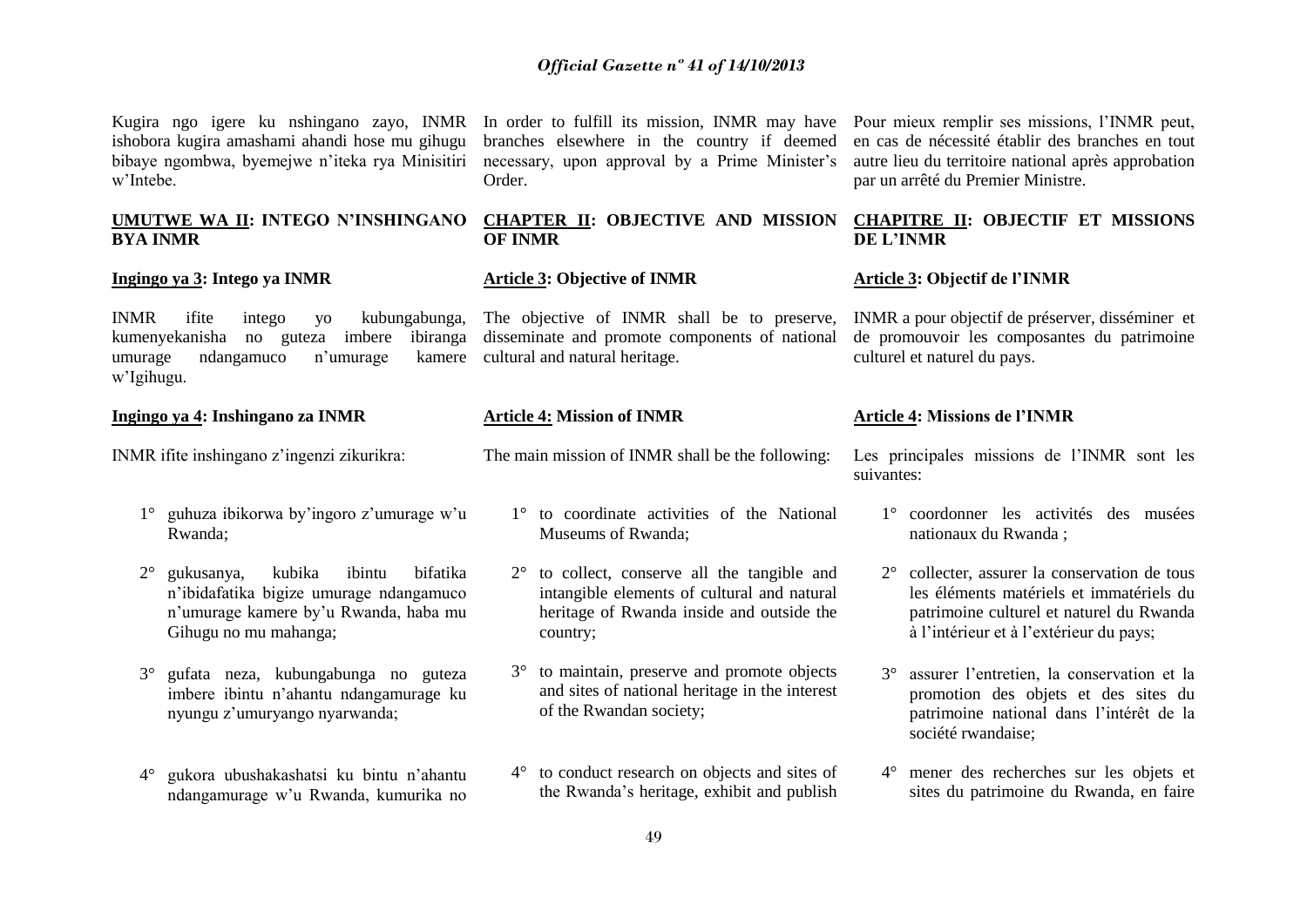gutangaza ibyabuvuyemo;

- 5° kumenyekanisha umurage w'Igihugu n'ubumenyi bujyanye na wo;
- 6° gutanga inyigisho rusange zerekeye umurage ndangamuco n'umurage kamere by'Igihugu;
- 7° kugira uruhare mu guteza imbere ubuhanzi n'ubugeni bushingiye ku murage ndangamuco n'umurage kamere by'u Rwanda;
- 8° gushishikariza abantu ku giti cyabo n'inzego zinyuranye gukoresha umurage ndangamuco n'umurage kamere by'Igihugu mu guteza imbere ubukungu;
- 9° kumurika umurage w'Igihugu mu buryo bunezeza abawusura;
- 10° gutanga umurongo ngenderwaho mu gushyiraho ingoro z'umurage mu Rwanda;
- 11° gushyigikira ingoro z'umurage zigenga, kugenzura imikorere yazo no kuzigira inama;
- 12° kugira inama Guverinoma mu gushyiraho politiki n'ingamba ku byerekeye umurage ndangamuco n'umurage kamere by'u Rwanda;

findings thereof;

- 5° to publicize the national heritage and related knowledge;
- 6° to provide general education on the cultural and natural heritage of Rwanda;
- 7° to contribute towards the promotion of literary and artistic creativity based on the cultural and natural heritage of Rwanda;
- 8° to encourage individuals and various organs to exploit the cultural and natural heritage of Rwanda to promote the national economy;
- 9° to exhibit the national heritage in a way that attracts those visiting it;
- 10° to set a direction for the establishment of museums in Rwanda;
- 11° to support private museums, monitor their operation and provide them with advice;
- 12° to advise the Government on the setting up of policies and strategies related to the cultural and natural heritage of Rwanda;

une exposition et en publier les résultats;

- 5° faire connaître le patrimoine national et les connaissances y relatives;
- 6° assurer l'éducation générale sur le patrimoine culturel et naturel du Rwanda;
- 7° contribuer à la promotion de la création littéraire et artistique basée sur le patrimoine culturel et naturel du Rwanda;
- 8° encourager les individus et différents organes à exploiter le patrimoine culturel et naturel du pays en vue de promouvoir l'économie nationale;
- 9° faire l'exposition du patrimoine national d'une manière qui attire ses visiteurs ;
- 10° fixer une orientation à suivre dans la création des musées au Rwanda;
- 11° appuyer les musées privés, assurer le suivi de leur fonctionnement et leur donner des conseils;
- 12° conseiller le Gouvernement sur la mise en place des politiques et des stratégies en matière de patrimoine culturel et naturel du Rwanda ;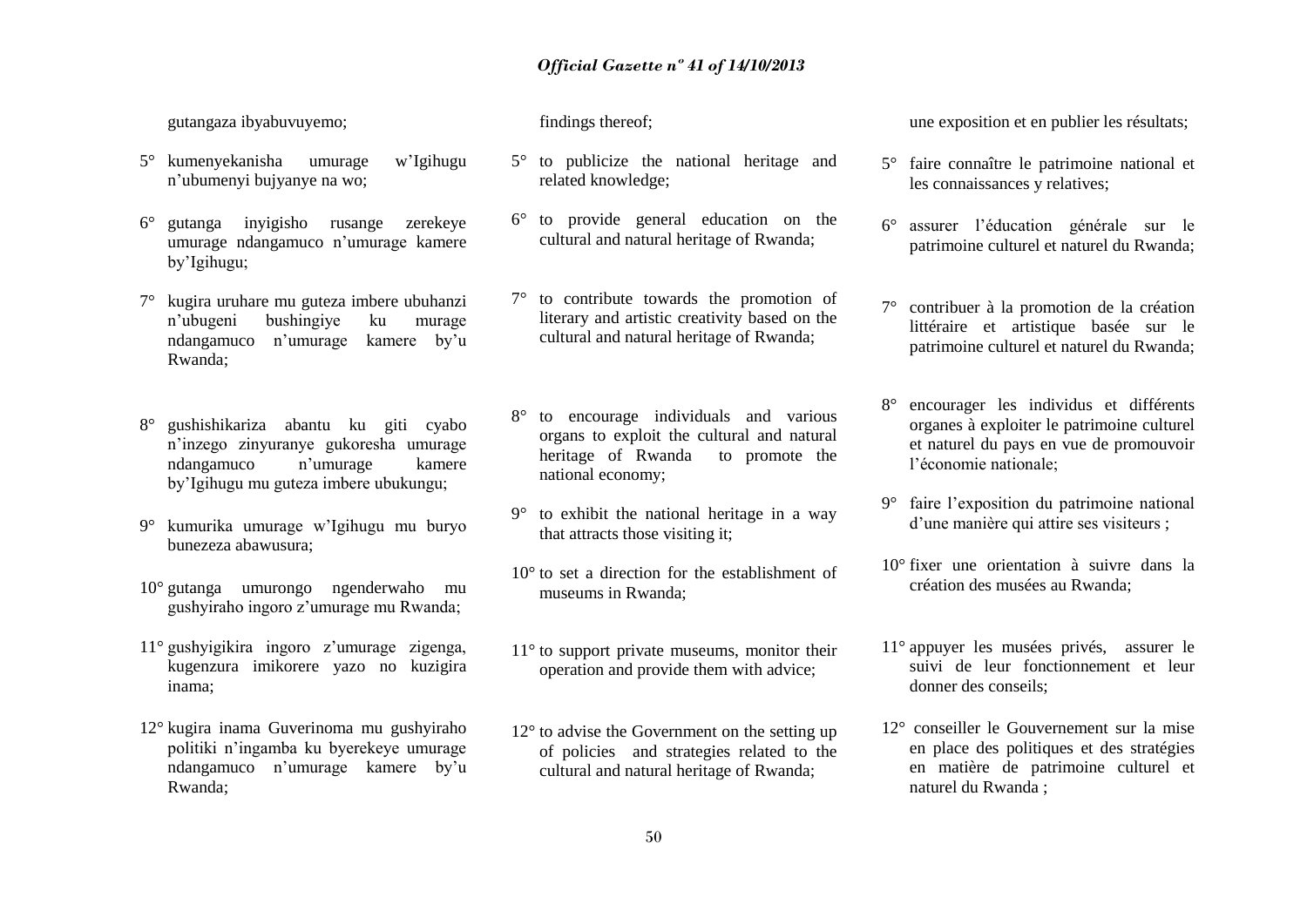13° gushyikirana, gufatanya, gukorana no gutsura umubano n'ibindi bigo bifite inshingano zisa, byaba ibyo ku rwego rw'akarere cyangwa ku rwego mpuzamahanga.

#### **UMUTWE WA III: URWEGO RUREBERERA INMR N'ICYICIRO IRIMO**

# **n'icyiciro irimo**

Iteka rya Minisitiri w'Intebe rigena urwego rureberera INMR n'icyiciro irimo.

Hagati y'urwego rureberera INMR n'urwego rufata ibyemezo hakorwa amasezerano yerekeye gahunda y'ibikorwa agaragaza ububasha, uburenganzira n'inshingano za buri ruhande mu kugeza INMR ku nshingano zayo. Ayo masezerano amara igihe gihwanye na manda y'abagize urwego rufata ibyemezo rwa INMR.

13° to establish contacts, partnerships, to collaborate and build relationships with other institutions with similar mission whether regionally or internationally.

#### **CHAPTER III: SUPERVISING AUTHORITY OF INMR AND ITS CATEGORY**

#### **Ingingo ya 5: Urwego rureberera INMR Article 5: Supervising authority of INMR and its category**

A Prime Minister's Order shall determine the supervising authority of INMR and its category.

There shall be concluded between the supervising authority of INMR and its decision-making organ a performance contract indicating competences, rights and obligations of each party in order for INMR to fulfill its mission. Such a contract will be valid for a period equivalent to the term of office of members of the decision-making organ of INMR.

13° établir des contacts, des partenariats, collaborer et établir des relations avec d'autres institutions ayant des missions similaires tant au niveau régional qu'international.

### **CHAPITRE III : ORGANE DE TUTELLE DE L'INMR ET SA CATEGORIE**

#### **Article 5: Organe de tutelle de l'INMR et sa catégorie**

Un arrêté du Premier Ministre détermine l'organe de tutelle de l'INMR et sa catégorie.

Il est conclu entre l'organe de tutelle de l'INMR et son organe de décision un contrat de performance déterminant les compétences, les droits et les obligations de chaque partie en vue de la réalisation des missions de l'INMR. Ce contrat est valable pour une durée égale au mandat des membres de l'organe de prise de décisions de l'INMR.

#### **UMUTWE WA IV: IMITERERE N'IMIKORERE BYA INMR CHAPTER IV: ORGANISATION AND FUNCTIONNING OF INMR CHAPTRE IV: ORGANISATION ET FONCTIONNEMENT DE L'INMR**

#### **Ingingo ya 6: Inzego z'Ubuyobozi za INMR**

INMR igizwe n'inzego z'ubuyobozi ebyiri (2) zikurikira:

- 1° Inama y'Ubuyobozi;
- 2° Ubuyobozi Bukuru.

#### **Article 6: Management organs of INMR**

INMR shall be comprised of the following two (2) management organs:

1° the Board of Directors;

#### 2° the General Directorate.

#### **Article 6: Organes de direction de l'INMR**

L'INMR est doté de deux (2) organes de direction suivants:

1° le Conseil d'Administration;

2° la Direction Générale.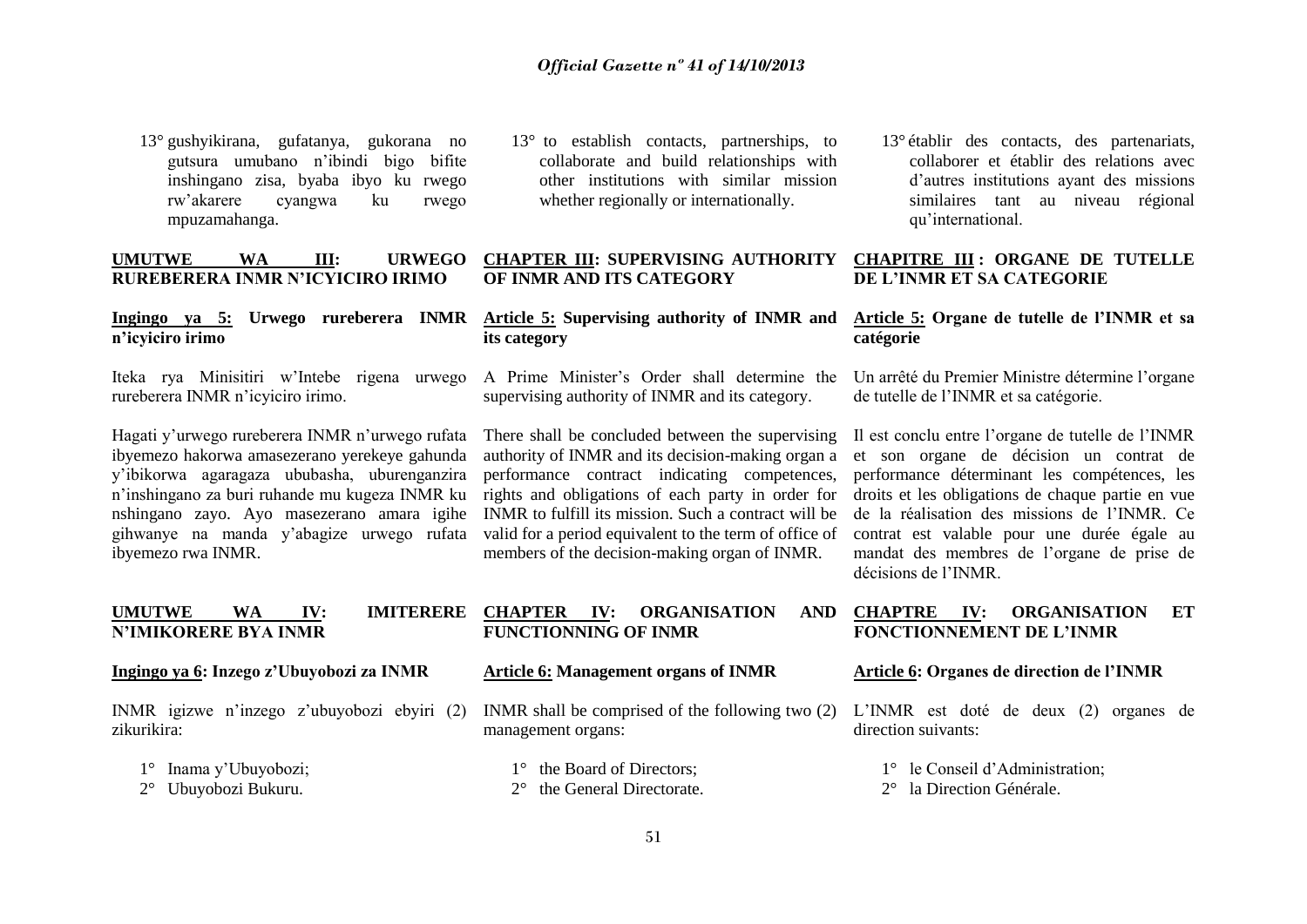| Iteka rya Minisitiri w'Intebe rishobora kugena A Prime Minister's Order may determine other<br>izindi nzego za ngombwa kugira ngo INMR relevant organs for INMR to fulfill its mission.<br>ishobore kurangiza neza inshingano zayo. |                                                                                                                                                                                       | Un arrêté du Premier Ministre peut déterminer<br>d'autres organes nécessaires pour permettre à<br>l'INMR de réaliser ses missions.                                                                             |
|-------------------------------------------------------------------------------------------------------------------------------------------------------------------------------------------------------------------------------------|---------------------------------------------------------------------------------------------------------------------------------------------------------------------------------------|----------------------------------------------------------------------------------------------------------------------------------------------------------------------------------------------------------------|
| Icyiciro cya mbere: Inama y' Ubuyobozi                                                                                                                                                                                              | <b>Section One: Board of Directors</b>                                                                                                                                                | Section première: Conseil d'Administration                                                                                                                                                                     |
| Ingingo ya 7: Inama y'Ubuyobozi ya INMR                                                                                                                                                                                             | <b>Article 7: Board of Directors of INMR</b>                                                                                                                                          | Conseil d'Administration de<br>Article 7:<br>l'INMR                                                                                                                                                            |
| Inama y'Ubuyobozi ya INMR ni rwo rwego<br>ruyiyobora kandi rufata ibyemezo.                                                                                                                                                         | The Board of Directors of INMR shall be the<br>governing and decision-making organ.                                                                                                   | Le Conseil d'Administration de l'INMR est<br>l'organe de direction et de prise de décisions.                                                                                                                   |
| Ububasha, inshingano n'imikorere bya INMR<br>kimwe n'inshingano z'abayigize n'igihe bamara ku<br>mirimo yabo bigenwa n'iteka rya Minisitiri<br>w'Intebe.                                                                            | Competences of INMR, its responsibilities and<br>functioning as well as the responsibilities and term<br>of office of its members shall be determined by a<br>Prime Minister's Order. | Les compétences,<br>les attributions<br>le<br>et<br>fonctionnement de l'INMR<br>ainsi que<br>les<br>attributions et la durée du mandat de ses<br>membres sont déterminés par un arrêté du<br>Premier Ministre. |
| Iteka rya Perezida rishyiraho abagize Inama A Presidential Order shall appoint members of the<br>y'Ubuyobozi ya INMR harimo Perezida na Visi-<br>Perezida.                                                                          | Board of Directors of INMR including the<br>Chairperson and Vice Chairperson.                                                                                                         | Les membres du Conseil d'Administration de<br>l'INMR dont le Président et le Vice Président<br>sont nommés par un arrêté présidentiel.                                                                         |
| Abagize Inama y'Ubuyobozi ya INMR batoranywa<br>hakurikijwe ubushobozi n'ubuzobere byabo.                                                                                                                                           | Members of the Board of Directors shall be<br>selected on the basis of their competence and<br>expertise.                                                                             | Les membres du Conseil d'Administration sont<br>choisis sur base de leur compétence et de leur<br>expertise.                                                                                                   |
| Nibura mirongo itatu ku ijana (30%) by'abagize<br>Inama y'Ubuyobozi ya INMR bagomba kuba ari<br>abagore.                                                                                                                            | At least thirty percent (30%) of the members of the<br>Board of Directors shall be females.                                                                                           | Au moins trente pour cent (30%) des membres du<br>Conseil d'Administration doivent être de sexe<br>féminin.                                                                                                    |
| Ingingo ya 8: Ibigenerwa abagize Inama<br>y'Ubuyobozi ya INMR bitabiriye inama                                                                                                                                                      | $\underline{\text{Artele 8}}$ : Sitting allowances for the members of<br>the Board of Directors                                                                                       | Article 8: Jetons de présence des membres du<br><b>Conseil d'Administration de l'INMR</b>                                                                                                                      |
| Abagize Inama y'Ubuyobozi ya INMR bitabiriye<br>y'Ubuyobozi<br>z'Inama<br>bagenerwa<br>inama                                                                                                                                        | Members of the Board of Directors of INMR<br>present in the meetings of the Board of Directors                                                                                        | Les membres du Conseil<br>d'Administration<br>présents<br>réunions<br>du<br>Conseil<br>aux                                                                                                                     |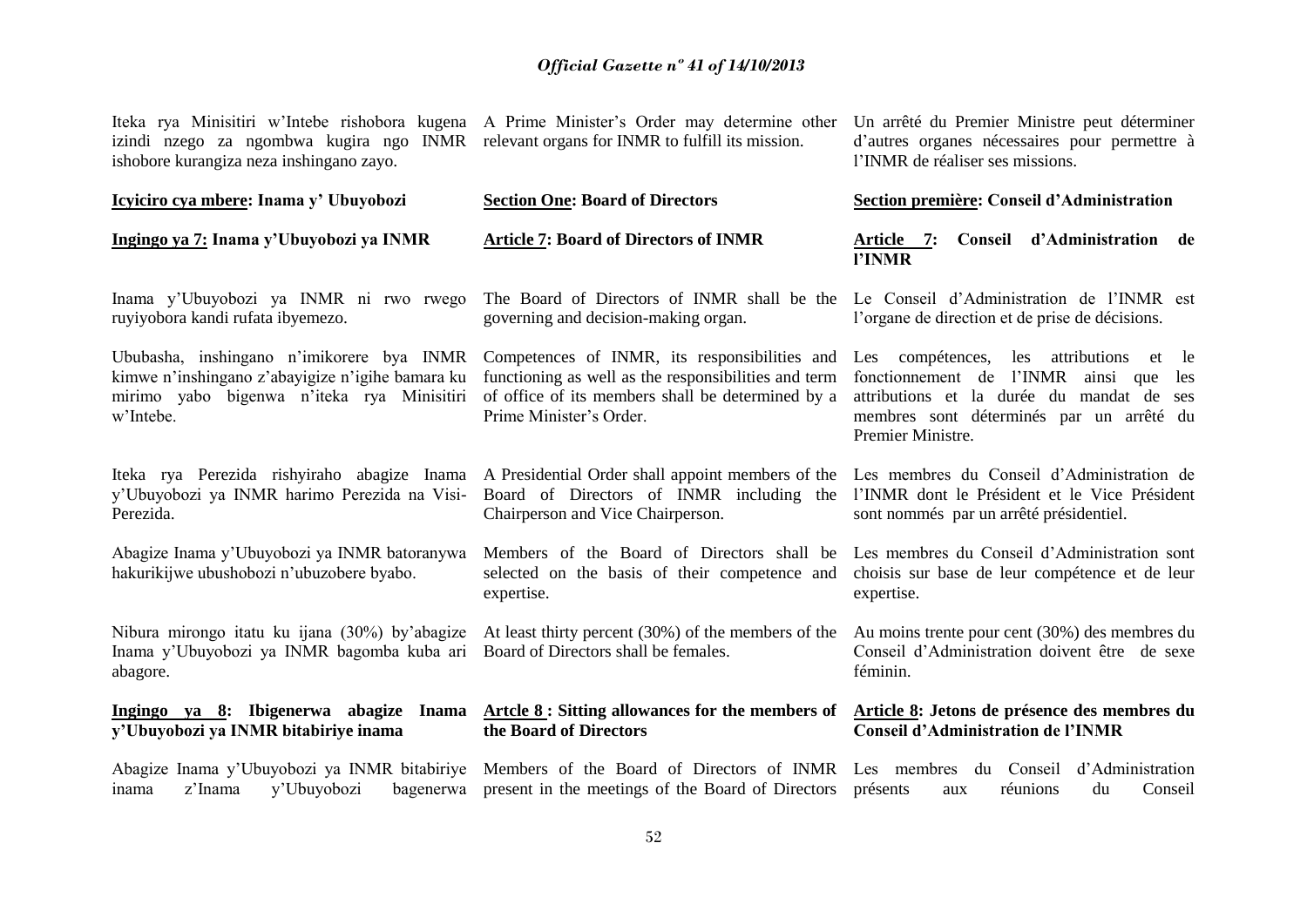| amafaranga agenwa n'iteka rya Perezida.                                                                            | shall be entitled to allowances determined by a<br>Presidential Order.                                                        | d'Administration bénéficient de jetons de<br>présence dont le montant est déterminé par un<br>arrêté présidentiel.                                                          |
|--------------------------------------------------------------------------------------------------------------------|-------------------------------------------------------------------------------------------------------------------------------|-----------------------------------------------------------------------------------------------------------------------------------------------------------------------------|
| Ingingo ya 9: Ibitabangikanywa no kuba mu<br>Nama y'Ubuyobozi ya INMR                                              | Article 9: Incompatibilities with membership of<br>the Board of Directors of INMR                                             | Article 9: Incompatibilités avec la qualité de<br>membre du Conseil d'Administration de<br>l'INMR                                                                           |
| <b>INMR</b><br>Abagize<br>y'Ubuyobozi<br>ya<br>Inama<br>ntibemerewe gukora umurimo ugenerwa igihembo<br>muri INMR. | Members of the Board of Directors of INMR shall<br>not be allowed to perform any remunerated activity<br>within INMR.         | Les membres du Conseil d'Administration de<br>l'INMR ne sont pas autorisés à exercer une<br>activité rémunérée au sein de l'INMR.                                           |
| Ntibemerewe kandi, haba ku giti cyabo cyangwa<br>ibigo bafitemo imigabane, gupiganira amasoko<br>atangwa na INMR.  | They shall also not be allowed, either individually<br>or companies in which they hold shares, to bid for<br>tenders of INMR. | plus<br>autorisés,<br>$\rm{lls}$<br>ne<br>sont<br>non<br>soit<br>individuellement ou les sociétés dont ils sont<br>actionnaires, de soumissionner aux marchés de<br>l'INMR. |
| <u>Icyiciro cya 2</u> : Ubuyobozi Bukuru                                                                           | <b>Section 2: General Directorate</b>                                                                                         | <b>Section 2: Direction Générale</b>                                                                                                                                        |
| Ingingo ya 10: Abagize Ubuyobozi Bukuru bwa<br><b>INMR</b>                                                         | Article 10: Composition of the General<br><b>Directorate of INMR</b>                                                          | Article 10: Composition de la Direction<br>Générale de l'INMR                                                                                                               |
| Abagize Ubuyobozi Bukuru bwa INMR bagenwa                                                                          |                                                                                                                               |                                                                                                                                                                             |
| n'iteka rya Perezida.                                                                                              | Members of the General Directorate of INMR shall<br>be appointed by a Presidential Order.                                     | Les membres de la Direction Générale de<br>l'INMR son nommés par un arrêté présidentiel.                                                                                    |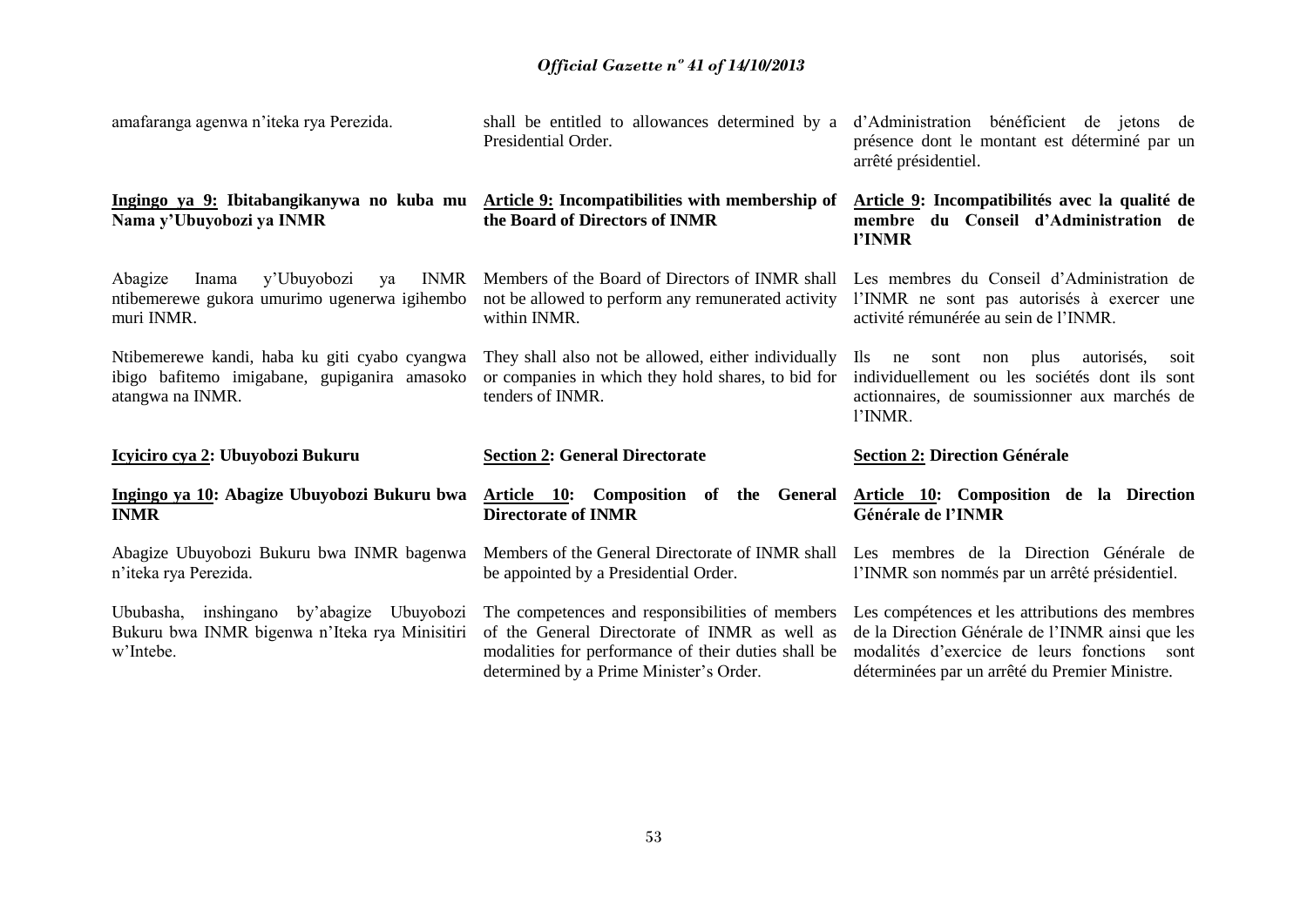**n'ibigenerwa abagize Ubuyobozi Bukuru n'abakozi ba INMR** 

Abakozi ba INMR bagengwa na sitati rusange igenga abakozi ba Leta n'inzego z'imirimo ya Leta. Ibigenerwa abagize Ubuyobozi Bukuru n'abakozi ba INMR biteganywa n'amategeko agena ibyo abakozi b'ibigo bya Leta bagenerwa.

#### **Ingingo ya 12: Imiterere, imikorere n'inshingano by'inzego z'imirimo za INMR**

Imiterere, imikorere n'inshingano by'inzego z'imirimo za INMR bigenwa n'iteka rya Minisitiri of the organs of INMR shall be determined by a w'Intebe.

**UMUTWE WA V: UMUTUNGO N'IMARI**

#### **Ingingo ya 13: Umutungo n'inkomoko yawo**

Umutungo wa INMR ugizwe n'ibintu byimukanwa n'ibitimukanwa. Ugizwe kandi n'ibintu biranga umurage ndangamuco n'umurage kamere by'u Rwanda, byaba ibifatika n'ibidafatika.

Umutungo wa INMR ukomoka kuri ibi bikurikira:

1° ingengo y'imari igenerwa na Leta;

**Ingingo ya 11: Sitati igenga abakozi ba INMR Article 11: Statute governing staff of INMR and Article 11: Statut régissant le personnel de benefits of members of the General Directorate and staff of INMR** 

> The staff of INMR shall be governed by the General Statute for Rwanda Public Service.

Benefits allocated to members of the General Directorate and to the staff of INMR shall be determined in accordance with legal provisions determining benefits to employees of public institutions.

### **Article 12: Organization, functioning and responsibilities of the organs of INMR**

The organization, functioning and responsibilities Prime Minister's Order.

#### **CHAPTER V: PROPERTY AND FINANCE**

# **Article 13: Property of INMR and its sources**

The property of INMR shall be comprised of movables and immovables. It shall also be comprised of tangible and intangible components of the cultural and natural heritage of Rwanda.

following sources:

1° State budget allocations;

**l'INMR et les appointements accordés aux membres de la Direction Générale et au personnel de l'INMR** 

Le personnel de l'INMR est régi par le statut général de la fonction publique rwandaise.

Les appointements accordés aux membres de la Direction Générale et au personnel de l'INMR sont déterminés conformément aux dispositions légales déterminant les avantages alloués au personnel des établissements publics.

### **Article 12: Organisation, fonctionnement et attributions des organes de l'INMR**

L'organisation, le fonctionnement et les attributions des organes de l'INMR sont déterminés par un arrêté du Premier Ministre.

### **CHAPITRE V: PATRIMOINE ET FINANCES**

#### **Article 13: Patrimoine de l'INMR et ses sources**

Le patrimoine de l'INMR comprend les biens meubles et immeubles. Il comprend également les éléments matériels et immatériels du patrimoine culturel et naturel du Rwanda.

The property of INMR shall come from the Le patrimoine de l'INMR provient des sources suivantes:

1° les dotations budgétaires de l'Etat;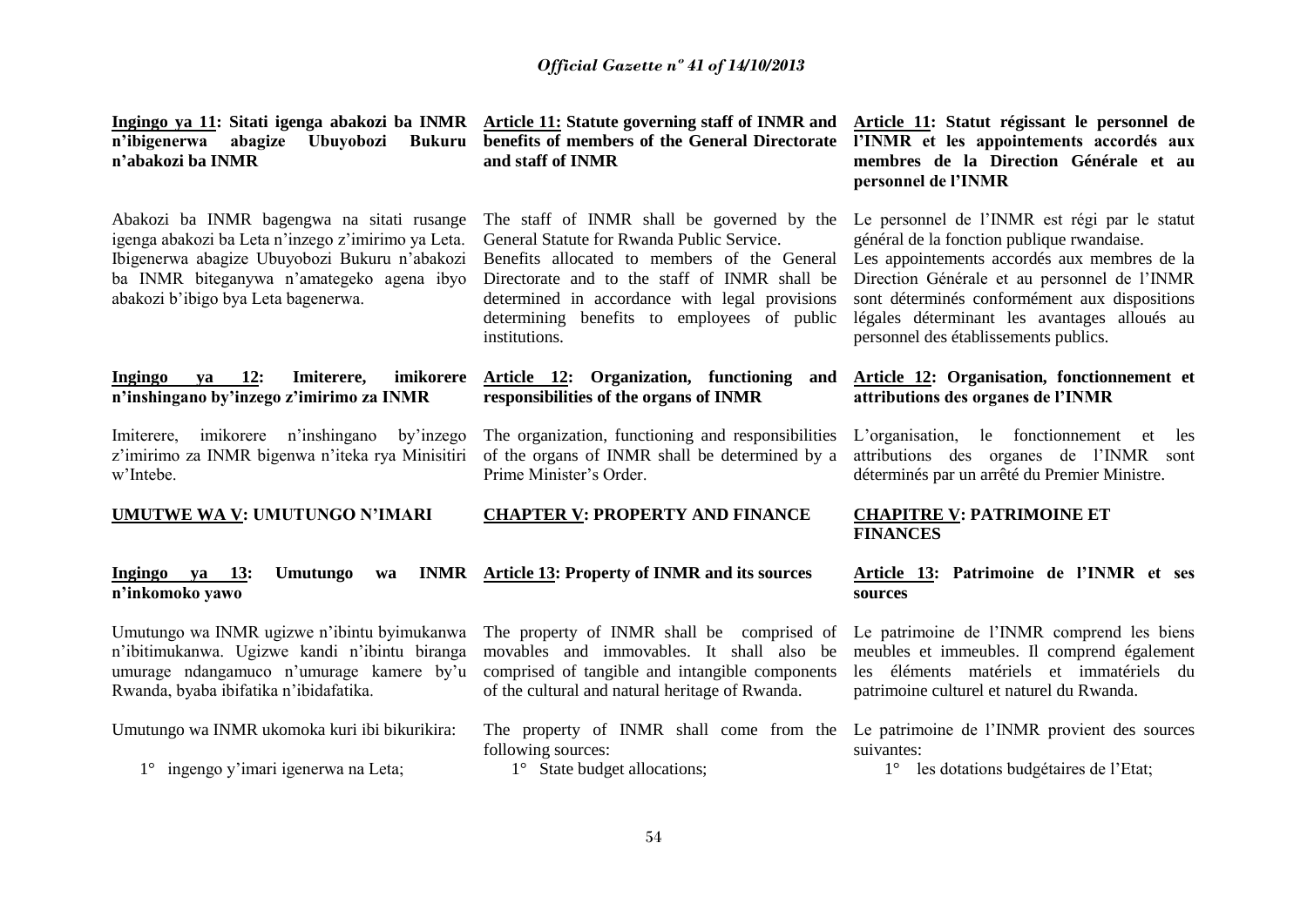2° inkunga, zaba iza Leta cyangwa iz'abafatanyabikorwa; 3° ibituruka ku mirimo ikora; 4° inyungu ku mutungo wayo; 5° inguzanyo zihabwa INMR zemewe na Minisitiri ufite imari mu nshigano ze; 6° impano n'indagano; 7° umutungo wari usanzwe ari uwa IMNR. Iteka rya Minisitiri ureberera INMR rigena uburyo ibona umutungo ugizwe n'ibintu biranga umurage ndangamuco n'umurage kamere by'u Rwanda n'uburyo iwikuraho. **Ingingo ya 14: Imikoreshereze, imicungire n'imigenzurire by'umutungo wa INMR** Imikoreshereze, imicungire n'imigenzurire by'umutungo wa INMR bikorwa hakurikijwe amategeko abigenga. Ubugenzuzi bushinzwe igenzura rya buri munsi ry'imikoreshereze n'imicungire by'umutungo wa INMR buha raporo Inama y'Ubuyobozi, bukagenera kopi uyobora Ubuyobozi Bukuru bwa 2° State or partners' subsidies; 3° income from services rendered; 4° proceeds from its property; 5° loans to INMR as approved by the Minister in charge of finance; 6° donations and bequests; 7° property formerly owned by IMNR. An Order of the Minister supervising INMR shall determine modalities for acquisition and disposal by INMR of the property consisting of the cultural and natural heritage of Rwanda. **Article 14: Use, management and audit of the property of INMR** The use, management and audit of the property of INMR shall be carried out in accordance with relevant legal provisions. The internal audit unit of INMR shall submit a report to the Board of Directors with a copy to the head of the General Directorate of INMR. 2° les subventions de l'Etat ou des partenaires; 3° les revenus des services prestés; 4° les produits de son patrimoine; 5° les prêts accordés à l'INMR approuvés par le Ministre ayant les finances dans ses attributions; 6° les dons et legs; 7° patrimoine qui appartenait auparavant à l'IMNR. Un arrêté du Ministre de tutelle de l'INMR détermine les modalités d'acquisition et d'aliénation par l'INMR du patrimoine culturel et naturel du Rwanda. **Article 14: Utilisation, gestion et audit du patrimoine de l'INMR** L'utilisation, la gestion et l'audit du patrimoine de l'INMR sont effectués conformément aux dispositions légales en la matière. Le service d'audit interne de l'INMR transmet son rapport au Conseil d'Administration avec copie au responsable de la Direction Générale de l'INMR.

INMR.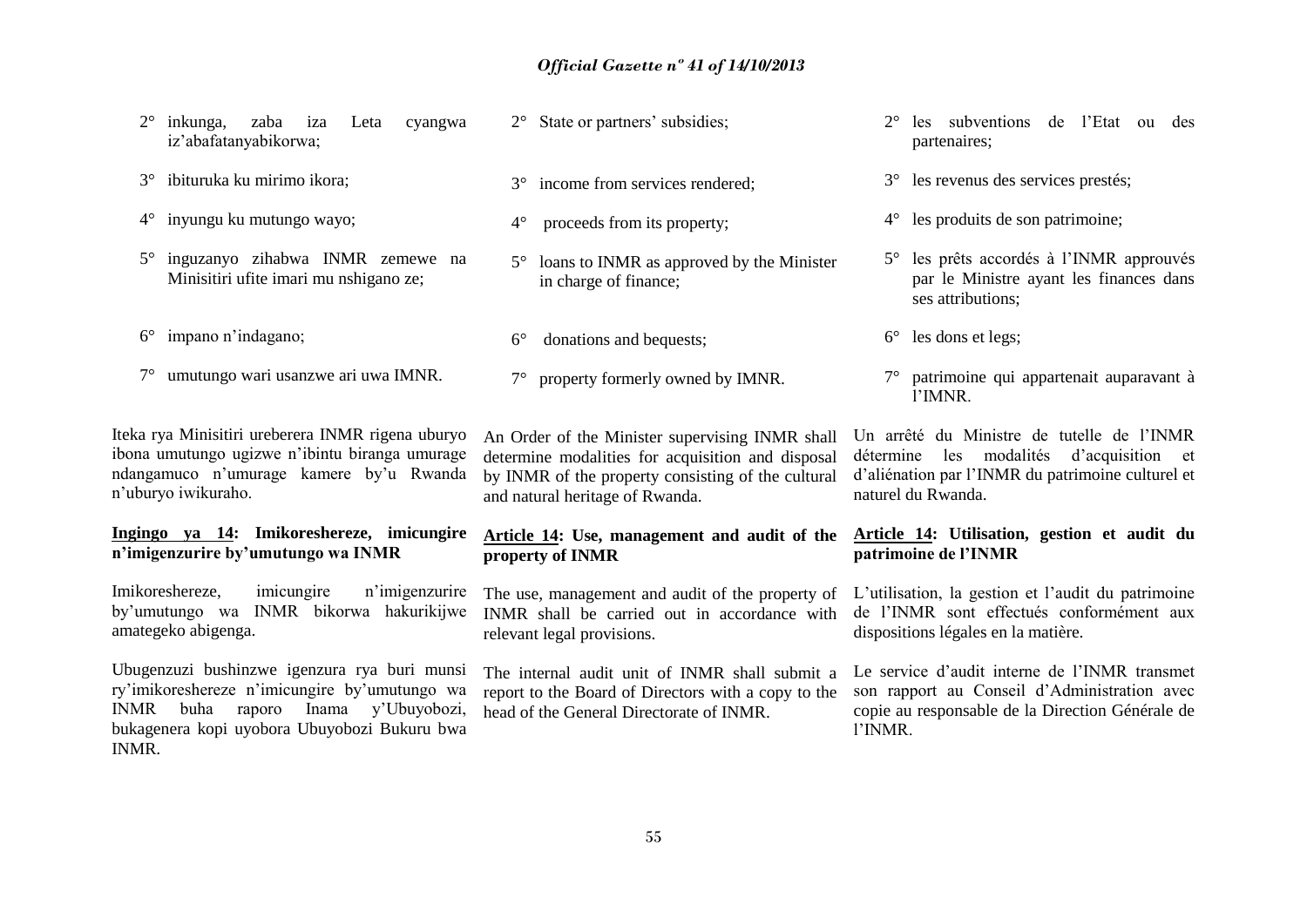| Ingingo ya 15: Iyemezwa<br>by'ingengo y'imari ya INMR                                                                                                                                                                                                                                             | n'imicungire Article 15: Approval and management of the Article 15: Adoption et gestion du budget de<br>budget of INMR                                                                                                                                                                                                                    | l'INMR                                                                                                                                                                                                                                                                                                                                                             |
|---------------------------------------------------------------------------------------------------------------------------------------------------------------------------------------------------------------------------------------------------------------------------------------------------|-------------------------------------------------------------------------------------------------------------------------------------------------------------------------------------------------------------------------------------------------------------------------------------------------------------------------------------------|--------------------------------------------------------------------------------------------------------------------------------------------------------------------------------------------------------------------------------------------------------------------------------------------------------------------------------------------------------------------|
| Ingengo y'imari ya INMR yemezwa kandi<br>igacungwa hakurikijwe amategeko abigenga.                                                                                                                                                                                                                | The budget of INMR shall be approved and<br>managed in accordance with relevant legal<br>provisions.                                                                                                                                                                                                                                      | Le budget de l'INMR est adopté et géré<br>conformément aux dispositions légales en la<br>matière.                                                                                                                                                                                                                                                                  |
| Ingingo ya 16: Raporo y'umwaka y'ibaruramari                                                                                                                                                                                                                                                      | Article 16: Annual financial report                                                                                                                                                                                                                                                                                                       | Article 16: Rapport annuel financier                                                                                                                                                                                                                                                                                                                               |
| Mu mezi atatu (3) akurikira impera z'umwaka<br>w'ibaruramari, uyobora Ubuyobozi Bukuru bwa<br>INMR ashyikiriza urwego rureberera INMR raporo<br>y'umwaka w'ibaruramari, imaze kwemezwa<br>n'Inama y'Ubuyobozi ya INMR, hakurikijwe<br>amategeko agenga imicungire y'imari n'umutungo<br>bya Leta. | Within three (3) months following the closure of<br>financial year, the Head of the General Directorate<br>of INMR shall submit to the supervising authority<br>of INMR the annual financial report, upon its<br>approval by the Board of Directors in accordance<br>with laws governing the management of State<br>finance and property. | Dans les trois (3) mois qui suivent la fin de<br>l'exercice comptable, le responsable de la<br>Direction Générale de l'INMR transmet à<br>l'organe de tutelle de l'INMR le rapport annuel<br>financier, après son approbation par le Conseil<br>d'Administration conformément aux dispositions<br>régissant la gestion des finances et du patrimoine<br>de l'Etat. |
| <b>UMUTWE</b><br><b>WA</b><br><b>INGINGO</b><br>VI:<br>Z'INZIBACYUHO,<br><b>IZINYURANYE</b><br><b>N'IZISOZA</b>                                                                                                                                                                                   | <b>CHAPTER</b><br>TRANSITIONAL,<br>VI:<br><b>MISCELLANEOUS</b><br><b>AND</b><br><b>PROVISIONS</b>                                                                                                                                                                                                                                         | <b>CHAPITRE</b><br>VI:<br><b>DISPOSITIONS</b><br>FINAL TRANSITOIRES, DIVERSES ET FINALES                                                                                                                                                                                                                                                                           |
| Ingingo ya 17: Abakozi bakoraga muri IMNR                                                                                                                                                                                                                                                         | <b>Article 17: IMNR former staff members</b>                                                                                                                                                                                                                                                                                              | Article 17: Anciens membres du personnel de<br>l'IMNR                                                                                                                                                                                                                                                                                                              |
| Abakozi basanzwe bakora muri IMNR bujuje IMNR staff members who fulfill the requirements<br>ibyangombwa bisabwa, bashyirwa muri INMR<br>hakurikijwe amategeko abigenga.                                                                                                                           | shall be transferred to INMR in accordance with<br>relevant legal provisions.                                                                                                                                                                                                                                                             | Les membres du personnel de l'IMNR qui<br>remplissent les conditions requises sont transférés<br>à l'INMR conformément aux dispositions légales<br>en la matière.                                                                                                                                                                                                  |
| Ingingo ya 18: Kwegurirwa amasezerano,<br>ibikorwa n'umutungo bya IMNR                                                                                                                                                                                                                            | <b>Article 18:</b> Transfer of contracts, activities and<br>property of IMNR                                                                                                                                                                                                                                                              | Article 18: Cession des contrats, des activités<br>et du patrimoine de l'IMNR                                                                                                                                                                                                                                                                                      |
| tegeko ritangazwa mu Igazeti ya Leta ya                                                                                                                                                                                                                                                           | Amasezerano ya IMNR yakozwe mbere y'uko iri The contracts of IMNR that were concluded before<br>the publication of this Law in the Official Gazette                                                                                                                                                                                       | Les contrats de l'IMNR qui ont été conclus avant<br>la publication de la présente loi au Journal                                                                                                                                                                                                                                                                   |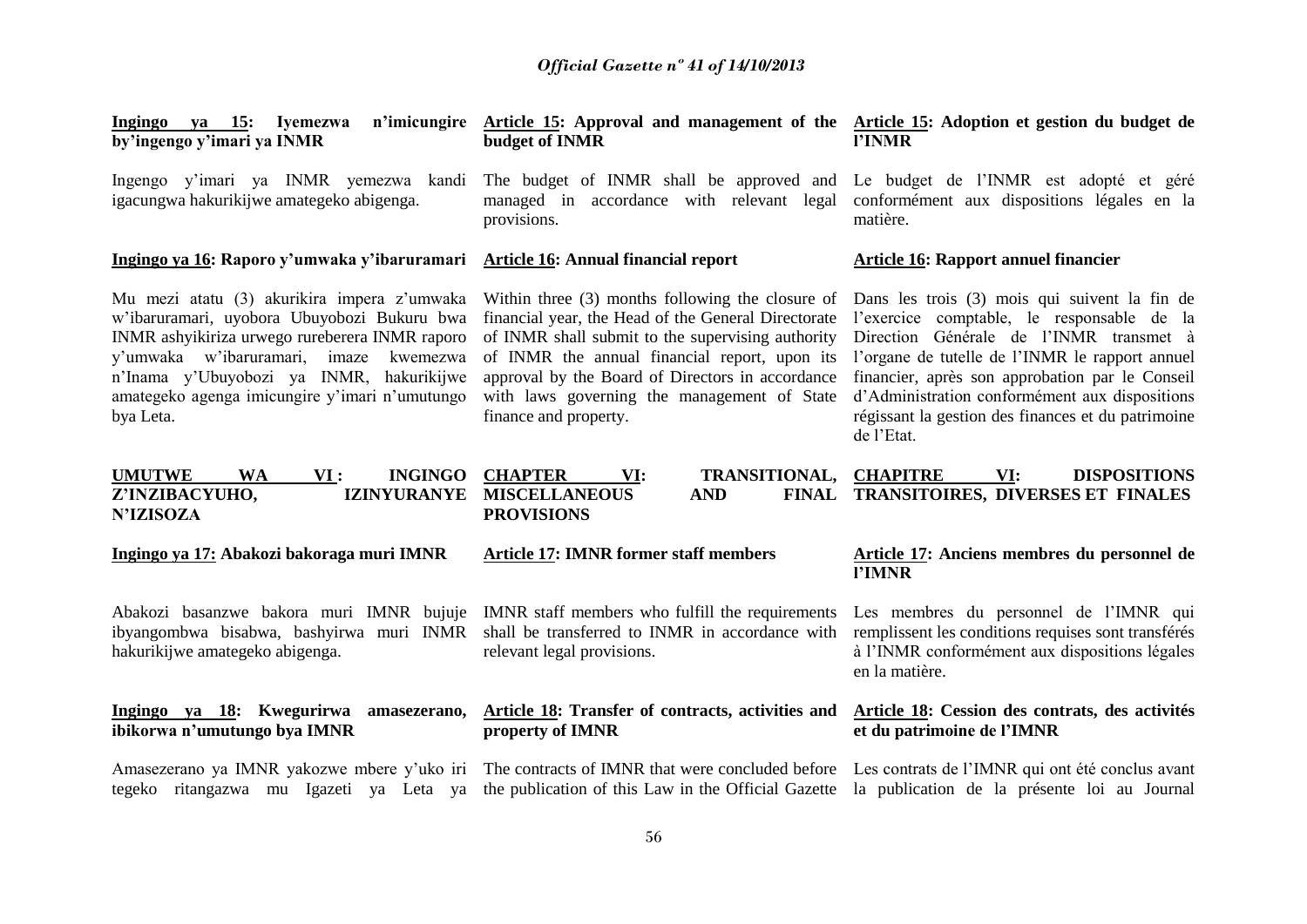| Repubulika y'u Rwanda agumana agaciro kayo.                                                                                                                                                                                                                                                                                                                                                 | of the Republic of Rwanda shall remain valid.                                                                                                          | Officiel de la République du Rwanda restent<br>valables.                                                                                                                                                                                                                         |
|---------------------------------------------------------------------------------------------------------------------------------------------------------------------------------------------------------------------------------------------------------------------------------------------------------------------------------------------------------------------------------------------|--------------------------------------------------------------------------------------------------------------------------------------------------------|----------------------------------------------------------------------------------------------------------------------------------------------------------------------------------------------------------------------------------------------------------------------------------|
| Ibikorwa, umutungo wimukanwa, utimukanwa<br>n'imyenda byari bisanzwe ari ibya IMNR<br>byeguriwe INMR.                                                                                                                                                                                                                                                                                       | Activities, movable and immovable property as<br>well as liabilities of IMNR shall be transferred to<br>INMR.                                          | Les activités, les biens meubles et immeubles et<br>le passif de l'IMNR sont cédés à l'INMR.                                                                                                                                                                                     |
| by'iri tegeko                                                                                                                                                                                                                                                                                                                                                                               | Ingingo ya 19: Itegurwa, isuzumwa n'itorwa Article 19: Drafting, consideration and adoption<br>of this Law                                             | Article 19: Initiation, examen et adoption de la<br>présente loi                                                                                                                                                                                                                 |
| rurimi rw'Ikinyarwanda.                                                                                                                                                                                                                                                                                                                                                                     | Iri tegeko ryateguwe, risuzumwa kandi ritorwa mu This Law was drafted, considered and adopted in<br>Kinyarwanda.                                       | La présente loi a été initiée, examinée et adoptée<br>en Kinyarwanda.                                                                                                                                                                                                            |
| Ingingo ya 20: Ivanwaho ry'itegeko n'ingingo<br>z'amategeko zinyuranyije n'iri tegeko                                                                                                                                                                                                                                                                                                       | <b>Article 20: Repealing provision</b>                                                                                                                 | <b>Article 20: Disposition abrogatoire</b>                                                                                                                                                                                                                                       |
| Itegeko n <sup>o</sup> 51/2006 ryo kuwa 05/10/2006 Law n <sup>o</sup> 51/2006 of 05/10/2006 establishing and<br>rishyiraho,<br>rikanagena<br>inshingano,<br>imiterere<br>n'imikorere<br>by'Ikigo<br>z'Igihugu<br>cy'ingoro<br>z'umurage w'u Rwanda (IMNR) n'ingingo zose<br>z'amategeko abanziriza iri kandi zinyuranyije na contrary to this Law, are hereby repealed.<br>ryo, bivanyweho. | determining the responsibilities, organisation and<br>functioning of the Institute of Rwanda National<br>Museums (IMNR) and all prior legal provisions | La Loi nº $51/2006$ du $05/10/2006$ portant<br>création,<br>attributions,<br>organisation<br>et<br>fonctionnement de l'Institut<br>des<br>Musées<br>Nationaux du Rwanda (IMNR) et toutes les<br>dispositions légales antérieures contraires à la<br>présente loi, sont abrogées. |
| Ingingo ya 21:<br><b>Igihe</b><br>itegeko<br>gukurikizwa                                                                                                                                                                                                                                                                                                                                    | ritangira Article 21: Commencement                                                                                                                     | Article 21: Entrée en vigueur                                                                                                                                                                                                                                                    |
| Iri tegeko ritangira gukurikizwa ku munsi<br>ritangarijweho mu Igazeti ya Leta ya Repubulika<br>y'u Rwanda.                                                                                                                                                                                                                                                                                 | This Law shall come into force on the date of its<br>publication in the Official Gazette of the Republic<br>of Rwanda.                                 | La présente loi entre en vigueur le jour de sa<br>publication au Journal Officiel de la République<br>du Rwanda.                                                                                                                                                                 |
| Kigali, kuwa 27/08/2013                                                                                                                                                                                                                                                                                                                                                                     | Kigali, on 27/08/2013                                                                                                                                  | Kigali, le 27/08/2013                                                                                                                                                                                                                                                            |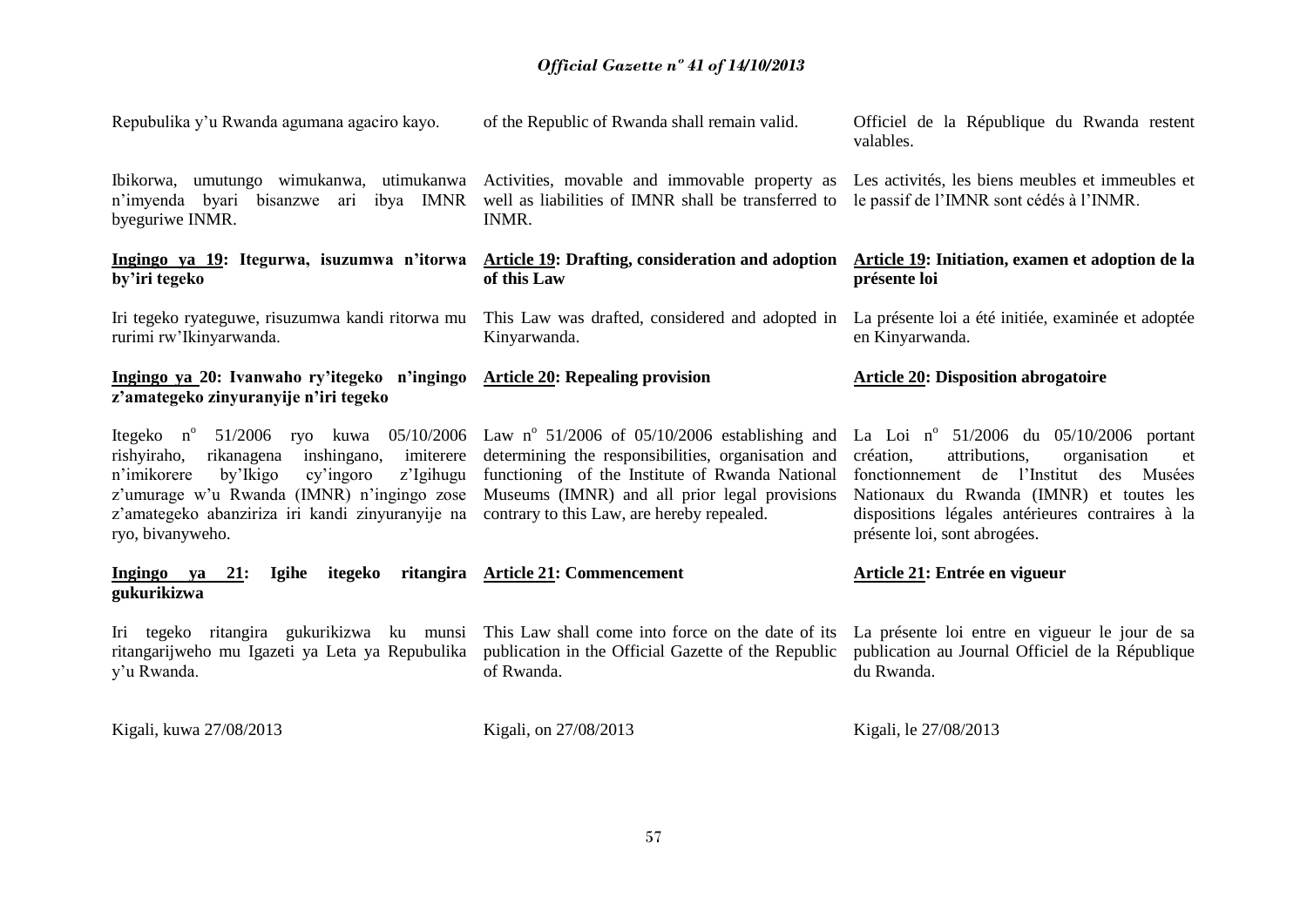**(sé)**

**(sé)**

**KAGAME Paul** President of the Republic

**KAGAME Paul** Perezida wa Repubulika

**(sé) Dr. HABUMUREMYI Pierre Damien** Minisitiri w'Intebe

**Bibonywe kandi bishyizweho Ikirango cya Repubulika:**

**(sé) Dr. HABUMUREMYI Pierre Damien** Prime Minister

**Seen and sealed with the Seal of the Republic:**

**(sé) Dr. HABUMUREMYI Pierre Damien** Premier Ministre

**Vu et scellé du Sceau de la République:**

**(sé) BUSINGYE Johnston** Minisitiri w'Ubutabera/ Intumwa Nkuru ya Leta

**(sé) BUSINGYE Johnston** Minister of Justice/ Attorney General

**(sé) BUSINGYE Johnston** Ministre de la Justice/ Garde des Sceaux

**(sé)**

**KAGAME Paul** Président de la République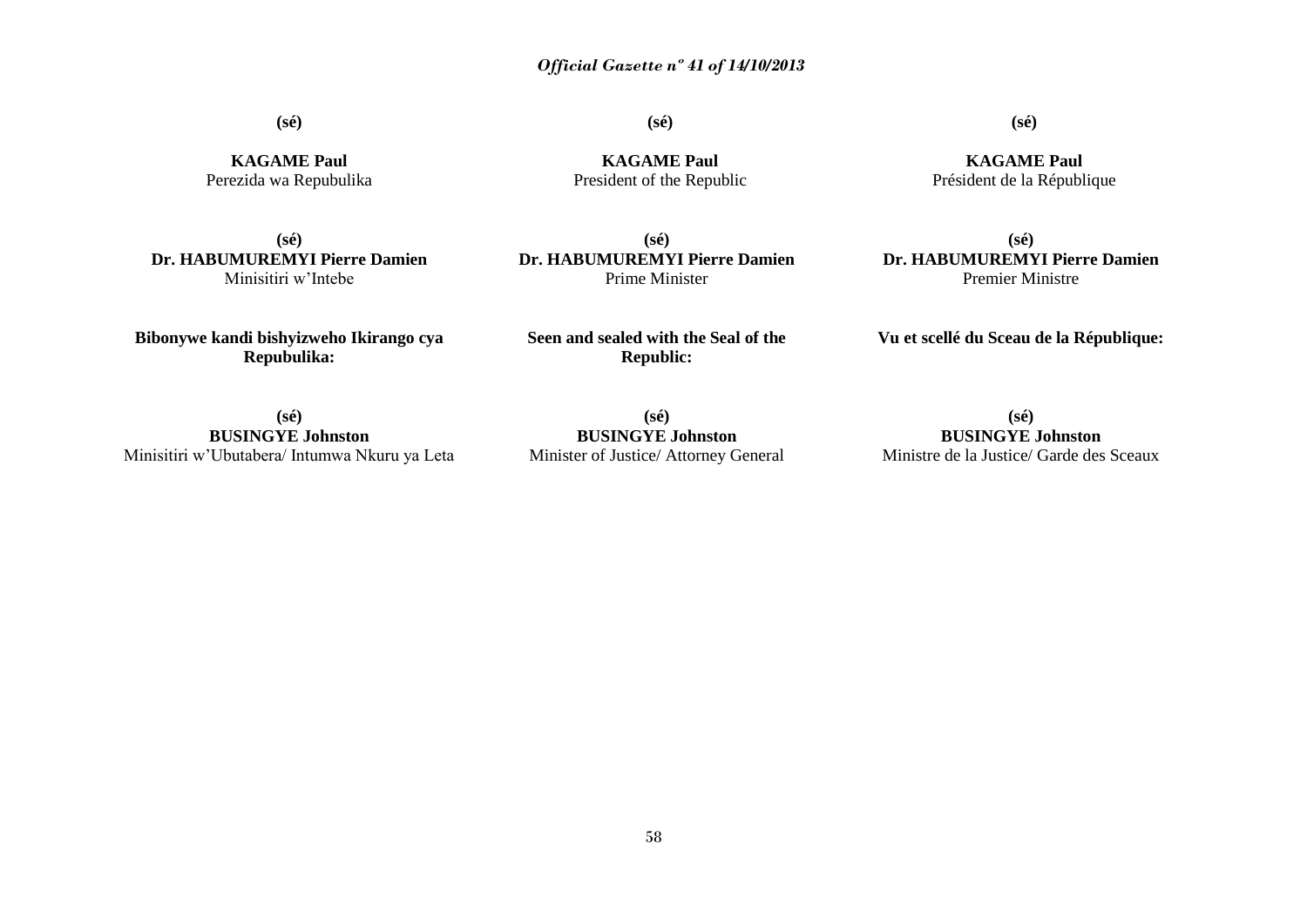**ITEGEKO N 65/2013 RYO KUWA 27/08/2013 LAW N65/2013 OF 27/08/2013 ESTABLISHING LOI N65/2013 DU 27/08/2013 PORTANT RISHYIRAHO IKIGO CYO KWIGISHA NO THE INSTITUTE OF LEGAL PRACTICE AND CREATION DE L'INSTITUT SUPERIEUR DE GUTEZA IMBERE AMATEGEKO (ILPD), DEVELOPMENT (ILPD) AND DETERMINING PRATIQUE ET DE DEVELOPPEMENT DU RIKANAGENA INSHINGANO, IMITERERE N' IMIKORERE BYACYO INISSION, ORGANIZATION FUNCTIONING DROIT (ILPD) ET DETERMINANT SES MISSIONS, SON ORGANISATION ET SON FONCTIONNEMENT** 

#### **ISHAKIRO**

#### **TABLE OF CONTENTS**

#### **TABLE DES MATIERES**

**Article premier : Objet de la présente loi**

**CHAPITRE II : MISSIONS D'ILPD** 

#### **UMUTWE WA MBERE: INGINGO RUSANGE CHAPTER ONE: GENERAL PROVISIONS CHAPITRE PREMIER: DISPOSITIONS GENERALES**

**Ingingo ya mbere: Icyo iri tegeko rigamije** 

**Ingingo ya 2: Icyicaro cya ILPD**

**UMUTWE WA II: INSHINGANO ZA ILPD** 

**CHAPTER II: MISSION OF ILPD** 

**Article 2: Head office of ILPD** 

**Article One: Purpose of this Law**

**Ingingo ya 3***:* **Inshingano za ILPD**

**N'IMIKORERE BYA ILPD** 

**Article 3: Mission of ILPD**

**Article 3: Missions d'ILPD**

**Article 2 : Siège d'ILPD**

**UMUTWE WA III: URWEGO RUREBERERA CHAPTER III: SUPERVISING AUTHORITY CHAPITRE III: ORGANE DE TUTELLE ILPD N'ICYICIRO IRIMO OF ILPD AND ITS CATEGORY D'ILPD ET SA CATEGORIE**

**Ingingo ya 4: Urwego rureberera ILPD Article 4: Supervising authority of ILPD and its Article 4 : Organe de tutelle d'ILPD et sa n'icyiciro irimo category catégorie**

**UMUTWE WA IV: IMITERERE CHAPTER IV: ORGANIZATION AND FUNCTIONING OF ILPD IV: ORGANISATION ET FONCTIONNEMENT D'ILPD**

**Article 5: Management organs of ILPD**

**Section One: Board of Directors**

**Icyiciro cya mbere: Inama y'Ubuyobozi**

**Ingingo ya 5: Inzego z'Ubuyobozi za ILPD**

**Article 5: Organes de direction d'ILPD**

**Section première: Conseil d'Administration**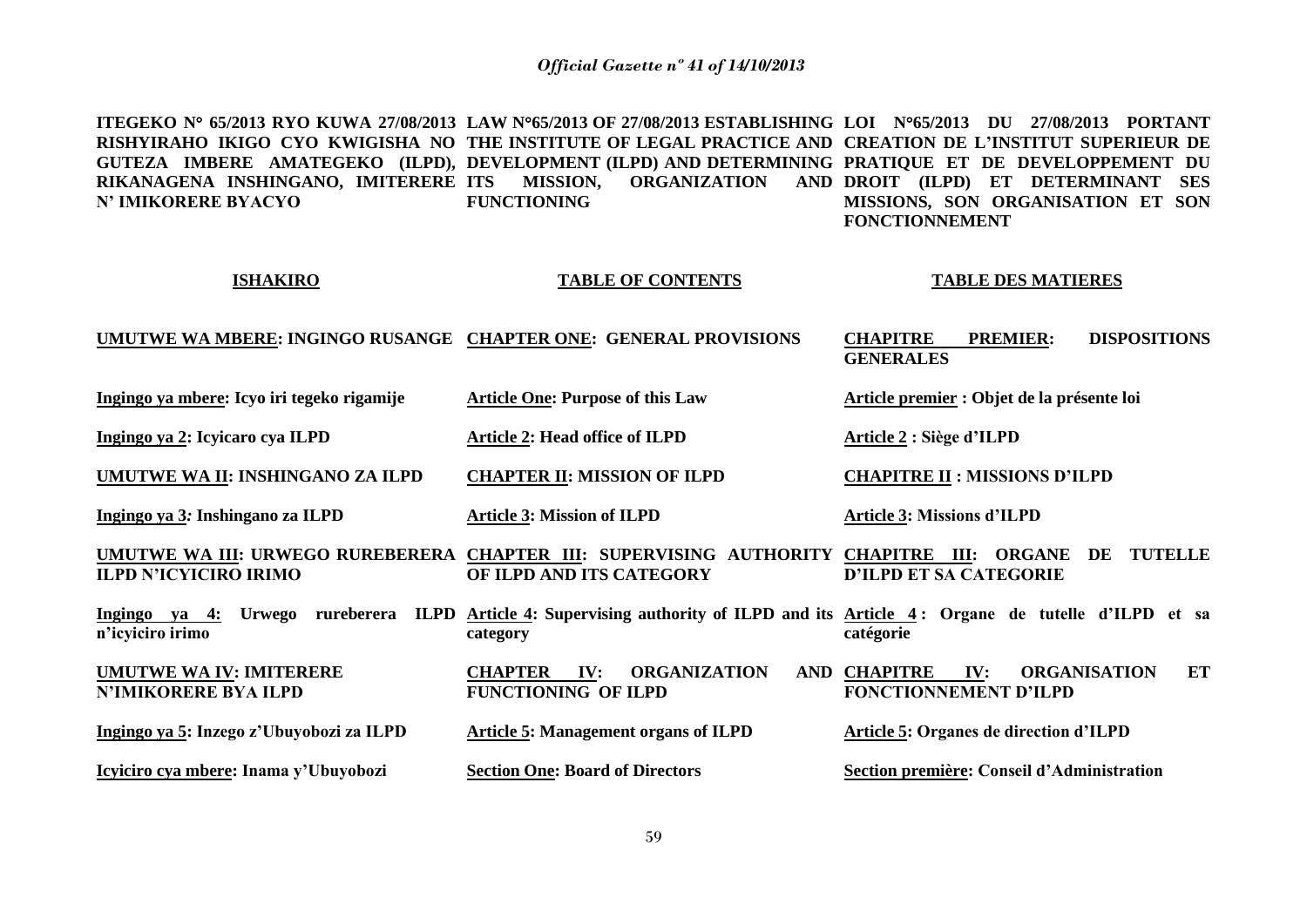| Ingingo ya 6: Inama y'Ubuyobozi ya ILPD                                                                    | <b>Article 6: Board of Directors OF ILPD</b>                                                                                                                               | <b>Article 6: Conseil d'Administration d'ILPD</b>                                                                                                                                                                                      |
|------------------------------------------------------------------------------------------------------------|----------------------------------------------------------------------------------------------------------------------------------------------------------------------------|----------------------------------------------------------------------------------------------------------------------------------------------------------------------------------------------------------------------------------------|
| y'Ubuyobozi bitabiriye inama                                                                               | Ingingo ya 7: Ibigenerwa abagize Inama Article 7: Sitting allowances for members of the Article 7: Jetons de présence des membres du<br><b>Board of Directors</b>          | <b>Conseil d'Administration</b>                                                                                                                                                                                                        |
| Nama y'Ubuyobozi ya ILPD                                                                                   | Ingingo ya 8: Ibitabangikanywa no kuba mu Article 8: Incompatibilities with membership of Article 8: Incompatibilités avec la qualité de<br>the Board of Directors of ILPD | membre du Conseil d'Administration d'ILPD                                                                                                                                                                                              |
| Icyiciro cya 2: Ubuyobozi Bukuru                                                                           | <b>Section 2: General Directorate</b>                                                                                                                                      | <b>Section 2: Direction Générale</b>                                                                                                                                                                                                   |
| Ingingo ya 9: Abagize Ubuyobozi Bukuru<br>bwa ILPD                                                         | of ILPD                                                                                                                                                                    | Article 9: Composition of the General Directorate Article 9: Composition de la Direction Générale<br>d'ILPD                                                                                                                            |
| Ingingo ya 10: Sitati igenga abakozi ba ILPD<br>n'ibigenerwa abagize Ubuyobozi Bukuru<br>n'abakozi ba ILPD | and the staff of ILPD                                                                                                                                                      | Article 10: Statute governing staff of ILPD and Article 10: Statut régissant le personnel d'ILPD et<br>benefits of members of the General Directorate les appointements des membres de la Direction<br>Générale et du personnel d'ILPD |
| Ingingo ya 11: Imiterere, imikorere n'inshingano<br>by'inzego z'imirimo za ILPD                            | Article 11: Organization, functioning<br>responsibilities of the organs of ILPD                                                                                            | and Article 11: Organisation, fonctionnement et<br>attributions des organes d'ILPD                                                                                                                                                     |
| UMUTWE WA V: UMUTUNGO N'IMARI                                                                              | <b>CHAPTER V: PROPERTY AND FINANCE</b>                                                                                                                                     | <b>CHAPITRE V: PATRIMOINE ET FINANCE</b>                                                                                                                                                                                               |
| Ingingo ya 12: Umutungo wa ILPD n'inkomoko Article 12: Property of ILPD and its sources<br>yawo            |                                                                                                                                                                            | Article 12: Patrimoine d'ILPD et ses sources                                                                                                                                                                                           |
| n'imigenzurire by'umutungo wa ILPD                                                                         | property of ILPD                                                                                                                                                           | Ingingo ya 13: Imikoreshereze, imicungire Article 13: Use, management and audit of the Article 13: Utilisation, gestion et audit du<br>patrimoine d'ILPD                                                                               |
| Ingingo ya 14: Iyemezwa<br>by'ingengo y'imari ya ILPD                                                      | n'imicungire Article 14: Approval and management of the Article 14: Adoption et gestion du budget d'ILPD<br>budget of ILPD                                                 |                                                                                                                                                                                                                                        |
| Ingingo ya 15: Raporo y'umwaka w'ibaruramari Article 15: Annual financial report                           |                                                                                                                                                                            | <b>Article 15: Rapport annuel financier</b>                                                                                                                                                                                            |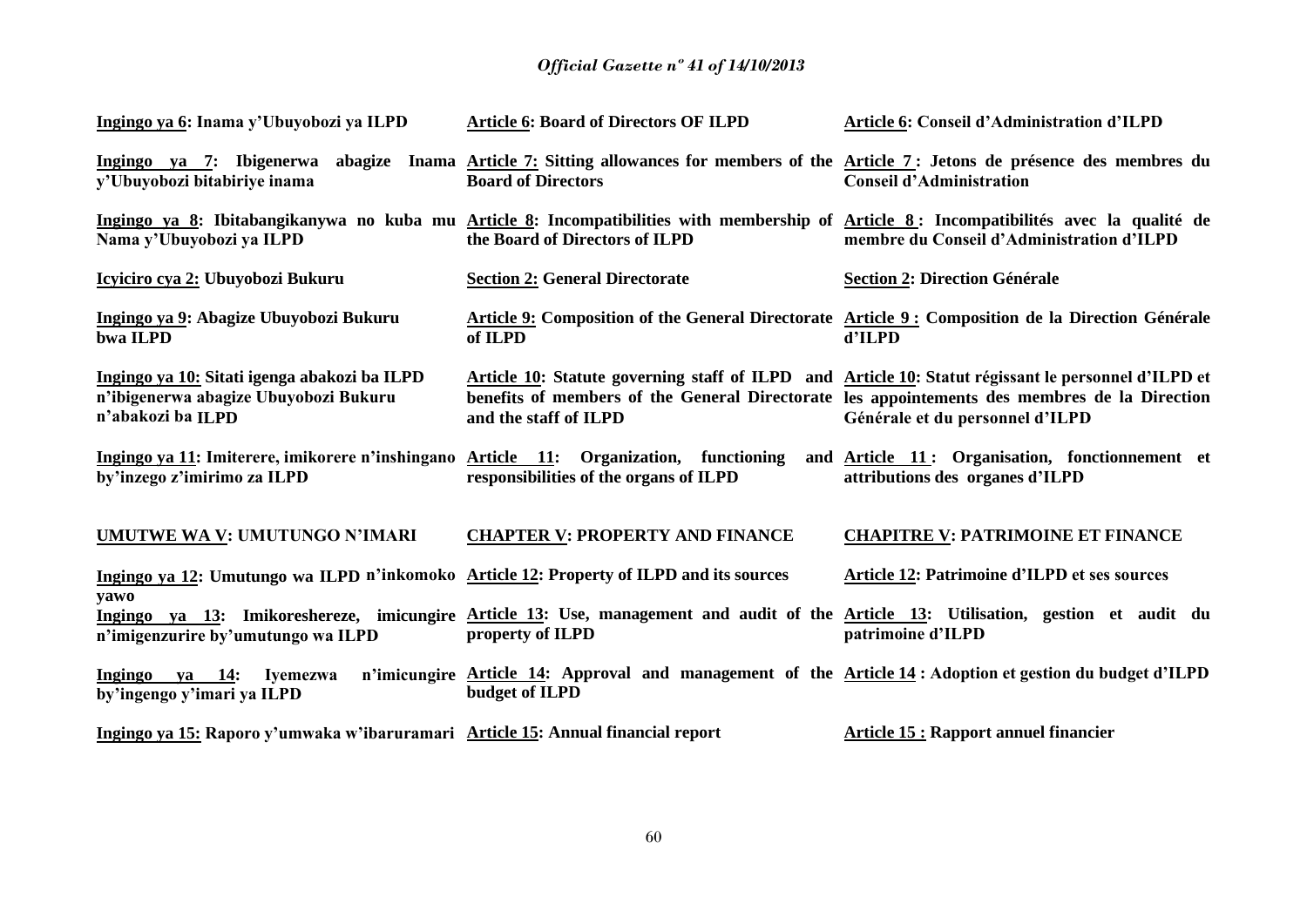#### **UMUTWE WA VI: INGINGO ZINYURANYE CHAPTER VI: MISCELLANEOUS AND FINAL CHAPITRE VI: DISPOSITIONS DIVERSES ET N'IZISOZA PROVISIONS FINALES**

**Ingingo ya 16: Kwegurirwa amasezerano, Article 16: Transfer of contracts, activities and Article 16: Cession des contrats, des activités et ibikorwa n'umutungo bya ILPD property of ILPD du patrimoine d'ILPD** 

**Ingingo ya 17: Itegurwa, isuzumwa n'itorwa Article 17: Drafting, consideration and adoption Article 17: Initiation, examen et adoption de la by'iri tegeko of this Law présente loi**

**Ingingo ya 18: Ivanwaho ry'itegeko n'ingingo Article 18: Repealing provision z'amategeko zinyuranyije n'iri tegeko** 

**Article 18: Disposition abrogatoire**

**Ingingo ya 19: Igihe iri tegeko ritangira Article 19: Commencement gukurikizwa Article 19: Entrée en vigueur**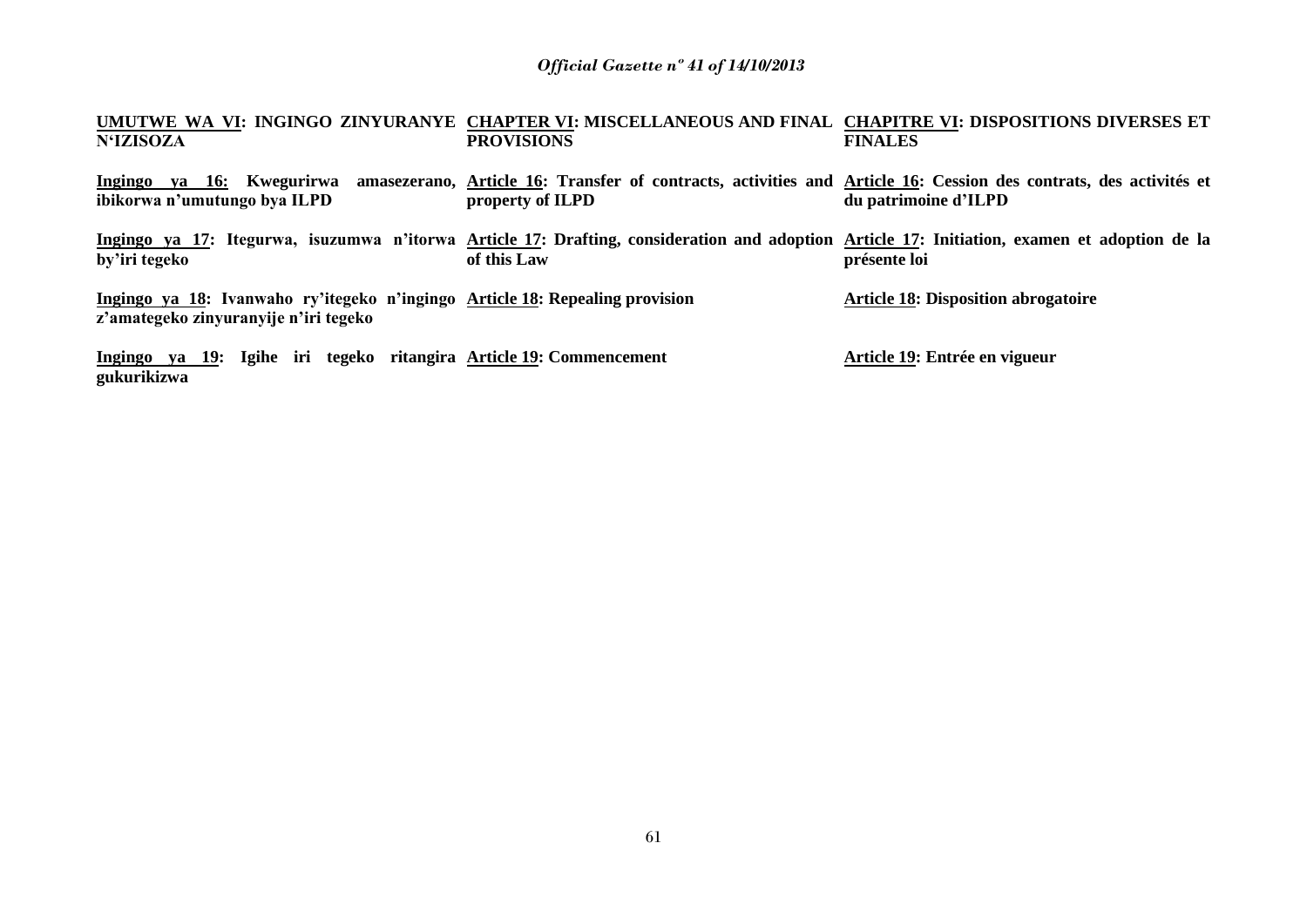**ITEGEKO N 65/2013 RYO KUWA 27/08/2013 LAW N65/2013 OF 27/08/2013 ESTABLISHING LOI N65/2013 DU 27/08/2013 PORTANT RISHYIRAHO IKIGO CYO KWIGISHA NO THE INSTITUTE OF LEGAL PRACTICE AND CREATION DE L'INSTITUT SUPERIEUR DE GUTEZA IMBERE AMATEGEKO (ILPD), DEVELOPMENT (ILPD) AND DETERMINING PRATIQUE ET DE DEVELOPPEMENT DU RIKANAGENA INSHINGANO, IMITERERE N' IMIKORERE BYACYO ITS MISSION, ORGANIZATION AND DROIT (ILPD) ET DETERMINANT SES FUNCTIONING MISSIONS, SON ORGANISATION ET SON FONCTIONNEMENT** 

**Twebwe, KAGAME Paul,** Perezida wa Repubulika;

113, iya 118, iya 183 n'iya 201;

**We, KAGAME Paul,** President of the Republic; **Nous, KAGAME Paul,** Président de la République;

**INTEKO ISHINGA AMATEGEKO YEMEJE, THE PARLIAMENT HAS ADOPTED AND WE LE PARLEMENT A ADOPTE ET NOUS NONE NATWE DUHAMIJE, DUTANGAJE ITEGEKO RITEYE RITYA, DUTEGETSE KO RYANDIKWA IGAZETI YA LETA YA REPUBULIKA Y'U THE REPUBLIC OF RWANDA RWANDA PROMULGATE FOLLOWING LAW AND ORDER IT BE DONT LA TENEUR SUIT ET ORDONNONS PUBLISHED IN THE OFFICIAL GAZETTE OF QU'ELLE SOIT PUBLIEE AU JOURNAL**  THE SANCTIONNONS, PROMULGUONS LA LOI **OFFICIEL DE LA REPUBLIQUE DU RWANDA**

| <b>INTEKO ISHINGA AMATEGEKO:</b>                                                                                                                       | <b>THE PARLIAMENT:</b>                                                                                                                                                                                                                                                                                                                                                                                                                                      | <b>LE PARLEMENT:</b>                                    |
|--------------------------------------------------------------------------------------------------------------------------------------------------------|-------------------------------------------------------------------------------------------------------------------------------------------------------------------------------------------------------------------------------------------------------------------------------------------------------------------------------------------------------------------------------------------------------------------------------------------------------------|---------------------------------------------------------|
| Umutwe w'Abadepite, mu nama yawo yo kuwa 27 The Chamber of Deputies, in its session of<br>Gicurasi 2013;                                               | 27 May 2013;                                                                                                                                                                                                                                                                                                                                                                                                                                                | La Chambre des Députés, en sa séance du<br>27 mai 2013; |
| Umutwe wa Sena, mu nama yawo yo kuwa 24 The Senate, in its Session of 24 May 2013;<br>Gicurasi 2013;                                                   |                                                                                                                                                                                                                                                                                                                                                                                                                                                             | Le Sénat, en sa séance du 24 mai 2013;                  |
| zaryo, iya 62, iya 66, iya 67, iya 88, iya 89, iya 90, 93, 94, 95, 108, 113, 118, 183 and 201;<br>iya 91, iya 92, iya 93, iya 94, iya 95, iya 108, iya | Ishingiye ku Itegeko Nshinga rya Repubulika y'u Pursuant to the Constitution of the Republic of Vu la Constitution de la République du Rwanda du<br>Rwanda ryo kuwa 04 Kamena 2003 nk'uko Rwanda of 04 June 2003 as amended to date, 04 juin 2003 telle que révisée à ce jour, spécialement<br>ryavuguruwe kugeza ubu, cyane cyane mu ngingo especially in Articles 62, 66, 67, 88, 89, 90, 91, 92, en ses articles 62, 66, 67, 88, 89, 90, 91, 92, 93, 94, | 95, 108, 113, 118, 183 et 201;                          |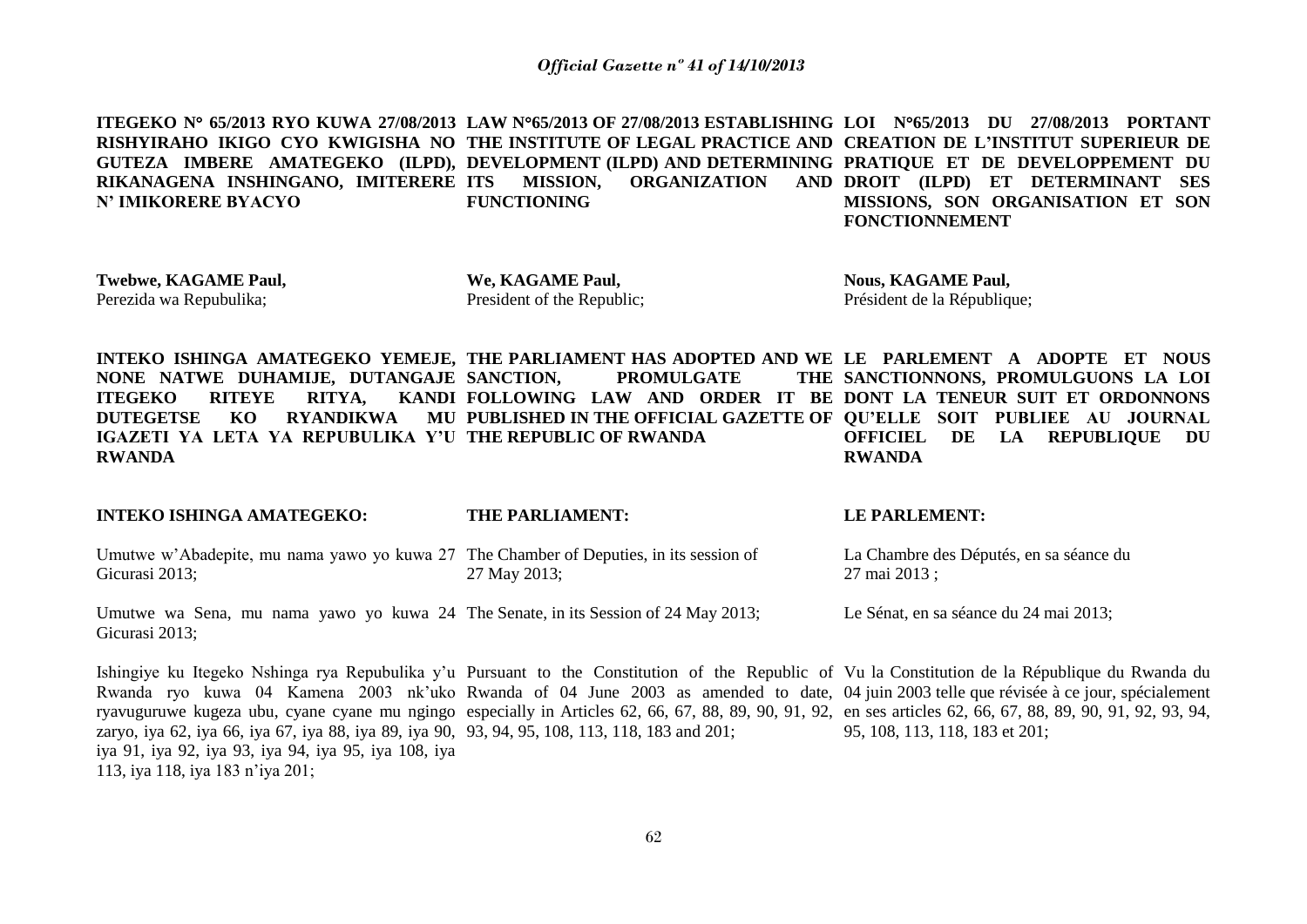| kuwa 21/12/2009 rishyiraho amategeko rusange 21/12/2009<br>ryujujwe kugeza ubu; | Ishingiye ku Itegeko Ngenga n° 06/2009/OL ryo Pursuant to Organic Law n° 06/2009/OL of Vu la Loi Organique n° 06/2009/OL du 21/12/2009<br>establishing<br>general<br>yerekeye ibigo bya Leta nk'uko ryahinduwe kandi governing public institutions as modified and établissements publics telle que modifiée et<br>complemented to date;                                                                                                                                   | provisions portant dispositions générales applicables aux<br>complétée à ce jour;                                                                                                                                                                                                                                             |  |  |
|---------------------------------------------------------------------------------|----------------------------------------------------------------------------------------------------------------------------------------------------------------------------------------------------------------------------------------------------------------------------------------------------------------------------------------------------------------------------------------------------------------------------------------------------------------------------|-------------------------------------------------------------------------------------------------------------------------------------------------------------------------------------------------------------------------------------------------------------------------------------------------------------------------------|--|--|
| imbere Amategeko;                                                               | Development;                                                                                                                                                                                                                                                                                                                                                                                                                                                               | Isubiye ku Itegeko n° 22/2006 ryo kuwa 28/04/2006 Having reviewed Law n° 22/2006 of 28/04/2006 Revu la Loi n° 22/2006 du 28/04/2006 portant<br>rishyiraho Ishuri Rikuru ryo kwigisha no guteza establishing the Institute of Legal Practice and création de l'Institut Supérieur de Pratique et de<br>Développement du Droit; |  |  |
| YEMEJE:                                                                         | <b>ADOPTS:</b>                                                                                                                                                                                                                                                                                                                                                                                                                                                             | <b>ADOPTE:</b>                                                                                                                                                                                                                                                                                                                |  |  |
| UMUTWE WA MBERE: INGINGO RUSANGE CHAPTER ONE: GENERAL PROVISIONS                |                                                                                                                                                                                                                                                                                                                                                                                                                                                                            | <b>DISPOSITIONS</b><br><b>CHAPITRE</b><br><b>PREMIER:</b><br><b>GENERALES</b>                                                                                                                                                                                                                                                 |  |  |
| Ingingo ya mbere: Icyo iri tegeko rigamije                                      | <b>Article One: Purpose of this Law</b>                                                                                                                                                                                                                                                                                                                                                                                                                                    | Article premier : Objet de la présente loi                                                                                                                                                                                                                                                                                    |  |  |
| inshingano, imiterere n'imikorere byacyo.                                       | Iri tegeko rishyiraho Ikigo cy' ishuli cyo kwigisha This Law establishes a high learning Institute of La présente loi porte création de l'Institut Supérieur<br>no Guteza Imbere Amategeko, "ILPD" mu Legal Practice and Development, abbreviated as de Pratique et de Développement du Droit, dénommé<br>magambo ahinnye y'Icyongereza, rikanagena "ILPD" and determines its mission, organisation and «ILPD» en sigle anglais et détermine ses missions,<br>functioning. | son organisation et son fonctionnement.                                                                                                                                                                                                                                                                                       |  |  |
| agenga Ibigo bya Leta.                                                          | ILPD ifite ubuzimagatozi n'ubwigenge mu ILPD shall have legal personality, administrative and ILPD est doté de la personnalité juridique, de<br>miyoborere, mu micungire y'umutungo n'abakozi financial autonomy and shall be managed in l'autonomie administrative et financière et est géré<br>bayo kandi icungwa hakurikijwe amategeko rusange accordance with general provisions governing public conformément aux dispositions générales applicables<br>institutions. | aux établissements publics.                                                                                                                                                                                                                                                                                                   |  |  |
| Ingingo ya 2: Icyicaro cya ILPD                                                 | <b>Article 2: Head office of ILPD</b>                                                                                                                                                                                                                                                                                                                                                                                                                                      | Article 2 : Siège d'ILPD                                                                                                                                                                                                                                                                                                      |  |  |
| hose mu Rwanda igihe bibaye ngombwa.                                            | Icyicaro cya ILPD kiri mu Karere ka Nyanza mu The head office of ILPD shall be located in Nyanza Le siège d'ILPD est établi dans le District de<br>Ntara y'Amajyepfo. Gishobora kwimurirwa ahandi District, Southern Province. It may be transferred Nyanza, en Province du Sud. Il peut, en cas de                                                                                                                                                                        | elsewhere on the Rwandan territory if deemed nécessité, être transféré en tout autre lieu du territoire                                                                                                                                                                                                                       |  |  |

de la République du Rwanda.

necessary.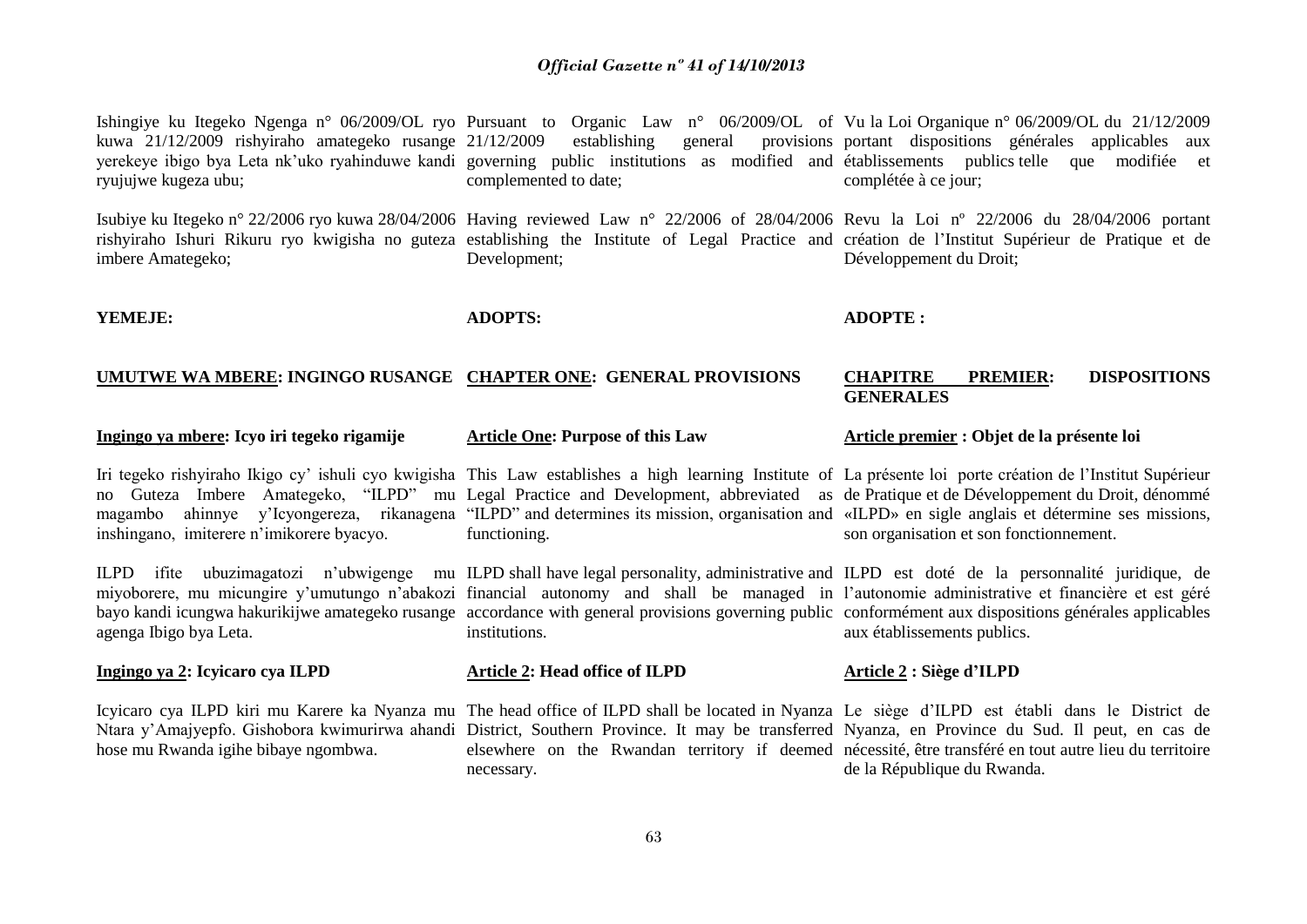ILPD ishobora kugira amashami ahandi hose mu In order to fulfill its mission, ILPD may have Pour mieux remplir ses missions, ILPD peut, en cas gihugu bibaye ngombwa kugira ngo igere ku branches elsewhere in the country if deemed de nécessité, établir des branches en tout autre lieu nshingano zayo, byemejwe n'iteka rya Minisitiri necessary, upon approval by a Prime Minister's du territoire national après approbation par \_rête du w'Intebe. Order. Premier Ministre.

#### **UMUTWE WA II: INSHINGANO ZA ILPD Ingingo ya 3***:* **Inshingano za ILPD** Inshingano z'ingenzi za ILPD ni izi zikurikira:  $1^\circ$  gutanga inyigisho mbonezamwuga by'amategeko ku bantu bafite nibura impamyabumenyi y'icyiciro cya kabiri (2) cya kaminuza mu by'amategeko; 2° gutanga amahugurwa ku bakora umwuga 2° to provide training to those working in the field w'ubutabera n'indi mirimo ijyanye na wo;  $3^{\circ}$  guteza imbere ubushakashatsi no gusakaza  $3^{\circ}$  to promote research and disseminate law; ibyerekeranye n'amategeko; 4° gufatanya n'ibindi bigo n'amashuri by'ubushakashatsi byo mu Rwanda no mu mahanga mu bijyanye n'inyigisho n'ubushakashatsi hagamijwe guteza imbere **CHAPTER II: MISSION OF ILPD Article 3: Mission of ILPD** ILPD shall have the following main missions: mu  $1^\circ$  to provide legal professional education to  $1^\circ$ persons holding at least a Bachelor's Degree in Law; of justice and in related fields;  $4^{\circ}$  to collaborate with other institutions of learning  $4^{\circ}$ and research in Rwanda and abroad in the field of education and research in order to promote law and justice; **CHAPITRE II : MISSIONS D'ILPD Article 3: Missions d'ILPD** Les principales missions d'ILPD sont les suivantes : 1° dispenser la formation professionnelle dans le domaine du droit aux personnes ayant au moins un diplôme de licence en Droit ; 2° dispenser la formation à ceux qui travaillent dans le domaine de la justice et dans d'autres domaines connexes ; 3° promouvoir la recherche et assurer la diffusion du Droit ; 4° collaborer avec d'autres institutions d'enseignement et de recherche œuvrant au Rwanda et à l'étranger en matière d'enseignement et de recherche en vue de

5° gushyigikira ikindi gikorwa cyose gishobora 5° to support any other initiative that may guteza imbere ubutabera n'amategeko. contribute to the promotion of law and justice. appuyer toute autre initiative pouvant contribuer à la promotion de la justice et du Droit.

promouvoir la justice et le Droit ;

ubutabera n'amategeko;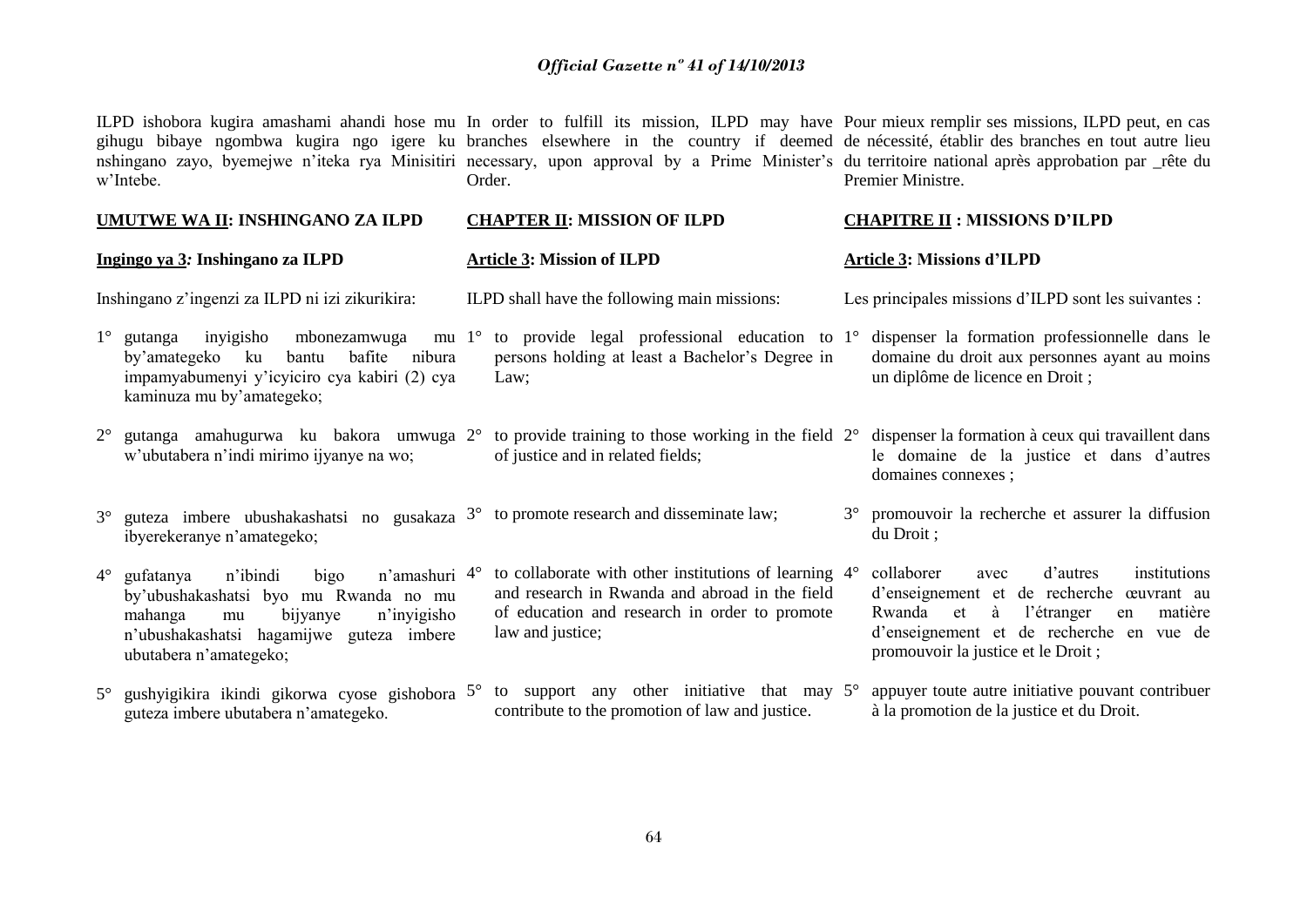#### **UMUTWE WA III: URWEGO RUREBERERA CHAPTER III: SUPERVISING AUTHORITY CHAPITRE III: ORGANE DE TUTELLE ILPD N'ICYICIRO IRIMO OF ILPD AND ITS CATEGORY D'ILPD ET SA CATEGORIE**

#### **Ingingo ya 4: Urwego rureberera ILPD Article 4: Supervising authority of ILPD and its Article 4 : Organe de tutelle d'ILPD et sa n'icyiciro irimo category catégorie**

Iteka rya Minisitiri w'Intebe rigena urwego A Prime Minister's Order shall determine the Un-Arrêté-du-Premier-Ministre-détermine-l'organe-de rureberera ILPD n'icyiciro irimo. supervising authority of ILPD and its category. tutelle d'ILPD et sa catégorie.

making organ of ILPD.

management organs:

1° the Board of Directors;

**FUNCTIONING OF ILPD**

**CHAPTER IV: ORGANIZATION** 

Hagati y'urwego rureberera ILPD n'urwego rwayo There shall be concluded, between the supervising Il est conclu, entre l'organe de tutelle d'ILPD et son rufata ibyemezo hakorwa amasezerano yerekeye authority of ILPD and its decision- making organ, a organe de prise de décisions un contrat de gahunda y'ibikorwa agaragaza uburenganzira n'inshingano bya buri ruhande mu rights and obligations of each party in order for ILPD et les obligations de chaque partie en vue de la kugeza ILPD ku nshingano zayo. performance contract determining competences, performance déterminant les compétences, les droits to fulfill its mission.

Ayo masezerano amara igihe gihwanye na manda Such a contract shall be valid for a period equal to Ce contrat est valable pour une durée égale au y'abagize urwego rufata ibyemezo rwa ILPD.

### **UMUTWE WA IV: IMITERERE N'IMIKORERE BYA ILPD**

**Ingingo ya 5: Inzego z'Ubuyobozi za ILPD Article 5: Management organs of ILPD**

ILPD igizwe n'Inzego z'ubuyobozi ebyiri (2) ILPD shall be comprised of the following two (2) ILPD est doté de deux (2) organes de direction zikurikira:

1° Inama y'Ubuyobozi;

2° Ubuyobozi Bukuru.

2° the General Directorate

Iteka rya Minisitiri w'Intebe rishobora kugena izindi A Prime Minister's Order may determine other Un Arrêté du Premier Ministre peut déterminer nzego za ngombwa kugira ngo ILPD ishobore relevant organs in order for ILPD to fulfill its d'autres organes nécessaires pour permettre à ILPD kurangiza neza inshingano zayo. mission. de réaliser ses missions.

#### **Article 5: Organes de direction d'ILPD**

**CHAPITRE IV: ORGANISATION ET** 

suivants:

- 
- 
- 
- 
- 
- 

**FONCTIONNEMENT D'ILPD**

- 
- 

réalisation des missions d'ILPD.

- - 1° le Conseil d'Administration;
- 
- 

2° la Direction Générale.

decisions d'ILPD.

the term of office of the members of the decision-mandat des members de l'organe de prise de

- -
- 
-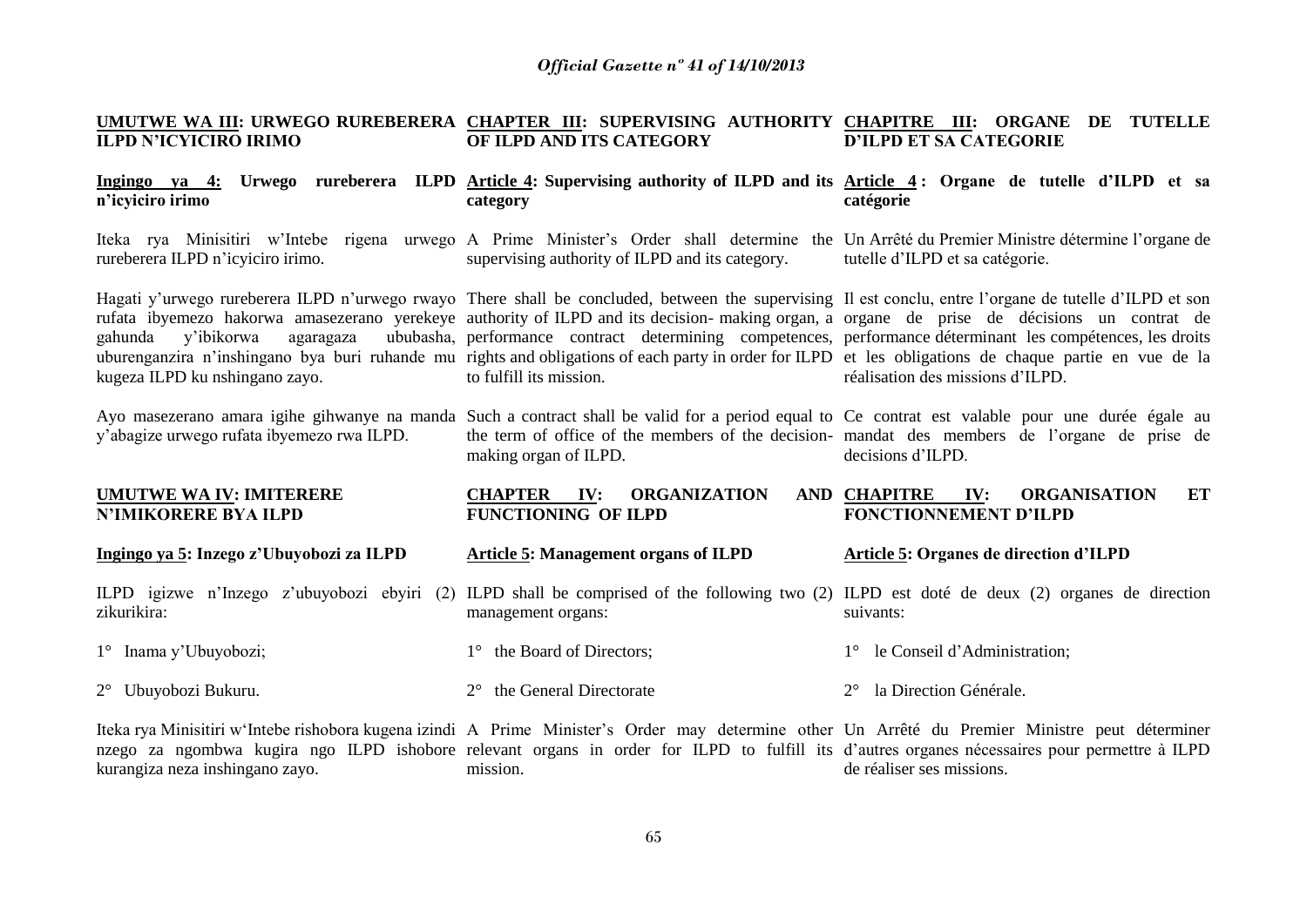| Icyiciro cya mbere: Inama y'Ubuyobozi ya ILPD Section One: Board of Directors of ILPD                                                              |                                                                                                                                                                                                                                                                             | Conseil d'Administration<br>Section<br>première:<br>d'ILPD                                                                                                 |  |  |
|----------------------------------------------------------------------------------------------------------------------------------------------------|-----------------------------------------------------------------------------------------------------------------------------------------------------------------------------------------------------------------------------------------------------------------------------|------------------------------------------------------------------------------------------------------------------------------------------------------------|--|--|
| Ingingo ya 6: Inama y'Ubuyobozi                                                                                                                    | <b>Article 6: Board of Directors</b>                                                                                                                                                                                                                                        | Article 6: Conseil d'Administration                                                                                                                        |  |  |
| ruyiyobora kandi rufata ibyemezo.                                                                                                                  | Inama y'Ubuyobozi ya ILPD ni rwo rwego The Board of Directors of ILPD shall be the Le Conseil d'Administration d'ILPD est l'organe de<br>governing and decision-making organ.                                                                                               | direction et de prise de décisions.                                                                                                                        |  |  |
| Ububasha, inshingano n'imikorere byayo kimwe<br>n'inshingano z'abayigize n'igihe bamara ku mirimo<br>yabo bigenwa n'Iteka rya Minisitiri w'Intebe. | Its competences, responsibilities and functioning as Ses compétences, ses<br>well as responsibilities and term of office of its fonctionnement ainsi que les attributions et la durée<br>Order.                                                                             | attributions<br>et<br>son<br>members shall be determined by a Prime Minister's du mandat de ses membres sont déterminés par<br>Arrêté du Premier Ministre. |  |  |
| y'Ubuyobozi harimo Perezida na Visi Perezida.                                                                                                      | Iteka rya Perezida rishyiraho abagize Inama A Presidential Order shall appoint members of the Les membres du Conseil d'Administration dont le<br>Board of Directors including the Chairperson and Président et le Vice- Président sont nommés par<br>Vice Chairperson.      | Arrêté Présidentiel.                                                                                                                                       |  |  |
| Abagize<br>y'Ubuyobozi<br>Inama<br>hakurikijwe ubushobozi n'ubuzobere bwabo.                                                                       | batoranywa Members of the Board of Directors shall be selected Les membres du Conseil d'Administration sont<br>on the basis of their competence and expertise.                                                                                                              | choisis sur base de leur compétence et de leur<br>expertise.                                                                                               |  |  |
| Inama y'Ubuyobozi bagomba kuba ari abagore.                                                                                                        | Nibura mirongo itatu ku ijana (30%) by'abagize At least thirty per cent (30%) of the members of the Au moins trente pour cent (30%) des membres du<br>Board of Directors shall be females.                                                                                  | Conseil d'Administration sont de sexe féminin.                                                                                                             |  |  |
| Ingingo ya 7: Ibigenerwa<br>y'Ubuyobozi bitabiriye inama                                                                                           | abagize Inama Article 7: Sitting allowances for members of the Article 7: Jetons de présence des membres du<br><b>Board of Directors</b>                                                                                                                                    | <b>Conseil d'Administration</b>                                                                                                                            |  |  |
| Abagize<br>y'Ubuyobozi bagenerwa<br>z'Inama<br>agenwa n'Iteka rya Perezida.                                                                        | Inama y'Ubuyobozi bitabiriye inama Members of the Board of Directors present in the Les membres du Conseil d'Administration présents<br>amafaranga meetings of the Board of Directors shall be entitled aux<br>to sitting allowances determined by a Presidential<br>Order. | Conseil<br>d'Administration<br>réunions<br>du<br>bénéficient de jetons de présence dont le montant est<br>déterminé par Arrêté Présidentiel.               |  |  |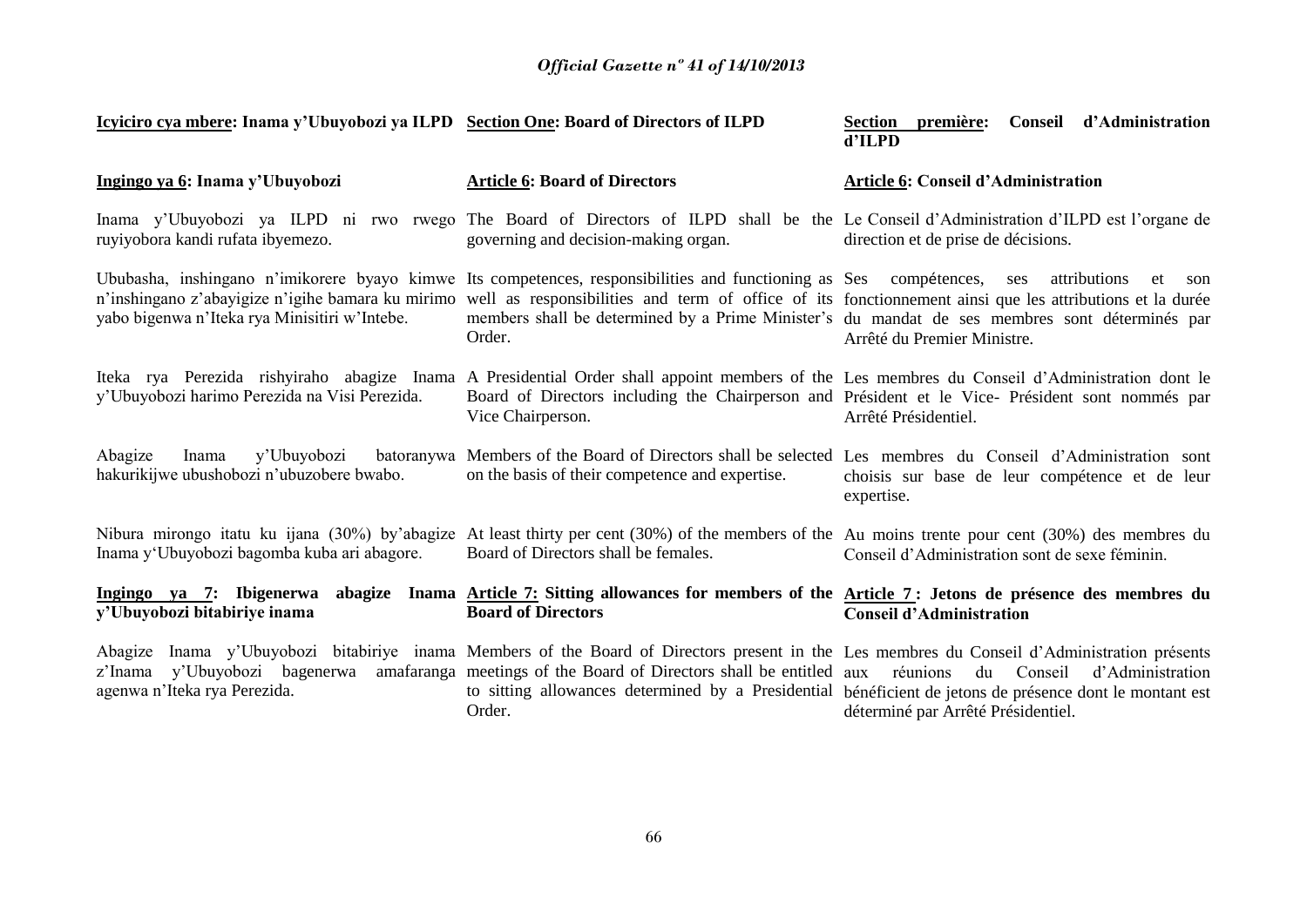| Nama y'Ubuyobozi ya ILPD                                                                                   | Ingingo ya 8: Ibitabangikanywa no kuba mu Article 8: Incompatibilities with membership of Article 8: Incompatibilités avec la qualité de<br>the Board of Directors of ILPD                                                                                                                                                                                                                                                                             | membre du Conseil d'Administration d'ILPD                                                                                                                                                                                              |
|------------------------------------------------------------------------------------------------------------|--------------------------------------------------------------------------------------------------------------------------------------------------------------------------------------------------------------------------------------------------------------------------------------------------------------------------------------------------------------------------------------------------------------------------------------------------------|----------------------------------------------------------------------------------------------------------------------------------------------------------------------------------------------------------------------------------------|
| ILPD.<br>ugenerwa igihembo muri ILPD.                                                                      | Usibye abagize Inama y'Ubuyobozi bigisha muri Apart from members of the Board of Directors who Hormis les membres du Conseil d'Administration<br>abandi ntibemerewe gukora umurimo are part of teaching staff of ILPD, other members qui font partie du personnel enseignant d'ILPD, les<br>shall not be allowed to perform any remunerated autres membres du Conseil d'Administration ne sont<br>activity within ILPD.                                | pas autorisés à exercer une activité rémunérée au sein<br>d'ILPD.                                                                                                                                                                      |
| imigabane, gupiganira amasoko atangwa na ILPD.                                                             | Abagize Inama y'Ubuyobozi ntibemerewe kandi, Members of the Board of Directors shall also not be Les membres du Conseil d'Administration ne sont<br>haba ku giti cyabo cyangwa ibigo bafitemo allowed, either individually or companies in which non plus autorisés, soit individuellement ou les<br>they hold shares, to bid for tenders of ILPD.                                                                                                     | sociétés dont ils sont actionnaires, de soumissionner<br>aux marchés d'ILPD.                                                                                                                                                           |
| Icyiciro cya 2: Ubuyobozi Bukuru                                                                           | <b>Section 2: General Directorate</b>                                                                                                                                                                                                                                                                                                                                                                                                                  | <b>Section 2: Direction Générale</b>                                                                                                                                                                                                   |
| Ingingo ya 9: Abagize Ubuyobozi Bukuru<br>bwa ILPD                                                         | Article 9: Composition of the General Directorate Article 9: Composition de la Direction Générale<br>of ILPD                                                                                                                                                                                                                                                                                                                                           | de l'ILPD                                                                                                                                                                                                                              |
| n'iteka rya Perezida.                                                                                      | Abagize Ubuyobozi Bukuru bwa ILPD bagenwa Members of the General Directorate of ILPD shall be Les membres de la Direction Générale d'ILPD sont<br>appointed by a Presidential Order.                                                                                                                                                                                                                                                                   | nommés par Arrêté Présidentiel.                                                                                                                                                                                                        |
| Minisitiri w'Intebe.                                                                                       | Ububasha, inshingano n'imikorere by abagize The competences and responsibilities of members of Les compétences et les attributions des membres de<br>Ubuyobozi Bukuru bwa ILPD bigenwa n'iteka rya the General Directorate of ILPD as well as la Direction Générale d'ILPD ainsi que les modalités<br>modalities for performance of their duties shall be d'exercice de leurs fonctions sont determinés par<br>determined by a Prime Minister's Order. | Arrêté du Premier Ministre.                                                                                                                                                                                                            |
| Ingingo ya 10: Sitati igenga abakozi ba ILPD<br>n'ibigenerwa abagize Ubuyobozi Bukuru<br>n'abakozi ba ILPD | and the staff of ILPD                                                                                                                                                                                                                                                                                                                                                                                                                                  | Article 10: Statute governing staff of ILPD and Article 10: Statut régissant le personnel d'ILPD et<br>the benefits of members of General Directorate les appointements des membres de la Direction<br>Générale et du personnel d'ILPD |
| Abarimu n'abashakashatsi ba ILPD bagengwa na<br>sitati yihariye ishyirwaho n'Iteka rya Perezida.           | The teaching and research staff of ILPD shall be Le personnel enseignant et de la recherche d'ILPD<br>governed by a statute established by a Presidential<br>Order.                                                                                                                                                                                                                                                                                    | est régi par un statut particulier établi par Arrêté<br>Présidentiel.                                                                                                                                                                  |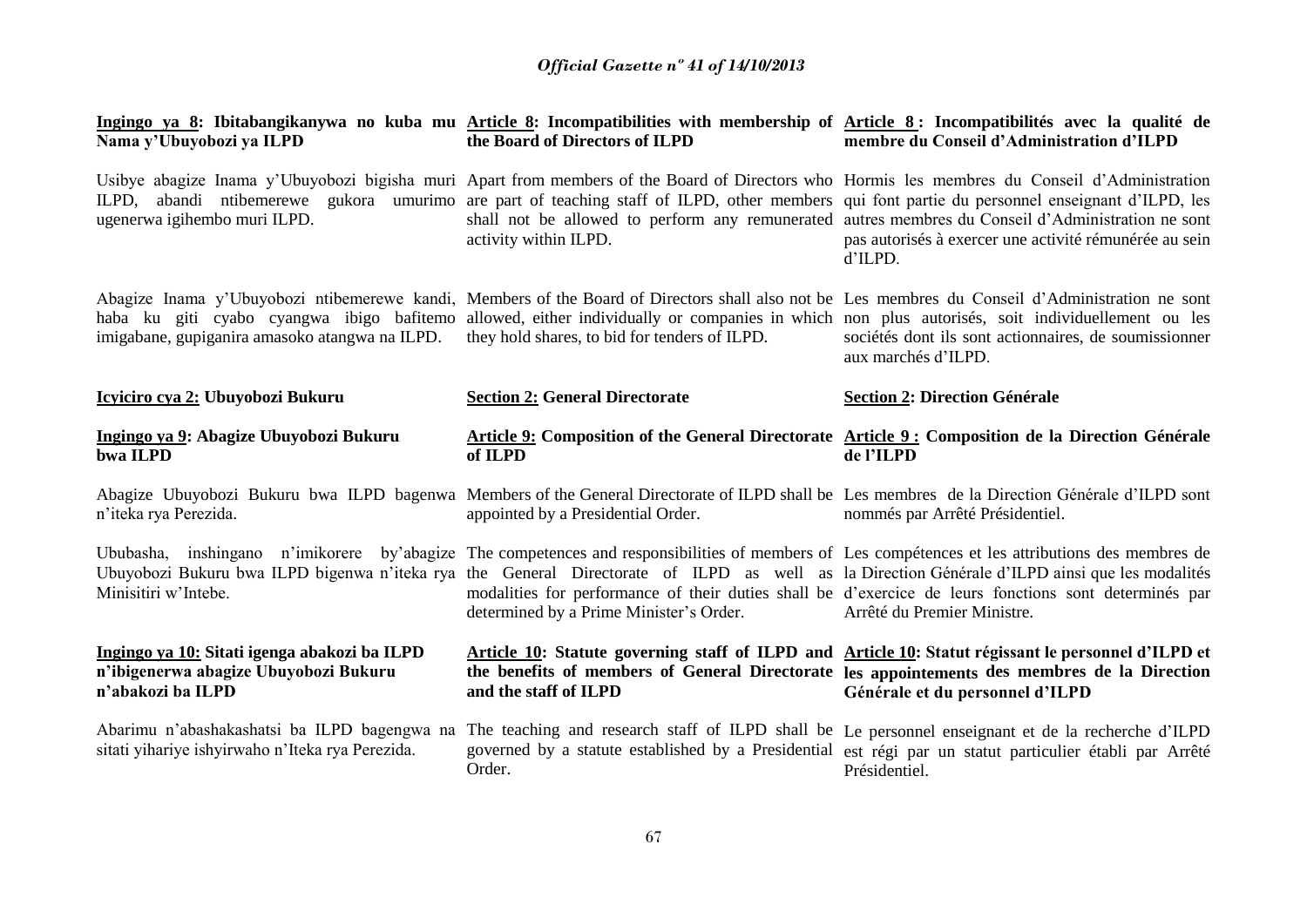| igenga abakozi ba Leta n'inzego z'imirimo ya Leta. Statutes for Rwanda Public Service.          | Abakozi ba ILPD bagengwa na Sitati rusange The staff of ILPD shall be governed by the General Le personnel d'ILPD est régi par le Statut Général de<br>la Fonction Publique Rwandaise.                                                                                                      |                                                                                                                                                                                                                                                                                                                                                                                                                                                                                                                   |
|-------------------------------------------------------------------------------------------------|---------------------------------------------------------------------------------------------------------------------------------------------------------------------------------------------------------------------------------------------------------------------------------------------|-------------------------------------------------------------------------------------------------------------------------------------------------------------------------------------------------------------------------------------------------------------------------------------------------------------------------------------------------------------------------------------------------------------------------------------------------------------------------------------------------------------------|
| abakozi b'ibigo bya Leta bagenerwa.                                                             | institutions.                                                                                                                                                                                                                                                                               | Ibigenerwa abagize Ubuyobozi Bukuru n'abakozi Benefits allocated to members of the General Les appointements accordés aux membres de la<br>ba ILPD biteganywa n'amategeko agena ibyo Directorate and to the staff of ILPD shall be Direction Générale et au personnel d'ILPD sont<br>determined in accordance with legal provisions déterminés conformément aux dispositions légales<br>determining benefits to employees of public determinant les avantages alloués au personnel des<br>établissements publics. |
| by'inzego z'imirimo za ILPD                                                                     | responsibilities of ILPD organs                                                                                                                                                                                                                                                             | Ingingo ya 11: Imiterere, imikorere n'inshingano Article 11: Organization, functioning and Article 11: Organisation, fonctionnement et<br>attributions des organes d'ILPD                                                                                                                                                                                                                                                                                                                                         |
| imiterere n'inshingano<br>Imikorere,<br>w'Intebe.                                               | by inzego. The organization, functioning and responsibilities of L'organisation, le fonctionnement et les attributions<br>z'imirimo za ILPD bigenwa n'iteka rya Minisitiri ILPD organs shall be determined by a Prime des organes d'ILPD sont déterminés par Arrêté du<br>Minister's Order. | Premier Ministre.                                                                                                                                                                                                                                                                                                                                                                                                                                                                                                 |
| UMUTWE WA V: UMUTUNGO N'IMARI                                                                   | <b>CHAPTER V: PROPERTY AND FINANCE</b>                                                                                                                                                                                                                                                      | <b>CHAPITRE V: PATRIMOINE ET FINANCE</b>                                                                                                                                                                                                                                                                                                                                                                                                                                                                          |
|                                                                                                 |                                                                                                                                                                                                                                                                                             |                                                                                                                                                                                                                                                                                                                                                                                                                                                                                                                   |
| Ingingo ya 12: Umutungo wa ILPD n'inkomoko Article 12: Property of ILPD and its sources<br>yawo |                                                                                                                                                                                                                                                                                             | Article 12: Patrimoine d'ILPD et ses sources                                                                                                                                                                                                                                                                                                                                                                                                                                                                      |
| <b>ILPD</b><br>Umutungo<br>ugizwe<br>wa<br>wimukanwa n'utimukanwa.                              | n'umutungo The property of ILPD shall be comprised of Le patrimoine d'ILPD comprend des biens meubles<br>immovables and movables.                                                                                                                                                           | et immeubles.                                                                                                                                                                                                                                                                                                                                                                                                                                                                                                     |
| Ukomoka aha hakurikira:                                                                         | It shall come from the following sources:                                                                                                                                                                                                                                                   | Il provient des sources suivantes:                                                                                                                                                                                                                                                                                                                                                                                                                                                                                |
| 1° ingengo y'imari ya Leta;                                                                     | 1° State budget allocations;                                                                                                                                                                                                                                                                | les dotations budgétaires de l'Etat;<br>$1^{\circ}$                                                                                                                                                                                                                                                                                                                                                                                                                                                               |
| $2^{\circ}$ inkunga za Leta cyangwa iz'abafatanyabikorwa;                                       | $2^{\circ}$ State or partners' subsidies;                                                                                                                                                                                                                                                   | les subventions de l'Etat ou des partenaires ;<br>$2^{\circ}$                                                                                                                                                                                                                                                                                                                                                                                                                                                     |
| amafaranga akomoka ku mirimo n'ibikorwa<br>$3^\circ$<br>binyuranye bya ILPD;                    | income from various services and<br>$3^\circ$<br>activities of ILPD;                                                                                                                                                                                                                        | les revenus de différents services et activités<br>$3^\circ$<br>$d'ILPD$ ;                                                                                                                                                                                                                                                                                                                                                                                                                                        |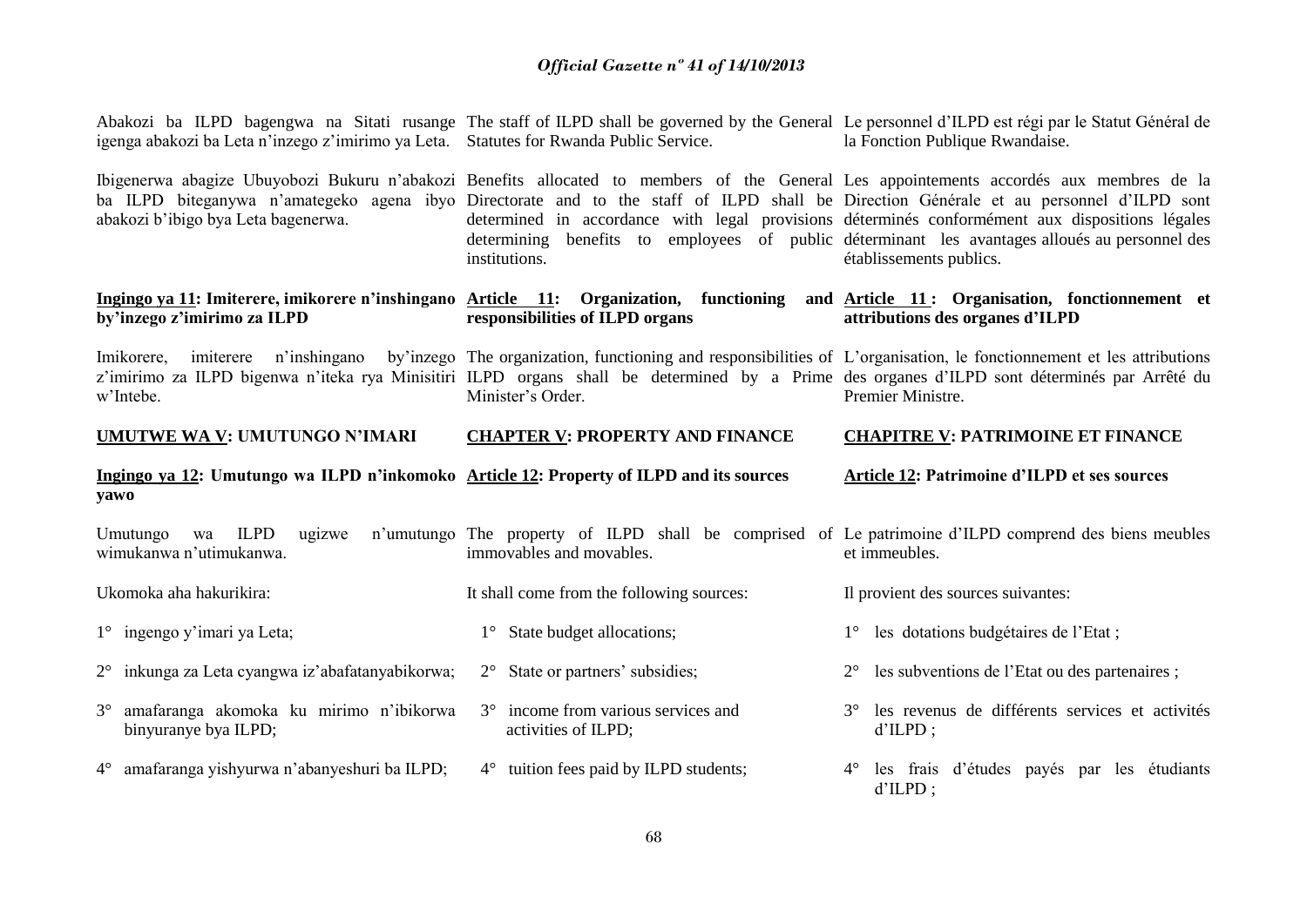| $5^{\circ}$ impano n'indagano;                                                          |             | donations and bequests;                                                 | $5^\circ$ les dons et legs;                                                                                     |
|-----------------------------------------------------------------------------------------|-------------|-------------------------------------------------------------------------|-----------------------------------------------------------------------------------------------------------------|
| $6^{\circ}$ inguzanyo zihabwa ILPD zemewe na Minisitiri<br>ufite imari mu nshingano ze; | $6^{\circ}$ | loans granted to ILPD approved by the<br>Minister in charge of finance; | 6 <sup>°</sup> les prêts accordés à ILPD approuvés par le<br>Ministre ayant les finances dans ses attributions; |

7° umutungo wari usanzwe ari uwa ILPD 7° assets formerly owned by ILPD established by 7° le patrimoine qui appartenait à ILPD créé par la yashyizweho n'itegeko nº22/2006 ryo kuwa Law nº 22/2006 of 28/04/2006 establishing the Loi nº 22/2006 du 28/04/2006 portant création de 28/04/2006 rishyiraho ishuri rikuru ryo Institute of Legal Practice and Development. kwigisha no guteza imbere amategeko. l'Institut Supérieur de Pratique et de Développement du Droit.

#### **Ingingo ya 13: Imikoreshereze, imicungire Article 13: Use, management and audit of the Article 13: Utilisation, gestion et audit du n'imigenzurire by'umutungo wa ILPD property of ILPD patrimoine d'ILPD**

Imikoreshereze, imicungire n'imigenzurire The use, management and audit of the property of L'utilisation, la gestion et l'audit du patrimoine by'umutungo wa ILPD bikorwa hakurikijwe ILPD shall be carried out in accordance with relevant d'ILPD sont effectués conformément aux amategeko abigenga. legal provisions. dispositions légales en la matière.

Ubugenzuzi bushinzwe igenzura rya buri munsi The internal audit unit of ILPD shall submit a report Le service d'audit interne d'ILPD transmet un ry'imikoreshereze n'imicungire by'umutungo wa to the Board of Directors with a copy to the head of rapport au Conseil d'Administration avec copie au ILPD buha raporo Inama y'Ubuyobozi, bukagenera the General Directorate of ILPD. kopi uyobora Ubuyobozi Bukuru bwa ILPD. responsable de la Direction Générale d'ILPD.

#### **Ingingo ya 14: Iyemezwa n'imicungire Article 14: Approval and management of the Article 14 : Adoption et gestion du budget d'ILPD by'ingengo y'imari ya ILPD budget of ILPD**

Ingengo y'imari ya ILPD yemezwa kandi The budget of ILPD shall be approved and managed Le budget d'ILPD est adopté et géré conformément igacungwa hakurikijwe amategeko abigenga. in accordance with relevant legal provisions. aux dispositions légales en la matière.

#### **Ingingo ya 15: Raporo y'umwaka w'ibaruramari Article 15: Annual financial report Article 15 : Rapport annuel financier**

Mu mezi atatu (3) akurikira impera z'umwaka Within three (3) months following the closure of the Dans les trois (3) mois qui suivent la fin de l'exercice w'ibaruramari, uyobora Ubuyobozi Bukuru bwa financial year, the head of the General Directorate of financier, le responsable de la Direction Générale ILPD ashyikiriza urwego rureberera ILPD raporo ILPD shall submit the annual financial report to the d'ILPD transmet à l'organe de tutelle d'ILPD le y'umwaka w'ibaruramari, imaze kwemezwa supervising authority of ILDP after its approval by rapport annuel financier après son approbation par le n'Inama y'Ubuyobozi hakurikijwe amategeko the Board of Directors in accordance with laws Conseil d'Administration conformément aux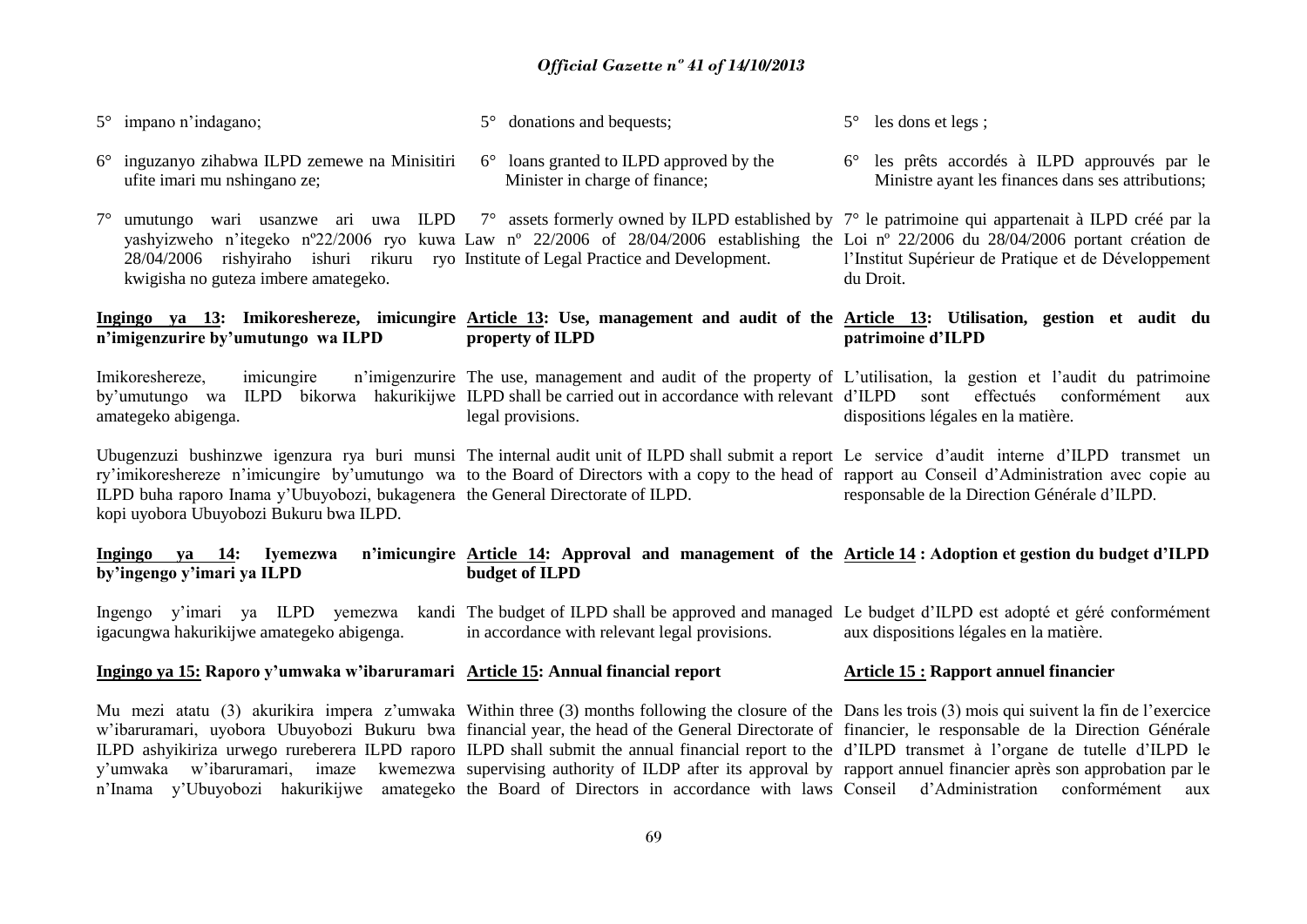agenga imicungire y'imari n'umutungo bya Leta. **UMUTWE WA VI: INGINGO ZINYURANYE CHAPTER VI: MISCELLANEOUS AND FINAL CHAPITRE VI: DISPOSITIONS DIVERSES ET N'IZISOZA Ingingo ya 16: Kwegurirwa amasezerano, Article 16: Transfer of contracts, activities and Article 16: Cession des contrats, des activités et ibikorwa n'umutungo bya ILPD** Amasezerano ya ILPD yakozwe mbere y'uko iri Any agreement of ILPD concluded before the Tout contrat d'ILPD conclu avant la publication de la tegeko ritangazwa mu Igazeti ya Leta ya publication of this Law in the Official Gazette of the présente loi au Journal Officiel de République du Repubulika y'u Rwanda agumana agaciro kayo. Ibikorwa, imitungo yimukanwa n'itimukanwa Activities, movable and immovable property, and Les activités, les biens meubles et immeubles et le n'imyenda bya ILPD yashyizweho n'Itegeko n° liabilities of ILPD instituted by Law n° 22/2006 of passif d'ILPD créé par la Loi n° 22/2006 du 22/2006 ryo kuwa 28/04/2006 rishyiraho Ishuri 28/04/2006 establishing Institute of Legal Practice 28/04/2006 portant création de l'Institut Supérieur de Rikuru ryo kwigisha no guteza imbere Amategeko and Development shall be transferred to ILPD Pratique et de Développement du Droit sont cédés à byeguriwe ILPD ishyizweho n'iri tegeko. **Ingingo ya 17: Itegurwa, isuzumwa n'itorwa Article 17: Drafting, consideration and adoption Article 17: Initiation, examen et adoption de la by'iri tegeko** Iri tegeko ryateguwe, risuzumwa kandi ritorwa mu This Law was drafted, considered and adopted in La présente loi a été initiée, examinée et adoptée en rurimi rw'Ikinyarwanda. **Ingingo ya 18: Ivanwaho ry'itegeko n'ingingo Article 18: Repealing provision z'amategeko zinyuranyije n'iri tegeko**  Itegeko n° 22/2006 ryo ku wa 28/04/2006 rishyiraho Law n° 22/2006 of 28/04/2006 establishing the La Loi n° 22/2006 du 28/04/2006 portant création de Ishuri Rikuru ryo Kwigisha no Guteza Imbere Institute of Legal Practice and Development and all l'Institut Supérieur de Pratique et de Développement governing the management of the State finance and dispositions légales régissant la gestion des finances property. **PROVISIONS property of ILPD** Republic of Rwanda shall remain valid. established by this Law. **of this Law** Kinyarwanda. et du patrimoine de l'Etat. **FINALES du patrimoine d'ILPD**  Rwanda reste valable. ILPD créé par la présente loi. **présente loi** Kinyarwanda. **Article 18: Disposition abrogatoire**

70

Amategeko n'ingingo zose z'amategeko abanziriza prior legal provisions contrary to this Law are hereby du Droit, ainsi que toutes les dispositions légales

antérieures contraires à la présente loi sont abrogées*.*

repealed.

iri kandi zinyuranyije na ryo bivanyweho.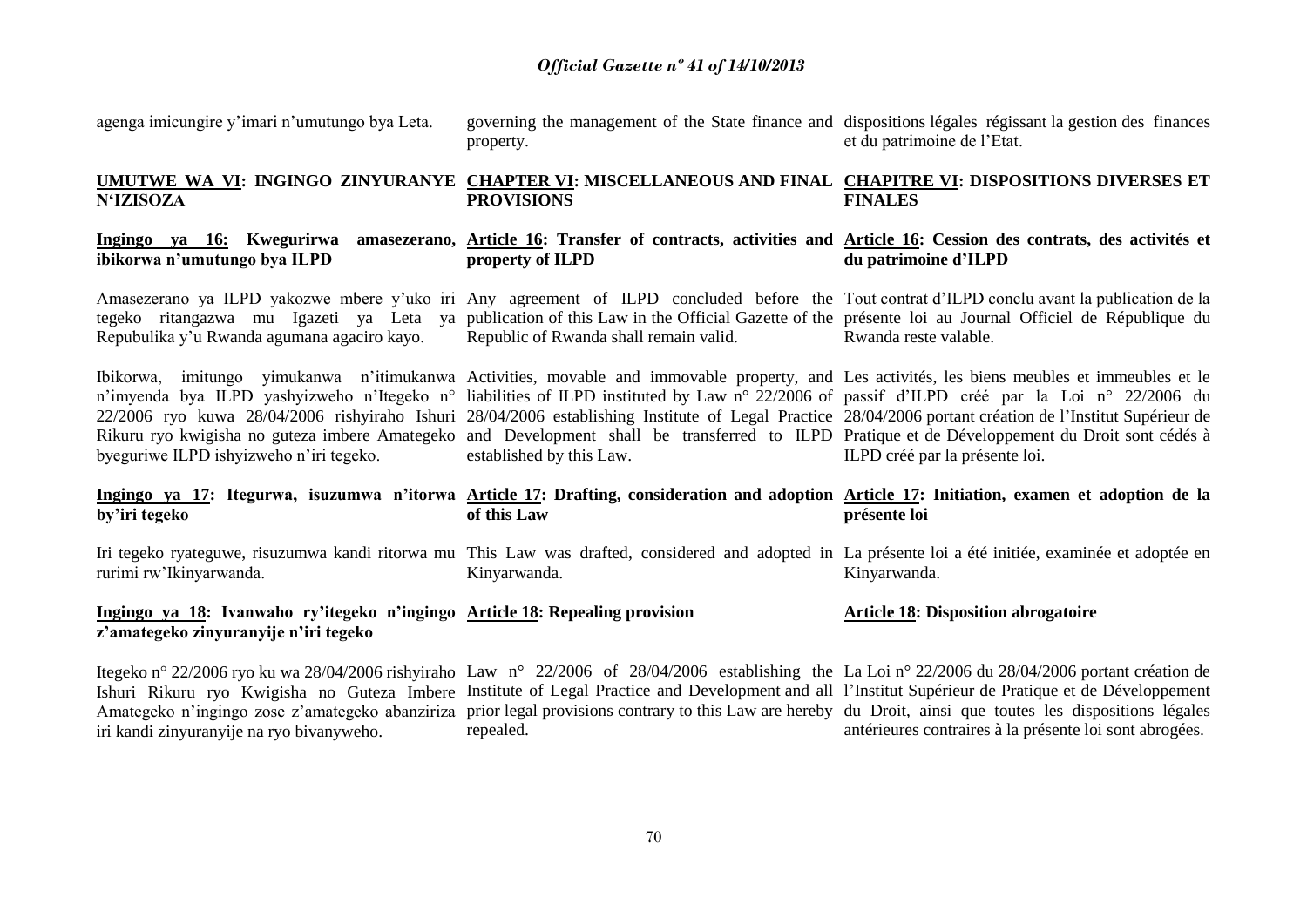**Ingingo ya 19: Igihe iri tegeko ritangira Article 19: Commencement gukurikizwa**

Iri tegeko ritangira gukurikizwa ku munsi This Law shall come into force on the date of its La présente loi entre en vigueur le jour de sa ritangarijweho mu Igazeti ya Leta ya Repubulika publication in the Official Gazette of the Republic of publication au Journal Officiel de la République du y'u Rwanda. Rwanda. Rwanda.

> (sé) **KAGAME Paul** President of the Republic

(sé) **Dr. HABUMUREMYI Pierre Damien**

Kigali, kuwa 27/08/2013

Kigali, on 27/08/2013

Kigali, le 27/08/2013

 $(sé)$ **KAGAME Paul** Perezida wa Repubulika

(sé) **Dr. HABUMUREMYI Pierre Damien** Minisitiri w'Intebe

**Bibonywe kandi bishyizweho Ikirango cya Repubulika:**

 $(s<sub>e</sub>)$ **BUSINGYE Johnston** Minisitiri w'Ubutabera/Intumwa Nkuru ya Leta (sé)

**BUSINGYE Johnston** Minister of Justice/Attorney General

(sé) **KAGAME Paul** President de la Republique

(sé) **Dr. HABUMUREMYI Pierre Damien** Premier Ministre

**Vu et scellé du Sceau de la République:**

(sé) **BUSINGYE Johnston** Ministre de la Justice/Garde des Sceaux

Prime Minister **Seen and sealed with the Seal of the Republic:** **Article 19: Entrée en vigueur**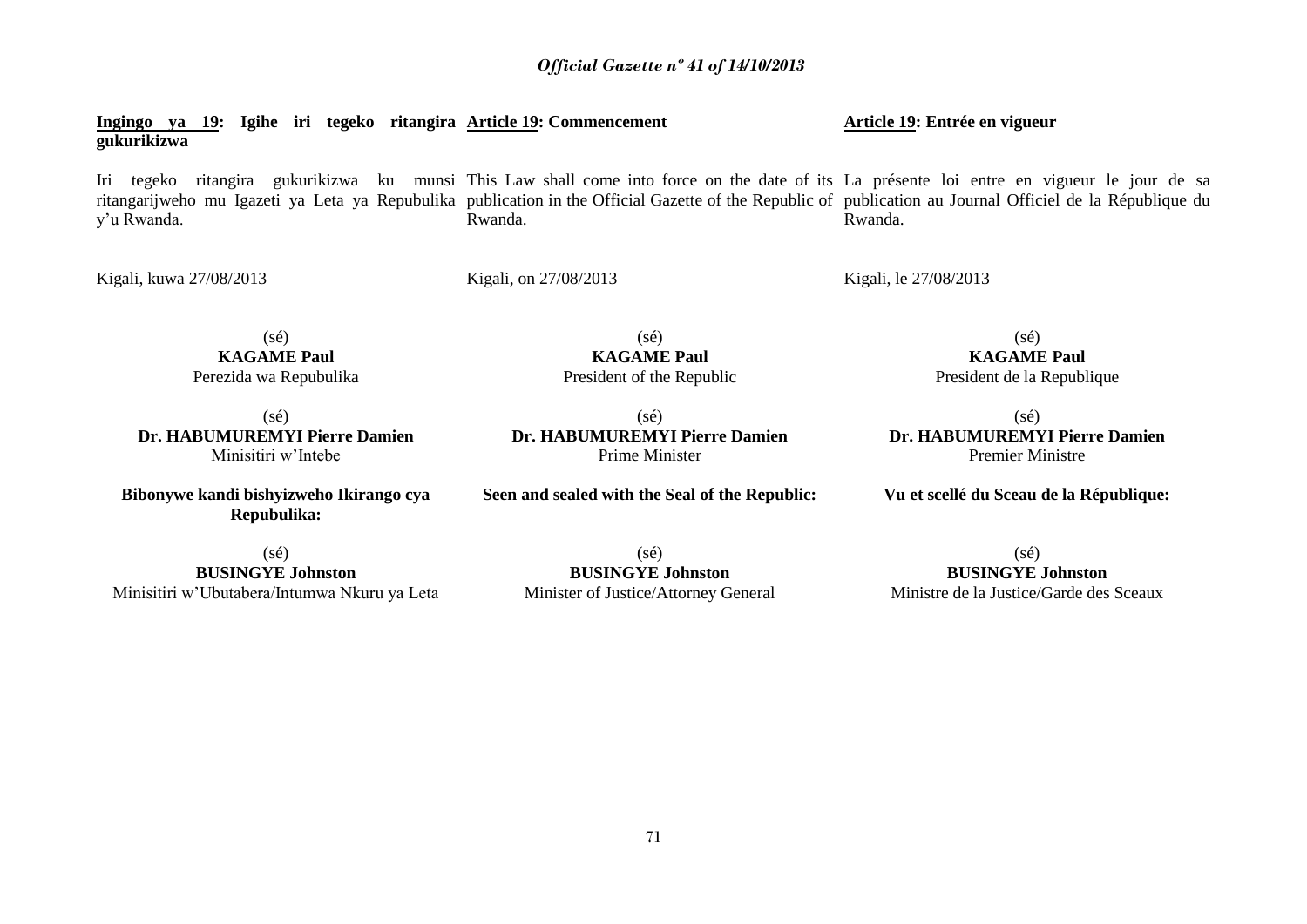**ITEGEKO Nº 66/2013 RYO KUWA 27/08/2013 RYEMERERA KWEMEZA BURUNDU RWANDA IYINJIZWA MURYANGO W'IBIHUGU BY'AFURIKA BIHINGA UMUCERI LAW Nº66/2013 OF 27/08/2013 AUTHORISING THE ACCESSION OF AUTORISANT L'ADHESION DU RWANDA RWANDA TO THE AFRICA RICE CENTER AU CENTRE DU RIZ POUR L'AFRIQUE LOI Nº 66/2013 DU 27/08/2013**

| <b>ISHAKIRO</b>                                            | <b>TABLE OF CONTENTS</b>                                              | <b>TABLE DES MATIERES</b>                                       |
|------------------------------------------------------------|-----------------------------------------------------------------------|-----------------------------------------------------------------|
| Ingingo ya mbere: Uruhushya rwo kwemeza<br>burundu         | <b>Article One: Authorization for accession</b>                       | Article premier: Autorisation d'adhésion                        |
| Ingingo ya 2: Itegurwa, isuzumwa n'itorwa by'iri<br>tegeko | <b>Article 2: Drafting, consideration and adoption</b><br>of this Law | Article 2: Initiation, examen et adoption de la<br>présente loi |
| Ingingo ya 3: Igihe itegeko ritangira gukurikizwa          | <b>Article 3: Commencement</b>                                        | Article 3: Entrée en vigueur                                    |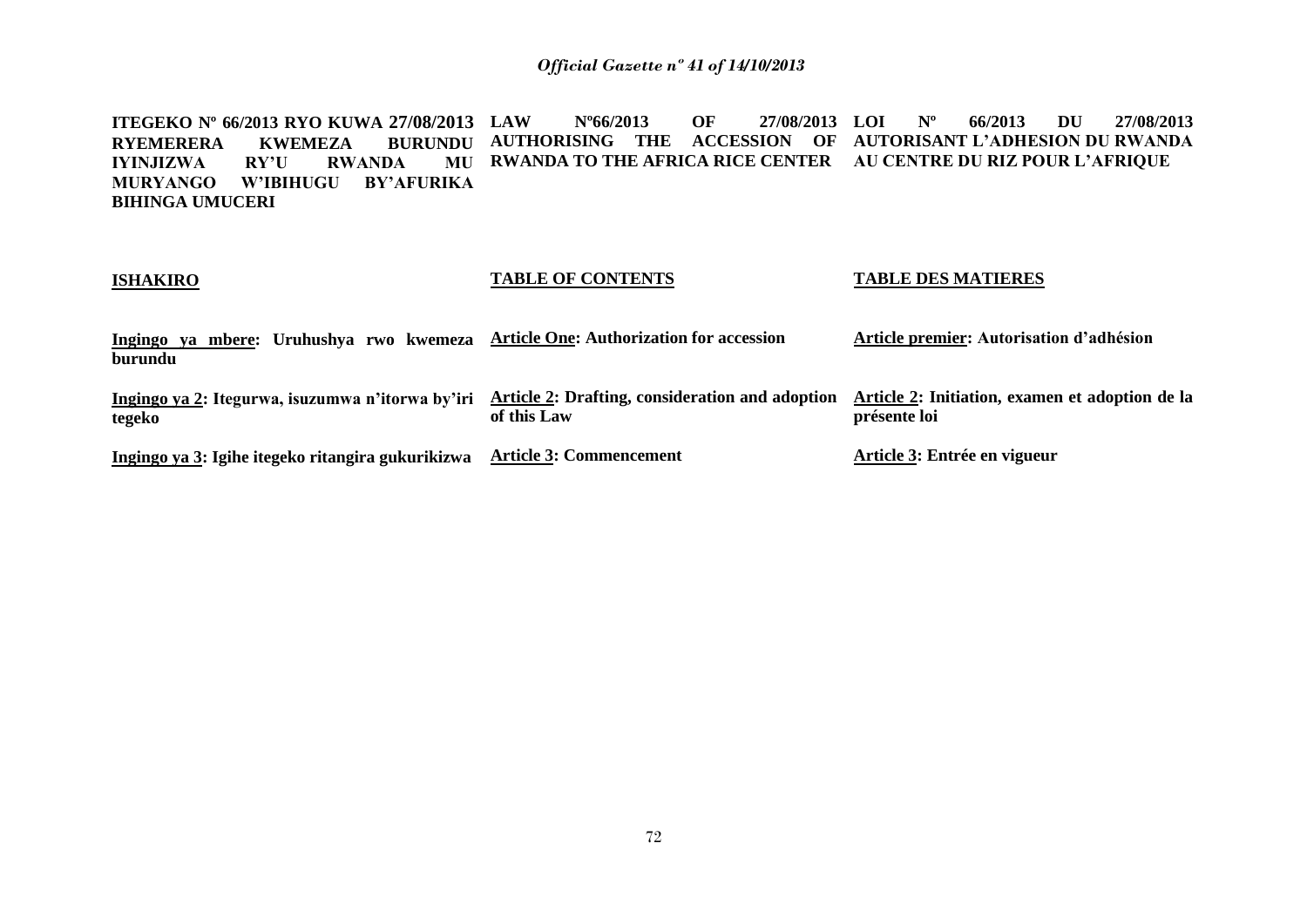## *Official Gazette nº 41 of 14/10/2013*

**ITEGEKO Nº 66/2013 RYO KUWA 27/08/2013 RYEMERERA KWEMEZA BURUNDU IYINJIZWA RY'U RWANDA MU MURYANGO W'IBIHUGU BY'AFURIKA BIHINGA UMUCERI LAW Nº66/2013 OF 27/08/2013 AUTHORISING THE ACCESSION OF AUTORISANT L'ADHESION DU RWANDA RWANDA TO THE AFRICA RICE CENTER AU CENTRE DU RIZ POUR L'AFRIQUE LOI Nº 66/2013 DU 27/08/2013**

| Twebwe, KAGAME Paul,<br>Perezida wa Repubulika;                                                                                                                                                                                                                               | We, KAGAME Paul,<br>President of the Republic;                                                                                                                                            | <b>Nous, KAGAME Paul,</b><br>Président de la République;                                                                                                                                                                                               |
|-------------------------------------------------------------------------------------------------------------------------------------------------------------------------------------------------------------------------------------------------------------------------------|-------------------------------------------------------------------------------------------------------------------------------------------------------------------------------------------|--------------------------------------------------------------------------------------------------------------------------------------------------------------------------------------------------------------------------------------------------------|
| INTEKO ISHINGA AMATEGEKO YEMEJE,<br>NONE NATWE DUHAMIJE, DUTANGAJE<br><b>ITEGEKO</b><br><b>RITYA</b><br><b>KANDI</b><br><b>RITEYE</b><br>DUTEGETSE KO RYANDIKWA MU IGAZETI<br>YA LETA YA REPUBULIKA Y'U RWANDA:                                                               | THE PARLIAMENT HAS ADOPTED AND<br>WE SANCTION, PROMULGATE<br>THE<br>FOLLOWING LAW AND ORDER IT BE<br>PUBLISHED IN THE OFFICIAL GAZETTE<br>OF THE REPUBLIC OF RWANDA                       | LE PARLEMENT A ADOPTE, ET NOUS<br>SANCTIONNONS, PROMULGUONS<br>- LA<br>DONT LA<br><b>TENEUR</b><br><b>SUIT</b><br>ET<br>LOI –<br>ORDONNONS QU'ELLE SOIT PUBLIEE<br><b>JOURNAL</b><br><b>OFFICIEL</b><br>DE<br>AU<br>LA<br><b>REPUBLIQUE DU RWANDA:</b> |
| <b>INTEKO ISHINGA AMATEGEKO:</b>                                                                                                                                                                                                                                              | THE PARLIAMENT:                                                                                                                                                                           | LE PARLEMENT:                                                                                                                                                                                                                                          |
| Umutwe w'Abadepite mu nama yawo yo kuwa 24<br>Kamena 2013;                                                                                                                                                                                                                    | The Chamber of Deputies, in its session of<br>24 June 2013;                                                                                                                               | La Chambre des Députés, en sa séance du 24 juin<br>2013;                                                                                                                                                                                               |
| Umutwe wa Sena mu nama yawo yo kuwa 03<br>Nyakanga 2013;                                                                                                                                                                                                                      | The Senate, in its session of 03 July 2013;                                                                                                                                               | Le Sénat, en sa séance du 03 juillet 2013;                                                                                                                                                                                                             |
| Ishingiye ku Itegeko Nshinga rya Repubulika y'u<br>Rwanda ryo kuwa 04 Kamena 2003 nk'uko<br>ryavuguruwe kugeza ubu, cyane cyane mu ngingo<br>zaryo iya 62, iya 66, iya 67, iya 88, iya 89, iya 90,<br>iya 92, iya 93, iya 94, iya 95, iya 108, iya 189, iya<br>190 n'iya 201; | Pursuant to the Constitution of the Republic of<br>Rwanda of 04 June 2003 as amended to date,<br>especially in Articles 62, 66, 67, 88, 89, 90, 92,<br>93, 94, 95, 108, 189, 190 and 201; | Vu la Constitution de la République du Rwanda<br>du 04 juin 2003 telle que révisée à ce jour,<br>spécialement en ses articles 62, 66, 67, 88, 89,<br>90, 92, 93, 94, 95, 108, 189, 190 et 201;                                                         |
| shingiro<br>Amategeko<br>Imaze<br>gusuzuma<br>w'Ibihugu<br>by' Afurika<br>y'Umuryango                                                                                                                                                                                         | After consideration of the<br>Western Africa Rice Development Association l'Association pour le Développement de la                                                                       | Constitution of Après examen<br>l'Acte Constitutif de<br>de                                                                                                                                                                                            |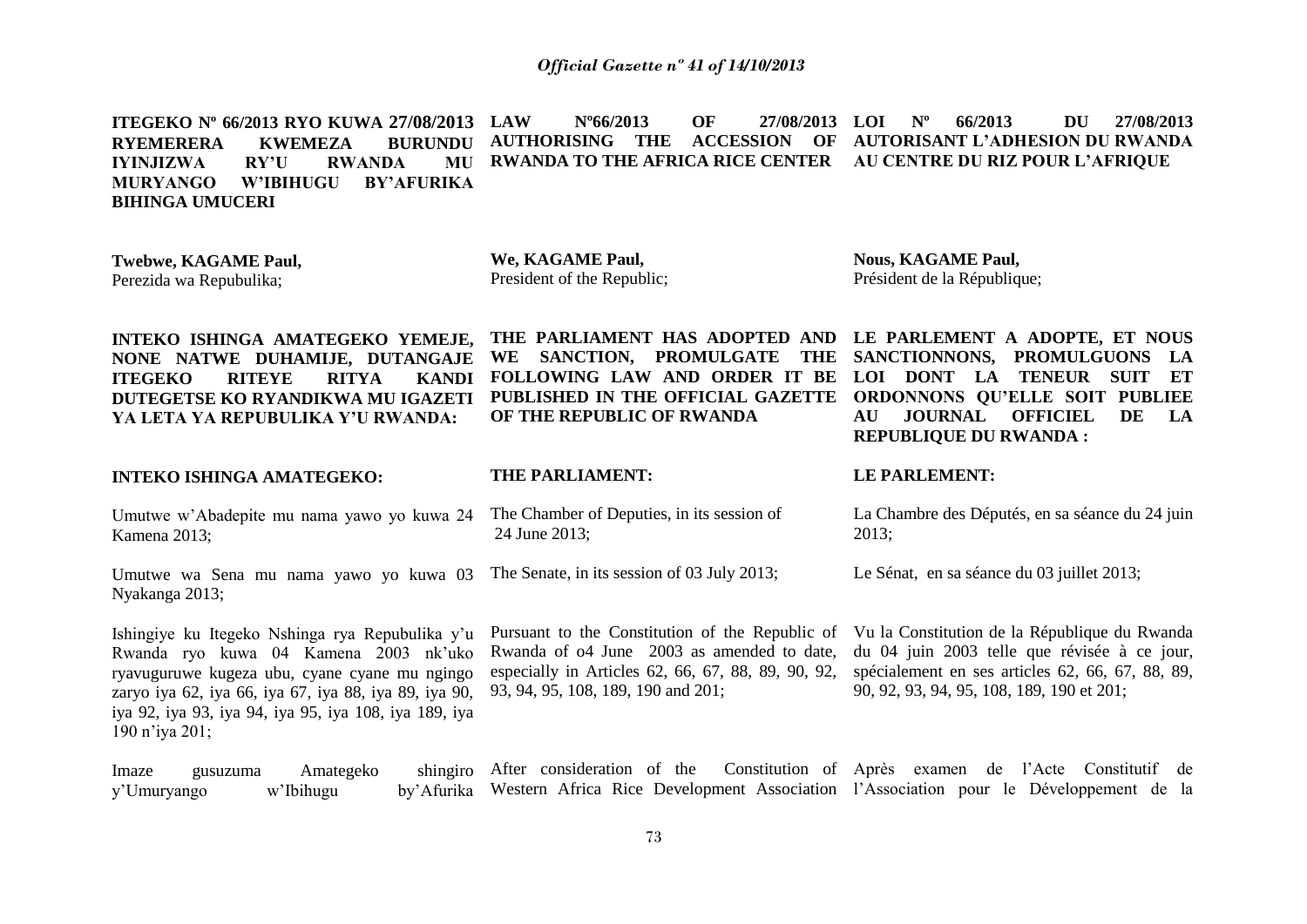| y'Iburengerazuba bihinga umuceri (WARDA)<br>yashyiriweho umukono I Dakar muri Sénégal mu<br>kwezi k'Ukuboza 1986, cyane cyane mu ngingo ya<br>12 no mu byemezo by'Inama y'Abaminisitiri b'uwo<br>Muryango byashyiriweho umukono I Lomé muri<br>Togo kuwa 3 Nzeli 2009, cyane cyane mu ngingo ya<br>mbere; | (WARDA) signed in Dakar, Sénégal<br><sub>on</sub><br>December 1986, especially in Article 12 and<br>resolutions of Council of Ministers of the Africa<br>Rice Center signed in Lomé, Togo on 03<br>September 2009, especially in Article One; | Riziculture en Afrique de l'Ouest (ADRAO)<br>signé à Dakar, Sénégal, en décembre 1986,<br>spécialement dans son article 12 et les décisions<br>du Conseil des Ministres du Centre du Riz pour<br>l'Afrique signé à Lomé, Togo, le 03 Septembre<br>2009, spécialement en son article premier; |
|-----------------------------------------------------------------------------------------------------------------------------------------------------------------------------------------------------------------------------------------------------------------------------------------------------------|-----------------------------------------------------------------------------------------------------------------------------------------------------------------------------------------------------------------------------------------------|----------------------------------------------------------------------------------------------------------------------------------------------------------------------------------------------------------------------------------------------------------------------------------------------|
| YEMEJE:                                                                                                                                                                                                                                                                                                   | <b>ADOPTS:</b>                                                                                                                                                                                                                                | <b>ADOPTE:</b>                                                                                                                                                                                                                                                                               |
| Ingingo ya mbere: Uruhushya rwo kwemeza<br>burundu                                                                                                                                                                                                                                                        | <b>Article One: Authorization for accession</b>                                                                                                                                                                                               | Article premier: Autorisation d'adhésion                                                                                                                                                                                                                                                     |
| Iyinjizwa ry'u Rwanda mu Muryango w'ibihugu<br>by'Afurika bihinga umuceri ryemerewe kwemezwa<br>burundu.                                                                                                                                                                                                  | The accession of Rwanda to the Africa Rice L'adhésion du Rwanda au Centre du riz pour<br>Center is hereby authorized.                                                                                                                         | l'Afrique est autorisée.                                                                                                                                                                                                                                                                     |
| Ingingo ya 2: Itegurwa, isuzumwa n'itorwa by'iri Article 2: Drafting, consideration and adoption<br>tegeko                                                                                                                                                                                                | of this Law                                                                                                                                                                                                                                   | Article 2: Initiation, examen et adoption de la<br>présente loi                                                                                                                                                                                                                              |
| Iri tegeko ryateguwe mu rurimi rw'Icyongereza,<br>kandi<br>risuzumwa<br>ritorwa<br>rurimi<br>mu<br>rw'Ikinyarwanda.                                                                                                                                                                                       | This Law was drafted in English, considered and<br>adopted in Kinyarwanda.                                                                                                                                                                    | La présente loi a été initiée en Anglais, elle a été<br>examinée et adoptée en Kinyarwanda.                                                                                                                                                                                                  |
| Ingingo ya 3: Igihe itegeko ritangira gukurikizwa Article 3: Commencement                                                                                                                                                                                                                                 |                                                                                                                                                                                                                                               | Article 3: Entrée en vigueur                                                                                                                                                                                                                                                                 |
| Iri tegeko ritangira gukurikizwa ku munsi<br>ritangarijweho mu Igazeti ya Leta ya Repubulika y'u<br>Rwanda.                                                                                                                                                                                               | This Law shall come into force on the date of its<br>publication in the Official Gazette of the Republic<br>of Rwanda.                                                                                                                        | La présente loi entre en vigueur le jour de sa<br>publication au Journal Officiel de la République<br>du Rwanda.                                                                                                                                                                             |
| Kigali, kuwa 27/08/2013                                                                                                                                                                                                                                                                                   | Kigali, on 27/08/2013                                                                                                                                                                                                                         | Kigali, le 27/08/2013                                                                                                                                                                                                                                                                        |